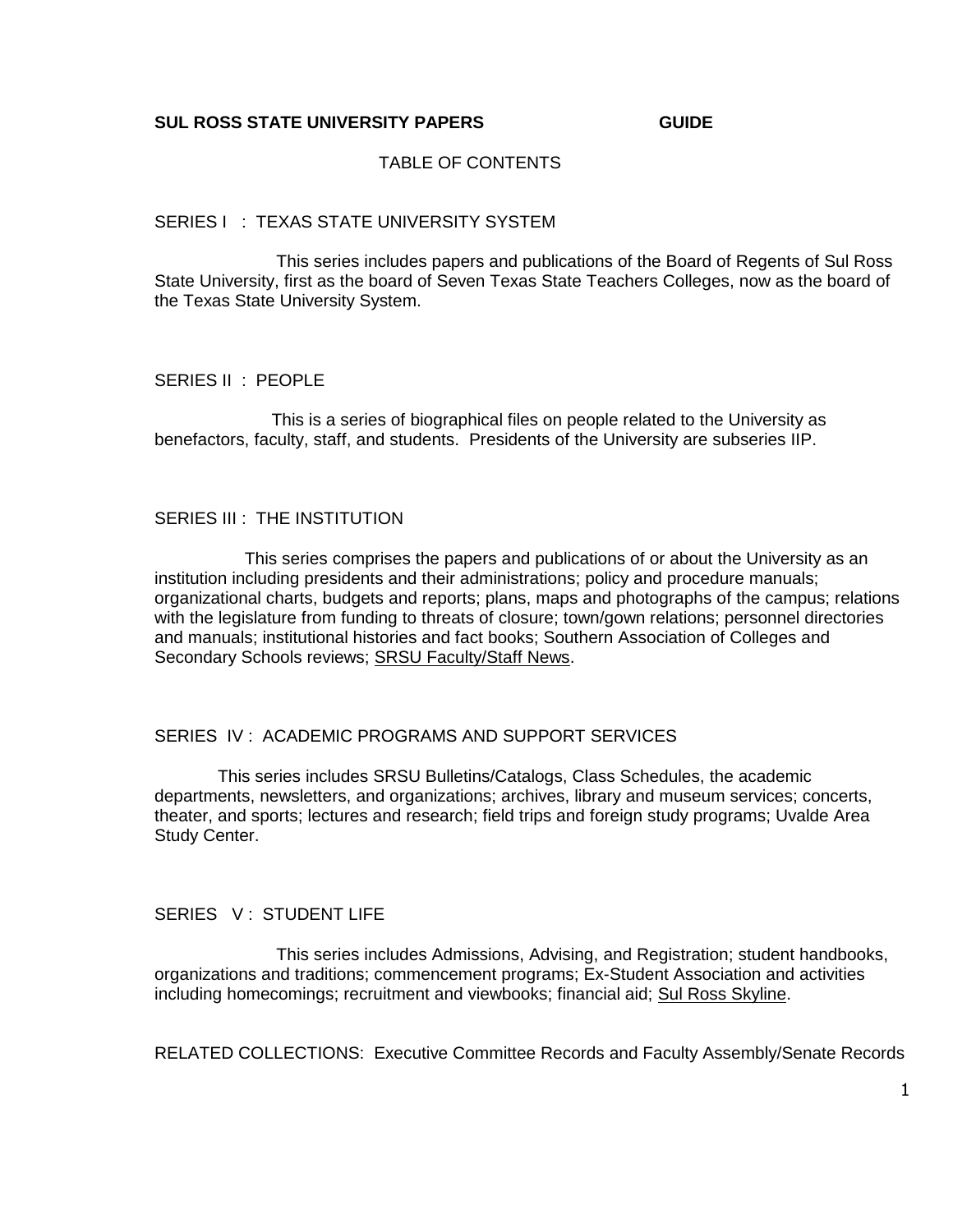**SRSU MSS** *Box Arrangement:*

Series I TSU System Board of Regents

Series IIP

Presidents

Series II Biographical People, A – Z folder  $A - B$  $C - D$  $E - H$  $I - L$  $M - O$  $P - R$  $S - T$  $U - Z$ 

Series III Institution

 A-B, Bldgs. & Grds. A-K B-Ca, Bldgs. & Grds. L-W Cl-M N-Z

Series IV Academic Programs and Support Services  $A - B$  $C - Ck$  Class Schedules, Adult and Continuing Ed., 1975 – 1983; 1951 – 1985 Class Schedules, 1986 – 2004  $Co - E$ **F**  $G - K$  L M- Phi Museum Museum, Trappings of Texas 1988 - Phy. Ed. Football-R S – Theatre Dept. Theatre of the Big Bend – Tw  $U - Z$ 

Series V Student Activities and Services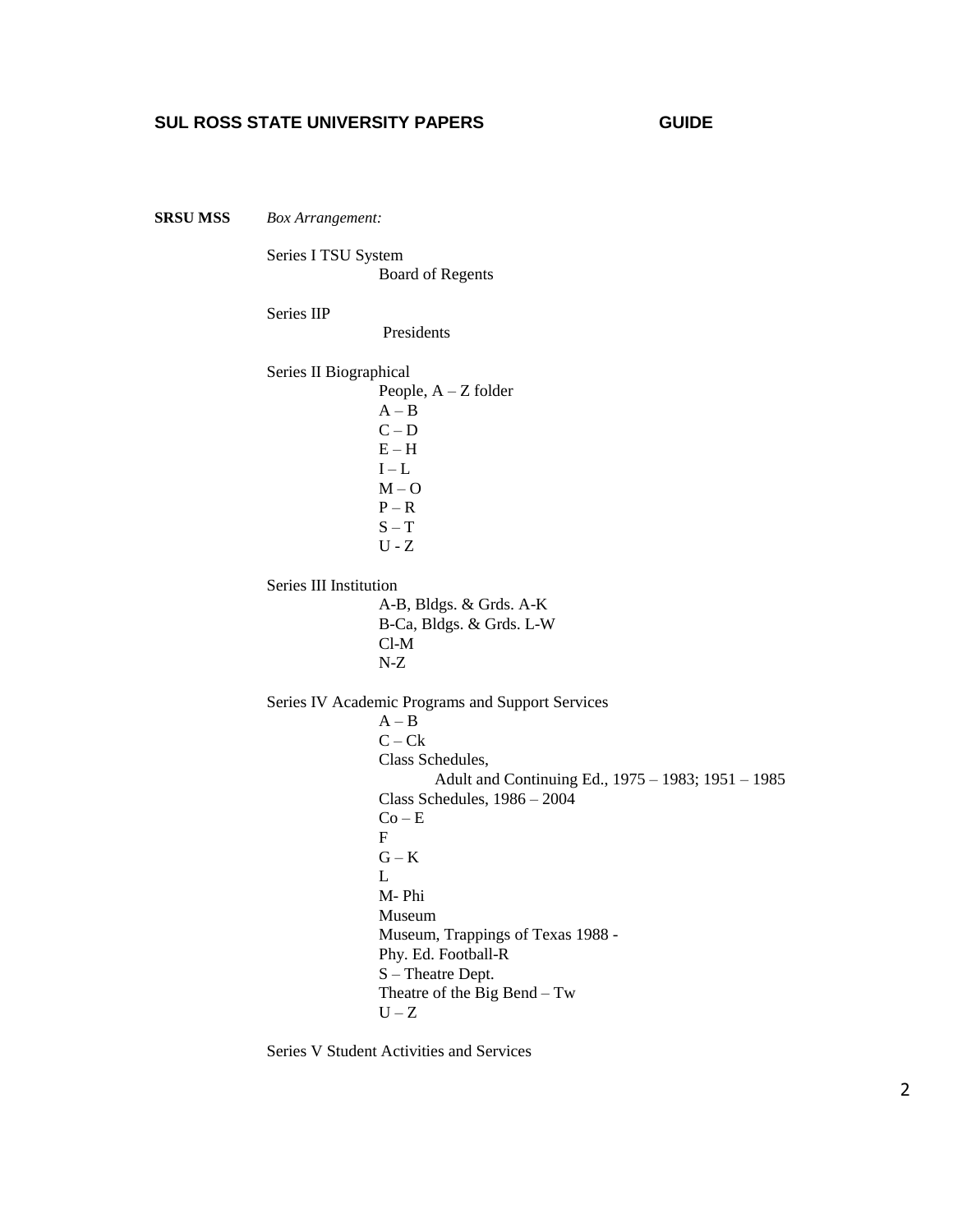Commencement, 1921 – 1970 Commencement, 1971 – 2000+  $A - F<sub>O</sub>$  Fr – Ra Rec – Rw  $S - Z$  Updated 1-24-17

# **Sul Ross Chronology**

- 1920 Sul Ross Normal College
- 1923 Sul Ross State Teachers College
- 1949 Sul Ross State College
- 1969 Sul Ross State University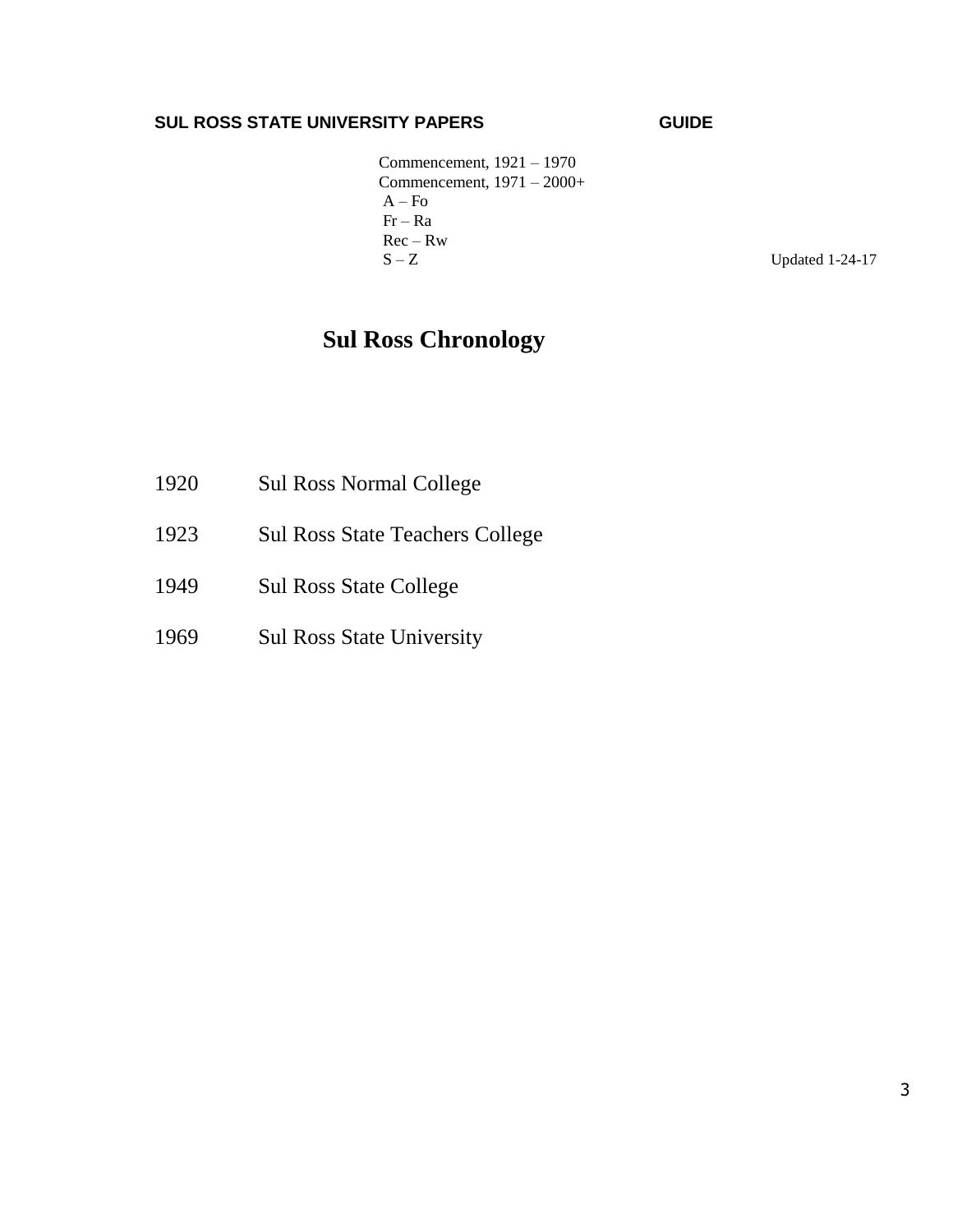## **SERIES I: TEXAS STATE UNIVERSITY SYSTEM**

SR.I.f **Board of Regents**

| MSS T355br                     | Board of Regents and Normal College Presidents, Minutes and Papers<br>1911-1926                                                              |
|--------------------------------|----------------------------------------------------------------------------------------------------------------------------------------------|
| R/A 378.1011<br>T355r<br>1971? | Rules & Regulations of Texas State University Board of Regents, 1971?-                                                                       |
| A 378.1011<br>T355br           | Biennial Reports of the Board of Regents, Texas State Teachers Colleges,<br>6th (1921/22) - 13th (1935/36) & 17th (1943/44) - 19th (1947/48) |
| A 378<br>T355ai                | Aims and programs of your state colleges, 1950                                                                                               |

- SR.I.f **Board of Regents: News**
- SR.I.f **Board of Regents: Photographs** See Also: OS 1-3 Documents and Photographs
- SR.I.f **Ex-Students of the Texas State University System**
- SR.1.f **Support for TSU System**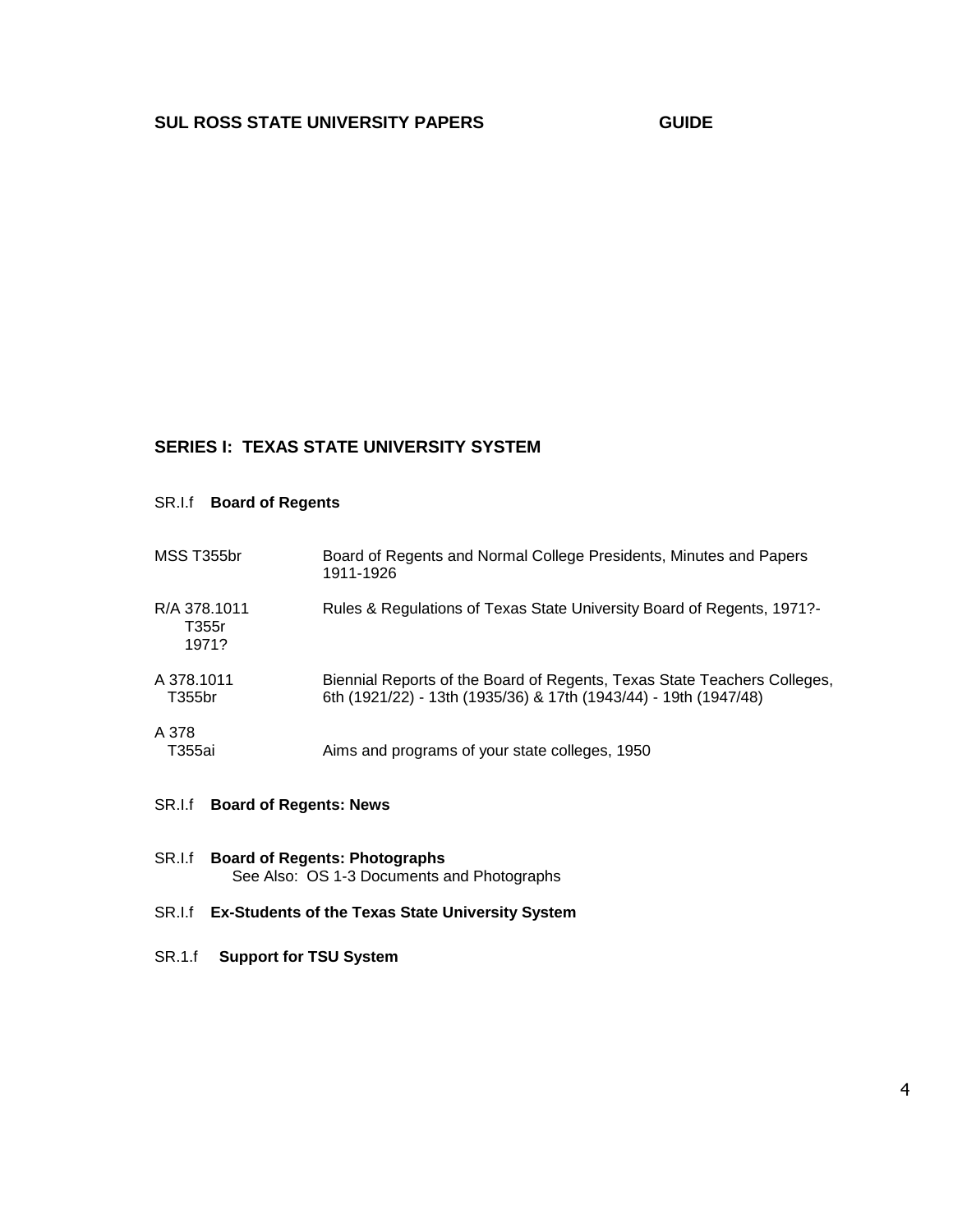| <b>SERIES IIP</b>   | <b>PRESIDENTS</b>                                                                                                             |
|---------------------|-------------------------------------------------------------------------------------------------------------------------------|
| SR.IIP.f            | Thomas Fletcher (SR1919-1920)                                                                                                 |
| SR.IIP.f            | R.L. Marquis 1880-1934 (SR1920-1923)                                                                                          |
| SR.IIP.f            | Horace W. Morelock 1873-1966 (SR1923-1945)                                                                                    |
| [OS]                | Senate Resolution No. 483 in Memory of Dr. Horace W.<br>Morelock, April 26, 1967 (2 leaves)                                   |
| See Also:FF         | Harvard University Certificate (Latin)                                                                                        |
| A976.4932<br>M839bs | The Big Bend Empire, H.W. Morelock                                                                                            |
| A370.9764<br>M842b  | Big Bend Panorama: Observations, Speeches and<br>Reflections of a Pioneer College President,<br><b>Horace Wilson Morelock</b> |
| A923.773<br>M839    | <b>Mountains of the Mind, Horace Wilson Morelock</b>                                                                          |
| A976.4932<br>M842s3 | Sul Ross State Teachers College, H.W. Morelock                                                                                |
| SB <sub>8</sub>     | Sul Ross/Big Bend Scrapbook compiled by Dr. Morelock                                                                          |
| SB <sub>5</sub>     | <b>Bar SR Bar Scrapbook compiled by Dr. Morelock</b>                                                                          |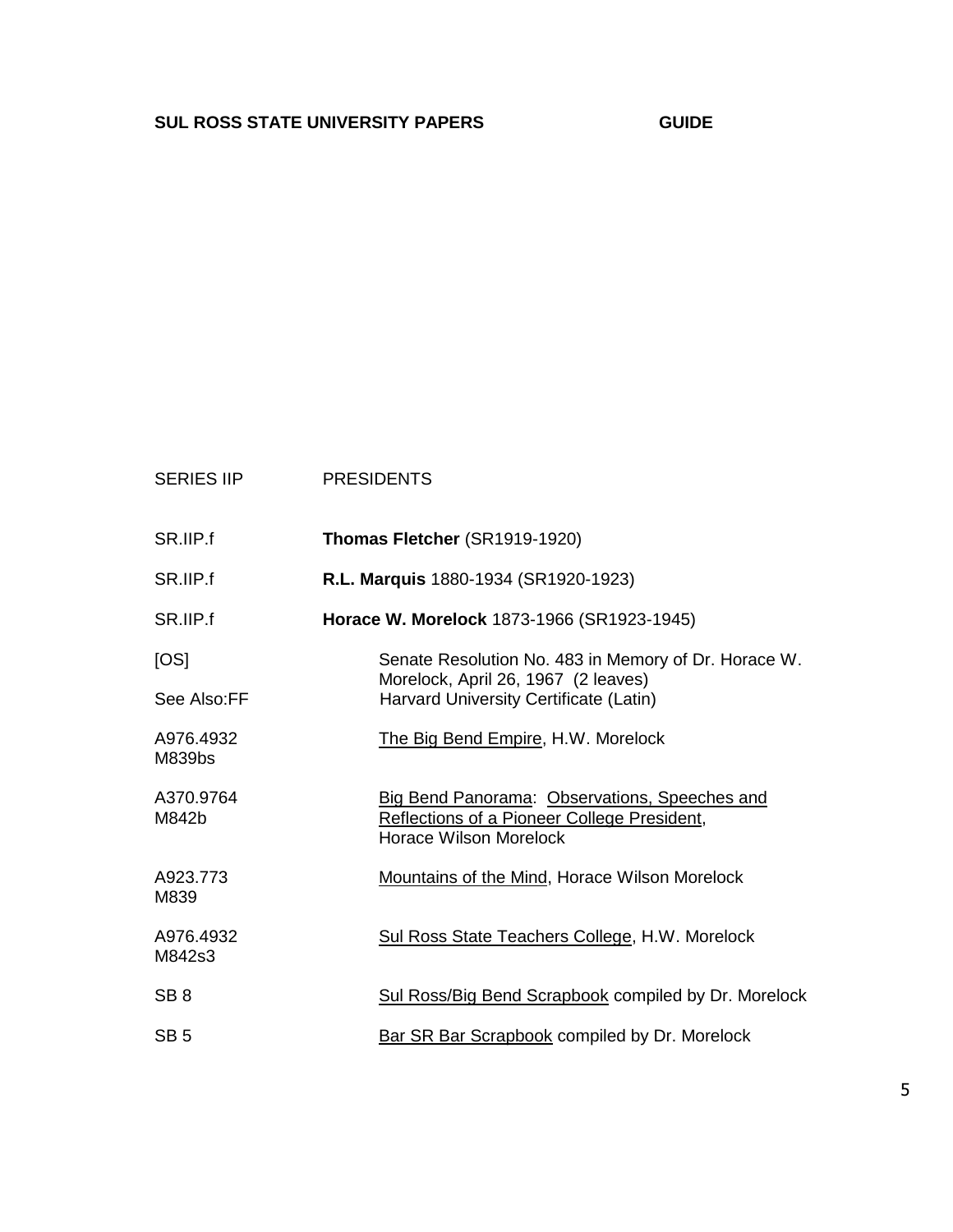| SR.IIP.f |                    | <b>Richard Melvin Hawkins 1902-1989 (SR 1945-1952)</b> |
|----------|--------------------|--------------------------------------------------------|
| SR.IIP.f |                    | Wildenthal, Bryan (SR 1952-1965)                       |
| SR.IIP.f |                    | <b>Norman L. McNeil</b> [1916]-1991 (SR 1965-1974)     |
| SR.IIP.f |                    | <b>Hugh E. Meredith (SR 1974-1976)</b>                 |
| SR.IIP.f |                    | C. Robert Richardson 1976-1984                         |
| SR.IIP.f | see S.III          | The President's Notebook, Jul 1981-Dec 1984            |
|          | SR.IIP.f see S.III | The President's Briefing Report, 1981-1982             |

| SR.IIP.f                  | <b>Jack Wood Humphries 1936-1991 (SR 1984-1990)</b>                        |                |
|---------------------------|----------------------------------------------------------------------------|----------------|
| A378.764<br>S949h<br>1988 | A Collection of Papers 1984-1988, Humphries,<br>September 1988 (277 pages) |                |
| SR.IIP.f                  | The President's Notebook 1984                                              |                |
| XX(184352.1)              | The President's Perspective 1985-1989                                      |                |
| SR.IIP.f                  | Annual Report of the President<br>1984-1988                                |                |
| SR.IIP.f                  | Morgan, R. Victor 1942-                                                    | (SR1990-2009)  |
| SR.IIP.f                  | Maestas, Ricardo 195(?)-                                                   | (SR 2009-2013) |
| XX(184352.1)              | The President's Perspective 1990-                                          |                |
| SR. IIP.f                 | Kibler, William L.                                                         | (SR 2014-      |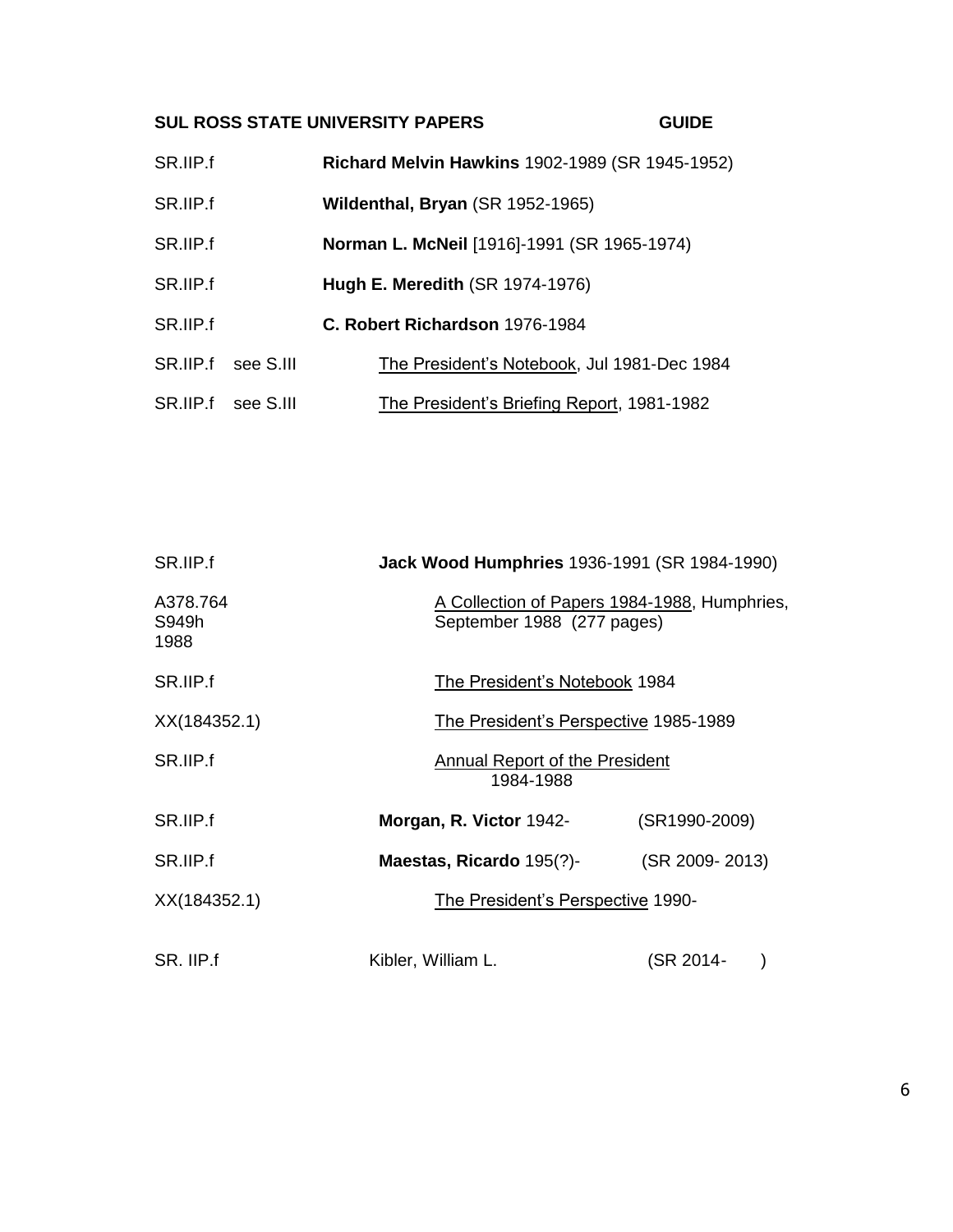# Photographs of SRSU Presidents

President Photograph Location

Bryan Wildenthal Casey Album 12 f.2018e Norman Laird McNeil Casey Album 12 f.2018e Jack Wood Humphries SRSU S.IIP, SRSU N & P Ricardo Maestas none available yet William Kibler **none** available yet

Thomas Fletcher SRSU S. IIP, Casey Album 12 f.2018e, H.2.E.6 LF Robert Lincoln Marquis SRSU S. IIP, Casey Album 12 f.2018e, He.E.6. LF Horace Wilson Morelock Casey Alum 12 f. 2018e, H.2.E.6 LF Richard Melvin Hawkins SRSU S. IIP, Casey Album 12 f. 2018e Hugh Edwin Meredith SRSU N & P, Casey Album 12 f.2018e Charles Robert Richardson SRSU S. IIP, Casey Album 12 f. 2018e

See Also: OS1-3 Documents and Photographs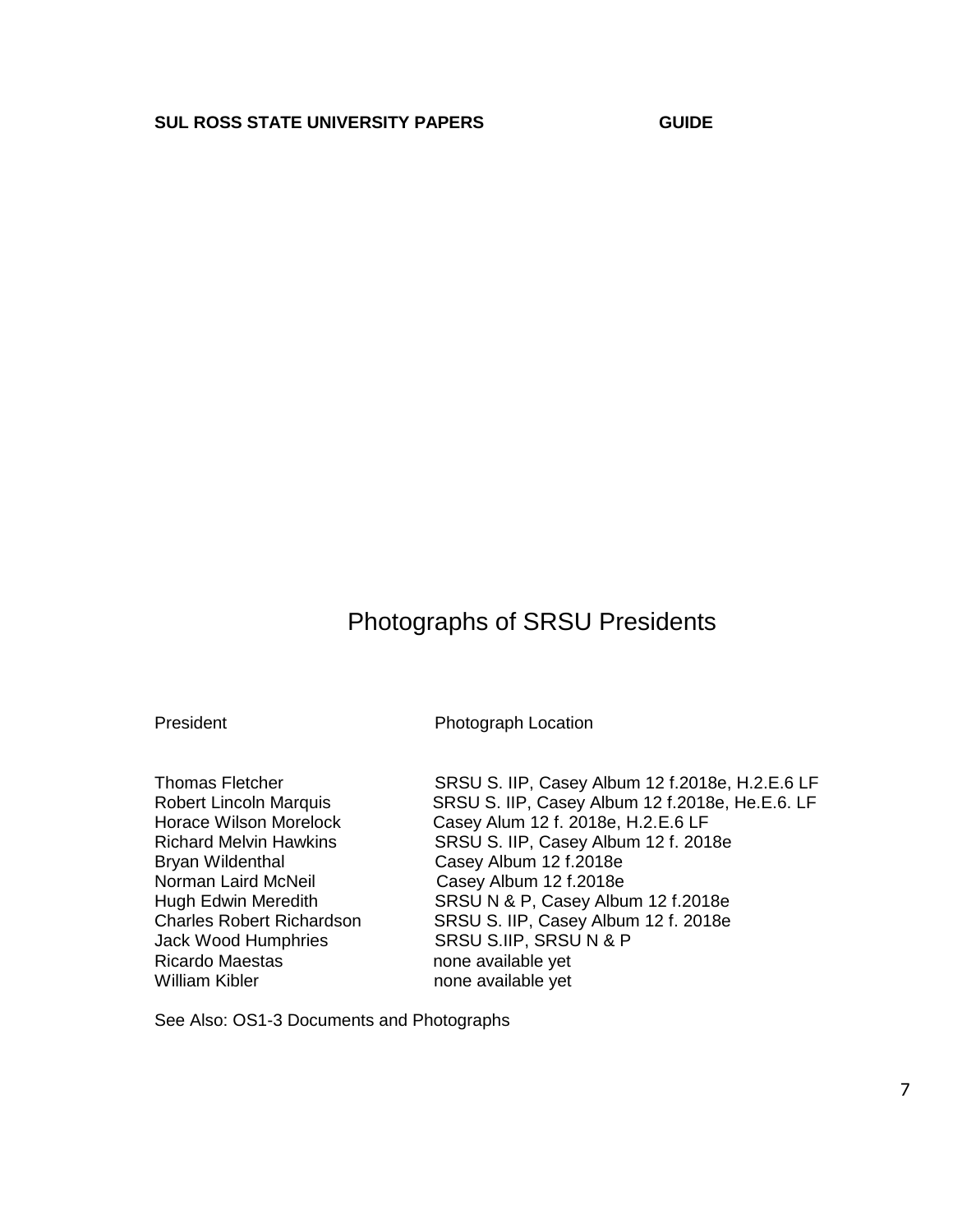#### **Sul Ross People, A - Z**

Series II Biographical – names do not appear in SRSU Index names on this list occupy a holding file for possible transfer to Series II folders, the A-Z folder is located in the front of Series II box A-B

> Also See "Rodeo Favorites," Series IV Range Animal Science (see Series II General Listing, for names in index)

Aguayo, Jose Allred, Carolyn Arrieta, Javier Baade, Ryan Ball, Dr. Rayford Barber, T.J. Bones, Mary Bridges, Shannon Brown, George "Pepper" Buckaloo, Clete Burns, Ross (R 6-3-13) Calanche, Bruno Campbell, Chance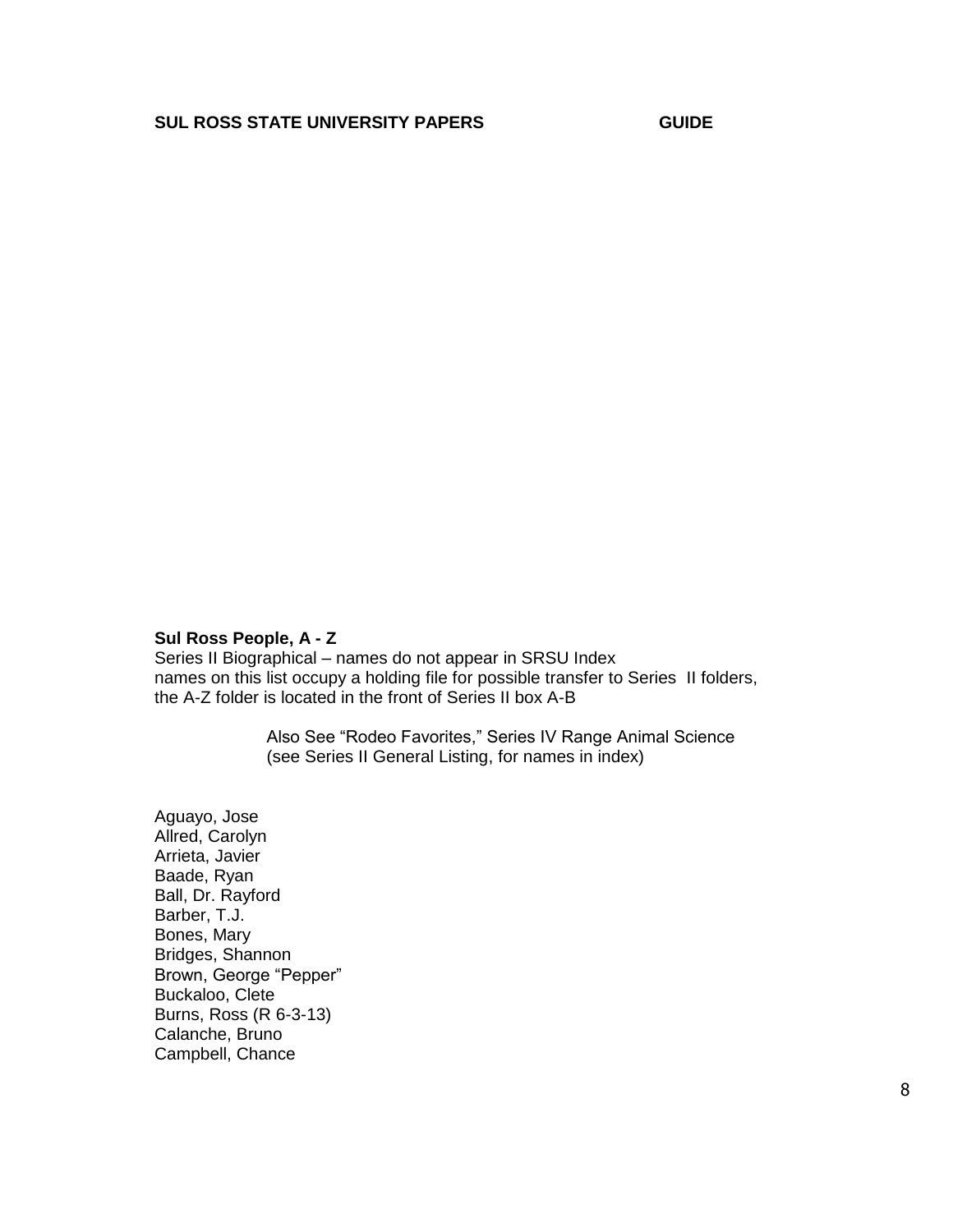Cano, Eleazar (Separation 12 -31 -14, Elected Brewster County Judge) Carrillo, Manuel M. Casias, Ida Celaya, Camilo (R 3 -31 -13) Cervantes, Jose Chambers, Sandra Spears Chaszar, Mark Chavez, Cora ® Chisholm, Susan Churchman, Ryan Clayton, Nancy Coleman, Don Coleman, Linda (R. 2012) Conant, Lori Cook, Major Don Crain, Kacy B. Cross, Stuart Croy, Melanie Dallman, Mrs. George Dodson, Mary DVM Donner, Veronica Dopson, Robert and Mimi Dyke, June Enos, Rose Forrester, Susan Fox Franco, Francisco "Frankie" Gallego, Rena (R) Garcia, Liz Garza, Baldemar Gerke, Cimarron Glover, Michelle Golden, Robie OTA Gonzales, Manuel Goodvin, Rene Graham, Georgina Tackett Granado, Rebecca Green, Donna Greer, Carol Guedena, Chandragupta Gunn, Jim Hardison, Matt Hardy, Jean Harmon -Jeffs, Melissa Harrell, Jason Kendrick Harris, Kendra Harris, Suzanne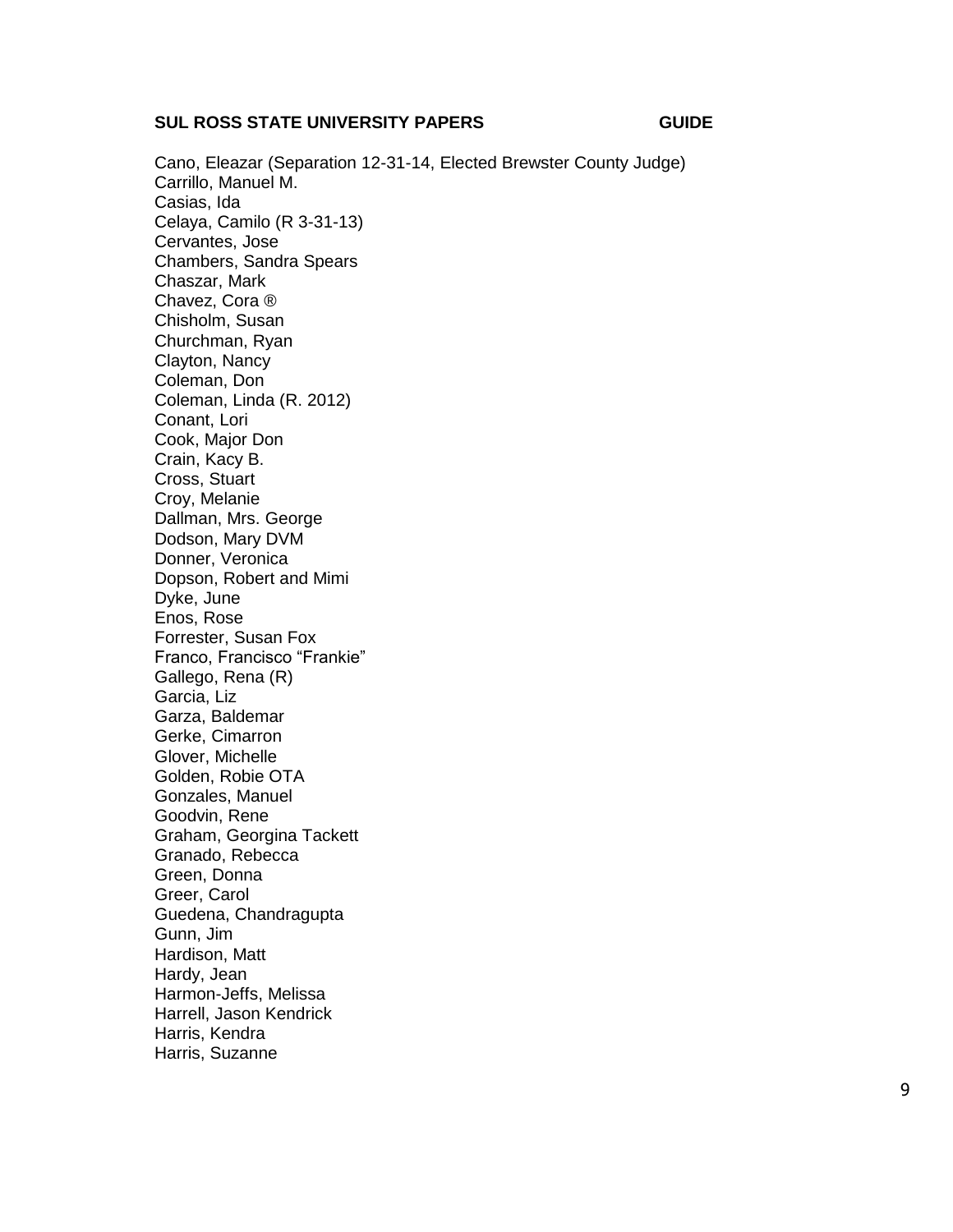Hart, Becky \* Hatfield, Jesse Haubert, Jorda n Henderson, Harry Hendryx, Ray Hendryx, Travis Hennington, Jason \* Hernandez, Danny Hernandez, Salvador (R 1 -31 -11) Hodges, Bryce Honeycutt, Patrick Hooper, Sid and Richard Jackson, Elizabeth \* Jurado, Miguel Kelley, Ellen Kimball, Mary Ellen Chandler LaFarelle, Gonzalo G. Littles, Demond Lockwood, Mark W. & Cindy Lynch, Reagan Mc Bride, Rocky Mack, Carlas Martinez, Yvette Mata, Brent Mayfield, Louisa Mesker, Bobby (moved to S. II Bio separate folder) Miller, James Miller, Joyce Moore, Landon Morales, Nellie Moseley, Mildred Hampton Nanez, Lilia G. Newman, Lee Nichols, Harold Nichols, Charlie (Moved to S.II Bio separate folder) Noble, Dr. Tami Nunley, Joseph T and Thomas H. Ohnishi, Nora Ortega, Camila Pando, Emerald Poissant, April Polanco, Elidia Chavarri a Ray, Robbie Reed, Knox Rodgers, Karl Rodriguez, Louis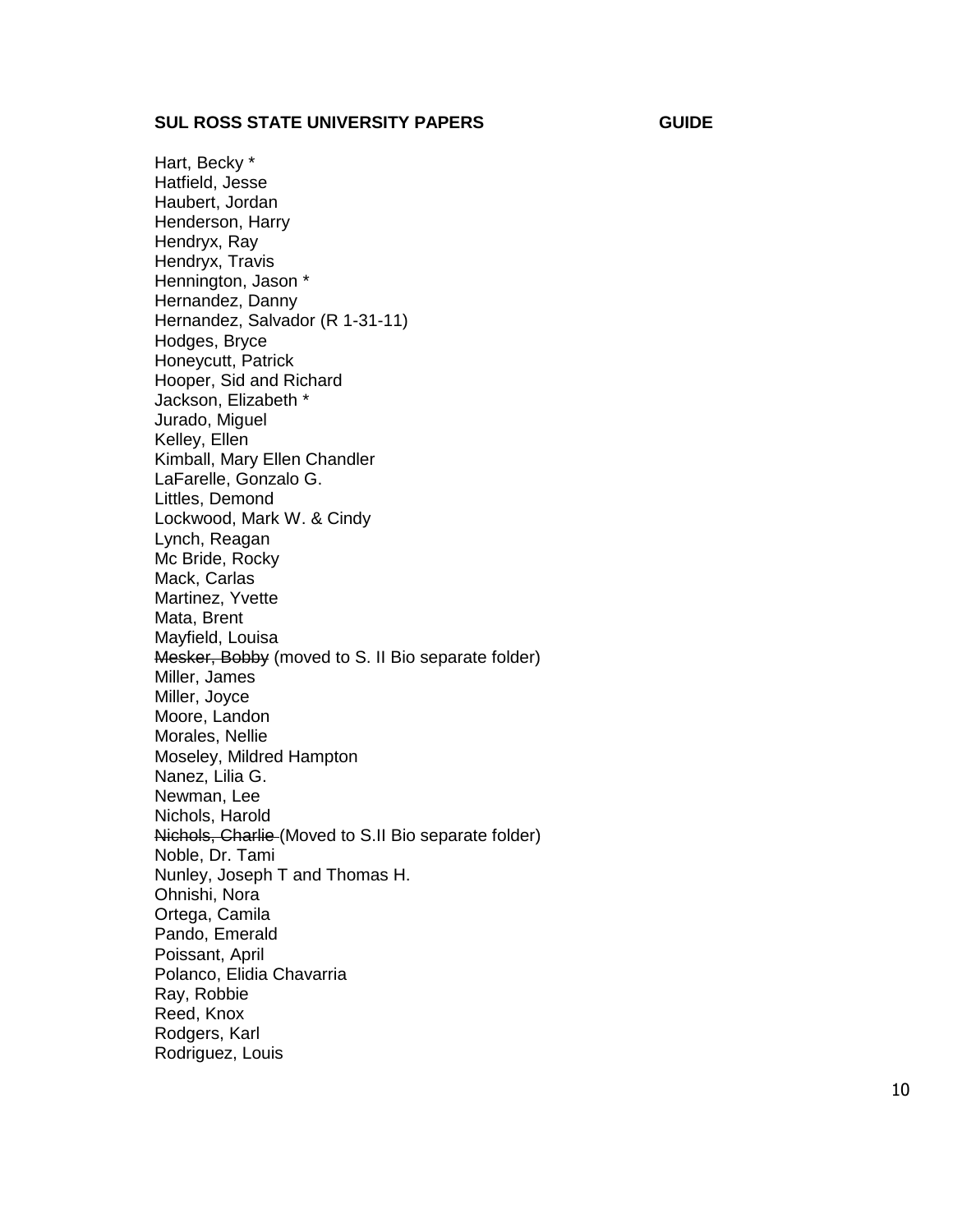Roth, Eleanor Russeau, Clarence Roth, Eleanor (Duplicate) Salazar, Crystal Sanchez, Ismael Schuler, Jimmy "Jack" Schwarze, Mary Senecal, Julie Senneff, Jim (R 4-30-13) Seney, Blair Serrano, Lt. Sylvia Sesters, Joyce Shore, John Shortt, Tom Smith, Ian Matthew Sotello, Jerry Stein, Dr. Kathy Stern, Ashley T. Stevens, Nancy Watson Swearington, Jermaine Tabola, Frank W. Tandy, David (moved to S. II Bio separate folder) Tims, Jim Torres, Mari Trammell, James Neil Trevino, Frank Tucker, J.J. Valenzuela, Amy \* Valenzuela, Becky \* Valenzuela, Cesar Vargas, Dominique Vega, Isabel Vega, Ramon Vick, Jessica Villagrana, Cynthia Walden, Scotty Wolfshuhl, Clarence Wood, Jessica Jo Wright, Greg Zamora, Beatrice Zent, Ryan Zinsmeyer, Cheryl D.

\* Bar SR Bar Employee Excellence Award R Retired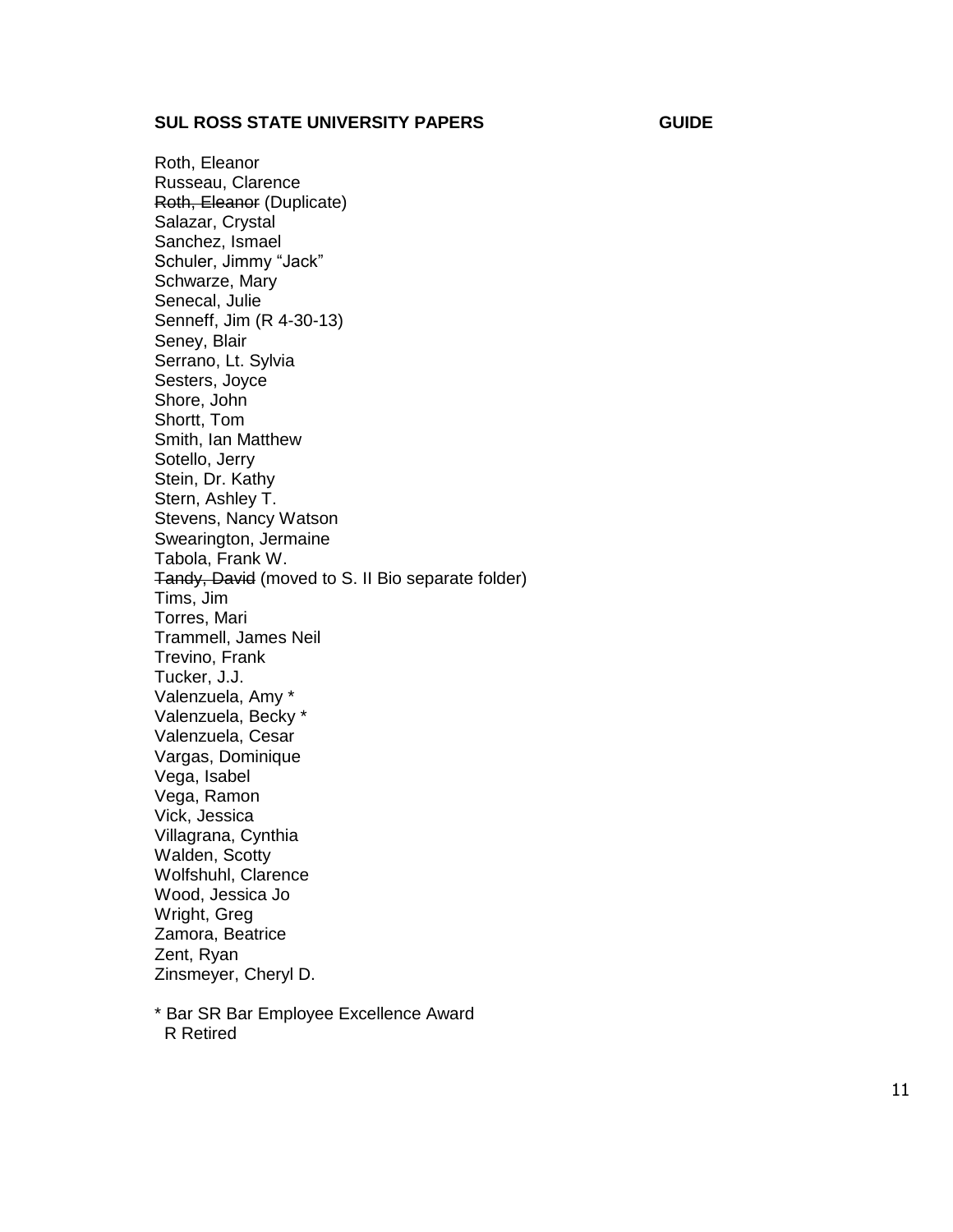Revised 12/16/16 **SERIES II: BIOGRAPHICAL FILES**

Benefactors, Faculty, Staff, Students

(See Also: University Papers Series III folder, President's Briefing Report, 1981 – 1982) R - Retired

OTA - Outstanding Teachers Award

- $SR.II.f$  Sul Ross People,  $A Z$ a holding "group" file for future separation to individual folders
- SR.II.f Abbott, Maxine<br>SR.II.f Aldridge, Mary N
- SR.II.f Aldridge, Mary Nan R<br>SR.II.f Allison,
- Allison,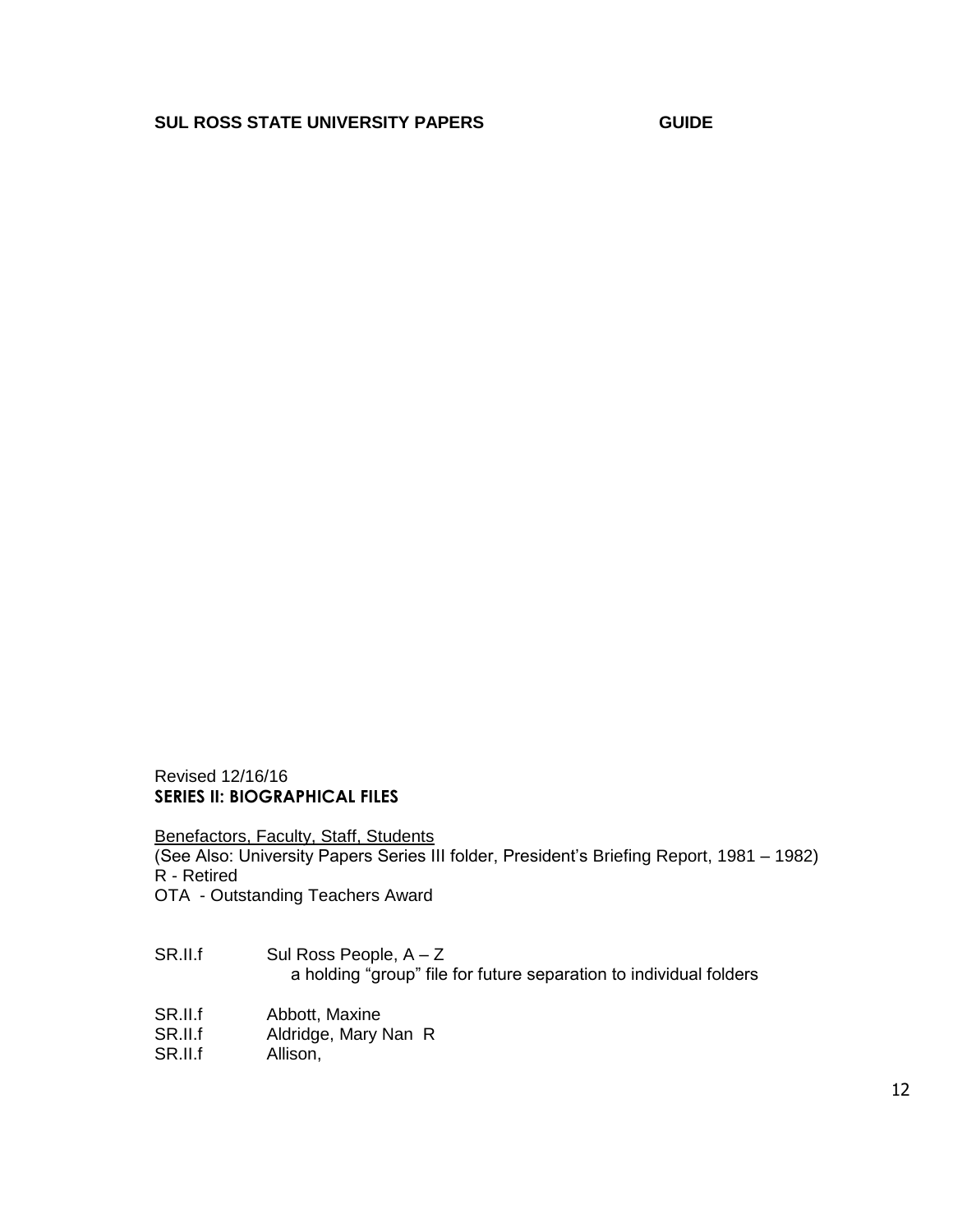| SR.II.f<br>SR.II.f<br>SR.II.f<br>SR.II.f<br>SR.II.f<br>SR.II.f<br>SR.II.f<br>SR.II.f |     | Anthony, Allen R<br>Antrim, Nancy R 11-2013<br>Aplan, James O.<br>Arbuckle, Jeff<br>Armendariz, Jesus "Chuy"<br>Armstrong, Noble<br>Atwood, Camille<br>Azbell, Bill and Charles |
|--------------------------------------------------------------------------------------|-----|---------------------------------------------------------------------------------------------------------------------------------------------------------------------------------|
| SR.II.f                                                                              |     | Badgerow, Justin                                                                                                                                                                |
| SR.II.f                                                                              |     | OTA Baeza, Abelardo                                                                                                                                                             |
| SR.II.f                                                                              |     | Bagley, Henry L.                                                                                                                                                                |
| SR.II.f                                                                              |     | Barnes, Barbara                                                                                                                                                                 |
| SR.II.f                                                                              |     | Barrick, Rodney Rex                                                                                                                                                             |
| SR.II.f                                                                              |     | Bartuska, George and Willa                                                                                                                                                      |
| SR.II.f                                                                              |     | Bassham, Elbert R 9-19-07                                                                                                                                                       |
| SR.II.f                                                                              |     | Batey, Irma Lee                                                                                                                                                                 |
| SR.II.f                                                                              |     | Battaile, Hugh                                                                                                                                                                  |
| SR.II.f<br>SR.II.f                                                                   |     | Baugh, Sammy<br>Baxley, Warren W.                                                                                                                                               |
| SR.II.f                                                                              |     | OTA Beaulieu, Raymond                                                                                                                                                           |
| SR.II.f                                                                              |     | Beck, Steve                                                                                                                                                                     |
| SR.II.f                                                                              |     | Bedell, Grace R                                                                                                                                                                 |
| SR.II.f                                                                              |     | Bell, Charles                                                                                                                                                                   |
| SR.II.f                                                                              |     | Bellamah, Joe                                                                                                                                                                   |
| SR.II.f                                                                              |     | Beretta, Sallie Ward                                                                                                                                                            |
| SR.II.f                                                                              |     | Bermudez, Esequiel "Zeke"                                                                                                                                                       |
| SR.II.f                                                                              |     | Bertrand, Henry Jr.                                                                                                                                                             |
| SR.II.f                                                                              |     | Betancourt, Gregorio P.                                                                                                                                                         |
| SR.II.f                                                                              |     | Biederman, Herb                                                                                                                                                                 |
| SR.II.f                                                                              |     | Bienvenue, Christine                                                                                                                                                            |
| SR.II.f                                                                              |     | Bierschwale, A.J. R                                                                                                                                                             |
| SR.II.f                                                                              |     | Bigard, Barbara R 11-31-15                                                                                                                                                      |
| SR.II.f<br>SR.II.f                                                                   |     | Bingham, Donald Dean<br>Bitzer, Margaret                                                                                                                                        |
| SR.II.f                                                                              |     | Blanton, Ira Jr. R 5-31-13                                                                                                                                                      |
| SR.II.f                                                                              |     | <b>Blanton, Ira Yates</b>                                                                                                                                                       |
| SR.II.f                                                                              |     | Blocker, Dan, see also 2009.010                                                                                                                                                 |
| SR.II.f                                                                              |     | Boatright, Elizabeth Keefer                                                                                                                                                     |
| SR.II.f                                                                              |     | Borne, Marco                                                                                                                                                                    |
| SR.II.f                                                                              |     | Bowen, Dick                                                                                                                                                                     |
| SR.II.f                                                                              |     | Bowles, Ira                                                                                                                                                                     |
| SR.II.f                                                                              |     | Boyd, Alice Katherine<br>R                                                                                                                                                      |
| SR.II.f                                                                              |     | Boyd, Don                                                                                                                                                                       |
| SR.II.f                                                                              | OTA | Boyd, Ellen<br>R                                                                                                                                                                |

SR.II.f Boyd, Karen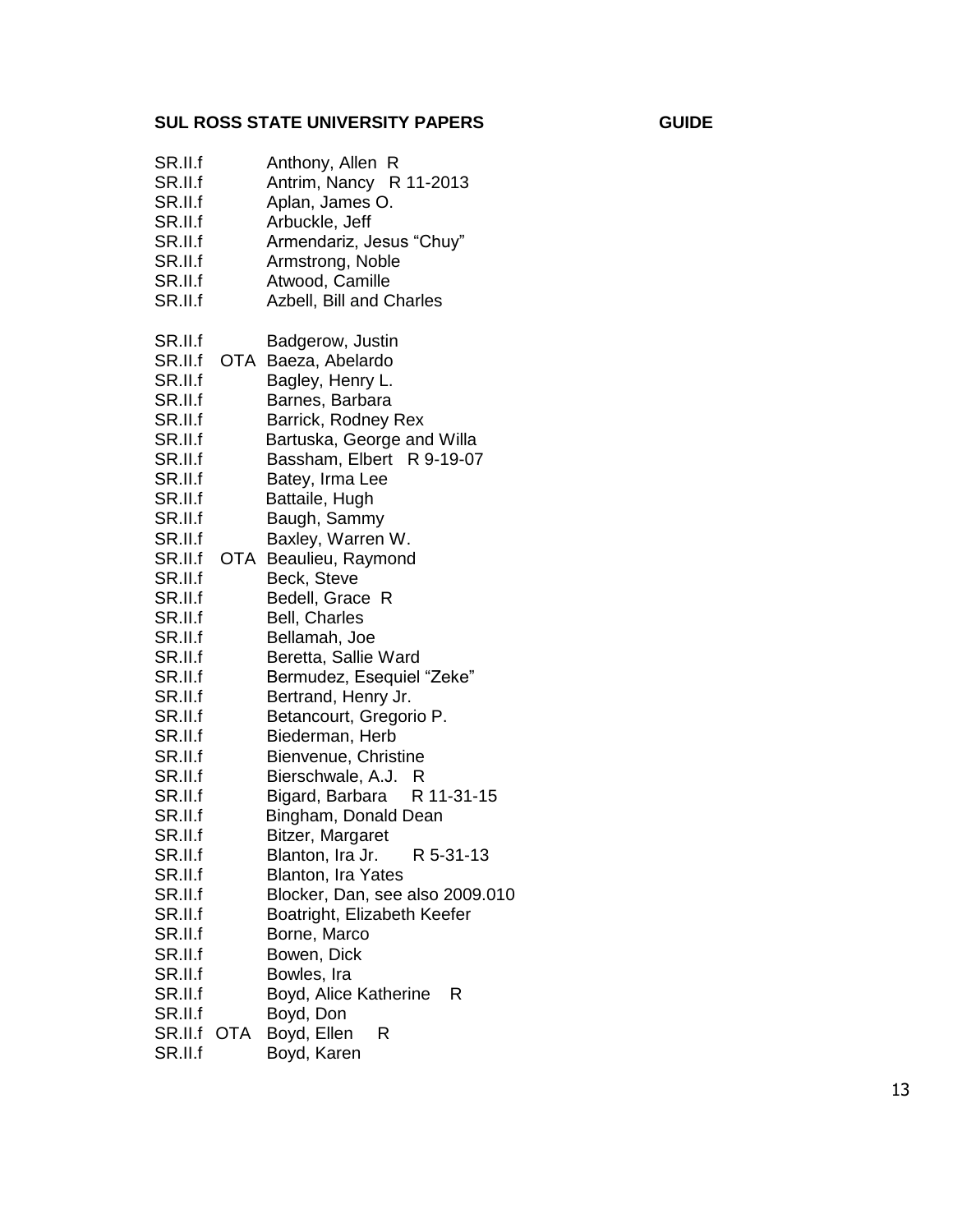- SR.II.f Boyles, Charles SR.II.f Bozarth, Curtis
- SR.II.f OTA Bradley, George R
- SR.II.f Bradley, Janie R 6-30-11
- SR.II.f Briggs, F. Allen
- SR.II.f Briscoe, Dolph, Jr.
- SR.II.f Britt, Lutie R
- SR.II.f Brogden, Sally
- SR.II.f Bryan, Mary
- SR.II.f Bryson, Robert
- SR.II.f Bustamante, Albert
- SR.II.f Bustamante, Dan
- SR.II.f Cano, Eleazar
- SR.II.f Canon, Kem
- SR.II.f Carrillo, Virginia
- SR.II.f Cartel, Billy A.
- SR.II.f Case, Beverly S. (see Six, Beverly G.)
- SR.II.f OTA Case, Jimmy D.
- SR.II.f Casey, Clifford B. R
- SR.II.f Cash, Norm
- SR.II.f Castro, Eileen
- SR.II.f Cave, Edna Ruth
- SR.II.f Celaya, Gregorio
- SR.II.f Champion, Laurie
- SR.II.f Chandler, Don
- SR.II.f Chandler, Tom
- SR.II.f Chase, Peter R 5-31-09
- SR.II.f Christophersen, Dale R 7-15-10
- SR.II.f Class of 1937
- SR.II.f Clayton, Nancy A.
- SR.II.f Clifton, James D.
- SR.II.f Cloud, William A. "Andy"
- SR.II.f Cobb, June
- SR.II.f OTA Cockrum, David L. R 7-31-10
- SR.II.f Coers, Donald R 01-31-12
- SR.II.f Coldewey, Shelley
- SR.II.f Cole, L. Helen R
- SR.II.f Coleman, E. C. (Claude)
- SR.II.f Coleman, J.C. D.T. B.S. graduate and professor R
- SR.II.f Connor, Thomas H. R
- SR.II.f Contreras, J. Vitelio
- SR.II.f Corbin, David R Spring 2009
- SR.II.f Cordova, Marcelina G.
- SR.II.f Corn, Christine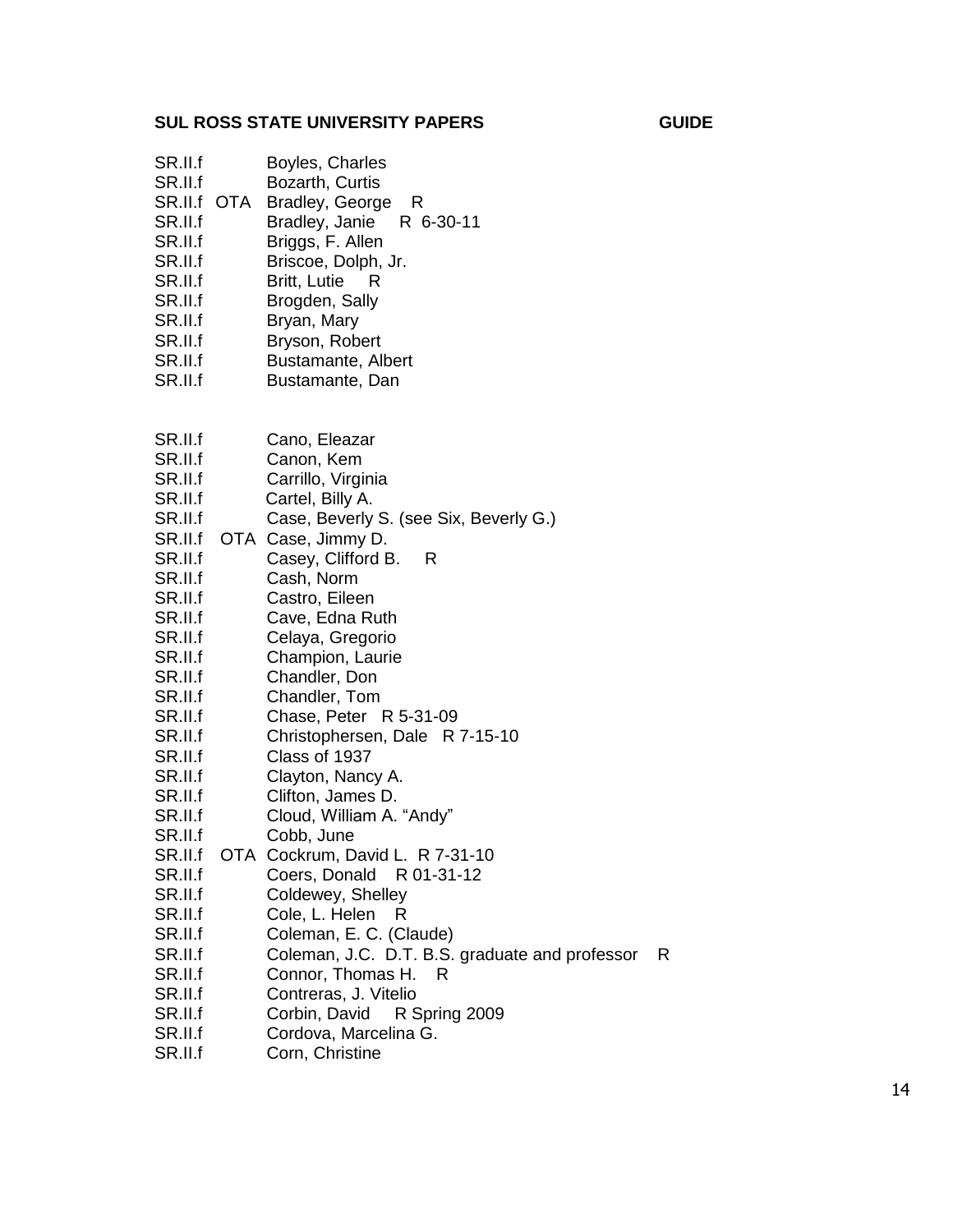| SR.II.f | Cottle, H. J.                  |
|---------|--------------------------------|
| SR.II.f | Counts, Paul                   |
| SR.II.f | Cowan, Alice                   |
| SR.II.f | Cox, C.W.                      |
| SR.II.f | Crane, Helen                   |
| SR.II.f | Crawford, Jack                 |
| SR.II.f | Cross, Robert                  |
| SR.II.f | Cullen, Jim                    |
| SR.II.f | Cullins, Robert Jr. R 12-31-16 |
| SR.II.f | Dacus, Carol                   |
| SR.II.f | Dart, Mickey                   |
| SR.II.f | Dasch, Julius                  |
| SR.II.f | Dasch, Pat                     |
| SR.II.f | Daugherty, Frank               |
| SR.II.f | Daugherty, William K. R        |
| SR.II.f | Davalos, Doug                  |
| SR.II.f | David, Charles                 |
| SR.II.f | Davis, Delmer                  |
| SR.II.f | Davis, Samuel D.               |
| SR.II.f | Davis, Tiki                    |
| SR.II.f | DeYoung, Harry Anthony         |
| SR.II.f | Dillard, Betty                 |
| SR.II.f | Dobie, Dudley R                |
| SR.II.f | Dodson, Roy R                  |
| SR.II.f | Dominguez, Isidoro "Lolo"      |
| SR.II.f | Dominguez, Leo                 |
| SR.II.f | Dowdey, Don R 5-31-15          |
| SR.II.f | Downing, Jay                   |
| SR.II.f | Downing, Joyce                 |
| SR.II.f | Dyke, Delbert R                |
| SR.II.f | Eaton, Leo                     |
| SR.II.f | Ebensberger, Phil Wayne        |
| SR.II.f | Elam, Earl R                   |
| SR.II.f | Ericsson, Scott                |
| RF      | Espino, Becky Ramos            |
| SR.II.f | Espinoza, C.P. Raul Chavez     |
| SR.II.f | Espinoza, Enrique              |
| SR.II.f | Estrada, Martin R              |
| SR.II.f | Etheridge, Dean T. H.          |
|         |                                |

| SR.II.f OTA Fairlie, Carol |  |  |  |
|----------------------------|--|--|--|
|----------------------------|--|--|--|

SR.II.f Faulk -Woodward, Avis R

SR.II.f Favilla, Candice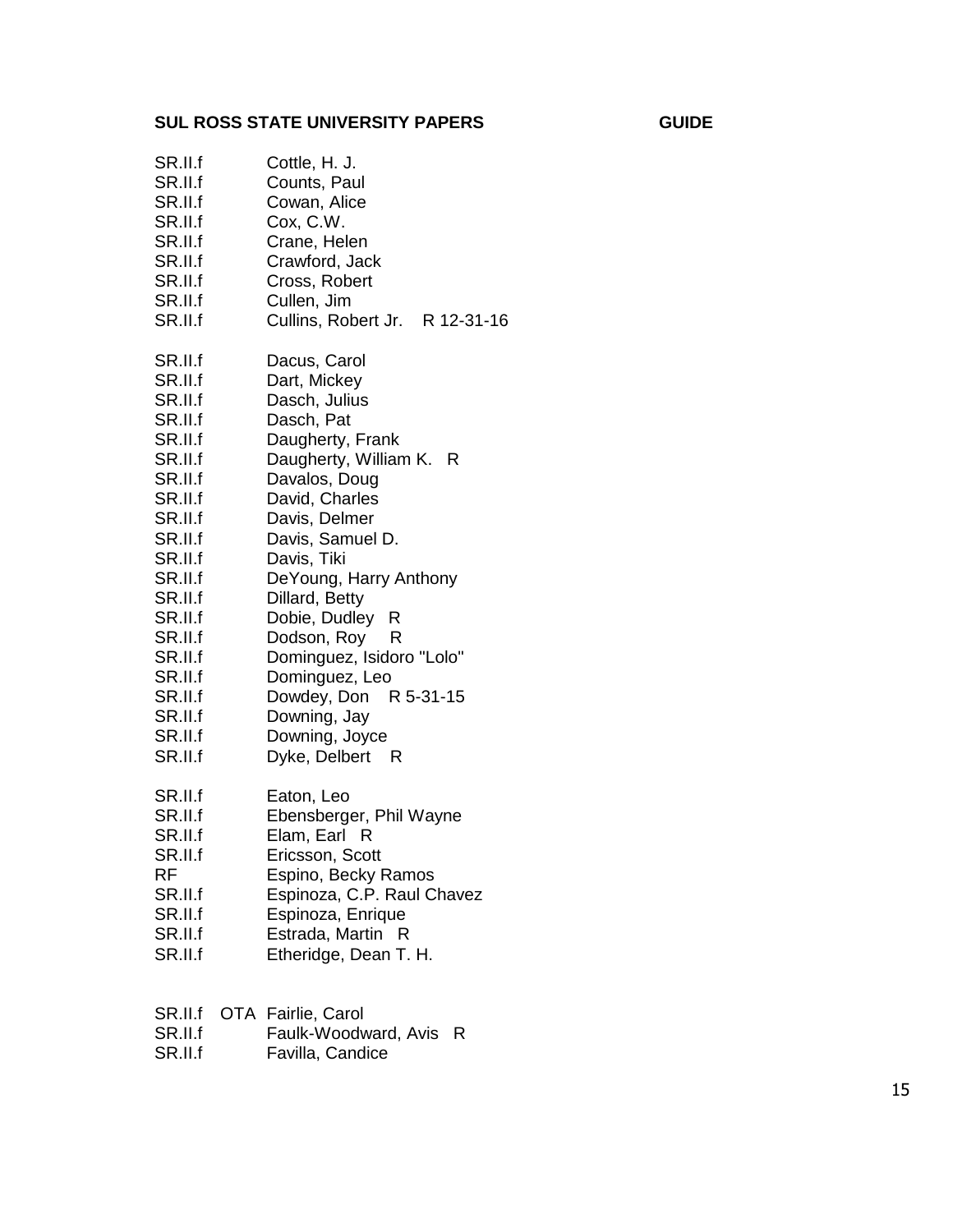| v.<br>×<br>٧<br>٠ |  |
|-------------------|--|
|-------------------|--|

- SR.II.f Ferguson, Annie Kate
- SR.II.f Fletcher, Jack M.
- SR.II.f Flores, Daniel R 1-31-07
- SR.II.f Flowers, Marylee
- SR.II.f Floyd, J. M.
- SR.II.f Flynt, Mike
- SR.II.f Forchheimer, Juliette
- SR.II.f Ford, Dr. Harlan
- SR.II.f Forsythe, Lance MacConnell
- SR.II.f Ferguson, Annie Kate
- SR.II.f Francell, Larry R 8-31-10
- SR.II.f Franco, Lucy Rede not found 12-7-10
- SR.II.f Francois, James W. and Margaret A.
- SR.II.f Freed, Donald Callen
- SR.II.f Freeman, Hazel
- SR.II.f Freiberg, Charlotte
- SR.II.f Fuentez, Balvina R 8-31-08
- SR.II.f Galindo, Marcelo M. Sr.
- SR.II.f Galindo, Marta E.
- SR.II.f Gallego, B.J. R 12-31-15
- SR.II.f Gallego, Celso
- RF Gallego, Pete P. see also AVF "Pete P. Gallego, Texas State Rep."
- SR.II.f Gallego, Ruben
- SR.II.f Garcia, Ascension M.
- SR.II.f Garcia, Camilo
- SR.II.f Garcia, Kelly
- SR.II.f Garcia, Loretta
- SR.II.f Garcia, Vicente
- SR.II.f George, Joe
- SR.II.f Geron, Nora Payne
- SR.II.f Glasrud, Bruce A. R
- SR.II.f Godsey, George Eugene
- SR.II.f Godsey, Joe
- SR.II.f Gonzales, Leticia
- SR.II.f Gonzalez, Ilda
- SR.II.f Gonzalez, Xavier [see Also OS 1-3]
- SR.II.f Graham, Joe
- SR.II.f Granado, Manuel
- SR.II.f Granado, Maria Castillo
- SR.II.f Grant, Roger R 8-31-15
- SR.II.f Graves, B. C.
- SR.II.f Greathouse, Janet
- SR.II.f Green, Karen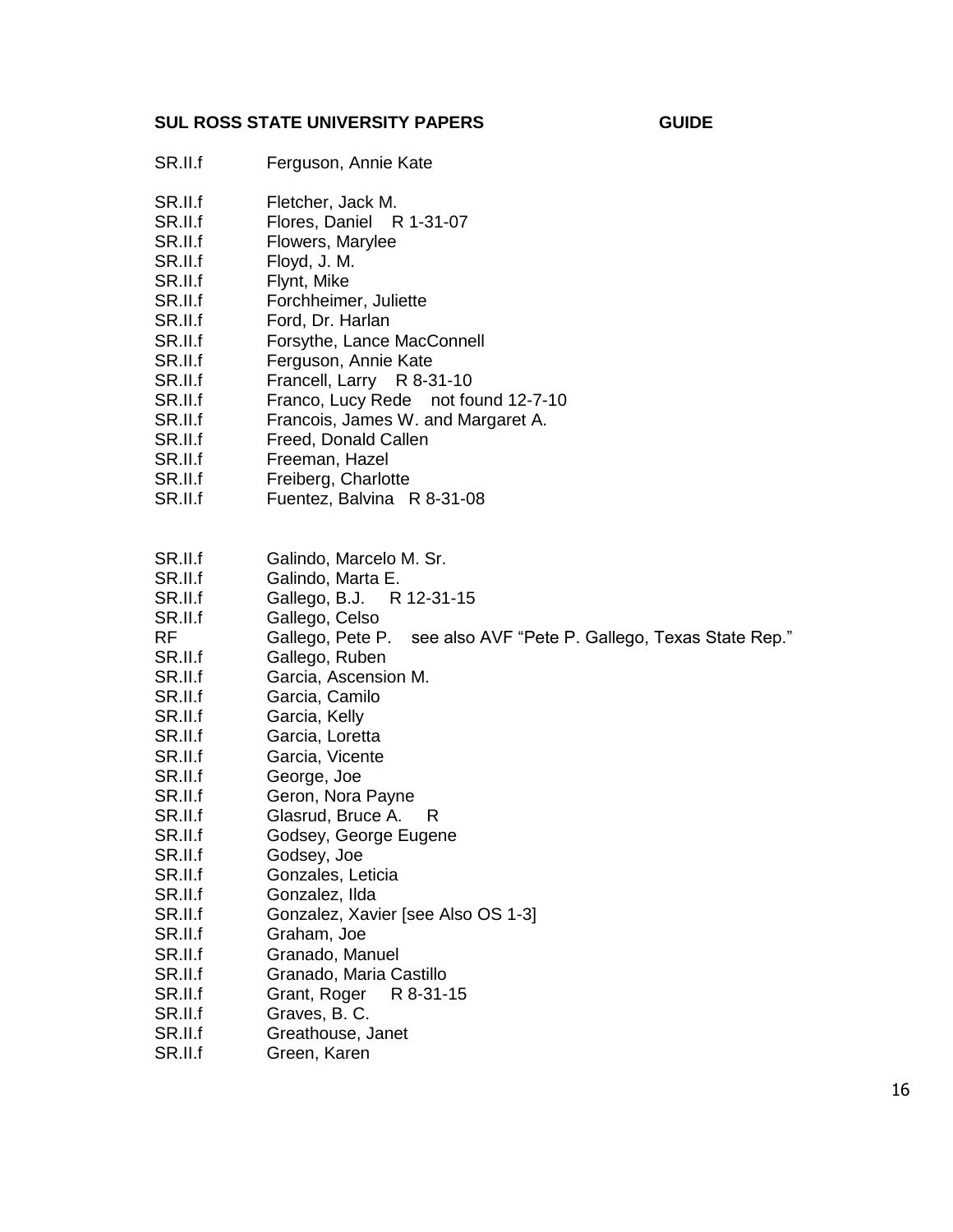| SR.II.f                                                                                                                                                                                                                                                                                                        | Green, W. C.                                                                                                                                                                                                                                                                                                                                                                                                                                                                                                                                                                        |
|----------------------------------------------------------------------------------------------------------------------------------------------------------------------------------------------------------------------------------------------------------------------------------------------------------------|-------------------------------------------------------------------------------------------------------------------------------------------------------------------------------------------------------------------------------------------------------------------------------------------------------------------------------------------------------------------------------------------------------------------------------------------------------------------------------------------------------------------------------------------------------------------------------------|
| SR.II.f                                                                                                                                                                                                                                                                                                        | Grubb, Lana                                                                                                                                                                                                                                                                                                                                                                                                                                                                                                                                                                         |
| SR.II.f                                                                                                                                                                                                                                                                                                        | Haley, Nita Stewart                                                                                                                                                                                                                                                                                                                                                                                                                                                                                                                                                                 |
| SR.II.f                                                                                                                                                                                                                                                                                                        | Hanselka, C. Wayne                                                                                                                                                                                                                                                                                                                                                                                                                                                                                                                                                                  |
| SR.II.f                                                                                                                                                                                                                                                                                                        | Hardin, Julia                                                                                                                                                                                                                                                                                                                                                                                                                                                                                                                                                                       |
| SR.II.f                                                                                                                                                                                                                                                                                                        | Harman, Ernie                                                                                                                                                                                                                                                                                                                                                                                                                                                                                                                                                                       |
| SR.II.f                                                                                                                                                                                                                                                                                                        | Harris, John Dow                                                                                                                                                                                                                                                                                                                                                                                                                                                                                                                                                                    |
| SR.II.f                                                                                                                                                                                                                                                                                                        | Harris, Robert O. Jr.                                                                                                                                                                                                                                                                                                                                                                                                                                                                                                                                                               |
| SR.II.f OTA                                                                                                                                                                                                                                                                                                    | Harveson, Louis                                                                                                                                                                                                                                                                                                                                                                                                                                                                                                                                                                     |
| SR.II.f<br>SR.II.f<br>SR.IIP.f<br>SR.II.f<br>SR.II.f<br>SR.II.f<br>SR.II.f<br>SR.II.f<br>SR.II.f<br>SR.II.f<br>OTA<br>SR.II.f<br>SR.II.f<br>SR.II.f<br>SR.II.f<br>SR.II.f<br>SR.II.f<br>SR.II.f<br>SR.II.f<br>SR.II.f<br>SR.II.f<br>SR.II.f<br>SR.II.f<br>SR.II.f<br>SR.II.f<br>SR.II.f<br>SR.II.f<br>SR.IIP.f | Hassan, Sayed<br>Havens, Mickey C. R 5-1-07<br>Hawkins, Richard Melvin [President]<br>Hazlewood, Barbara<br>- R<br>Hector, Jim<br>Hedeman, Tuff<br>Henderson, Jeff<br>Hennessy, Ed<br>Hext, Bob<br>Hileman, Sharon L.<br>Hill, Mary<br>Hill, Sarah Miltia<br>- R<br>Hinckley, Leon C.<br>Hinojos, Hermelindo<br>Hinson, B.E.<br>Hirsch, Clifford R 2009<br>Hise, Ross<br>Hitzges, Norm<br>Hoefling, Adam F. R<br>Hoffman, Vic<br>Hoheisel, Peter<br>Hollander, Robert<br>Hope, Cathie<br>Houston, Jim G.<br>R<br>Hudgins, Jerry<br>Hughes, John<br>Humphries, Jack Wood [President] |
| SR.II.f                                                                                                                                                                                                                                                                                                        | Ireton, Elmer J.                                                                                                                                                                                                                                                                                                                                                                                                                                                                                                                                                                    |
| SR.II.f                                                                                                                                                                                                                                                                                                        | Jackson, Everett Gee                                                                                                                                                                                                                                                                                                                                                                                                                                                                                                                                                                |
| SR.II.f                                                                                                                                                                                                                                                                                                        | Jackson, Larry                                                                                                                                                                                                                                                                                                                                                                                                                                                                                                                                                                      |
| SR.II.f                                                                                                                                                                                                                                                                                                        | Jackson, Randy                                                                                                                                                                                                                                                                                                                                                                                                                                                                                                                                                                      |
| SR.II.f                                                                                                                                                                                                                                                                                                        | Jenkins, Nadine                                                                                                                                                                                                                                                                                                                                                                                                                                                                                                                                                                     |

SR.II.f Johnson, Vally R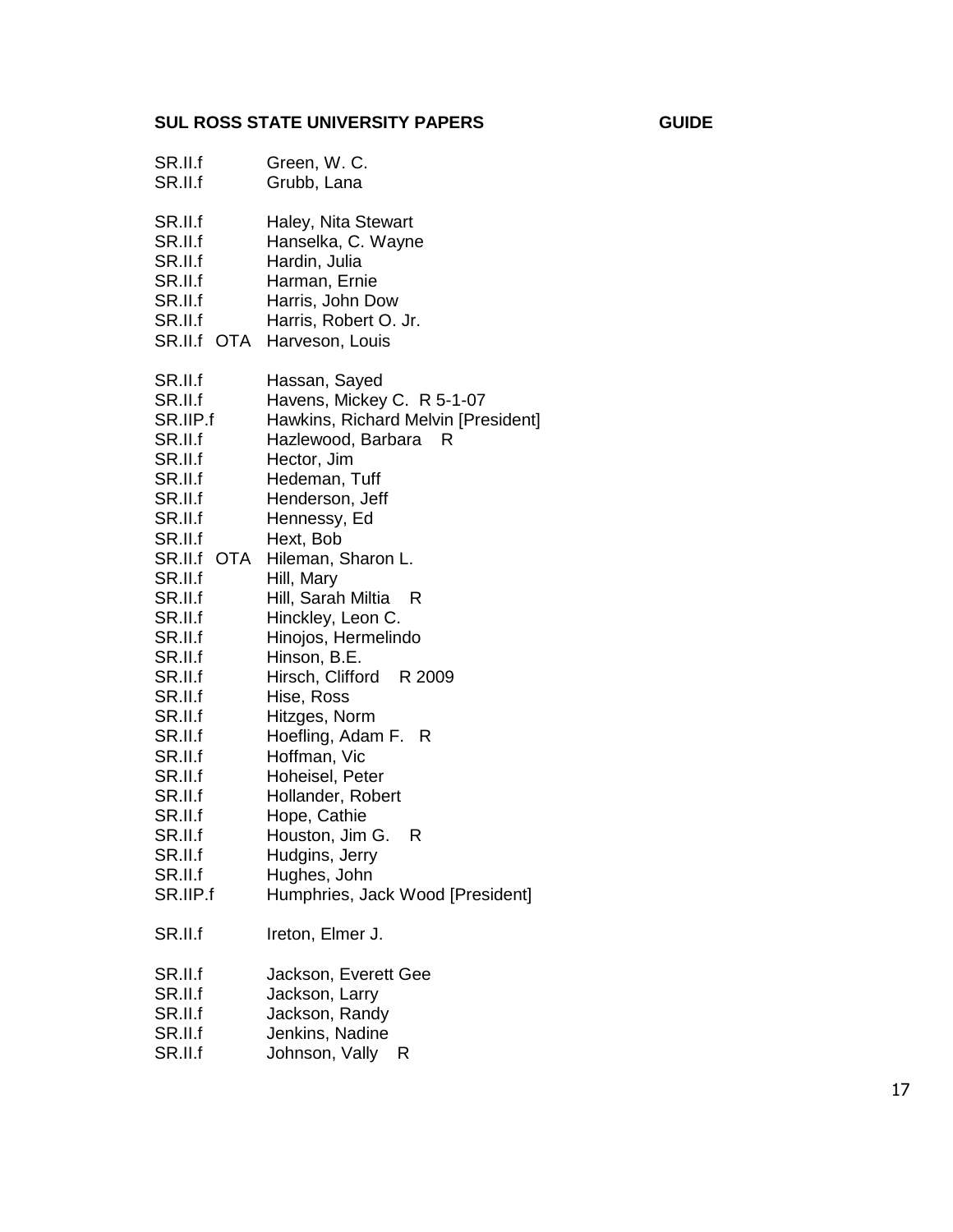SR.II.f Johnston, Marshall C.

| SR.II.f | Kahl, Rev. John               |
|---------|-------------------------------|
| SR.II.f | Keener, Anna E.               |
| SR.II.f | Keller, David                 |
| SR.II.f | Keller, Joyce R 8-31-09       |
| OH 44   | Kemp, James R 2013            |
| SR.II.f | Kessler, Raymond G. R SI 2013 |
| SR.II.f | Kidson, Beulah Marcille       |
| SR.II.f | Kindrick, Sam                 |
| SR.II.f | Kingsolver, Tony              |
| SR.II.f | Kinucan, Robert               |
| SR.II.f | Kittlitz, Rudolf "Rudy"       |
| SR.II.f | Klein, Keith R Spring 2009    |
| SR.II.f | Klingemann, John              |
| SR.II.f | Knox, Joe Gregory             |
| SR.II.f |                               |
|         | Kohrman, David J.             |
| SR.II.f | Krhut, Frank                  |
| SR.II.f | La Baume, Jimmy T. R 5-31-11  |
| SR.II.f | La Beff, Bryan                |
| SR.II.f | LaFarelle, Gonzalo            |
| SR.II.f | LaFarelle, Lorenzo            |
| SR.II.f | Lagleder, Kenneth             |
| SR.II.f | Lang, Steve                   |
| SR.II.f | Larremore, Brian<br>R 1-31-12 |
| SR.II.f | Larson, Robert G. (and Mary)  |
| SR.II.f | Lawrence, Kenneth Maynard     |
| SR.II.f | Leavitt, Dorothy M.<br>R      |
| SR.II.f | Leavitt, William C.<br>R      |
| SR.II.f | Lerich, Scott                 |
| SR.II.f | Levine, Mike                  |
| SR.II.f | Link, Arthur J.               |
| SR.II.f | Linn, Anna D. (also OH 56) R  |
| SR.II.f | Lister, Paul<br>R Spring 2008 |
| SR.II.f | Little, Sam N. R              |
| SR.II.f | Logan, Daniel R               |
| SR.II.f | Lomax, Mary Helen<br>R        |
| SR.II.f | Long, Laura                   |
| SR.II.f | Long, Russell                 |
| SR.II.f | Longbotham, Elizabeth Prude   |
|         |                               |
| SR.II.f | Lowrance, Miriam<br>R         |
| SR.II.f | Lucksinger, Linda             |
| SR.II.f | Ludden, Allen                 |

SR.II.f Lujan, Manuel A.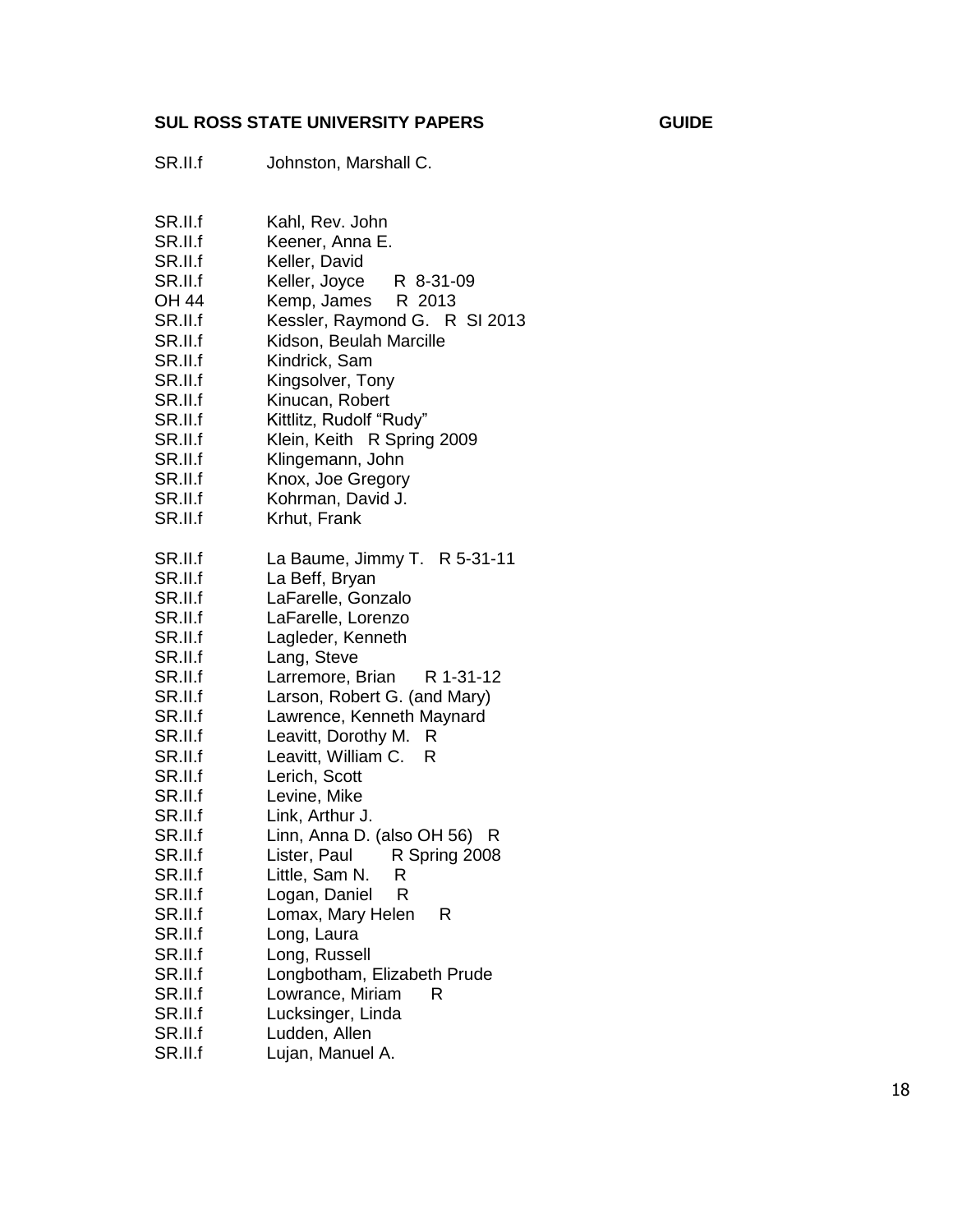- SR.II.f Luna, Jose Lujan
- SR.II.f Lynn, Billie H.
- SR.II.f Mc Bride, Roy
- SR.II.f Mc Carty, Clayton E. R
- SR.II.f McCollum, Juda
- SR.II.f Mc Coy, Emmett (and Miriam)
- SR.II.f McDaniel, Bobbie
- SR.II.f Mc Daniel, Jack L. (see West Texas Wranglers, Series V)
- SR.II.f McGuire, Ann L.
- SR.II.f McKay, John Welborn
- SR.II.f McNeil, Kathleen Howard
- SR.IIP.f McNeil, Norman [President]
- SR.II.f McNeill, Ray
- SR.II.f McWilliams, Ruth Roman
- SR.II.f Mallouf, Bob R 8-31-08
- SR.II.f Mancill, James R
- SR.II.f Manning, Patty R 5-31-14
- SR.II.f Manning, Tyra
- SR.II.f Marcin, Edward R
- SR.IIP.f Marquis, R. L. [President]
- SR.II.f Marshall, Frances Mitchell
- SR.II.f Marshall, Mary Thomas
- SR.II.f Martin, Tex
- SR.II.f Martinez, Teresa F.
- SR.II.f Mathis, Del
- SR.II.f Matthews, Robert C. R 5-31-12
- SR.II.f Mattison, David
- SR.II.f May, Harley
- SR.II.f Measures, Liz
- SR.II.f Mellard, Evelyn
- SR.II.f Mellard, Rudolph
- SR.II.f Mendias, Lauren
- SR.IIP.f Meredith, Hugh E. [President]
- SR.II.f Meskor, Bobby
- SR.II.f Micheli, Ralph
- SR.II.f Middleton, Les
- SR.II.f Miles, Elton Roger R
- SR.II.f Miles, Joyce
- SR.II.f Miller, Dennie
- SR.II.f Miller, Maggie
- SR.II.f Miller, Rebecca
- SR.II.f Moller, Gunther R
- SR.II.f Monclova, Julia P.
- SR.II.f Montgomery, Dabney
- SR.II.f Moore, Jean R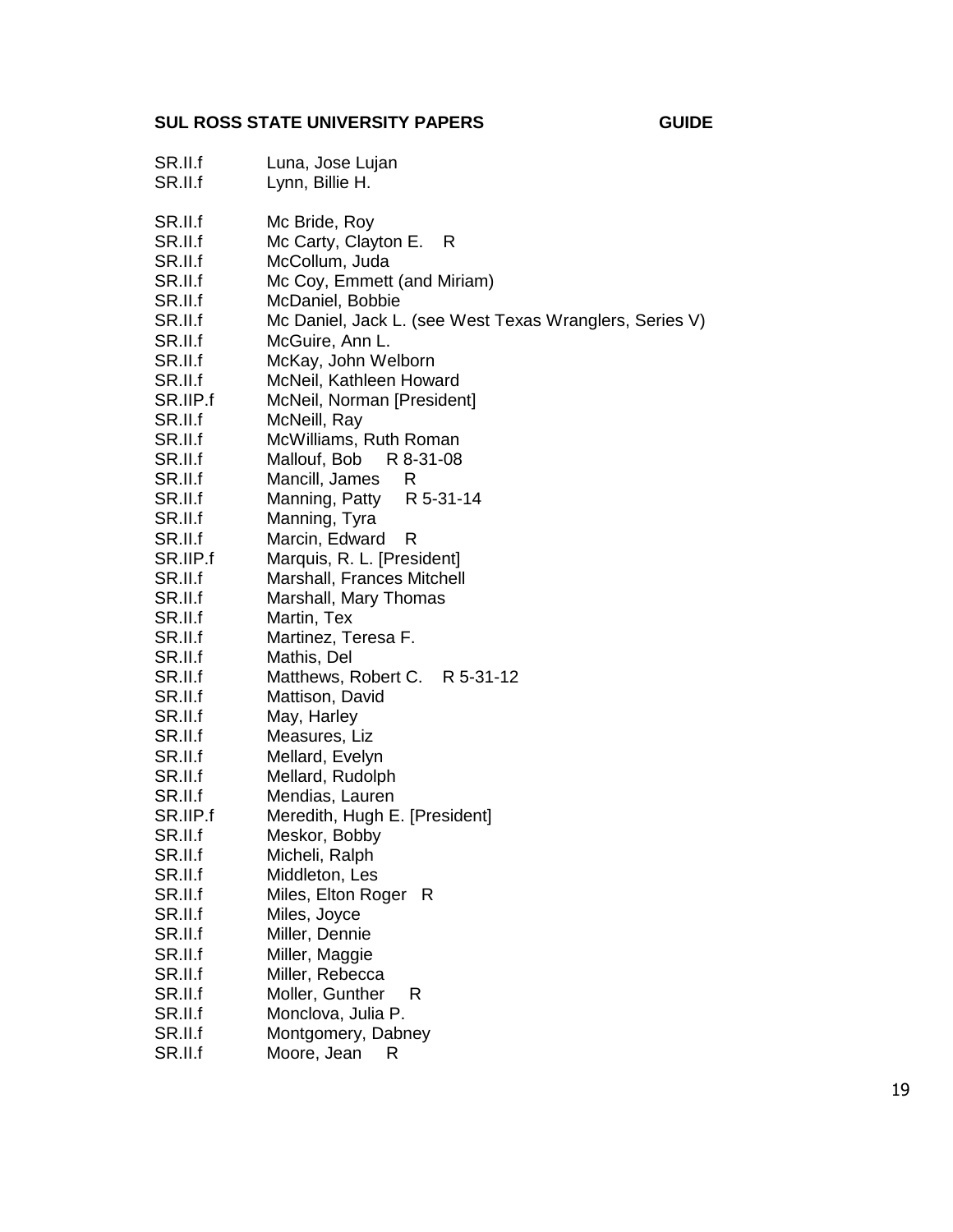| v.<br>×<br>٧<br>٠ |  |
|-------------------|--|
|-------------------|--|

| SR.II.f<br>SR.II.f<br>SR.IIP.f<br>SR.II.f<br>SR.IIP.f<br>SR.II.f<br>SR.II.f<br>SR.II.f<br>SR.II.f                                              | Morado, Fernando<br>Moreland, Amy<br>Morelock, Horace [President]<br>- R<br>Morelock, Jr. Lieutenant Horace W.<br>Morgan, R. Victor [President] R 8-31-09<br>Moss, Julia Nail<br>- R<br>Mueller, Jim<br>Murray, Leo T.<br>Musgrove, Phyllis<br>R                                         |
|------------------------------------------------------------------------------------------------------------------------------------------------|------------------------------------------------------------------------------------------------------------------------------------------------------------------------------------------------------------------------------------------------------------------------------------------|
| SR.II.f<br>SR.II.f<br>SR.II.f<br>SR.II.f<br>SR.II.f<br>SR.II.f<br>SR.II.f<br>SR.II.f<br>SR.II.f                                                | Nelson, Barney R 5-31-13<br>Neville, Shirley<br>R 10-3-06<br>Newbury, Don<br>Nichols, Charlier<br>Nichols, Glenn<br>Nichols, Harold J.<br>Nolen, Marilyn McReavy<br>Northcutt, Bill<br>Novak, Betty Ann                                                                                  |
| SR.II.f<br>SR.II.f<br>SR.II.f<br>SR.II.f<br>SR.II.f<br>SR.II.f<br>SR.II.f<br>SR.II.f                                                           | O'Connoer, John "Jack"<br>O'Donnell, Emmett<br>Ogle, Gerald B.<br>Olive, Tamara<br>Olsen, Paul<br>Ortego Y Gasca, Felipe<br>R<br>Ortego, Gilda Baeza<br>Osorio, Ruben                                                                                                                    |
| SR.II.f<br>SR.II.f<br>SR.II.f<br>SR.II.f<br>SR.II.f<br>SR.II.f<br>SR.II.f<br>SR.II.f<br>SR.II.f<br><b>OTA</b><br>SR.II.f<br>SR.II.f<br>SR.II.f | OTA Pannell, Bob and Sue<br>R<br>Parkhurst, Dean A. J.<br>Parsons, Albert D. "Flop"<br>Parsons, Judith<br>R 5-31-15<br>Parsons, Opal Smith<br>Parsons, Tim<br>Patterson, Paul<br>Pauley, Ralph Eldren<br>Pendergraft, Jeff<br>Pendergraft, Shannon<br>Peppler, Mary Jo<br>Perry, Gaylord |
| SR.II.f<br>SR.II.f<br>SR.II.f<br>SR.II.f<br>SR.II.f                                                                                            | Perry, Judy<br>R 3-31-2015<br>Perry, Ken<br>R<br>Perryman, Jack<br>Peters, Elaine (see Series III Bldg. & Grds., "Cottages")<br>Pierce, Paul<br>R                                                                                                                                        |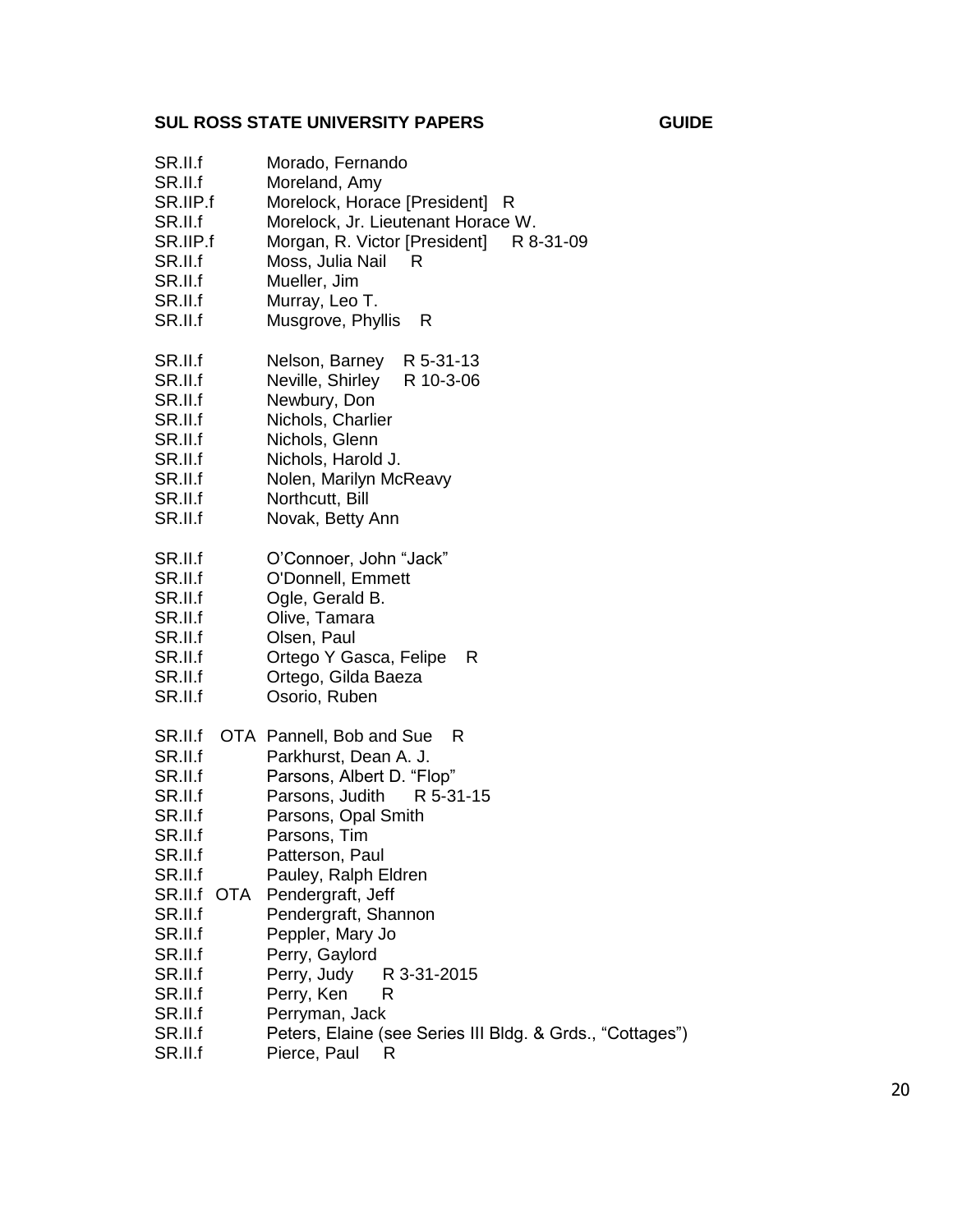| SR.II.f<br>SR.II.f<br>SR.II.f<br>SR.II.f<br>SR.II.f<br>SR.II.f<br>SR.II.f<br>SR.II.f<br>SR.II.f<br>SR.II.f                                                                                                                                                                                                                                 | Pitts, Donn<br>Platt, Steve<br>Ponca, Carl<br>Portillo, Leocadio "Lucky"<br>Powell, Freda G.<br>Powell, John Kent<br>Powell, Kellie<br>Powell, Michael A.<br>R<br>Prude, Evelyn<br>Prude, John G.<br>R                                                                                                                                                                                                                                                                                                                                                                                                                                                                               |
|--------------------------------------------------------------------------------------------------------------------------------------------------------------------------------------------------------------------------------------------------------------------------------------------------------------------------------------------|--------------------------------------------------------------------------------------------------------------------------------------------------------------------------------------------------------------------------------------------------------------------------------------------------------------------------------------------------------------------------------------------------------------------------------------------------------------------------------------------------------------------------------------------------------------------------------------------------------------------------------------------------------------------------------------|
| SR.II.f<br>SR.II.f                                                                                                                                                                                                                                                                                                                         | Quintanilla, Soli<br>Quintela, C. G.                                                                                                                                                                                                                                                                                                                                                                                                                                                                                                                                                                                                                                                 |
| SR.II.f<br>SR.II.f<br>SR.II.f<br>SR.II.f<br>SR.II.f<br>SR.II.f<br>SR.II.f<br>SR.II.f<br>SR.II.f<br>SR.II.f<br>SR.II.f<br>SR.II.f<br>SR.II.f<br>OTA<br>SR.II.f<br>SR.II.f<br>SR.IIP.f<br>SR.II.f<br>SR.II.f<br>SR.II.f<br>OTA<br>SR.II.f<br>SR.II.f<br>SR.II.f<br>SR.II.f<br>SR.II.f<br>SR.II.f<br>SR.II.f<br>SR.II.f<br>SR.II.f<br>SR.II.f | Ragsdale, Crystal Sasse<br>Ramey, Ethelaura<br>Ramirez, Rosa<br>Ramos, Lionel<br>Ramos, Otilio<br>Ramos, Raul<br>R 2-28-2007<br>Ramos, Toribio B.<br>Rangra, Avinash K. R 5-11-2013<br>Ratliff, R.J.<br>Rayburn, John<br>Rede, Alberto<br>(Rede), Lucy Rede Franco (see Franco)<br>Reesing, Ernest O.<br>R<br>Rhodes, Billie<br>Richardson, Edith<br>Richardson, Robert C. [President]<br>Richerson, Barbara<br>R 8-31-07<br>Richerson, Jim<br>Ritzi, Christopher<br>Roberson, Sam<br>Robertson, Donald O.<br>Robinson, Seldon C.<br>Rodriguez, Enrique<br>Rodriguez, Frank<br>Rohr, David<br>Rojo, Anita C.<br>Rojo, Antonio S.<br>Roman, Dona<br>Roman, Ruth (see Ruth McWilliams) |

SR.II.f Romans, C.W.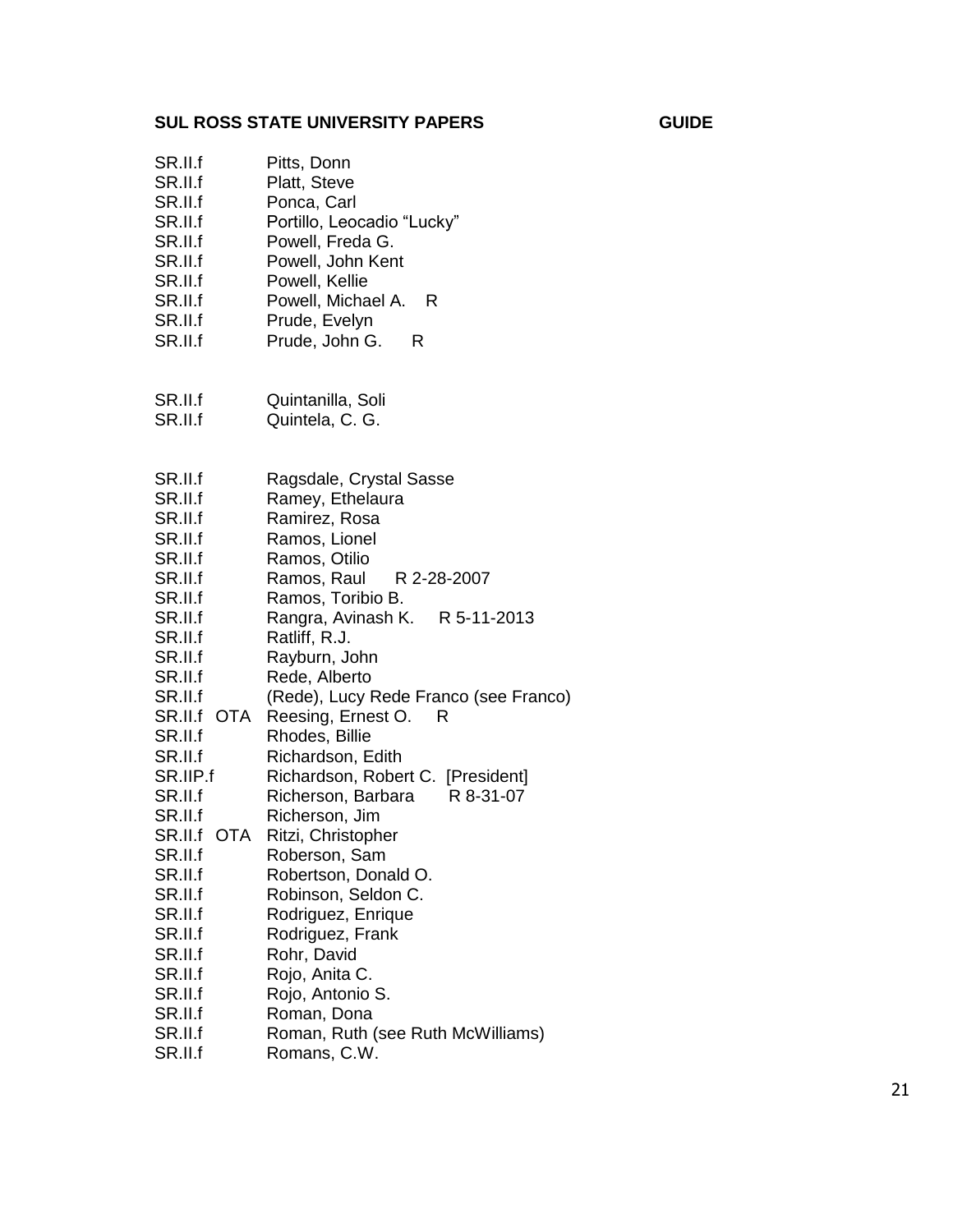| SR.II.f<br>SR.II.f<br>SR.II.f<br>SR.II.f | Romero, Tanya<br>Rubenser, Lorie<br>Ruiz, Sergio H.<br>Rutherford, J.T.             |             |
|------------------------------------------|-------------------------------------------------------------------------------------|-------------|
| SR.II.f<br>SR.II.f<br>SR.II.f<br>SR.II.f | Sager, Nelson C. R 5-31-2011<br>OTA Saka, Mark<br>Salgado, Olaya<br>Sample, Belinda |             |
| SR.II.f<br>SR.II.f<br>SR.II.f            | Sample, Chet<br>R 1-15-14<br>Sampley, Arthur M.<br>Sanchez, Joe                     |             |
| SR.II.f<br>SR.II.f<br>SR.II.f            | Sandate, Alejandro G.<br>Sandate, Antonio G.<br>Sandate, Estefana G.                |             |
| SR.II.f<br>SR.II.f                       | Sandel, Milton "Corky"<br>Sanders, John                                             |             |
| SR.II.f<br>SR.II.f                       | Schultz, Robert<br>OTA Schwab, Gregory                                              |             |
| SR.II.f<br>SR.II.f                       | Scifres, Darlene                                                                    |             |
| SR.II.f                                  | Scott, Nell<br>Scott, Odell                                                         |             |
| SR.II.f<br>SR.II.f                       | Scown, Ted<br>Scudday, James S.<br>R                                                |             |
| SR.II.f                                  | Sechrest, Larry J.                                                                  |             |
| SR.II.f<br>SR.II.f                       | Settle, Toya<br>Seymour, Raymond B.                                                 |             |
| SR.II.f                                  | Shearer, Ernest C.                                                                  |             |
| SR.II.f<br>SR.II.f                       | OTA Sheehan, Wayne<br>R Spring 2008<br>Shepherd, Myrtle Barnett Mac Donald          |             |
| SR.II.f                                  | Six, Beverly G. (formerly Case, Beverly S.)                                         | R 5-11-2013 |
| SR.II.f                                  | Skinner, Lanell S.                                                                  |             |
| SR.II.f<br>SR.II.f                       | Slack, Tom Weldon<br>Slight, Richard B.<br>R                                        |             |
| SR.II.f                                  | Smith, Delores<br>R                                                                 |             |
| SR.II.f<br>SR.II.f                       | Smith, Donald E. R<br>Smith, George Preston<br>R                                    |             |
| SR.II.f                                  | Smith, Rance                                                                        |             |
| SR.II.f                                  | Smith, Roy L.<br>R                                                                  |             |
| SR.II.f<br>SR.II.f                       | Smith, Victor J.<br>Sodowsky, Dr. Roland                                            |             |
| SR.II.f                                  | Sohl, William                                                                       |             |
| SR.II.f                                  | Sorrels, J. Paul                                                                    |             |
| SR.II.f<br>SR.II.f                       | Speck, Ernest B.<br>R<br>Sperry, Omer E.                                            |             |
|                                          |                                                                                     |             |

SR.II.f Spooner, Pamela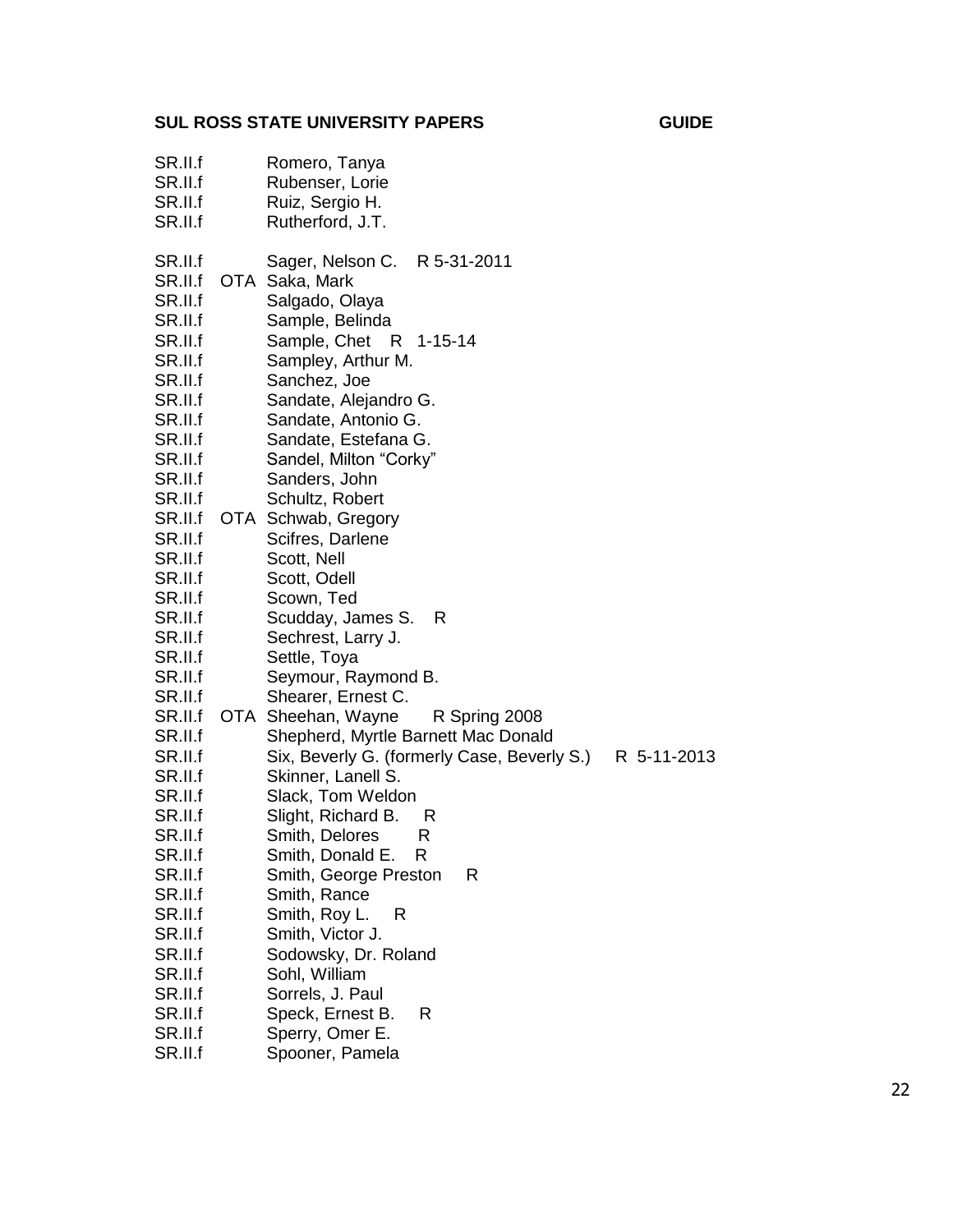| SR.II.f OTA<br>SR.II.f<br>SR.II.f<br>SR.II.f<br>SR.II.f<br>SR.II.f<br>SR.II.f<br>SR.II.f<br>SR.II.f<br>SR.II.f<br>SR.II.f<br>SR.II.f<br>SR.II.f<br>SR.II.f<br>SR.II.f                                                                              | Sprinkle, Metha<br>R<br>Sprinkle, W. A. "Bill" R<br>Stedman, Preston<br>Steiger, T.L<br>Steinmann, Ron<br>Stephenson, Janith Vest<br>Sternes, Keith<br>Stevens, John<br>R 1-31-08<br>Stigler, William Alonzo<br>Stittsworth, Michael<br>Stovell, Jack<br>Strandlund, Elwood "Bud"<br>Studhalter, Richard A.<br>Sullivan, Kip<br>R 5-31-2012<br>Swann, James (file not located 3-15-2013)                                             |
|----------------------------------------------------------------------------------------------------------------------------------------------------------------------------------------------------------------------------------------------------|--------------------------------------------------------------------------------------------------------------------------------------------------------------------------------------------------------------------------------------------------------------------------------------------------------------------------------------------------------------------------------------------------------------------------------------|
| SR.II.f OTA<br>SR.II.f<br>SR.II.f<br>SR.IIf OTA<br>SR.II.f<br>SR.II.f<br>SR.II.f<br>SR.II.f<br>SR.II.f<br>SR.II.f<br>SR.II.f<br>SR.II.f<br>SR.II.f<br>SR.II.f OTA<br>SR.II.f<br>SR.II.f<br>SR.II.f<br>SR.II.f<br>SR.II.f<br>SR.II.f OTA<br>SR.II.f | Tafoya, Jesus<br>Tan, Adrian<br>Tanksley, Ben R deceased 11-2013<br>Terry, Martin<br>Theriot, Leon<br><b>Thomas, Stather Elliott</b><br>Thornsburg, Kim<br>Thurman, Quint<br>Tindol, William A.<br>R<br>Tobola, Sally<br>Torres, Carmen<br>Tovar, Francisca Q.<br>Towns, Roger F.<br>Trietsch, Patti<br>Trook, Dawn<br>Trook-White, Eve<br>Tucker, Al<br>Tucker, Petra<br>Turner, Everett E. R<br>Tyler, Barbara<br>R<br>Tyree, John |
| SR.II.f<br>SR.II.f<br>SR.II.f                                                                                                                                                                                                                      | Uranga, Armando<br>Urbanczyk, Kevin<br>Urquidez, Becky                                                                                                                                                                                                                                                                                                                                                                               |
| SR.II.f<br>SR.II.f<br>SR.II.f<br>SR.II.f                                                                                                                                                                                                           | Vannoy, Alan<br>Vega, Tomas Jr.<br>Vela, Joel<br>R<br>Villarreal, Liliana                                                                                                                                                                                                                                                                                                                                                            |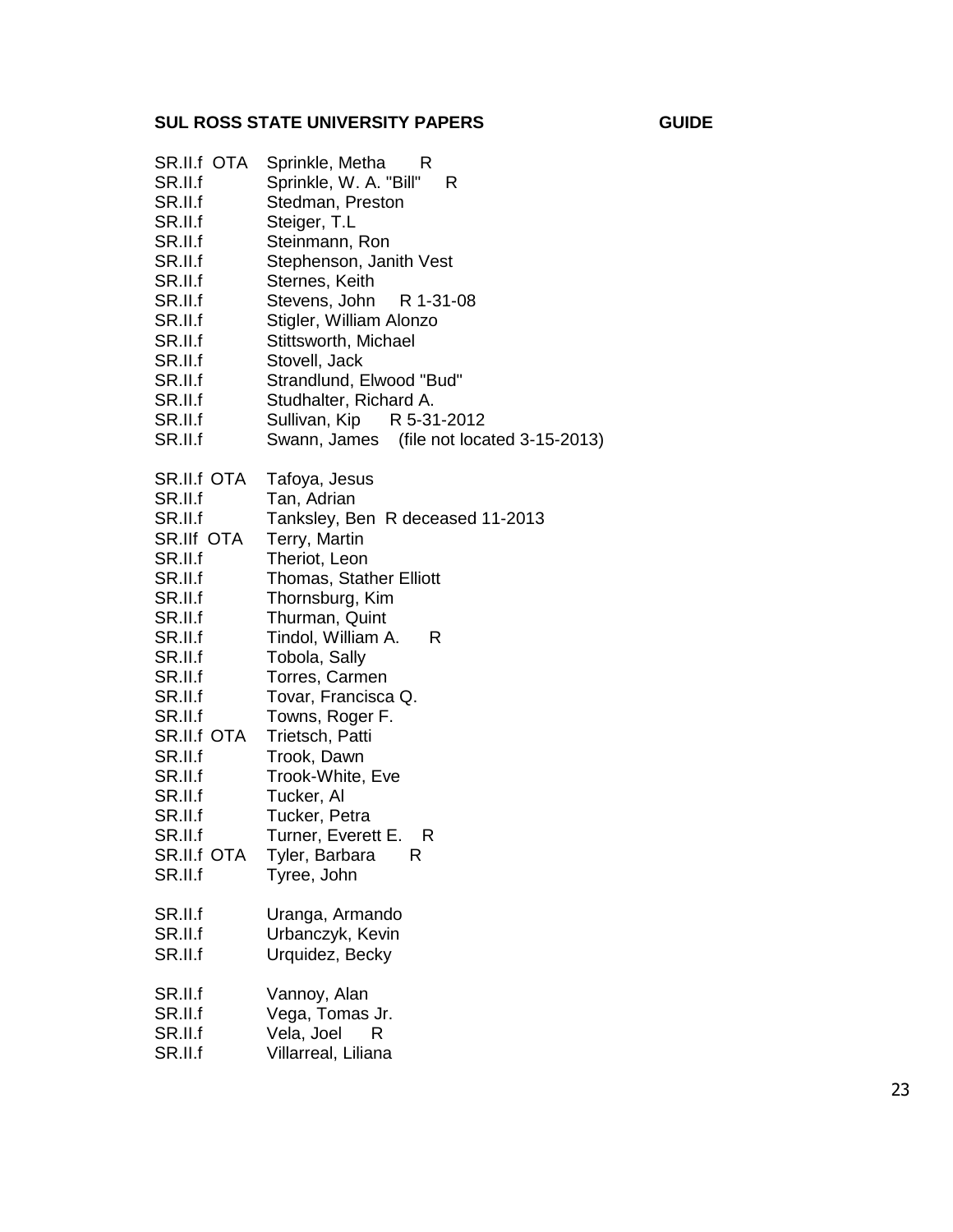|                                                                                                                                                                                                                                                                                                                                                                                            | SR.II.f OTA Vrudny, Dan                                                                                                                                                                                                                                                                                                                                                                                                                                                                                                                                                                                                                                                                                                                                    |
|--------------------------------------------------------------------------------------------------------------------------------------------------------------------------------------------------------------------------------------------------------------------------------------------------------------------------------------------------------------------------------------------|------------------------------------------------------------------------------------------------------------------------------------------------------------------------------------------------------------------------------------------------------------------------------------------------------------------------------------------------------------------------------------------------------------------------------------------------------------------------------------------------------------------------------------------------------------------------------------------------------------------------------------------------------------------------------------------------------------------------------------------------------------|
| SR.II.f<br>SR.II.f<br>SR.II.f OTA<br>SR.II.f<br>SR.II.f<br>SR.II.f<br>SR.II.f<br>SR.II.f OTA<br>SR.II.f<br>SR.II.f<br>SR.II.f<br>SR.II.f<br>SR.II.f<br>SR.II.f<br>SR.II.f<br>SR.II.f<br>SR.II.f<br>SR.II.f<br>SR.II.f<br>SR.II.f<br>SR.II.f<br>SR.II.f<br>SR.II.f<br>SR.II.f<br>SR.II.f<br>SR.II.f<br>SR.II.f<br>SR.II.f<br>SR.II.f<br>SR.II.f<br>SR.II.f<br>SR.II.f<br>SR.II.f<br>SR.II.f | Walker, Fred G.<br>Warnock, Barton H.<br>R<br>Warnock, Bonnie<br>Warnock, Tony<br>Washington, Willa B. Morelock<br>Watson, Stacy<br>Weinacht, Mary Ann<br>R<br>West, Keith<br>West, Mary Nan<br>Weyerts, Paul<br>R<br>Wheat, Joe Ben<br>Wheat, Raymond<br>R<br>White, Connie<br>Whitford-Stark, James L. R 05-31-2012<br>Whitley, Kay R 7-15-2013<br>Whitley, Steve<br>Whitt, James<br>Wildenthan, Hobson & Kern<br>Wilkinson, David M.<br>Will, Mazie<br>Will, Paul A.<br>Williams, W.E.<br>Wilson, Ben Jr.<br>R<br>Wilson, Eleanor<br>R<br>Wilson, Opal<br>Wilson, T. Rex<br>Wilson, Winston<br>Woeltz, Julius<br>Wolleben, James<br>Wolfshohl, Clarence<br>Woodburn, Livia<br>Wright, Betsey, see AVF "Wright, Betsey"<br>Wright, Jacob<br>Wright, Paul |
| SR.II.f                                                                                                                                                                                                                                                                                                                                                                                    | Wright, Steve                                                                                                                                                                                                                                                                                                                                                                                                                                                                                                                                                                                                                                                                                                                                              |
| SR.II.f<br>SR.II.f<br>SR.II.f                                                                                                                                                                                                                                                                                                                                                              | Yadon, Ted<br>R 1-21-2012<br>York, Darrell D.<br>Young, Norma                                                                                                                                                                                                                                                                                                                                                                                                                                                                                                                                                                                                                                                                                              |
| SR.II.f<br>SR.II.f<br>SR.II.f                                                                                                                                                                                                                                                                                                                                                              | Zabala, Juan<br>Zech, James<br>Zimmer, Dick                                                                                                                                                                                                                                                                                                                                                                                                                                                                                                                                                                                                                                                                                                                |

SR.II.f Zukowski, Sue R 1-31-2011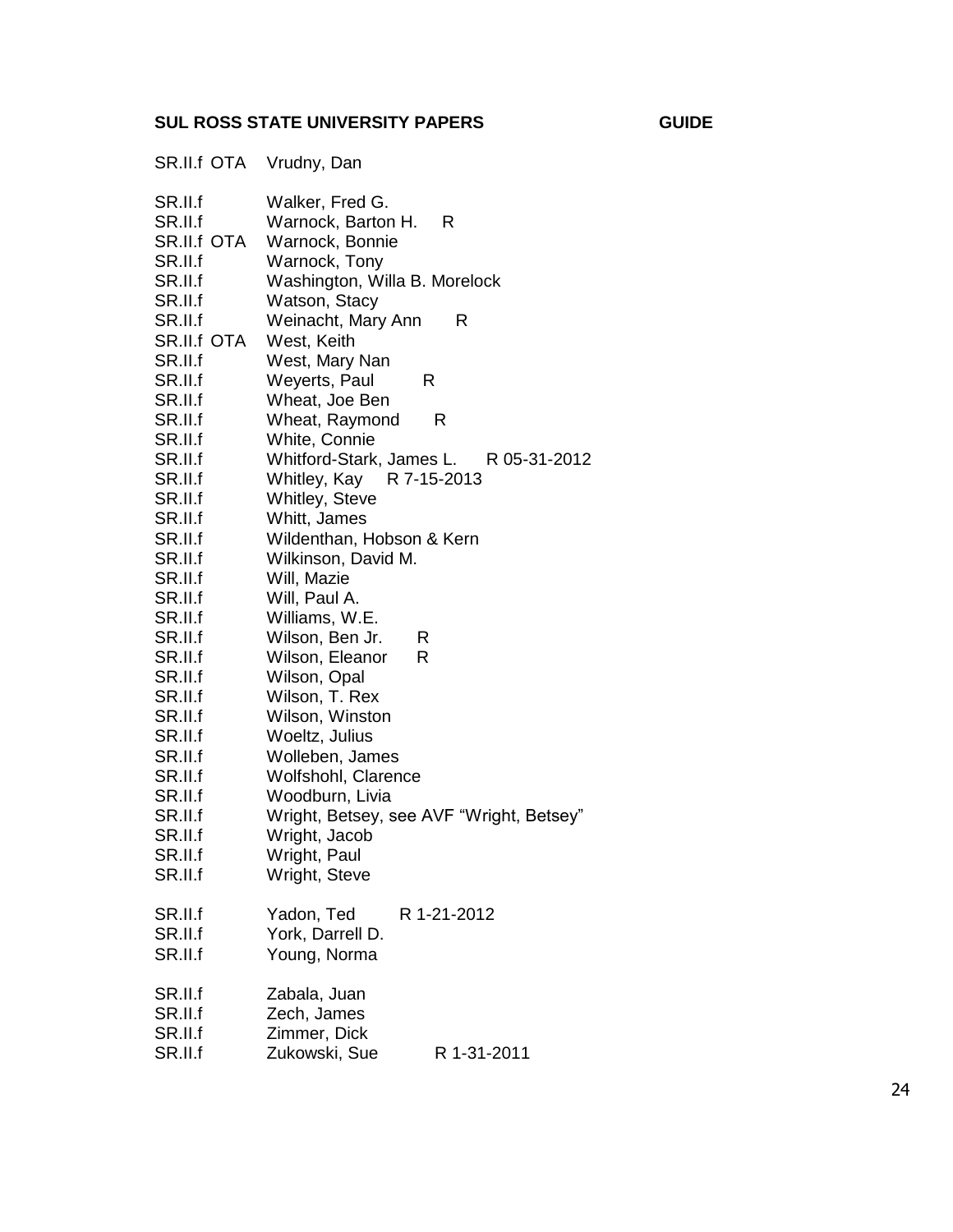Rev. 01-10-17

## SERIES III: THE INSTITUTION

| SR.III.f             | Administrative Officers 1920-1975 (48 leaves)                                  |
|----------------------|--------------------------------------------------------------------------------|
| A/R 378.11<br>S949aa | Administrative Policy Manual, 1987-                                            |
| A331.133<br>S949a    | <b>Affirmative Action Program, 1982-1983</b>                                   |
| SR.III.f             | Alcohol & Drug Policy, 1988 (2 items, 8 leaves) (1 leaf)                       |
| SR.III.f             | American Revolution Bicentennial Week at Sul Ross<br>Program, April 5-10, 1986 |
| <b>Budgets</b>       |                                                                                |
| A 378.02<br>S949b    | Operating Budget FY 1975 - FY 1999                                             |
| <b>Campus</b>        |                                                                                |
| A 378.764<br>S949b   | Building Evaluations, 197-?<br>1976 Summary Report-Building Size & Cost Data   |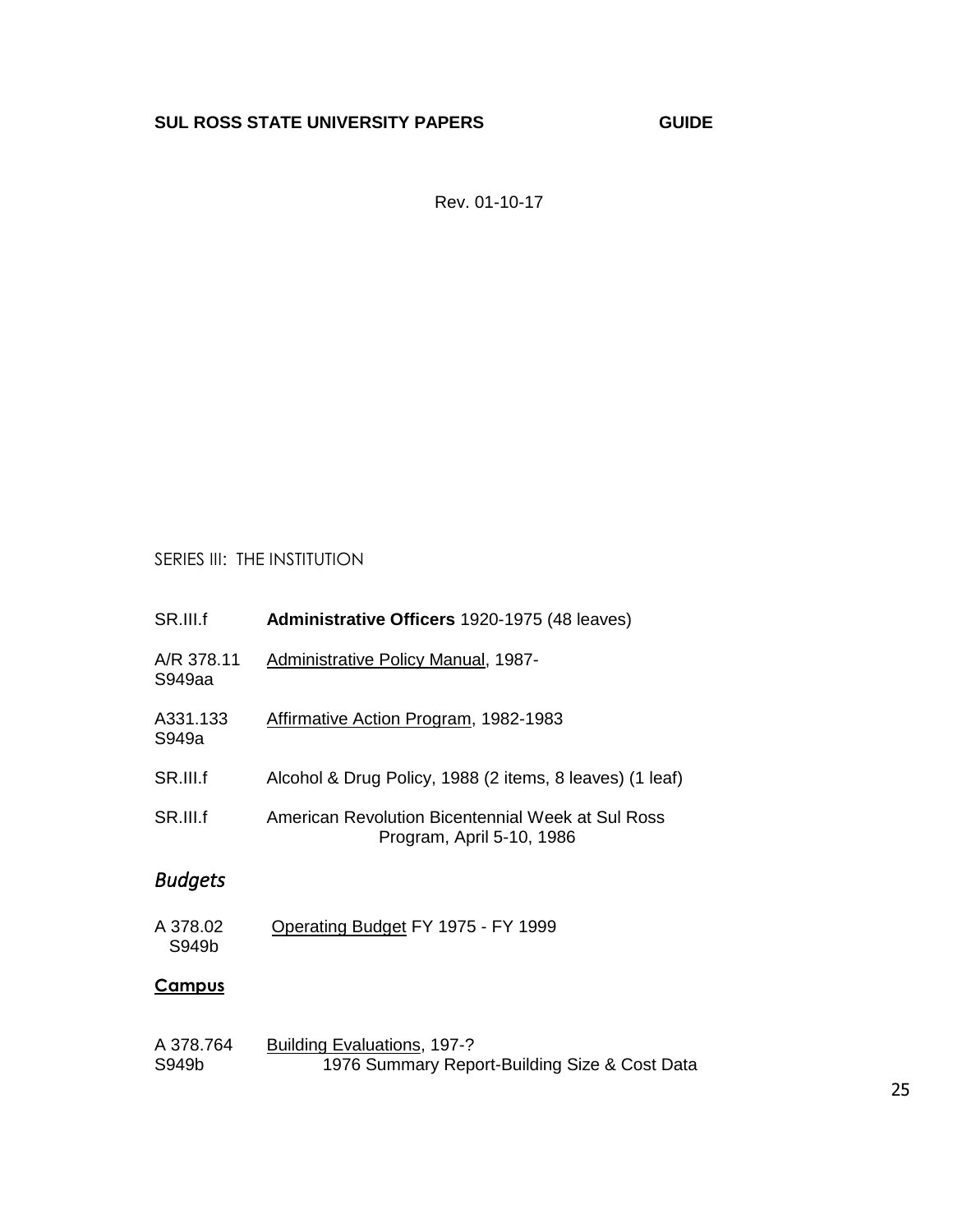| A 378.1962<br>D225d | Design Packet for the Proposed Academic & Computer Resource Center,<br>1988 |
|---------------------|-----------------------------------------------------------------------------|
|                     | Buildings and Grounds (name building is currently known as, 2011):          |
| SR.III.f            | <b>Buildings and Grounds, Academic Computer Resource Center</b>             |
| SR.III.f            | <b>Buildings and Grounds, Berkeley Hall</b>                                 |
| SR.III.f            | <b>Buildings and Grounds, Briscoe Administration Building</b>               |
| SR.III.f            | <b>Buildings and Grounds, Bryan Wildenthal Memorial Library</b>             |
| SR.III.f            | <b>Buildings and Grounds, Cactus Garden</b>                                 |
| SR.III.f            | <b>Buildings and Grounds, Centennial School</b>                             |
| SR.III.f            | <b>Buildings and Grounds, Cottages and Duplexes</b>                         |
| SR.III.f            | <b>Buildings and Grounds, Ferguson Building</b>                             |
| SR.III.f            | <b>Buildings and Grounds, Fletcher Hall (Lockhart Avenue)</b>               |
| SR.III.f            | <b>Buildings and Grounds, Fletcher Hall (Old Morelock)</b>                  |
| SR.III.f            | <b>Buildings and Grounds, Francois Fine Arts Building</b>                   |
| SR.III.f            | <b>Buildings and Grounds, Pete P. Gallego Center</b>                        |
| SR.III.f            | <b>Buildings and Grounds, Graves Pierce</b>                                 |
| SR.III.f            | <b>Buildings and Grounds, Hancock Hall</b>                                  |
| SR.III.f            | <b>Buildings and Grounds, Hancock Pool or Natatorium</b>                    |
| SR.III.f            | <b>Buildings and Grounds, Industrial Arts Building</b>                      |
| SR.III.f            | <b>Buildings and Grounds, Jackson Field</b>                                 |
| SR.III.f            | <b>Buildings and Grounds, Kokernot Field</b>                                |
| SR.III.f            | <b>Buildings and Grounds, Kokernot Lodge/Springs</b>                        |
| SR.III.f            | <b>Buildings and Grounds, Lawrence Hall</b>                                 |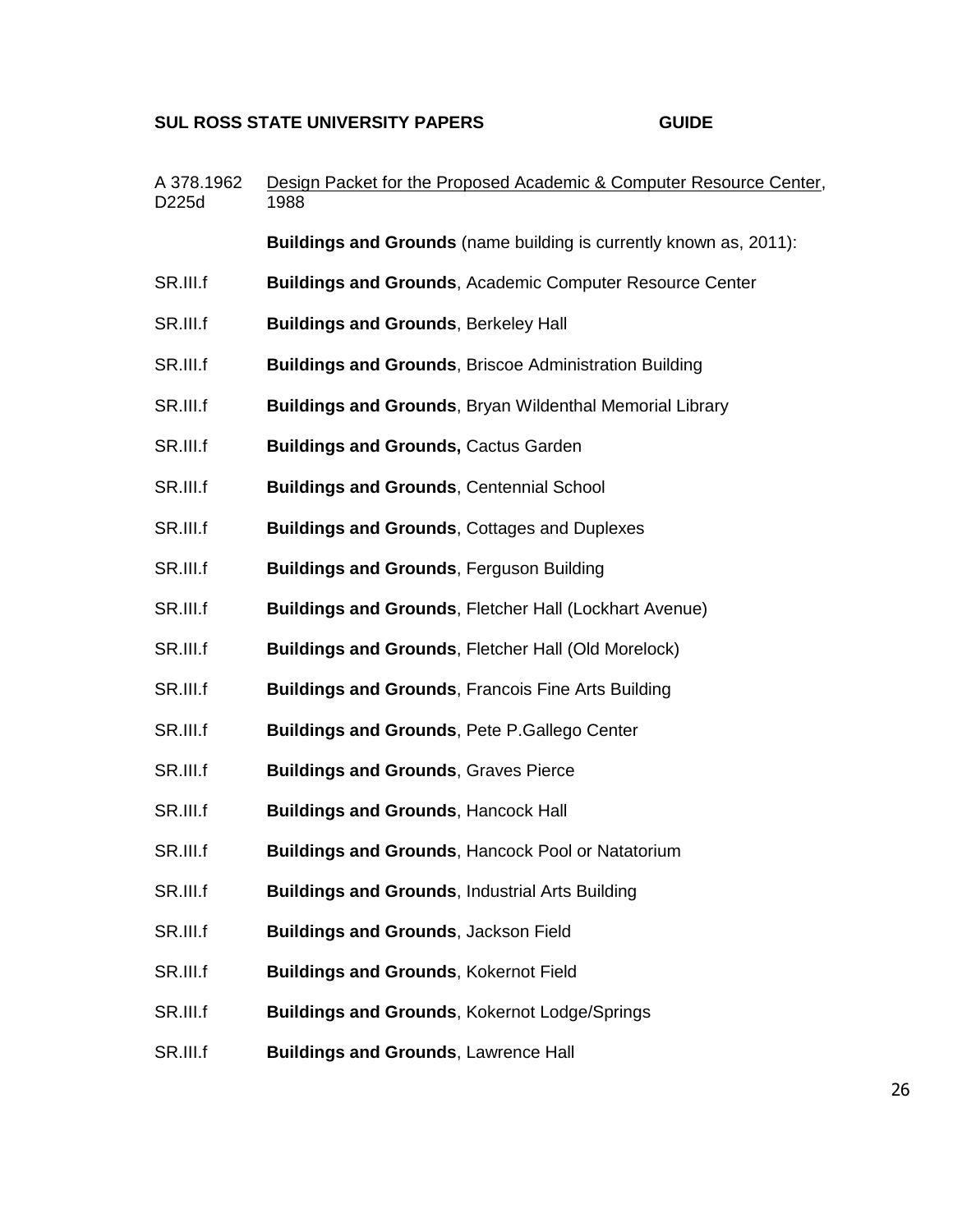- SR.III.f **Buildings and Grounds**, Lobo Village
- SR.III.f **Buildings and Grounds**, Mall, Monuments, Signs, Bell system, fountain etc.
- SR.III.f **Buildings and Grounds**, Marquis Hall
- SR.III.f **Buildings and Grounds**, Mc Coy Museum of the Big Bend
- SR.III.f **Buildings and Grounds**, Morelock Academic Building
- SR.III.f **Buildings and Grounds**, Morgan University Center
- SR.III.f **Buildings and Grounds**, Mountainside Dormitory
- SR.III.f **Buildings and Grounds**, Museum of the Big Bend (Bowling Alley)
- SR.III.f **Buildings and Grounds**, Other Buildings Associated with SRSU--Private Student Housing, Religious Facilities
- SR.III.f **Buildings and Grounds,** Physical Plant
- SR.III.f **Buildings and Grounds**, Print Shop
- SR.III.f **Buildings and Grounds**, Student Housing
- SR.III.f **Buildings and Grounds**, Student Union Building (SUB)
- SR.III.f **Buildings and Grounds**, SR Cafeteria > Infirmary > Honors > T.K.E.
- SR.III.f **Buildings and Grounds**, Swimming Pool
- SR.III.f **Buildings and Grounds**, Tennis Courts
- SR.III.f **Buildings and Grounds**, Turner Range Animal Science Center
- SR.III.f **Buildings and Grounds**, Warnock Science Building
- SR.III.f **Buildings and Grounds**, Water Supply
- SR.III.f **Buildings and Grounds [oversize] (Plans & Blueprints)**

[File Pocket C] Building Plans a: Admin- H & PT [File Pocket C] Building Plans b: Admin- Honors Hall [OS] Blueprint for SRSU Vineyard, 1988 [OS] [Bldg. 9\*] Plan for Temporary Offices - Cafe. Bldg., 1970 (4)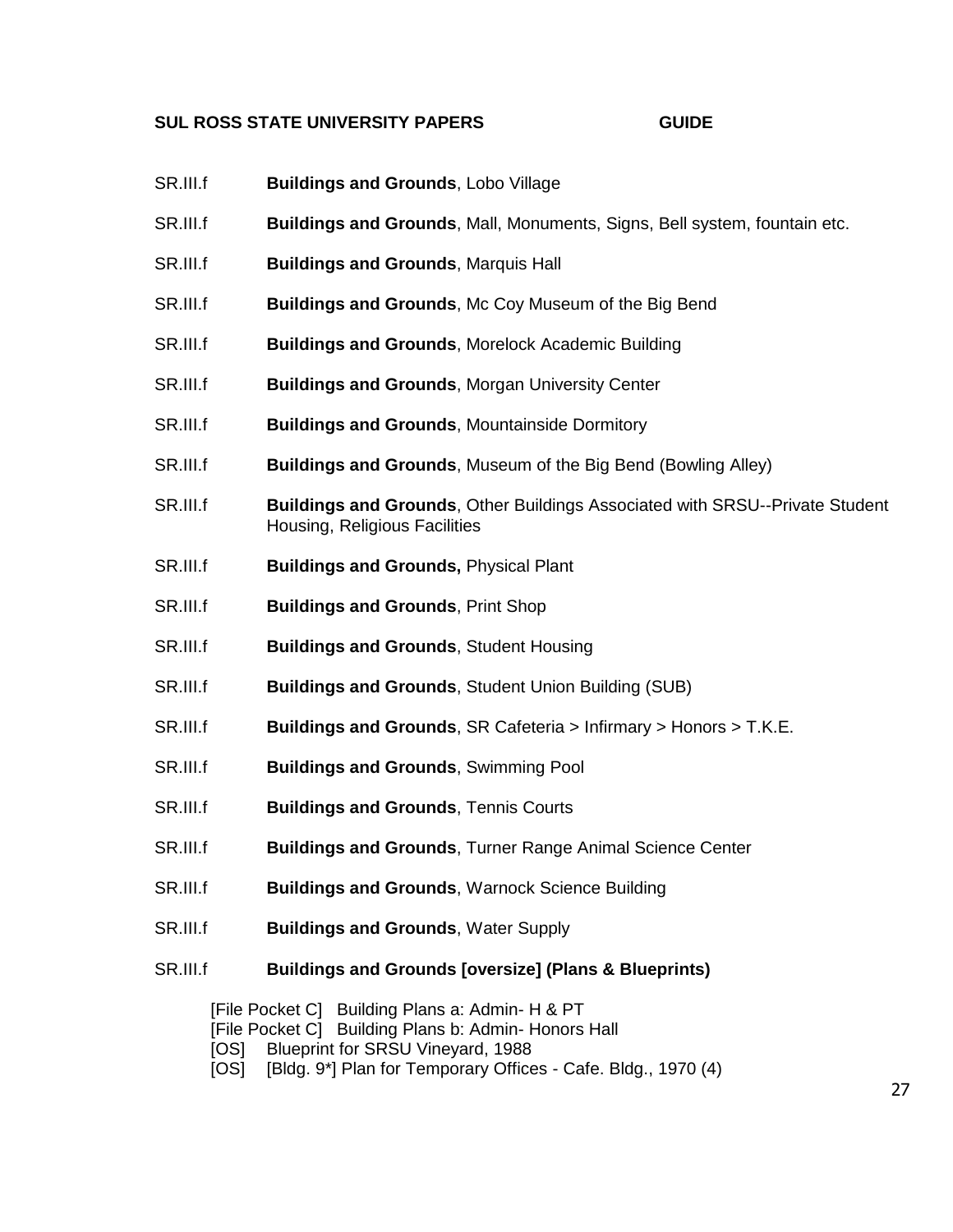- [OS] [Bldg.38\*] Site Plan: Print Shop (remodel), n.d.
- [OS] [Bldg.23\*] Ferguson, 1st floor, 1 leaf
- [OS] [Bldg.39\*] Porch Railing, Hancock Hall, 4 leaves
- [OS] Campus Portion of Alpine map, 1 leaf
- [OS] [Bldg.39\*] Plans: Boys Dormitory, c1930s, 17 leaves
- [OS] [Bldg.39\*] Plans: Addition to Hancock Hall, 1969, 23 leaves
- [OS] [Bldg. 6\*] Administration Building, 3/10/19, 30 leaves
- [OS] [Bldg. 8\*] Big Bend Memorial Museum, c 1937, 23 leaves
- [OS] [Bldg. 2\*] Museum of the Big Bend Entrance Building, 1968, 3 leaves

\* keyed to Campus Plan 1987-map in Building and Grounds folder and in Campus Maps folder

| SR.III.f                              | Campus Aerials / Maps- Also map of Uvalde Area, Study Center Del Rio & Uvalde<br>Campus from 1995 Summer Class Schedule, USC Series IV) |  |
|---------------------------------------|-----------------------------------------------------------------------------------------------------------------------------------------|--|
| SR.III.f                              | <b>Campus Development (Construction Summaries)</b>                                                                                      |  |
| SR.III.f                              | <b>Campus Environment and Safety-ADA, Handicapped Accessibility</b>                                                                     |  |
| A 378.764932<br>S949e                 | <b>Employees Handbook on Safety</b>                                                                                                     |  |
| SR.III.f                              | <b>Campus Facilities Inventories, 1946, 1976</b>                                                                                        |  |
| A378.107<br>S949 <sub>c</sub><br>1987 | <b>Campus Plan</b>                                                                                                                      |  |
| SR.III.f                              | <b>Campus Landscape</b> (includes golf course)                                                                                          |  |
| SR.III.f                              | <b>Campus Photographs</b> (see Buildings and Grounds, Administration Building<br>Morelock Academic Building - 1 photo each)             |  |
| SR.III.f                              | <b>Campus Police:</b> See University Department of Public Safety                                                                        |  |
| SR.III.f                              | <b>Closure/Merger: Hearing 1986</b>                                                                                                     |  |
| SR.III.f                              | Closure/Merger Issue: Legislative Plans, 1926-1932                                                                                      |  |
| SR.III.f                              | <b>Closure/Merger Issue: Select Committee on Higher Education Records, 1986</b>                                                         |  |
| [AV]                                  | SRSU/Town Meeting, June 19, 1986 (2 Audiotapes: OH 116 & OH 117)                                                                        |  |
| [AV]                                  | Select Committee Hearing in Austin with Ray Hendryx, commenting,<br>July 10, 1986 (2 audiotape recordings, OH 131 & 132)                |  |
| [AV]                                  | Select Committee Hearing, Radio Broadcast, July 10, 1986<br>(2 audiotape recordings, OH 114 & 115)<br>28                                |  |
|                                       |                                                                                                                                         |  |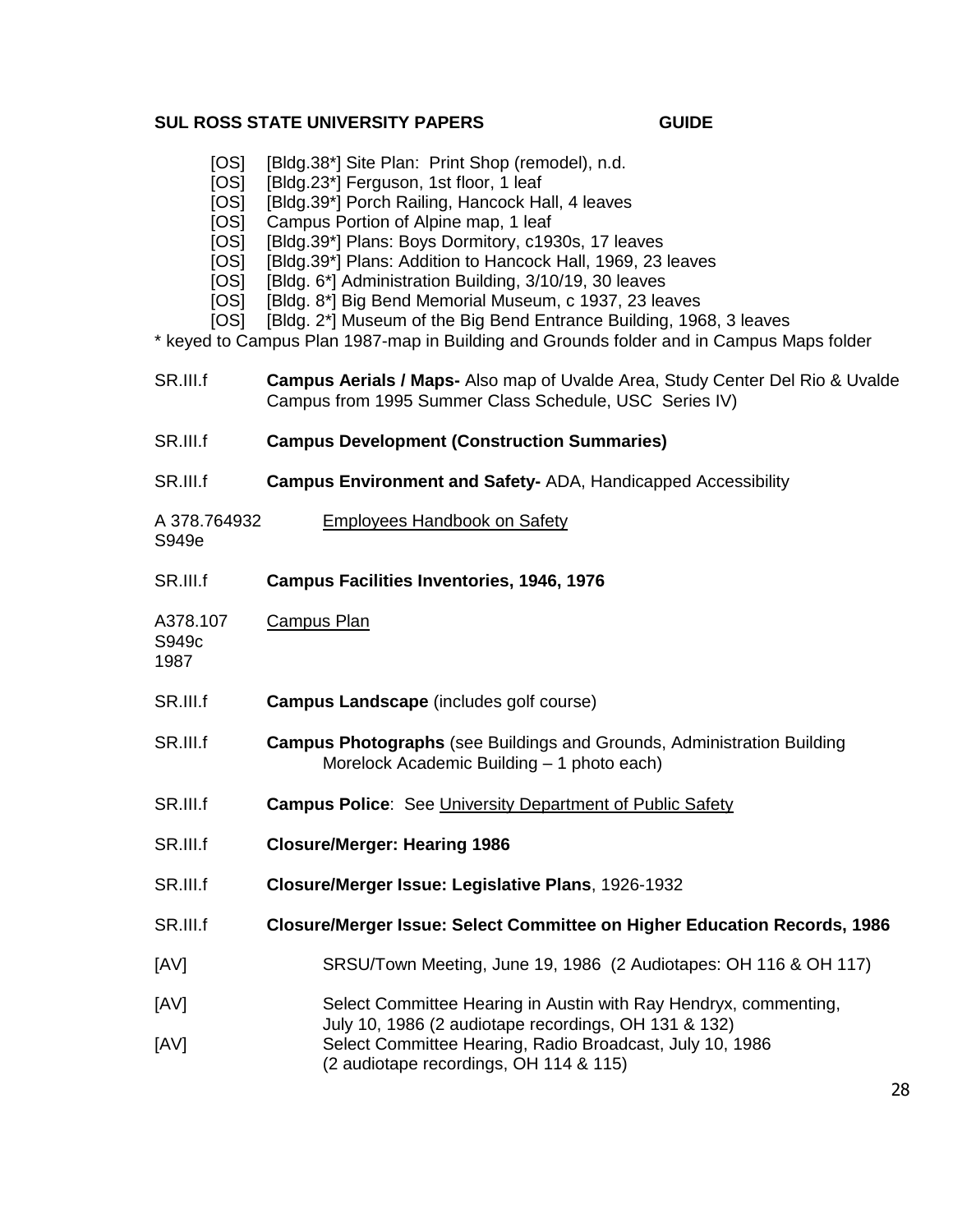- [AV] Select Committee Hearing of July 10, 1986 & KTPX news broadcast, June 12, 1986 & Austin channel 36-NBC television coverage of Select Committee Proceedings on July 10 - 11, 1986 (1 videotape)
- SR.III.f **Closure/Merger: Save Sul Ross** (Austin itinerary and receipts)
- See Also: Town/Gown Relationship, this Series**Diamond Jubilee**
- SR.lII.f **Diamond Jubilee Celebration**
- [AV] Diamond Jubilee Concert, Andy Wilkinson, Oct.24, 1995 (2 audiotapes) [AV] Diamond Jubilee Concert, Hon. Pete Laney, Nov.2, 1995 (1 audiotape)
- SR.III.f **Diamond Jubilee – Lectures**
- [AV] several are recorded

### **Directories**

| A 378.1011<br>S949f   | <b>Faculty [and Staff] Directory</b>                                                                                                   |
|-----------------------|----------------------------------------------------------------------------------------------------------------------------------------|
| A 378.64<br>S949ss1   | Summer Student Listing, 1970                                                                                                           |
| 917.64932<br>S949t    | Telephone Directory: Students/Administration, Spring, 1977 (2)                                                                         |
| SR.III.f              | <b>Dollars from Scholars</b>                                                                                                           |
| SR.III.f              | <b>Energy Conservation Efforts</b>                                                                                                     |
| SR.III.f<br>See Also: | <b>Executive Committee (Directory of Minutes), 1998</b><br>Records of Executive Committee [location TH 12, notebooks & document boxes) |
| SR.III.f<br>See also: | <b>Faculty Appointments/Announcements</b><br>Human Resources--Personnel                                                                |
| SR.III.f              | Faculty Assembly, Outstanding Teaching Award                                                                                           |
| SR.III.f              | <b>Faculty Assembly Records</b>                                                                                                        |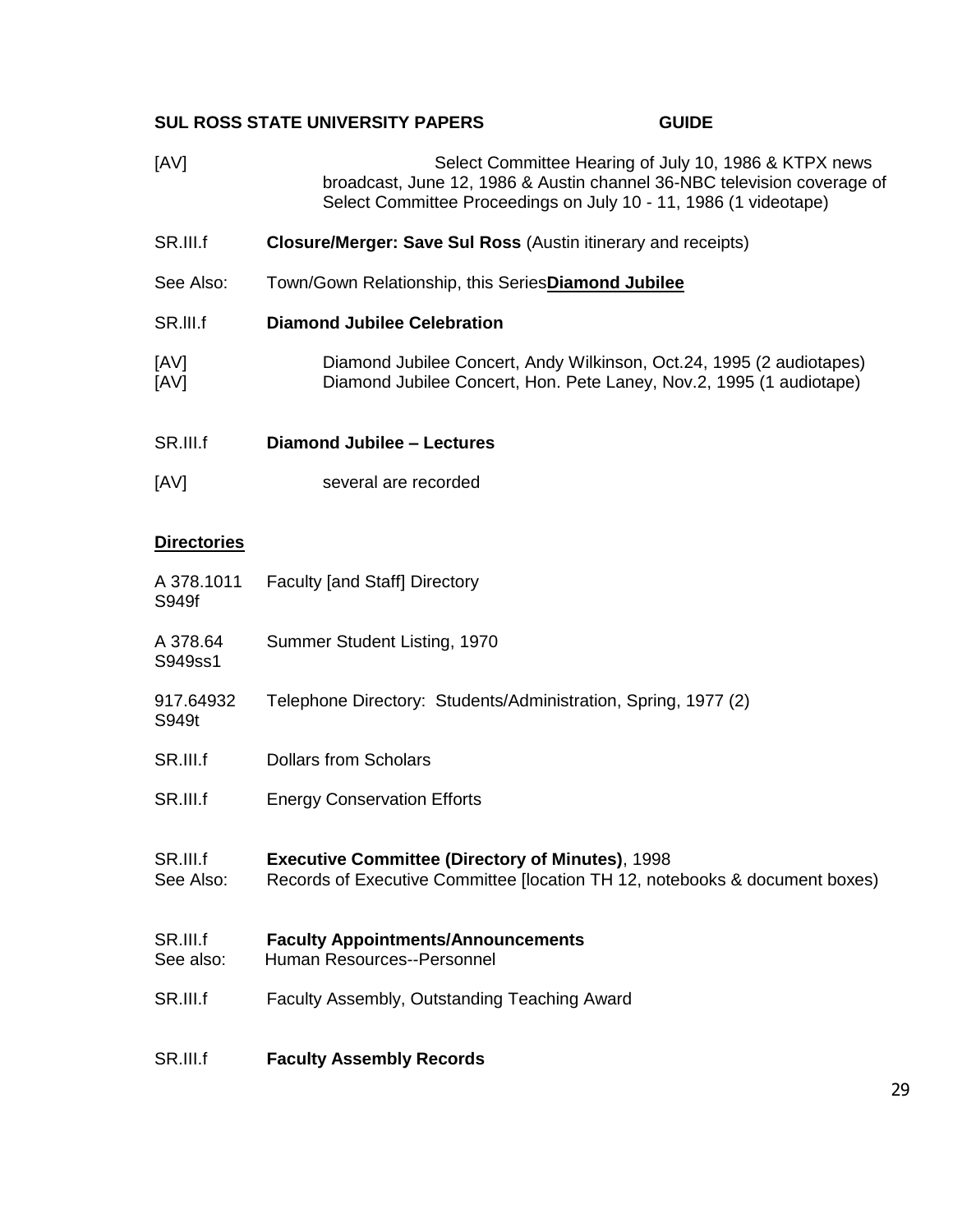| See Also:                      | Faculty Assembly Records [location TH12, notebooks & document boxes] |
|--------------------------------|----------------------------------------------------------------------|
| SR.III.f                       | <b>Faculty Assembly Senate</b>                                       |
| A 346.064<br>S949 <sub>c</sub> | <b>Constitution of the Faculty Senate 197?</b>                       |
| SR.III.f                       | <b>Faculty Handbook</b>                                              |
| A 378.764932<br>S949a<br>1986- | <b>Faculty Handbook</b>                                              |
| SR.III.f                       | <b>Faculty Lunch &amp; Learn Series</b>                              |
| SR.III.f                       | Faculty/Staff News, 1977 - APER                                      |
| SR.III.f                       | <b>Faculty/Staff Rosters, 1965, 1970, 1972</b>                       |
| APER-                          | <b>Faculty/Staff Telephone Directory</b>                             |
| SR.III.f                       | <b>Finance and Operations, Accounting Services</b>                   |

## **Financial Reports**

| A 378.764272<br>S949fr | Financial Report FY 78-86; 88-92                                                                           |
|------------------------|------------------------------------------------------------------------------------------------------------|
| A 378,0681<br>S949m    | Monthly Financial Report Jan '78 - Dec '92<br>except July 1979 and Dec. 1980                               |
| SR.III.f               | <b>Funding: Endowments</b>                                                                                 |
| SR.III.f               | <b>Funding: Southern Initiative Lawsuit</b>                                                                |
| SR.III.f               | <b>Funding: State Appropriations</b>                                                                       |
| A 378.764932<br>S949b  | A Brief Setting Forth the Growth of the Institution & Its Imperative<br>Needs for the Next Biennium [1929] |
| A 351.72236            | Request for Legislative Appropriations 1982/83, 1990/91 Alpine,                                            |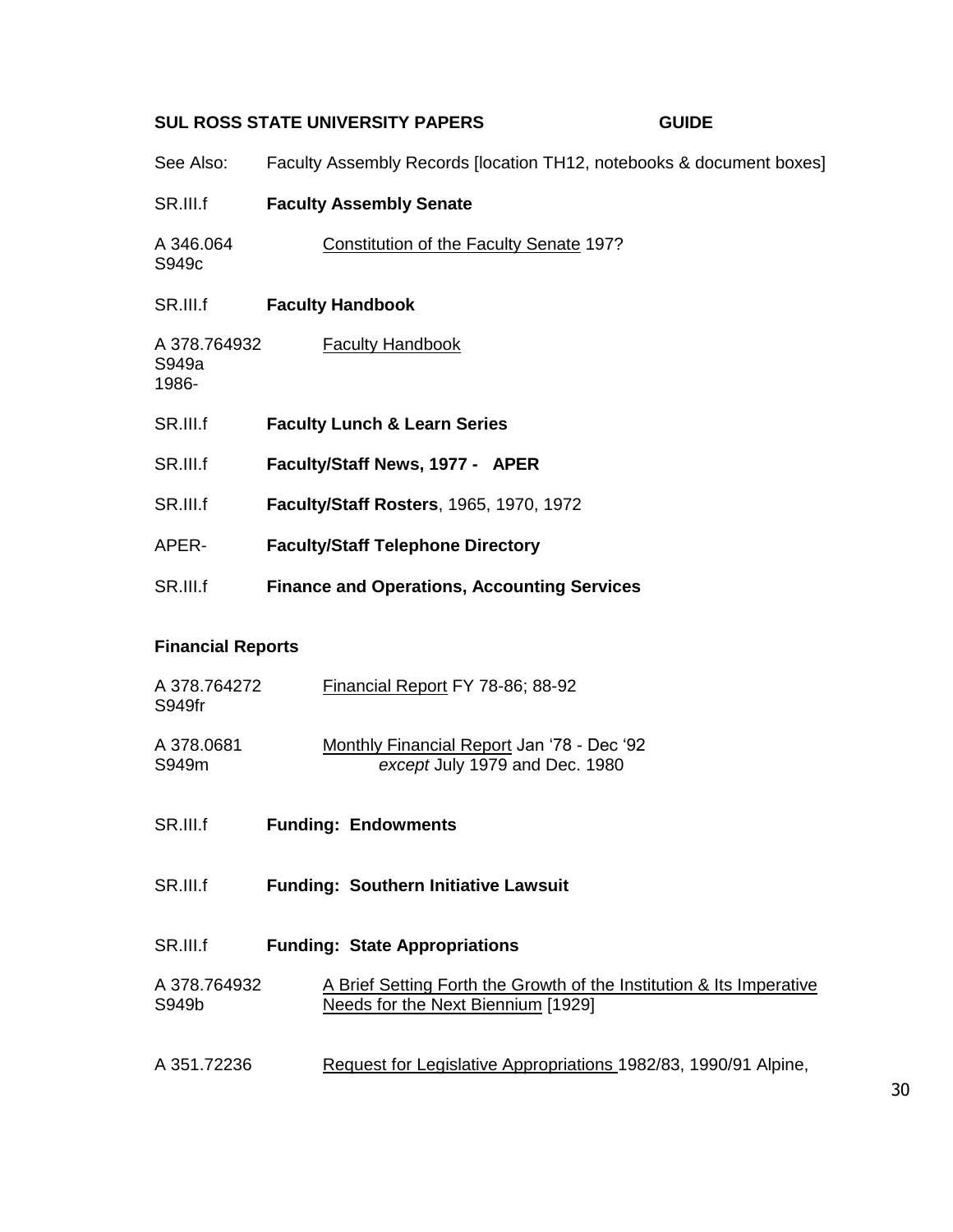S949r 1990/91 Uvalde, 1994/95 Alpine, 1994/95 Uvalde

[AV] SRSU/Town Meeting, Aug. 5, 1986 (audiotape recording)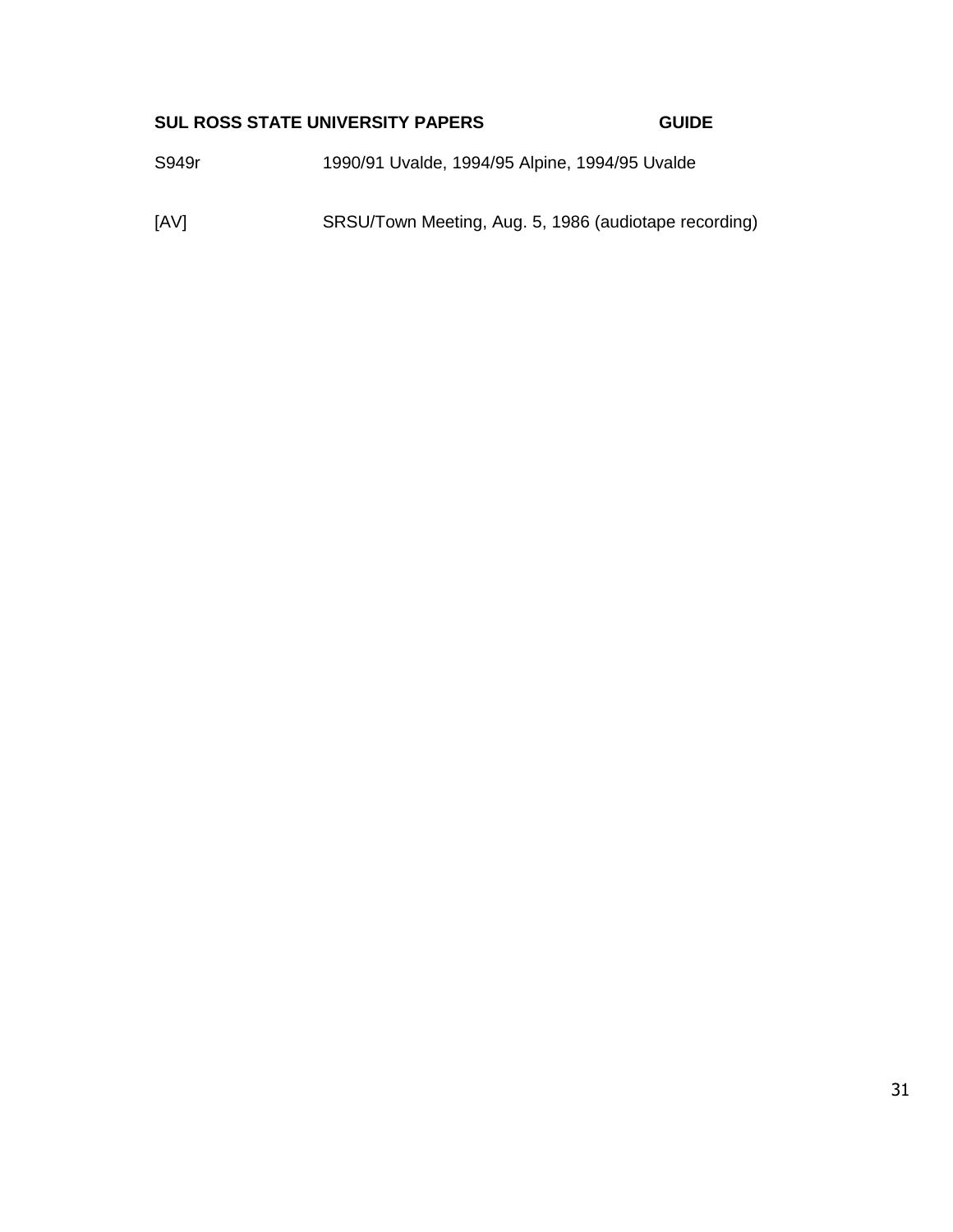#### **Histories of Sul Ross**

| SR.III.f                                       | History: Sul Ross Facts (Tindol); SRSU Presidents; Fall 2002 Profile                                         |
|------------------------------------------------|--------------------------------------------------------------------------------------------------------------|
| WTH&SS#15<br><b>SRSU Bull.</b><br>V.XXX1, No.2 | History of Sul Ross State Teachers College from 1917 to 1939,<br>by Frank Pollitt, 1951                      |
| A 378.764932<br>C338s                          | Sul Ross State University, the Cultural Center of Trans-Pecos<br>Texas, 1917-1975 by Clifford B. Casey, 1975 |
| R 378,00976<br>C <sub>55</sub> 7               | Sul Ross Chronology 1910-1993, also Archives Ready Reference                                                 |
| A [OS] 378.764932<br><b>T588s</b>              | Sul Ross Facts: A Brief Historical Survey of Sul Ross State<br>College 1917-1968, by W. A. Tindol, 1968      |

#### **Human Resources**

| SR.III.f            | <b>Employee Satisfaction Survey / Personnel</b> |
|---------------------|-------------------------------------------------|
| See also:           | <b>Faculty Appointments/Announcements</b>       |
| A 331.133<br>S949ae | Affirmative Employment Plan                     |
| A 331.281378        | <b>Classified Personnel Pay Plans</b>           |
| S949 <sub>c</sub>   | 197?, 77/78, 80/81, 81/82                       |
| A 331.281378        | <b>University Pay Plans</b>                     |
| S949u               | 1982/83, 83/84, 84/85, 85/86, 87/88, 92/93      |
| SR.III.f            | Records Retention Schedule                      |
| RE.III.f            | Employment Update, 2006                         |

## **Institutional Planning and Research**

| SR.III.f                               | <b>Institutional Planning</b>                                                            |
|----------------------------------------|------------------------------------------------------------------------------------------|
| A 378.107<br>S949 <sub>c</sub><br>1987 | Campus Plan (Also stacks)                                                                |
| A 378.152<br>S949f                     | Five-year Plan to increase the rates of participation of blacks and<br>Hispanics 1982-86 |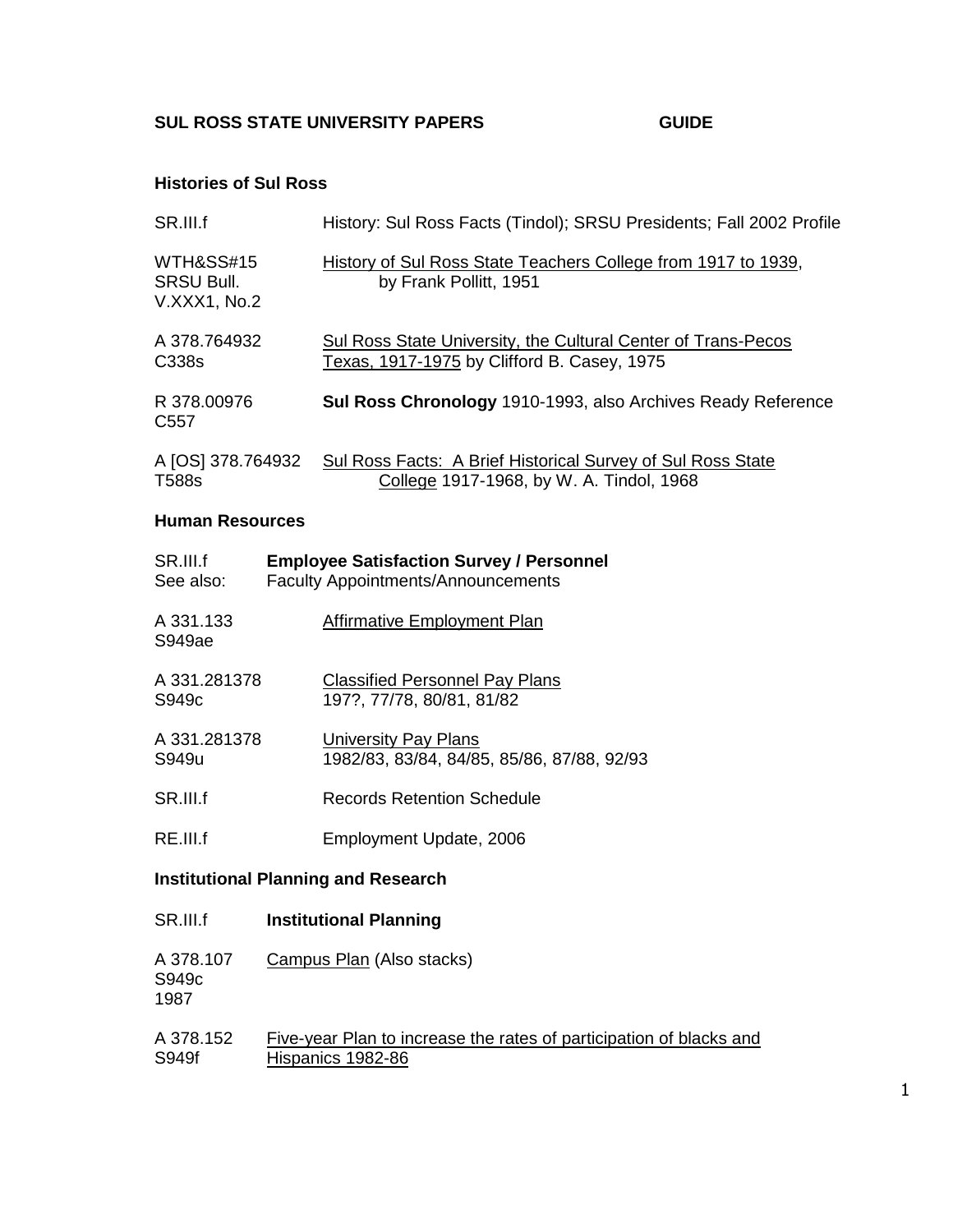| н |  |
|---|--|
|---|--|

| A 331.133<br>S949ae         | Affirmative Employment Plan                                      |  |  |
|-----------------------------|------------------------------------------------------------------|--|--|
| A 378.107<br>S949s          | Strategic plan for the 1992-1998 period, 1992<br>Alpine          |  |  |
| A 378.107<br>S949su         | Uvalde                                                           |  |  |
| SR.III.f                    | <b>Institutional Research</b>                                    |  |  |
| A 378.764932<br>S949s       | Student Profile and University Fact Book, 1989-90 and Fall 1991  |  |  |
| SR.III.f                    | <b>Facts in a Flash</b><br>Vol.1, N.1. September, 1994           |  |  |
| SR.III.f                    | <b>Graduating Student Survey Results, FY93-97</b>                |  |  |
| SR.III.f                    | [Office of] Institutional Research                               |  |  |
| SR.III.f                    | <b>License Plates</b>                                            |  |  |
| SR.III.f                    | <b>Millennium Women</b>                                          |  |  |
| SR.III.f                    | <b>Mission Statement</b>                                         |  |  |
| SR.III.f                    | <b>Name (of University)</b>                                      |  |  |
| SR.III.f                    | Office of the President - Morgan Administration Memos, 1994-2009 |  |  |
| SR III f<br>Maw<br>SR.III.f | Office of the President - Maestas Administration Memos, 2010-    |  |  |
|                             | <b>Opening of Sul Ross</b>                                       |  |  |
| SR.III.f                    | <b>Organizational Chart</b>                                      |  |  |
|                             | Note: Additional charts in Student Handbooks (Series V)          |  |  |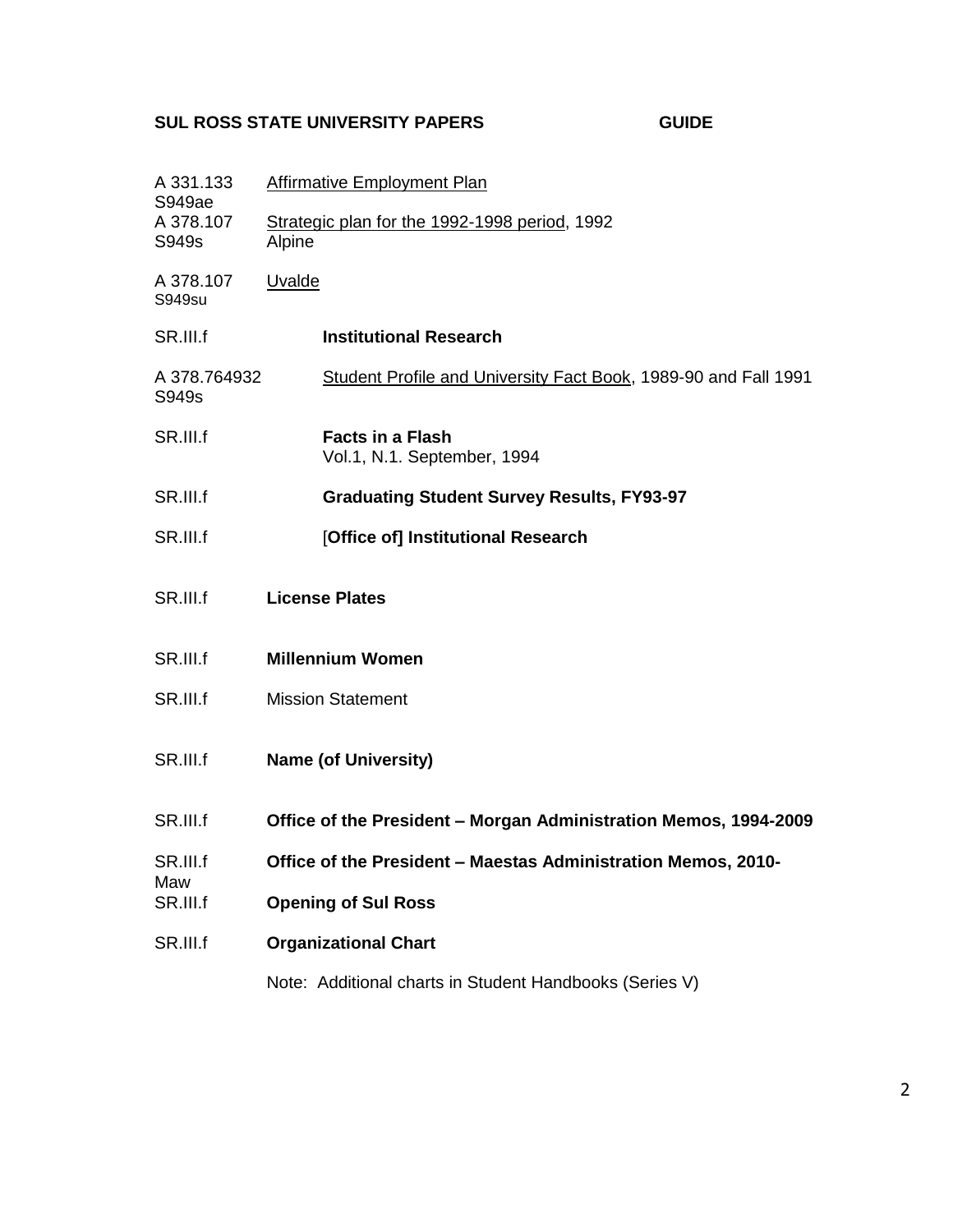### **Parking and Traffic Regulations**

A 378.764932 Parking and Traffic Regulations S949pa

#### **The President**

| SR.III.f | Presidential Inauguration, 2010                               |
|----------|---------------------------------------------------------------|
| SR.III.f | Presidential Search Committee, 2009, 2014 (also post Maestas) |

*SR.III.f The President's Notebook, 1981-1983*

- XX(184352.1) **The President's Perspective**, 1985
- APER-P **The President's Perspective**, 1985-2009
- SR.III.f **Annual Report of the President**

## *President's Reports to the Board of Regents*

| SR.III.f           | The President's Briefing Report, 1981-82 (34 leaves) |
|--------------------|------------------------------------------------------|
| A 378.107<br>S949r | Report to the Board of Regents                       |
| SR.III.f           | <b>Print Shop (Publication Services, 2003)</b>       |

A 351.713 **Procedures Manual: Property & Control** (also Stacks) S949p SR.III.f

### **Publicity**

| A 351.72236 | <b>Request for Legislative Appropriations</b> |
|-------------|-----------------------------------------------|
| S949r       | 1982/83, 1990/91 Alpine, 1990/91 Uvalde,      |
|             | 1994/95 Alpine, 1994/95 Uvalde                |
|             |                                               |

SR.III.f Public Schools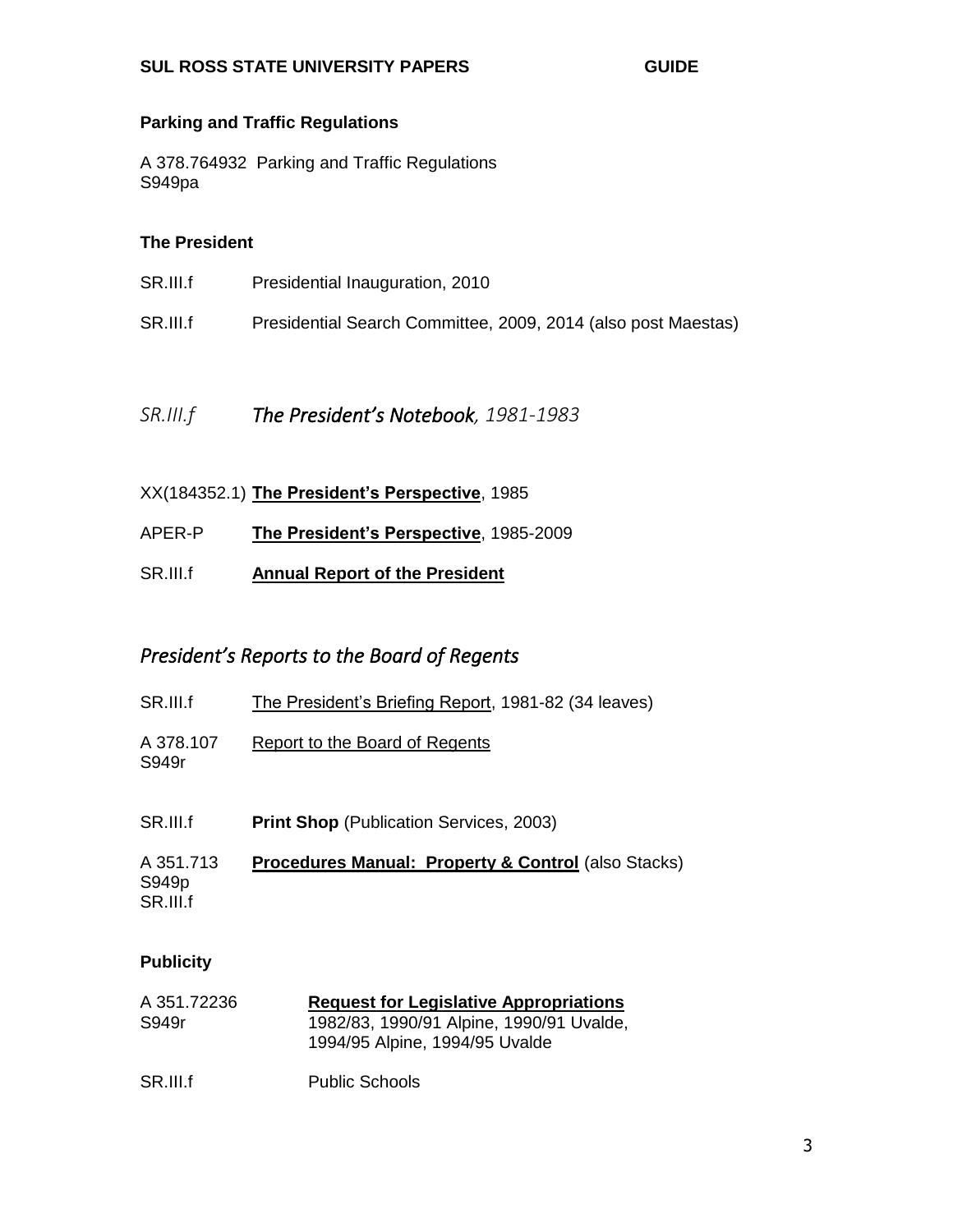- SR.III.f **September 11, 2001**
- SR.III.f **Silver Jubilee 1920-1945**

## **Southern Association of Colleges and Secondary Schools**

| SR.III.f             | Southern Association of Colleges and Secondary Schools                   |
|----------------------|--------------------------------------------------------------------------|
| 1959                 | Manual for the Institutional Self-Study and Periodic Visitation Program, |
| A 378.764<br>S949rp  | Report of an institutional self-evaluation, 1964-65                      |
| A 378.764<br>S949rp  | Report of the self-study and periodic visitation committee, 1966         |
| A 378.764<br>S949re  | Report of the advisory committee of the SACS, 1977                       |
| A 378.764<br>S949res | Response to the advisory committee of the SACS, 1977                     |
| A 378.764<br>S949b   | Building Evaluations for the advisory committee of the SACS, 197?        |
| A 378.764<br>S949d   | Departmental Reports, 1976-1977                                          |
| A 378.764<br>S949f   | The Faculty, 1976-1977                                                   |
| A 378.764<br>S949f   | The Faculty, 1986-1987                                                   |
| A 378.764<br>S949i   | <b>Institutional Self-Study Report, 1976/77</b>                          |
| A 378.764<br>S949i   | Institutional Self-Study Report, 1986/87                                 |
| SR.III.f             | SACS-Legislative Budget Reductions, 2011                                 |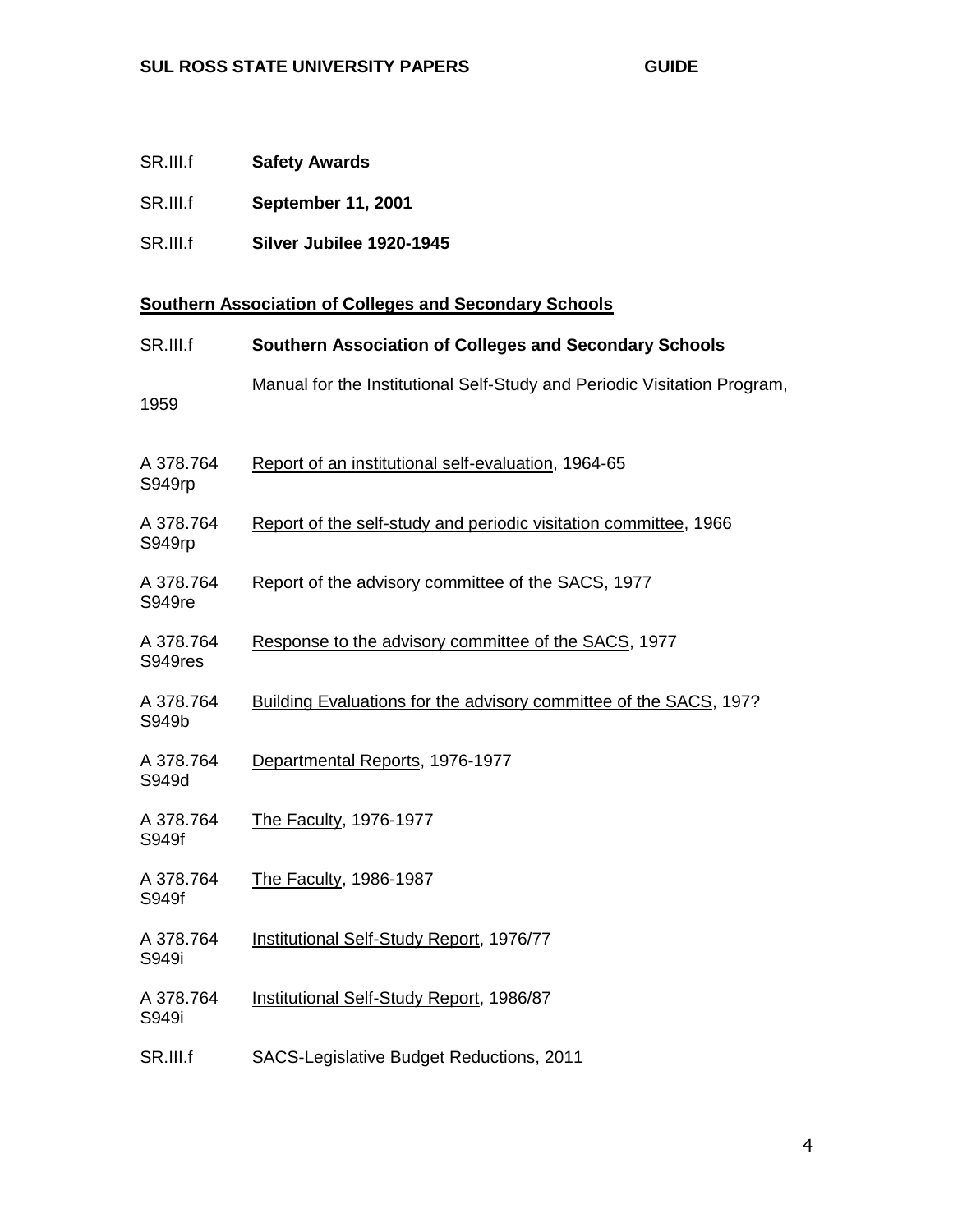## **SRSU Faculty/Staff News**

- SR.III.f **SRSU Faculty/Staff News, 1977 -**
- APER- Faculty/Staff News, 1977-
- SR.III.f Staff Council
- SR.III.f SRSU Bumper Stickers
- SR.III.f **Sul Ross State University Stationery**

## **Sul Ross Women's Organizations**

| A 378.764932<br>S949y | SRWO Yearbook, 1983/84 (with Constitution)                                                                                                                                   |
|-----------------------|------------------------------------------------------------------------------------------------------------------------------------------------------------------------------|
| SR.III.f              | <b>Sul Ross Women's Organization</b>                                                                                                                                         |
| A 641.5<br>S774       | SR Brand Cookbook, 1991                                                                                                                                                      |
| SR.III.f              | <b>Sul Ross Millennium Women</b>                                                                                                                                             |
| SR.III.f              | <b>Teacher Retirement System</b>                                                                                                                                             |
| SR.III.f              | <b>Town-Gown Relationship</b>                                                                                                                                                |
| [AV]<br>[AV]<br>1987, | SRSU/Town Meeting, Aug. 5, 1986 (audiotape, OH 125)<br>Proclamation - Sul Ross Recognition Day, Alpine Avalanche, Aug. 6,                                                    |
|                       | (script, and audio tape recording, Aug. 7, 1987)                                                                                                                             |
| SR.III.f              | <b>University Committees and Councils (list)</b>                                                                                                                             |
| SR.III.f              | <b>University Department of Public Safety</b>                                                                                                                                |
| See also:             | Emergency Response Plan/ Emergency Alert System-Lobo Lookout<br>Annual Security & Fire Safety Report                                                                         |
| SR.III.f<br>See Also: | <b>World War II Years</b><br>TH E 58 T he Administ ration of the Educational Program for Veterans of<br>World War II at Sul Ross State College- Robert T. English, Aug. 1950 |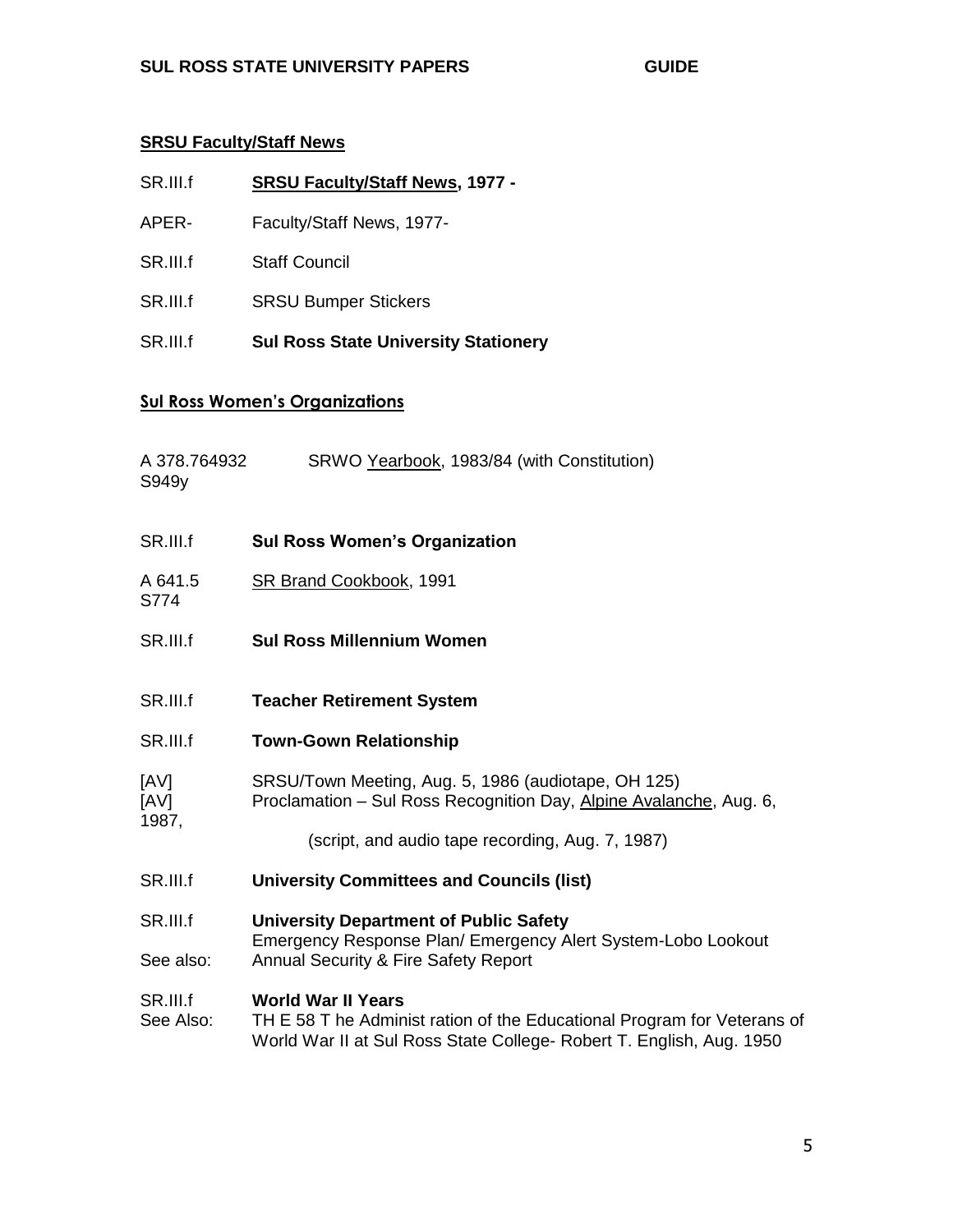Series IV: ACADEMIC PROGRAMS AND SUPPORT SERVICES

| SR.IV.f                   | <b>Adult and Continuing Education</b><br>See Also: Series IV: Class Schedules, Adult and Continuing Education |
|---------------------------|---------------------------------------------------------------------------------------------------------------|
| SR.IV.f                   | <b>African Americans</b>                                                                                      |
| SR.IV.f                   | <b>Agricultural and Natural Resource Science (ANRS)</b>                                                       |
| SR.IV.f                   | ANRS: Borderlands Research Institute, 2007                                                                    |
| SR.IV.f                   | Alpha Chi National College Honor Society                                                                      |
| SR.IV.f                   | <b>Archives of the Big Bend</b>                                                                               |
| SR.IV.f                   | <b>Art Club</b>                                                                                               |
| SR.IV.f                   | Art Department (Fine Arts & Communications)                                                                   |
| SR.IV.f                   | <b>Art Exhibitions</b>                                                                                        |
| SR.IV.f                   | Art Workshops, Art Colony 1932-1993 & n.d.                                                                    |
| SR.IV.f                   | Art Workshops 1994-                                                                                           |
| SR.IV.f                   | A & S News (Arts & Sciences)                                                                                  |
| SR.IV.f                   | <b>Astronomy Club</b>                                                                                         |
| SR.IV.f                   | <b>Behavioral and Social Sciences Department, 1990-</b>                                                       |
| SR.IV.f                   | <b>Biology</b>                                                                                                |
| A 582.13<br>W285w         | Warnock, Barton: Wildflowers of the Big Bend Country, Texas,<br>c1970 [also in circulation stacks]            |
| A 500.9<br>N285           | Natural History studies in Trans-Pecos Texas, V.1 n.1, 1966<br>[also in circulation stacks]                   |
| SR.IV.f                   | Biology - Herbarium, Dr. Michael A. Powell                                                                    |
| <b>Bulletins/Catalogs</b> |                                                                                                               |

A 015 S949b Bound series in the Archives stacks, 1920-present. Incomplete. Includes Catalogs, Rossonians and West Texas Historical and Scientific Society Bulletins. (Also R)

| A 378.764 S949r | Rossonian [recruiting] bulletins.                    |
|-----------------|------------------------------------------------------|
| A 976.49 W521   | West Texas Historical & Scientific Society bulletins |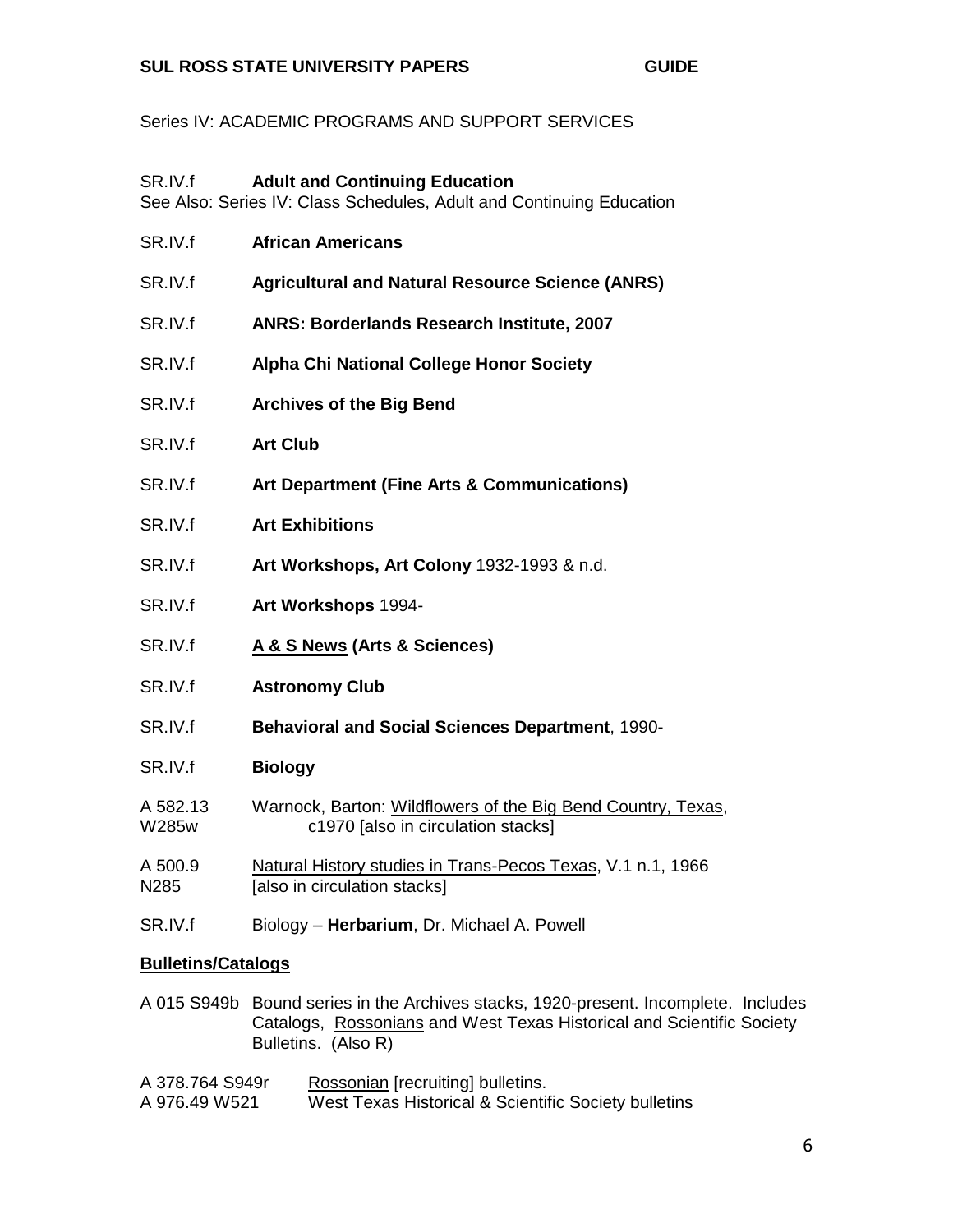| SR.IV.f              | <b>Business Administration Program</b>                                                                          |
|----------------------|-----------------------------------------------------------------------------------------------------------------|
| A 338.0972<br>C732   | El Comercio - A Mexican Business Letter, 1972                                                                   |
| SR.IV.f              | <b>Business: Big Bend Business Report</b>                                                                       |
| SR.IV.f              | Business: Big Bend Small Business Institute Economic Report                                                     |
| SR.IV.f              | <b>Business: Phi Beta Lambda</b>                                                                                |
| SR.IV.f              | <b>Business: Small Business Development Center</b><br>(formerly Big Bend Small Business Institute)              |
| SR.IV.f<br>See Also: | <b>Camp Lobo</b> – Camping/Outdoor Education<br>Casey f. 1189 Camp Lobo                                         |
| SR.IV.f              | <b>Center for Big Bend Studies</b><br><b>News Conference Flyers</b><br>Conference Programs 1990-1999, 2000-2010 |
| APER-L               | La Vista de la Frontera: newsletter of Center for Big Bend Studies<br>1988-, 2011-                              |
| SR.IV.f              | <b>Chemistry</b>                                                                                                |
| A 540.076<br>H843f   | Freshman Chemistry Laboratory: Chemistry 1401, 1982                                                             |
| A 366<br>G193r       | Gamma Sigma Epsilon Chemical Fraternity, The Ray of Gamma<br>Sigma Epsilon, 1961                                |
| SR.IV.f              | <b>Chihuahuan Desert Research Institute</b>                                                                     |
| A976.49<br>S989I     | Symposium on Resources of the Chihuahuan Desert Region (2nd, 1983)<br>Also in circulation stacks                |
| A976.49<br>S989p     | Papers: Third Symposium on Resources of the Chihuahuan Desert, 1988                                             |
| See Also:            | <b>AVF Chihuahuan Desert Research Institute</b>                                                                 |
| APER-C               | <b>Chihuahuan Desert News Briefs</b>                                                                            |
| APER-C               | <b>Chihuahuan Desert Discovery</b>                                                                              |
| APER-C               | <b>Chihuahuan Desert Encounter</b>                                                                              |
| SR.IV.f              | <b>Child Care</b>                                                                                               |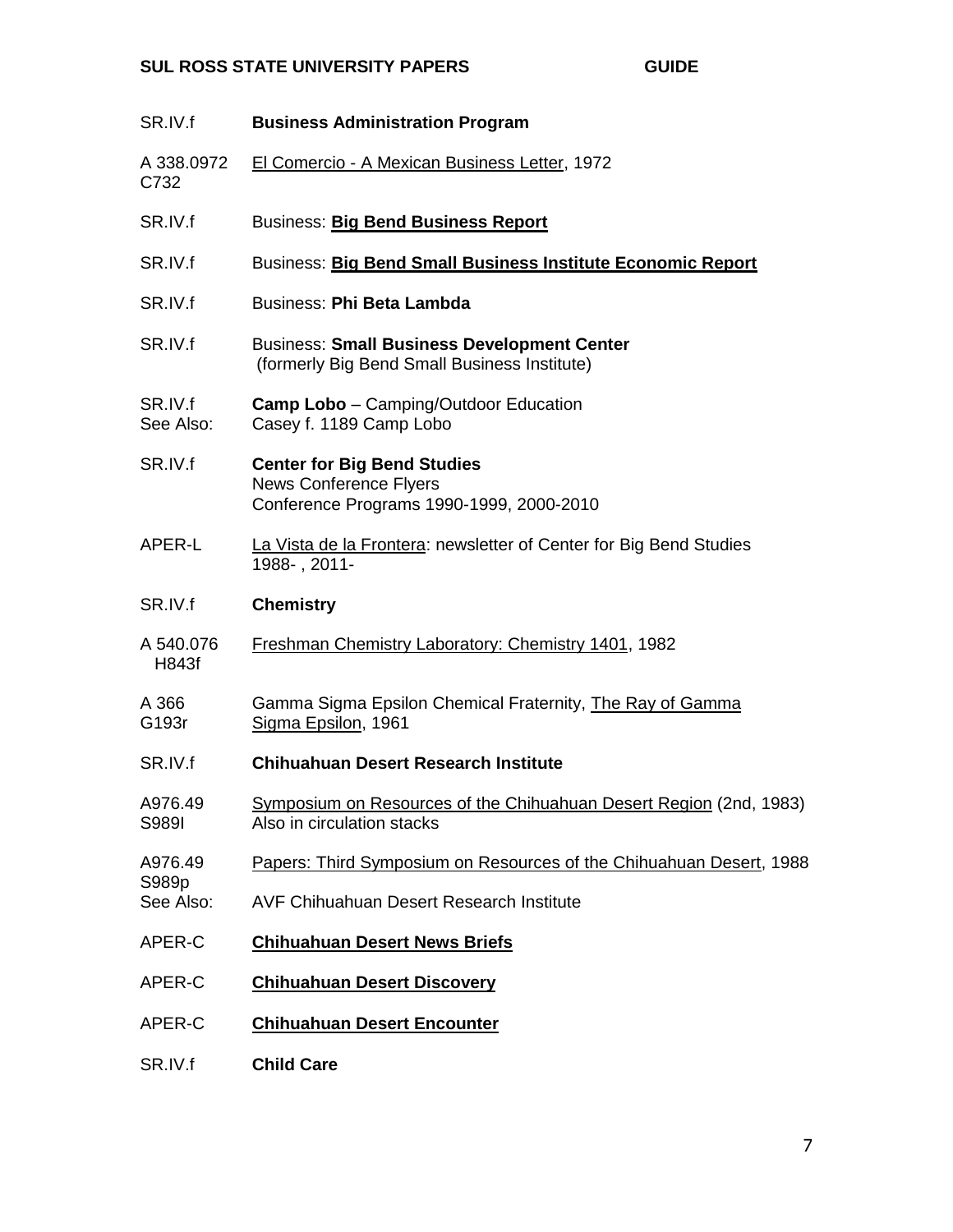## **Class Schedules**

| SR.IV.f<br>(Richardson)<br>SR.IV.f | Class Schedules: Adult & Continuing Education, 1975-1983                                                 |  |
|------------------------------------|----------------------------------------------------------------------------------------------------------|--|
|                                    | Class Schedules: Extension Program Off-campus, 1974-1977                                                 |  |
|                                    | Note: Uvalde Study Center schedules are listed and housed under                                          |  |
| <b>Uvalde Study Center</b>         | Note: Rio Grande College schedules are listed and housed under Rio Grande College                        |  |
| SR.IV.f                            | Class Schedules: Main Campus, 1951-1964 (Hawkins & Wildenthal)                                           |  |
| SR.IV.f                            | Class Schedules: Main Campus, 1965-74 (McNeil)                                                           |  |
| SR.IV.f                            | Class Schedules: Main Campus, 1974-1976 (Meredith)                                                       |  |
| SR.IV.f                            | Class Schedules: Main Campus, 1976-1979 (Richardson)                                                     |  |
| SR.IV.f                            | Class Schedules: Main Campus, 1980-1984 (Richardson)                                                     |  |
| SR.IV.f                            | Class Schedules: Main Campus, 1984-1990 (Humphries)                                                      |  |
| SR.IV.f                            | Class Schedules: Main Campus, 1990 - 2009 (Morgan)                                                       |  |
| SR.IV.f                            | Class Schedules: Main Campus Nov. 2009-2010 (Maestas)                                                    |  |
| APER-                              | <b>Class Schedules</b>                                                                                   |  |
| SR.IV.f                            | Class Schedules: Uvalde (area) Study Center 1976-1995                                                    |  |
| SR.IV.f                            | Class Schedules: Rio Grande College, 1996-present                                                        |  |
| <b>Communication and Theatre</b>   |                                                                                                          |  |
| SR.IV.f                            | <b>Communication &amp; Theatre Department*</b>                                                           |  |
|                                    | Theatre Programs - see Theatre Productions<br>*Earlier: Speech & Drama; Later: Fine Arts & Communication |  |
| SR.IV.f                            | <b>Communication &amp; Theatre: Sully Awards</b>                                                         |  |
| SR.IV.f                            | <b>Computer Resource Center</b>                                                                          |  |
| SR.IV.f                            | <b>Computer Resource Center News Letter</b>                                                              |  |
| SR.IV.f                            | <b>Computer Science Club (no folder)</b>                                                                 |  |

SR.IV.f Computer Science Initiative Program, Oct. 2011-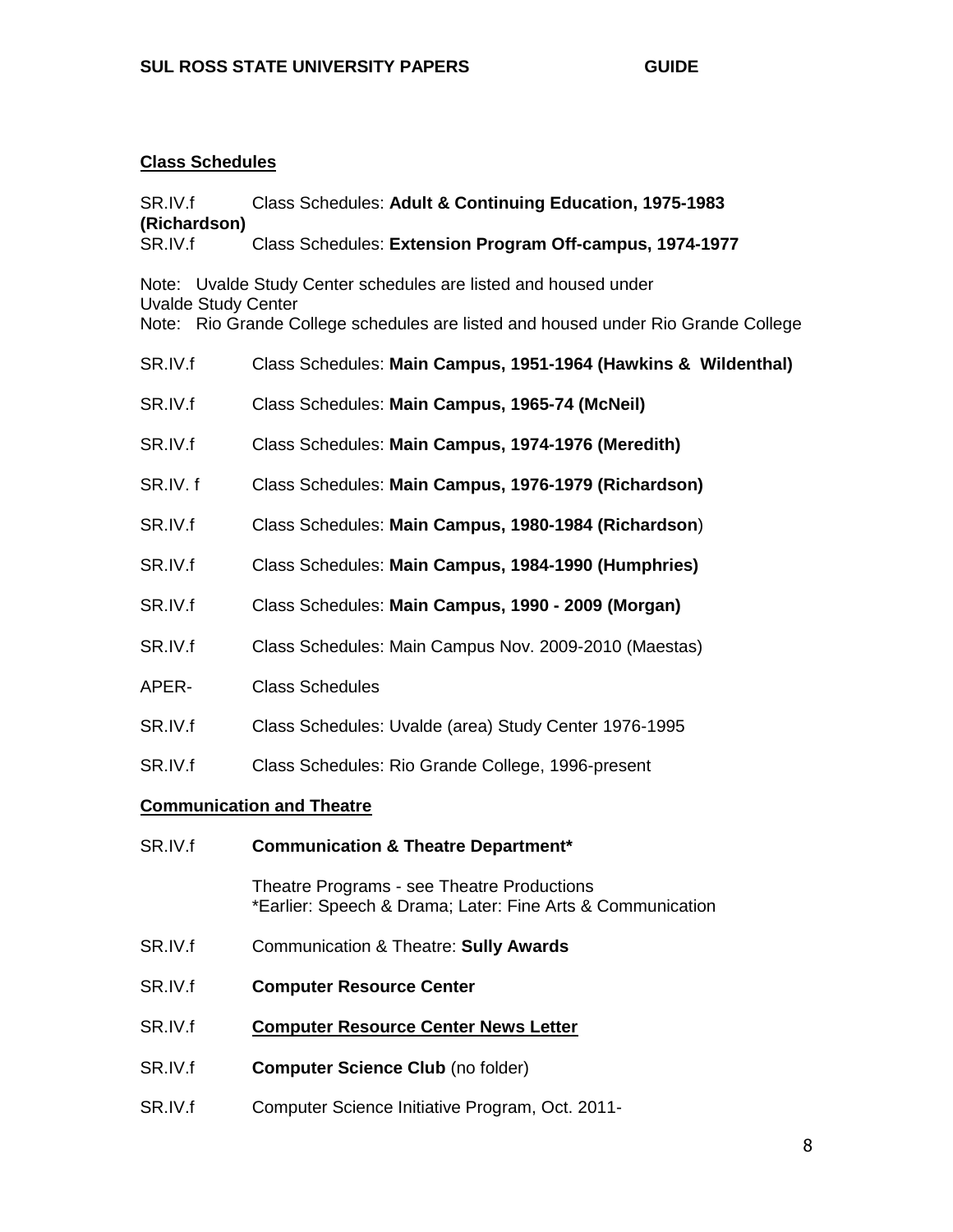| SR.IV.f               | <b>Core Curriculum</b>                                                          |
|-----------------------|---------------------------------------------------------------------------------|
| SR.IV.f               | <b>Correspondence/Extension Courses</b>                                         |
| SR.IV.f               | <b>Cottle Lecture Series</b>                                                    |
| SR.IV.f               | <b>Course Inventories</b>                                                       |
| SR.IV.f               | <b>Criminal Justice (Police Administration)</b>                                 |
| SR.IV.f               | <b>Criminal Justice- Law Enforcement Academy</b>                                |
| <b>Education</b>      |                                                                                 |
| SR.IV.f               | <b>Education Department</b>                                                     |
| A 328.764932<br>D718p | A proposed constructive programfor training teacher in<br>Sul Ross Normal, 1920 |
| A 370.72<br>S949p     | Methodology Workshop, 1953                                                      |
| SR.IV.f               | Education: Delta Kappa Gamma                                                    |
| APER-E                | Education: <b>Educating the Disadvantaged Child</b> , 1966                      |
| SR.IV.f               | <b>Education: Student Teachers</b>                                              |
| A 370.72<br>L913p     | <b>Practical Supervision</b>                                                    |
| SR.IV.f               | <b>Education: Teacher Education Evaluation/TEA</b>                              |
| A 378.241<br>S949t    | Teacher Education Program Schedule G Report to TEA, 1960                        |
| A 378.241<br>S949p    | Proposed Professional Certificate Program Revisions, Schedule G,<br>1962        |
| A 378.241<br>S949s    | Teacher Education Program Schedule G Report to TEA, 1964                        |
| A378.76493<br>S949s   | Self-Study Report of the Department of Education toTEA, 1983                    |
| A 378.764<br>S949o    | Status of Recommendations and Concerns [Report to TEA], 1985                    |
| SR.IV.f               | Education: Texas Association for the Improvement of Reading<br>(TAIR), 1950-    |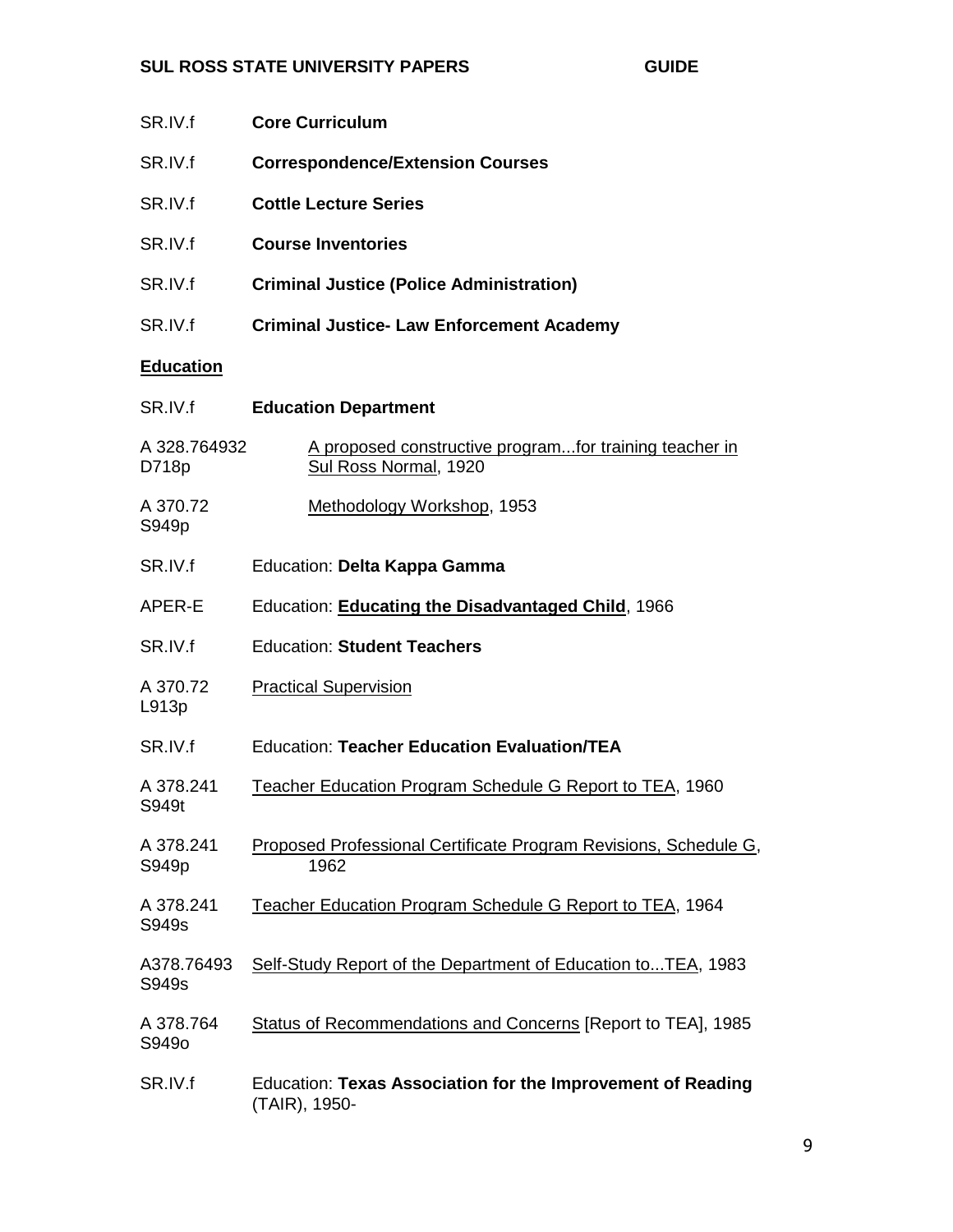| SR.IV.f                                 | <b>Education: Trans-Pecos Teachers Association</b>          |
|-----------------------------------------|-------------------------------------------------------------|
| <b>English</b>                          |                                                             |
| SR.IV.f                                 | English – see also Languages and Literature Department      |
| Th V531<br>m.film                       | A Study of SRSU English Improvement Laboratory, 1957        |
| SR.IV.f                                 | English: Texas College English, Fall 1985 Vol. 18, No. 1    |
| SR.IV.f                                 | <b>Environmental Science</b>                                |
|                                         |                                                             |
| SR.IV.f                                 | [AAUP] Faculty Forum                                        |
| A 378.12<br>A512p                       | Professionalism in College Teaching: Three Viewpoints, 1970 |
| SR.IV.f                                 | <b>Field Trips</b>                                          |
| Note: Geology Field Trips under Geology |                                                             |
| SR.IV.f                                 | <b>Fine Arts &amp; Communication, Departments</b>           |
|                                         |                                                             |

See Also: Art; Communications & Theater; Music; Speech & Drama; **Theater** 

# **Foreign Studies**

- SR.IV.f Chihuahua Educational Tour (1941-1954) See Also: Casey Collection Box 53, f.2330 and Casey SB SR.IV.f Chihuahua Summer School
- SR.IV.f Educational Tour of Mexico, 1957 (Mexican Miscellany)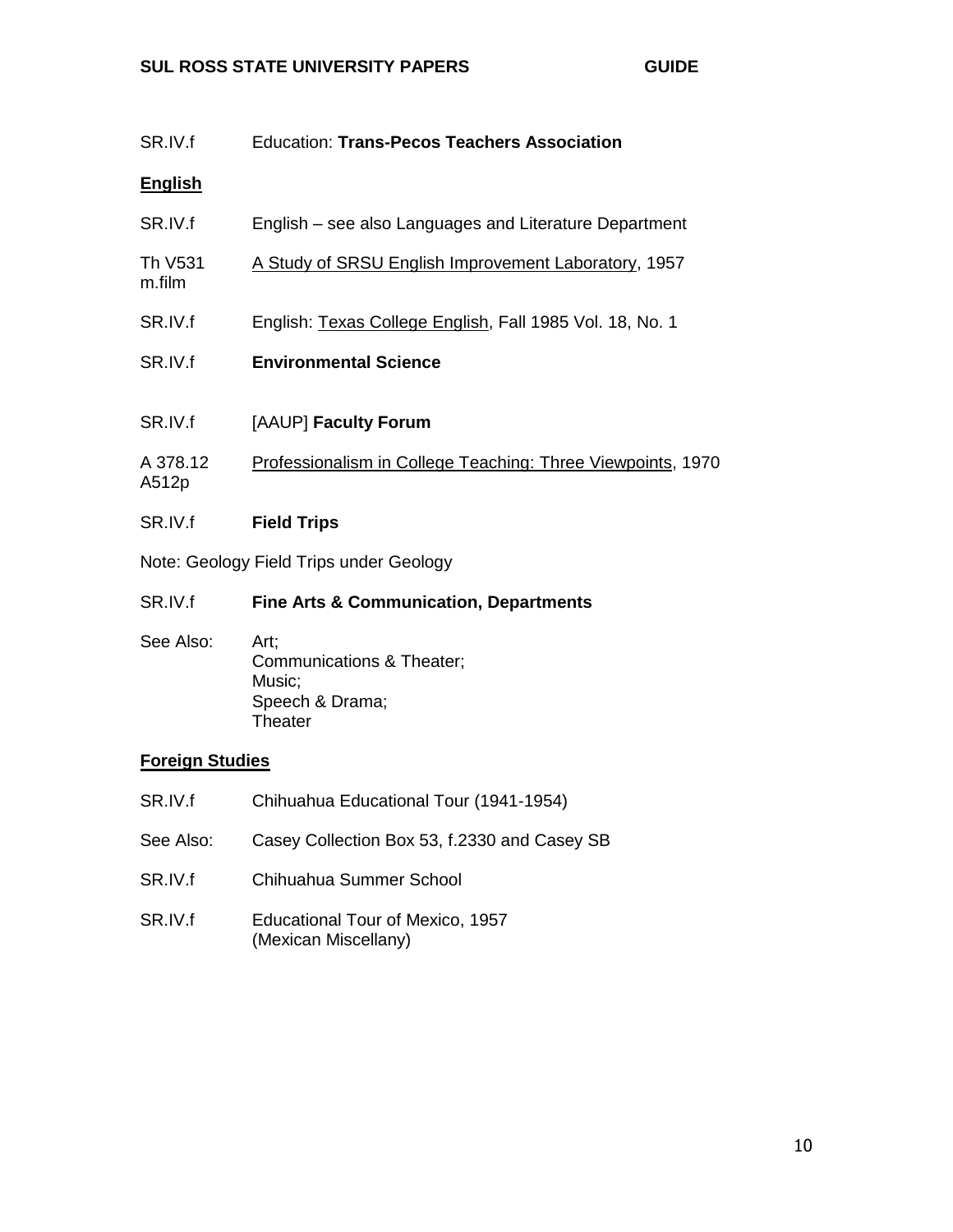## **Geology**

| SR.IV.f              | Sul Ross State University Geological Society                                        |
|----------------------|-------------------------------------------------------------------------------------|
| SR.IV.f              | <b>Geology Alumni News</b>                                                          |
| SR.IV.f              | <b>Geology Department</b>                                                           |
| SR.IV.f              | Geology Field Camp                                                                  |
| SR.IV.f              | <b>Geology Newsletter</b>                                                           |
| SR.IV.f              | Geology Research Reports                                                            |
| A 553.7<br>S933      | A study of the geothermal areas of the Big Bend, 1978                               |
| A 557.64<br>S949f    | A Field Guide to Permianrocksin the Pinto Canyon, SRSU<br>Geological Society, 196-, |
| S.IV.f               | <b>Graduate Student Center</b>                                                      |
| SR.IV.f              | <b>Hispanics in Higher Education</b>                                                |
| A 378,00968<br>C748p | Proceedings, Conference on Hispanics and Higher Education                           |
| SR.IV.f              | History Department (Behavioral and Social Sciences), 1990 - 1989                    |
| SR.IV.f              | <b>History &amp; Government Contest</b>                                             |
| SR.IV.f              | <b>Honors Convocation (Academic Awards) Programs</b>                                |
|                      |                                                                                     |

# **Industrial Arts**

| SR.IV.f | Industrial Arts Open House Exhibitions       |
|---------|----------------------------------------------|
| SR.IV.f | <b>Industrial Arts/Technology Department</b> |
| SR.IV.f | Industrial Arts/Technology: Graphic Arts     |
| SR.IV.f | Instructional Technology                     |

## **Languages and Literature**

| SR.IV.f | Languages and Literature Department -see also Department of |
|---------|-------------------------------------------------------------|
| English |                                                             |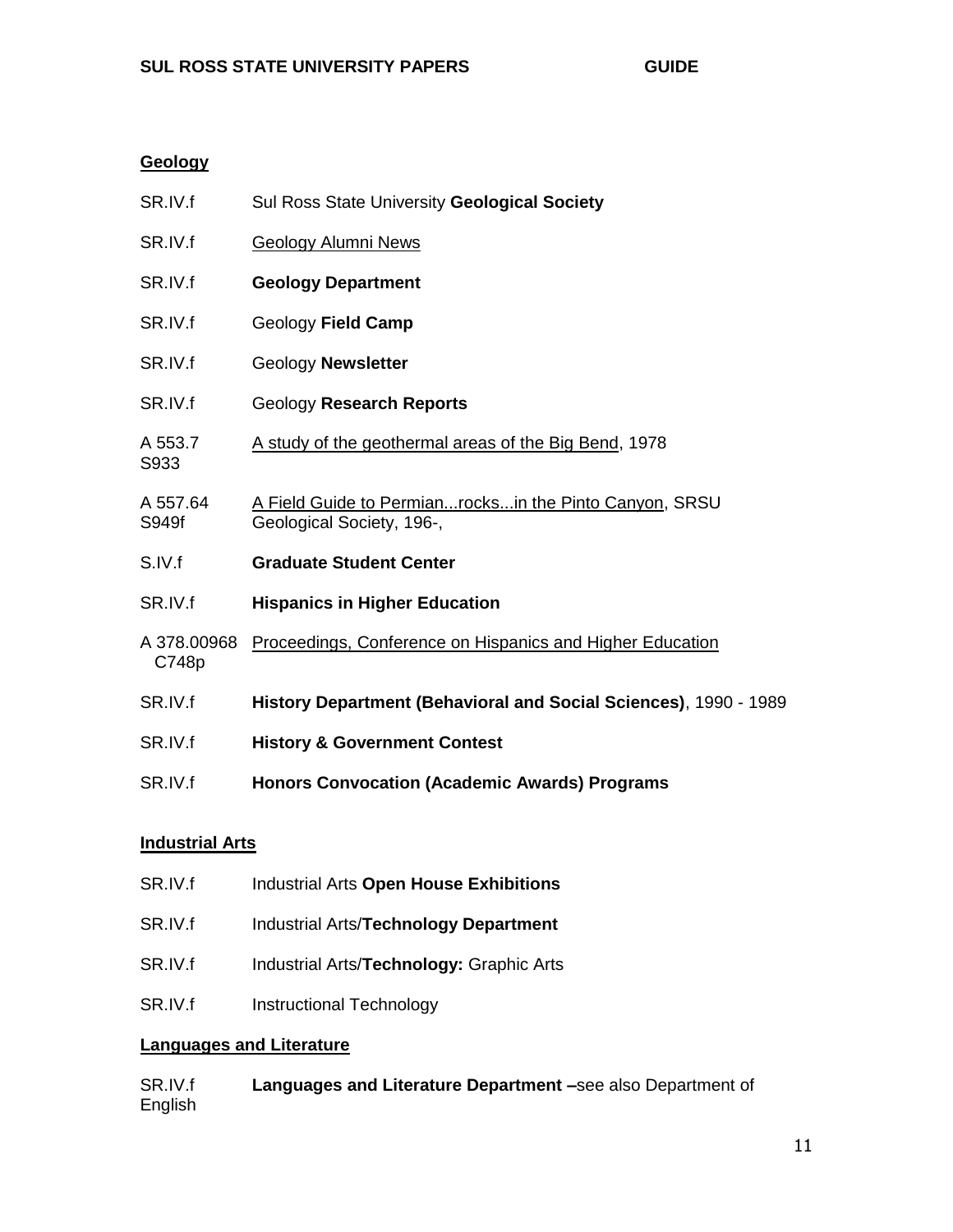# **Lecture Series**

| SR.IV.f                       | Mary Thomas Marshall University Lecture Series, 1984-                                                 |
|-------------------------------|-------------------------------------------------------------------------------------------------------|
|                               | Some audio visual media formats                                                                       |
| See Also:                     | Diamond Jubilee;<br>Range Animal Science Lecture/Research Series                                      |
| SR.IV.f                       | <b>Liberal Arts Newsletter, 1980-</b>                                                                 |
| SR.IV.f                       | <b>Liberal Arts</b>                                                                                   |
| SR.IV.f                       | <b>Library</b>                                                                                        |
| SR.IV.f                       | <b>Library (Special Collection)</b>                                                                   |
|                               | Roy W. Aldrich Collection Guest Register (1959-1975)                                                  |
| See Also:                     | Archives of the Big Bend                                                                              |
| <b>Library</b>                | (see also AVF Bryan Wildenthal Memorial Library)                                                      |
| <b>Th628n</b>                 | Becoming Acquainted with the Library, Lanell Skinner, 1953                                            |
| A827.82<br>T355b<br>v.45, n.4 | "Bryan Wildenthal Memorial Library," Texas Library Journal, Winter, 1967<br>[also Circulating stacks] |
| SR.IV.f                       | Library Newsletter, 1993                                                                              |
| SR.IV.f                       | McNair Project/TRIO                                                                                   |
| SR.IV.f<br>[AV]               | <b>Mathematics/Physics/Astronomy</b><br>Students in Mathematics 4108, [videotape] n.d.                |
| SR.IV.f                       | Media Center, Bryan Wildenthal Memorial Library                                                       |
| APER-                         | <b>Media Guides</b>                                                                                   |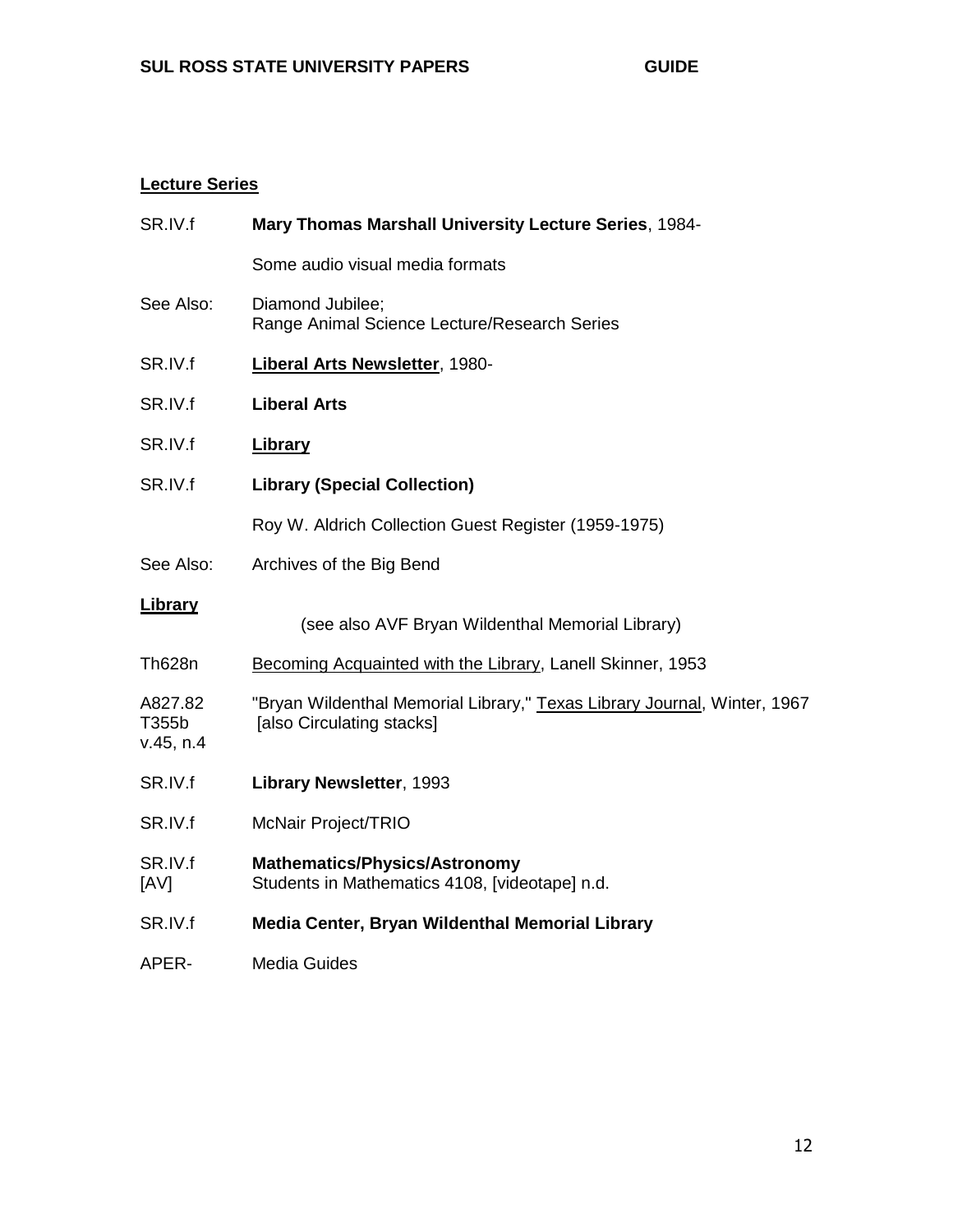**Museum of the Big Bend** (Bldg 2 1968-95; Bldg 25 1995- )

|                      | predecessor: West Texas Historical & Scientific Society [1925-197 ]<br>Big Bend Historical Memorial (Bldg.8) 1936-1965<br>Dudley Dobie, curator 1956-1966 |
|----------------------|-----------------------------------------------------------------------------------------------------------------------------------------------------------|
| SR.IV.f              | <b>Museum Life Newsletter, 1982-1987</b>                                                                                                                  |
| SR.IV.f              | <b>Museum Connection Newsletter, 1993-1996</b><br><b>Museum Tracks Newsletter, 2012</b>                                                                   |
| SR.IV.f              | Museum of the Big Bend: Community Education 1978-1993<br>Includes Oversize materials                                                                      |
| SR.IV.f              | Museum of the Big Bend: Cowboy Program: a figure of fact and                                                                                              |
| fantasy              | Includes Audio Visual materials                                                                                                                           |
| SR.IV.f<br>[AV]      | Museum of the Big Bend: Native Indian Culture in the Texas Big Bend                                                                                       |
| A 978.46493<br>S949s | Native Indian Culture in the Texas Big Bend--a public discussion,<br>1978 (Also copy in circulating stacks)                                               |
| A 970.46493<br>S949i | Indians in the Texas Big Bend, 1978                                                                                                                       |
| Note:                | Trappings folders (4) are housed in separate box                                                                                                          |
| SR.IV.f              | Museum of the Big Bend: Trappings of Texas 1988-1990<br>Includes [OS] and [AV] materials                                                                  |
| SR.IV.f              | Museum of the Big Bend: Trappings of Texas 1993-1994                                                                                                      |
| See Also:            | Texas Cowboy Poetry Gathering, this series                                                                                                                |
| SR.IV.f              | Museum of the Big Bend: Trappings of Texas 1995-1996                                                                                                      |
| SR.IV.f              | Museum of the Big Bend: Trappings of Texas, 1997-2000                                                                                                     |
| SR.IV.f              | Museum of the Big Bend: A Western History Symposium [AV]                                                                                                  |
| SR.IV.f              | Museum of the Big Bend: News 1925-1995                                                                                                                    |
| SR.IV.f              | Museum of the Big Bend: News, 1996-1999                                                                                                                   |
| SR.IV.f              | Museum of the Big Bend: News 2000-<br>Includes [OS]                                                                                                       |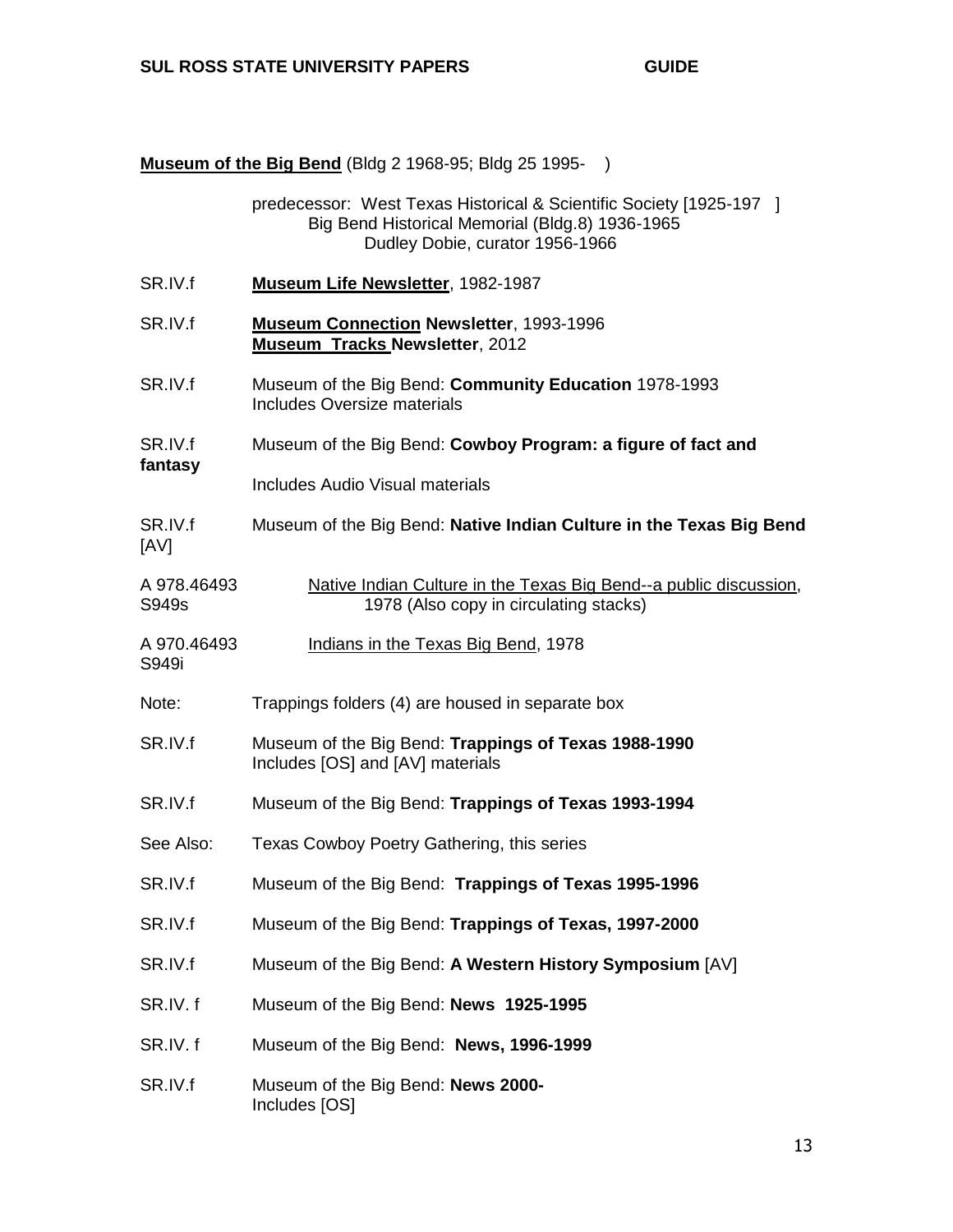| SR.IV.f      | Museum of the Big Bend: Promotion<br>Includes [OS]      |
|--------------|---------------------------------------------------------|
| SR.IV.f      | Museum of the Big Bend: Exhibits                        |
| SR.IV.f      | Museum of the Big Bend: History                         |
| See Also:    | West Texas Historical and Scientific Society (SRSUP IV) |
| SR.IV.f      | Museum of the Big Bend: "Museum Trails"                 |
| <u>Music</u> |                                                         |
| See Also:    | Fine Arts; Fine Arts & Communication Department         |
| SR.IV.f      | <b>Music: Band and Choir Camps</b><br>Includes [OS]     |
| SR.IV.f      | Music Clubs                                             |

# **Music: Concerts**

| SR.IV.f                 | Music: Concerts, 1925-1959                                                                                   |
|-------------------------|--------------------------------------------------------------------------------------------------------------|
| SR.IV.f                 | <b>Music: Concerts 1960-1969</b>                                                                             |
| SR.IV.f                 | Music: Concerts 1970 - Spring 1979                                                                           |
| SR.IV.f                 | Music: Concerts Fall 1979 - Spring 1981                                                                      |
| SR.IV.f                 | Music: Concerts Fall 1981 - Spring 1983                                                                      |
| SR.IV.f                 | Music: Concerts, Fall 1983- Spring 1985                                                                      |
| SR.IV.f                 | Music: Concert Programs, Fall 1985- Spring 1987                                                              |
| SR.IV.f                 | Music: Concert Programs Fall 1987 - Spring 1989                                                              |
| SR.IV.f                 | Music: Concert Programs Fall 1989 - Spring 1991                                                              |
| SR.IV.f                 | Music: Concert Programs Fall 1991 - Spring 1993                                                              |
| SR.IV.f<br>Note:<br>in. | Music: Concert Programs Fall 1993 -<br>Department of Music became part of Dept. of Fine Arts & Communication |
|                         | Spring 1991. For summer productions of the Dept. of Fine Arts &                                              |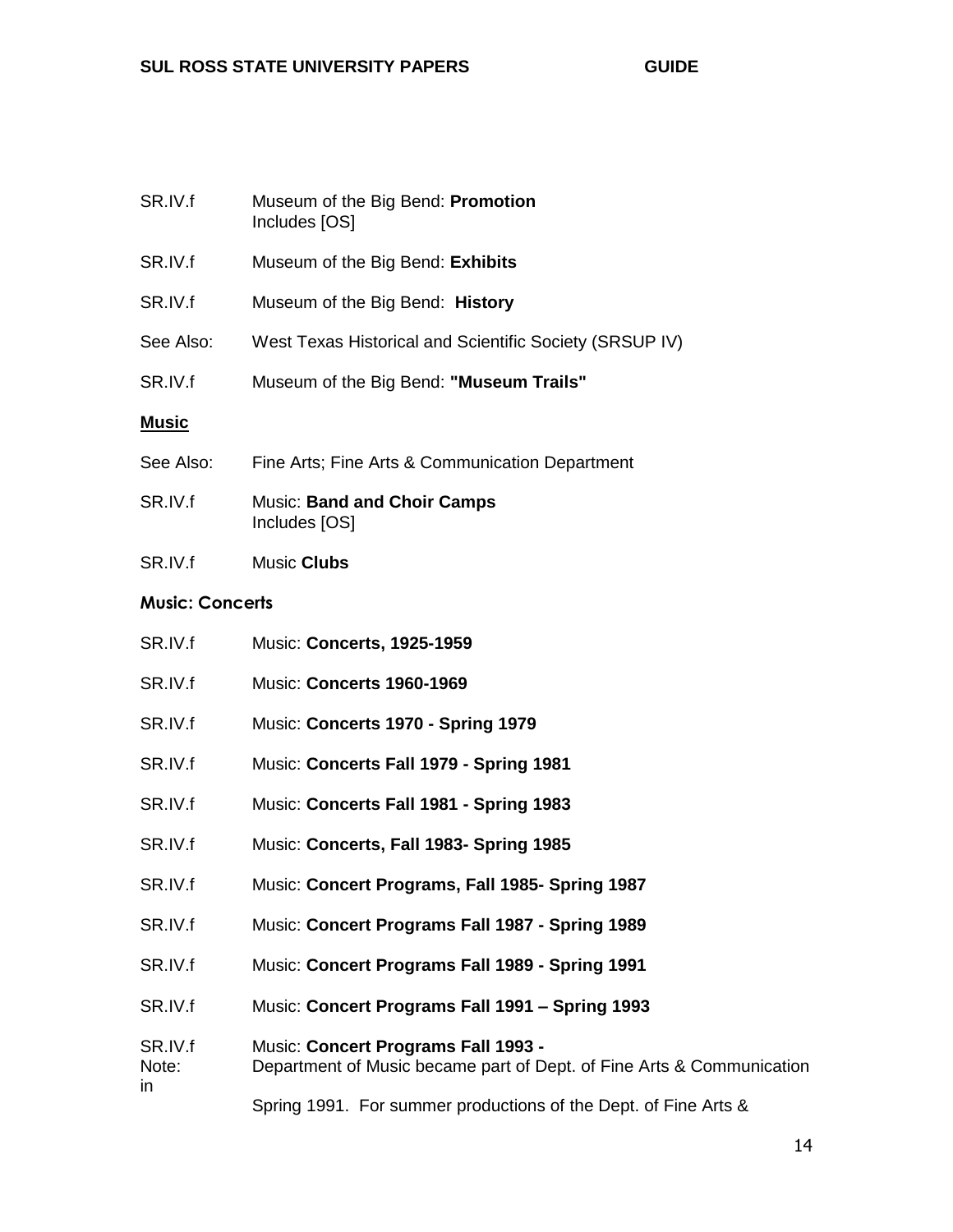Communications see Theatre of the Big Bend

| SR.IV.f | <b>Music Dept.</b> |
|---------|--------------------|
|         |                    |

- SR.IV.f **Music (Fine Arts & Communication Department)**
- SR.IV.f **Musical Majority**
- SR.IV.f **Nursing Program** (see also Vocational Nursing)
- SR.IV.f **Office of Information Technology (OIT)**
- SR.IV.f **PASS Program**
- SR.IV.f **Phi Alpha Theta**

#### **Physical Education**

- SR.IV.f Physical Education: **American Southwest Conference Championship** 2003-2004
- SR.IV.f **Physical Education Department**
- A 363.35 Civil Defense & Disaster Relief, Seminar in Safety Education, 1953 S949c
- SR.IV.f Physical Education Department: **Athletic Events** (programs of Sports events)
- SR.IV.f Physical Education: **SRSU Athletes Hall of Honor**
- [OS/FF/SR] Physical Education: **Baseball,** 1984 Baseball poster (return of baseball to Sul Ross after 15 year absence), 1968
- SR.IV.f Physical Education: **Basketball**
- SR.IV.f Physical Education: **Basketball**, NCAA Division III Men's Basketball Championship, 2004
- SR.IV.f Physical Education: **Football 1924-1976 & n.d.**
- SR.IV.f Physical Education: **Football 1977 –**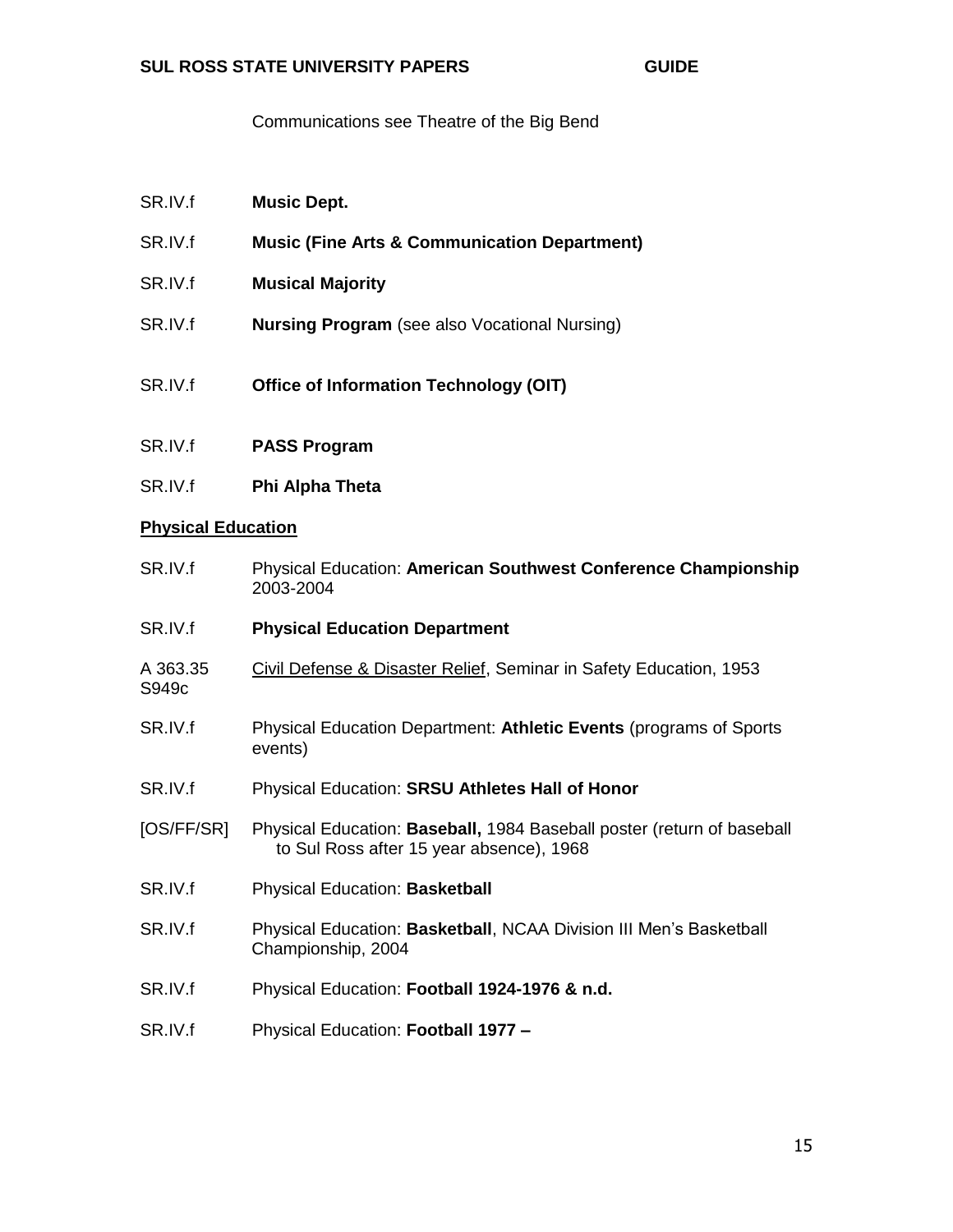| Physical Education: Football, NAIA Division II Quarterfinal Playoff<br>SRSU vs. William Jewell, 1982 (5 audio CDs, 2009.011)        |
|-------------------------------------------------------------------------------------------------------------------------------------|
| Physical Education: Football, Tangerine Bowl, 1949                                                                                  |
| Physical Education: Football Programs, 1969-1991 (incomplete)<br>A 796.332S9490, 1981-1983 (incomplete)                             |
| Physical Education: Volleyball, Women's Volleyball (Loboettes) 1970-71<br>and undated<br>Physical Education: Volleyball, Lady Lobos |
| <b>Football Programs</b>                                                                                                            |
| A 378.764932<br>SRSU Media Guide Football/Volleyball, 1990                                                                          |
| A 378.764932<br>SRSU Media Guide: Basketball, 1990-91                                                                               |
| <b>Political Science (Behavioral and Social Sciences Department)</b>                                                                |
| <b>Pre-Professional Programs</b>                                                                                                    |
| <b>Psychology (Behavioral and Social Sciences Department)</b>                                                                       |
| <b>Quality Enhancement Plan (Q.E.P.)</b>                                                                                            |
| <b>Lobo Stars Newsletter</b>                                                                                                        |
| <b>Center for Outdoor Learning</b>                                                                                                  |
|                                                                                                                                     |

# **Range Animal Science**

| SR.IV.f              | Range Animal Science Department (new dept. name:<br>Agricultural and Natural Resource Sciences, ANRS) Includes [AV]<br>(also includes Faskin Ranch)<br>Handbook for Graduate Students in Range Animal Science, 1981-1982 |
|----------------------|--------------------------------------------------------------------------------------------------------------------------------------------------------------------------------------------------------------------------|
| See Also:<br>Th T945 | (Everett E. Turner Thesis, A Proposed Plan for the Expansion of the<br>Range Animal Husbandry Department of Sul Ross State Teacher's<br>College, 1948)                                                                   |
| A 630.710764<br>D489 | Development of articulation process in agricultural science, 1989<br>(also a circulating copy in the stacks)                                                                                                             |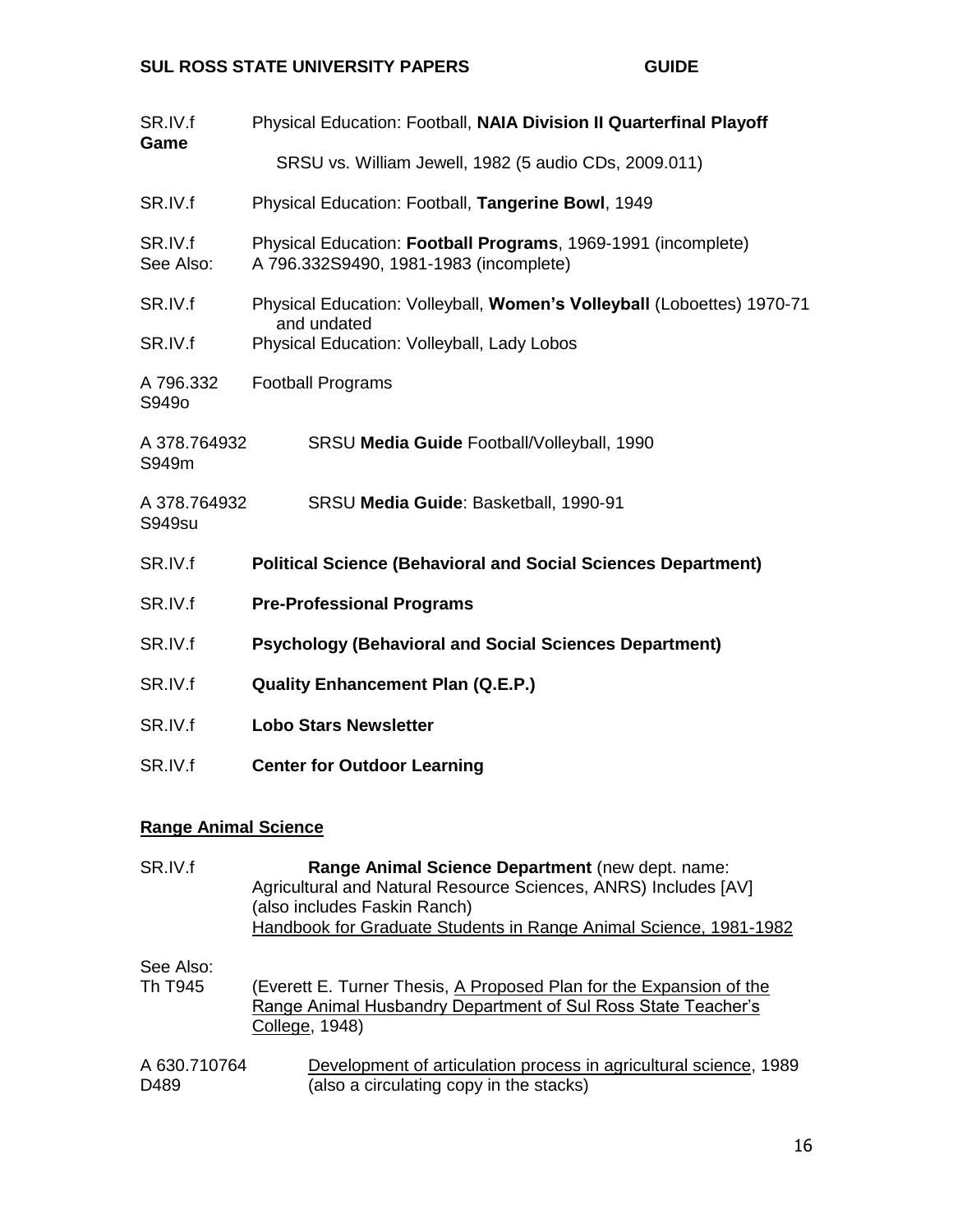| SR.IV.f                       | Range Animal Science: Equine Science Program                                                                                  |
|-------------------------------|-------------------------------------------------------------------------------------------------------------------------------|
| <b>BP S949k</b>               | Range Animal Science: Kenneth Peters Memorial- Team Roping<br>Posters, 1979, 1980, 1981, 1997                                 |
|                               | <b>Range Animal Science Yearbook</b>                                                                                          |
| A 630.5<br>S949g              | El Ganadero 1966-67, 1967-68, 1970-71, 1973-74                                                                                |
| SR.IV.f                       | Range Animal Science: Leaders in Agriculture Series, (SALE)                                                                   |
| A 636.3<br><u>1958</u><br>E96 | <b>Excerpts from the program for an intensive short course held at SRSU,</b>                                                  |
| SR.IV.P                       | Range Animal Science: Longfellow Ranch                                                                                        |
| A 331.761636<br>S949r         | Ranch Labor Supply, 1966                                                                                                      |
| A 581.5265<br>C916            | Creosote bush in-depth conference, 1968<br>[also Th S947]                                                                     |
| SR.IV.f                       | Range Animal Science: Research Reports<br>Includes [AV]                                                                       |
| SR.IV.f                       | Range Animal Science: Meat Technology Program                                                                                 |
| SR.IV.f<br>(NIRA)             | Range Animal Science: National Intercollegiate Rodeo Association                                                              |
|                               | NIRA Rodeo Cowboy Hall of Fame Concept brochure                                                                               |
| A 791.8<br>K <sub>29</sub> n  | "The NIRAcollege rodeo comes of age," Persimmon Hill v.8 n.1,<br>Winter, 1978 [also in circulating stacks]                    |
| See Also:                     | <b>MSS N721 NIRA Collection</b>                                                                                               |
| SR.IV.f                       | Range Animal Science: RAS/Rodeo Exes Association                                                                              |
| SR.IV.f                       | Range Animal Science: RAS and Rodeo Exes Newsletters, 1978-                                                                   |
| SR.IV.f                       | Range Animal Science: Rodeo (also, Cowboy 101)                                                                                |
| SR.IV.f                       | Range Animal Science: Rodeo, Jess Evans Memorial Invitational Bull<br>Riding and Team Roping poster (Oversize Posters OS 1-4) |
| SR.IV.f<br>See Also:          | Range Animal Science: Rodeo Favorites, 1948-1968<br>see Rodeo Queens                                                          |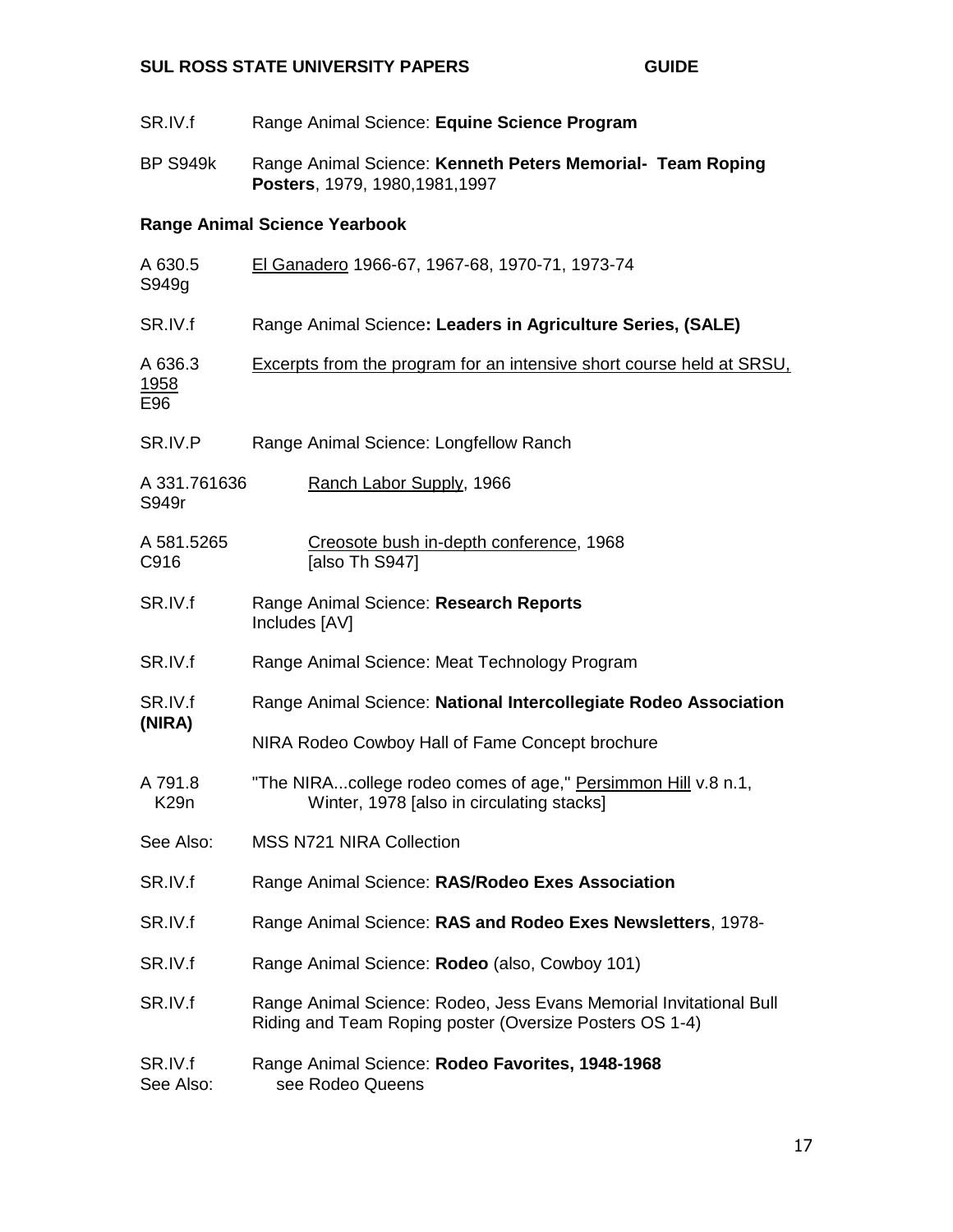- SR.IV.f Range Animal Science: **Rodeo Queens, 1969-** See Also: see Rodeo Favorites
- A 791.8 College Rodeo; annual Sul Ross NIRA rodeo [souvenir program] S949a
- APER- Rodeo Souvenir Programs, 1975-current (some years missing)
- SR.IV.f Range Animal Science: Veterinary Technician Program
- SR.IV.f Range Animal Science: Wildlife Management Program Includes [OS]

#### A 016.378242 **Research Abstracts** S949r

- SR.IV.f **Rio Grande College History**
- SR.IV.f **Rio Grande College 1995 -** (formerly Uvalde Study Center) (Class Schedules in folder)

#### **The Sage (Literary Magazine)**

SR.IV.f **The Sage** Includes [OS]

A371.8 **The Sage**

S949S 1995

- APER- The Sage
- SR.IV.f School of Professional Studies: John B. Poindexter Speaker Series
- SR.IV.f **Science Division**
- SR.IV.f **[Behavioral and] Social Science**
- SR.IV.f Shooting West Texas Photography Symposion See Also: OS I-H S.IV Oversize Posters
- SR.IV.f **Spanish Department**
- SR.IV.f **Sully Awards** (see Communication & Theatre, "Sully Awards")
- SR.IV.f **Sully Productions** (see Campus Activities or Program Council, Series V)
- SR.IV.f **Sully Super Saturday** (see Recruiting Act,/Pub., Series V)
- SR.IV.f **Texas Cowboy Poetry Gathering**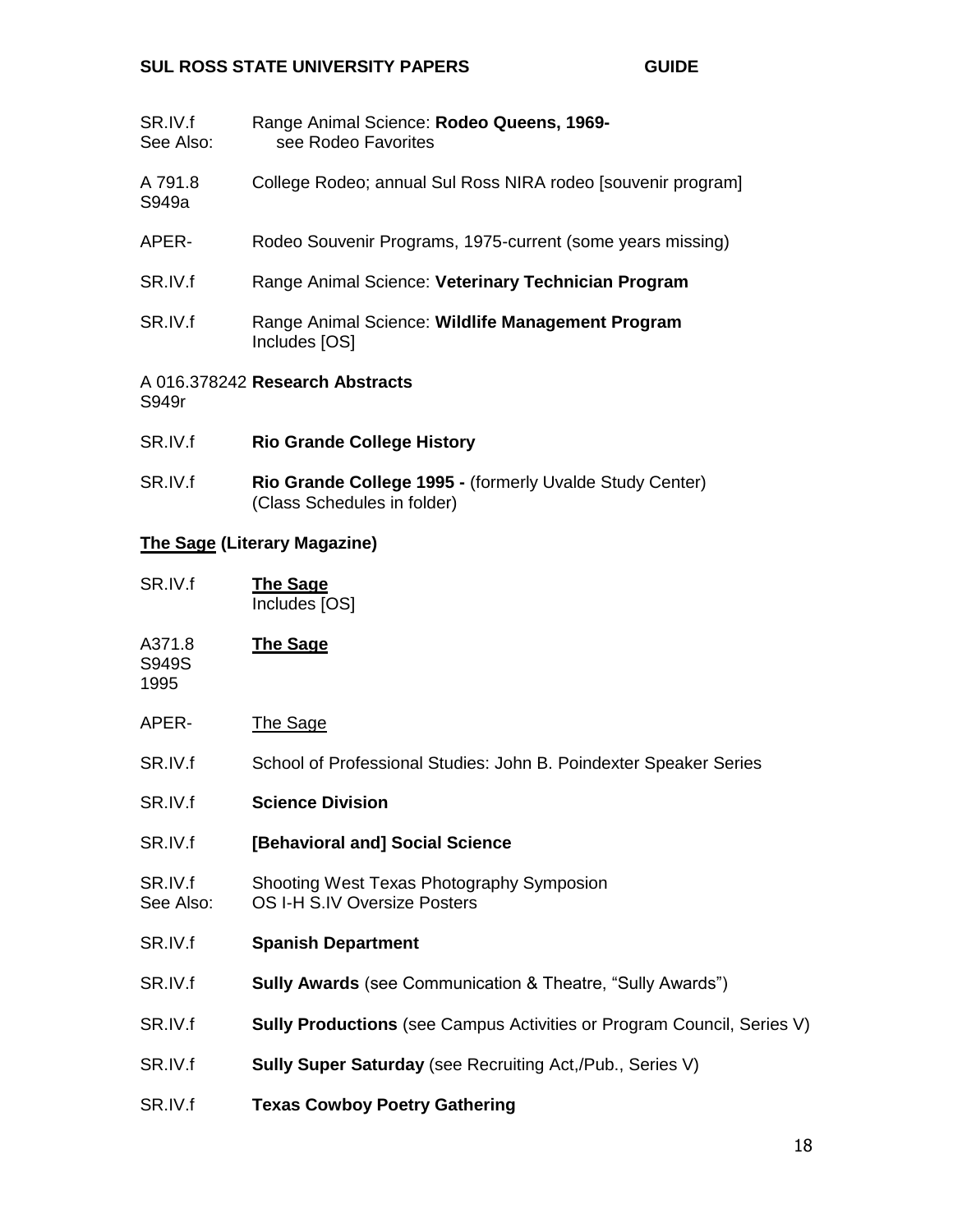See Also: Museum of the Big Bend: Trappings of Texas

### **Theatre (Department of Speech, Fine Arts)**

SR.IV.f Theatre: **Alpha Psi Omega**, 1959- SR.IV.f **Theatre (Department of Speech)** 1938-1960 SR.IV.f **Theatre (Department of Speech, Fine Arts)** 1962-1978 SR.IV.f **Theatre (Department of Communications & Fine Arts and Communication)**, 1988-1996 Includes [OS] SR.IV.f **Theatre (Dept. of Fine Arts and Communications)**, 1997-2000 SR.IV.f **Theatre (Dept. of Fine Arts and Communications)**, 2001- SR.IV.f Theatre: **Mask & Slipper Players** SR.IV.f **Theatre of the Big Bend**, 1971-1976 SR.IV.f **Theatre of the Big Bend**, 1977 SR.IV.f **Theatre of the Big Bend**, 1978 Includes [OS] SR.IV.f **Theatre of the Big Bend**, 1979 SR.IV.f **Theatre of the Big Bend**, 1987-1994 Includes [OS] SR.IV.f **Theatre of the Big Bend**, 1995-2000 Includes [OS] SR.IV.f **Theatre of the Big Bend**, 2001 - SR.IV.f **Title III Program** SR.IV.f **Title V Program** SR.IV.f **Trappings of Texas** See Museum of the Big Bend: Trappings of Texas SR.IV.f **Upward Bound Program/TRIO**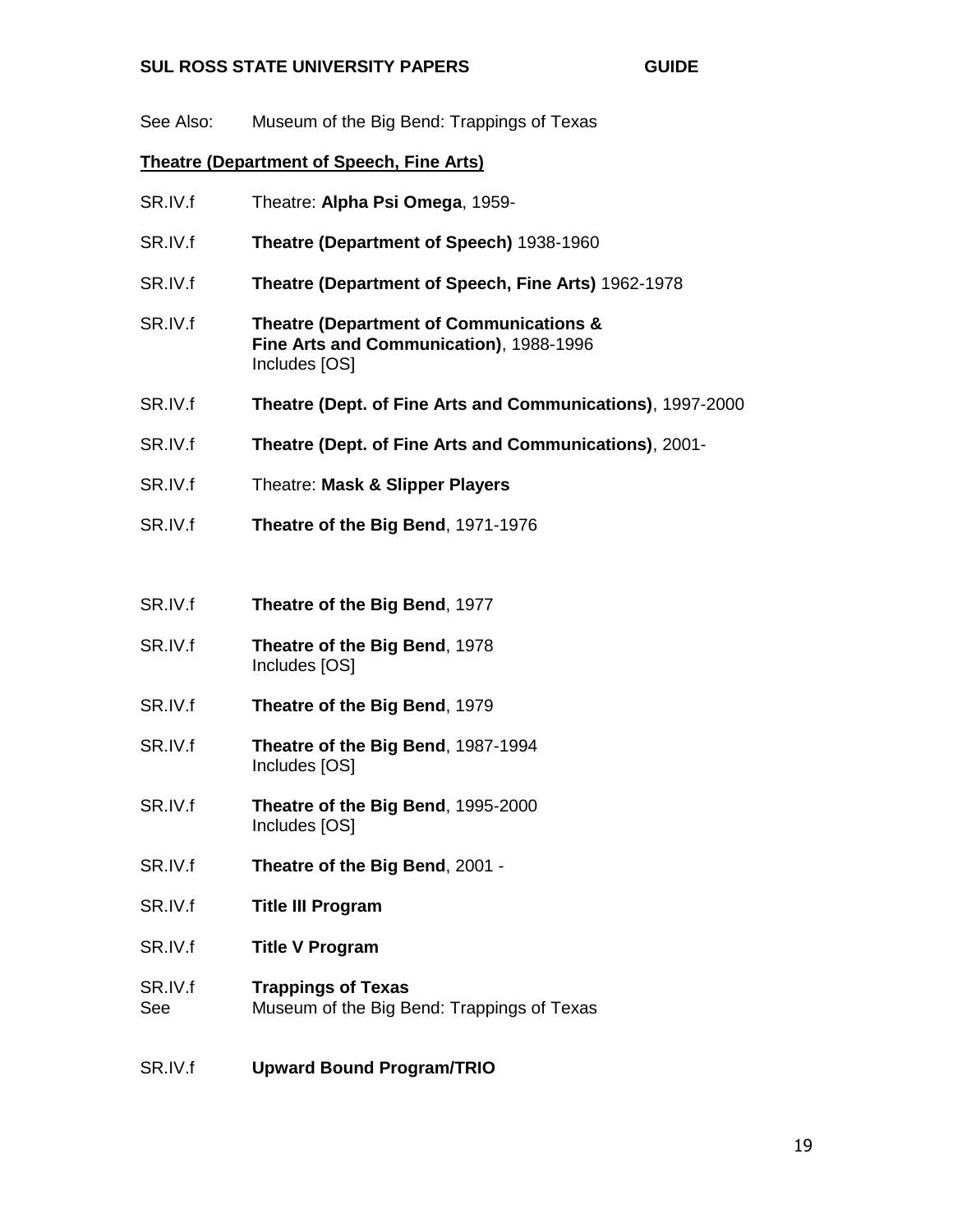### **Uvalde Area Study Center**

- SR.IV.f **Uvalde Study Center** formerly SRSU Uvalde Study Center prior to 1985 (became Rio Grande College 1995) See Also: Rio Grande College NOTE: For schedules from 1974-1975 see "Class Schedules: Extension Program Off-Campus" Class Schedules: Uvalde Area Study Center, 1976-1995 Rio Grande College, 1995-2003 Class Schedules, 1976-1981, continued Class Schedules 1982-1990 SR.IV.f **Uvalde Area Newsletter**, 1986
- SR.IV.f **Vocational Nursing** (see also Nursing BSN Program)

#### SR.IV.f **West Texas Historical and Scientific Society** (see also AVF: WTHSS) See Also: Museum of the Big Bend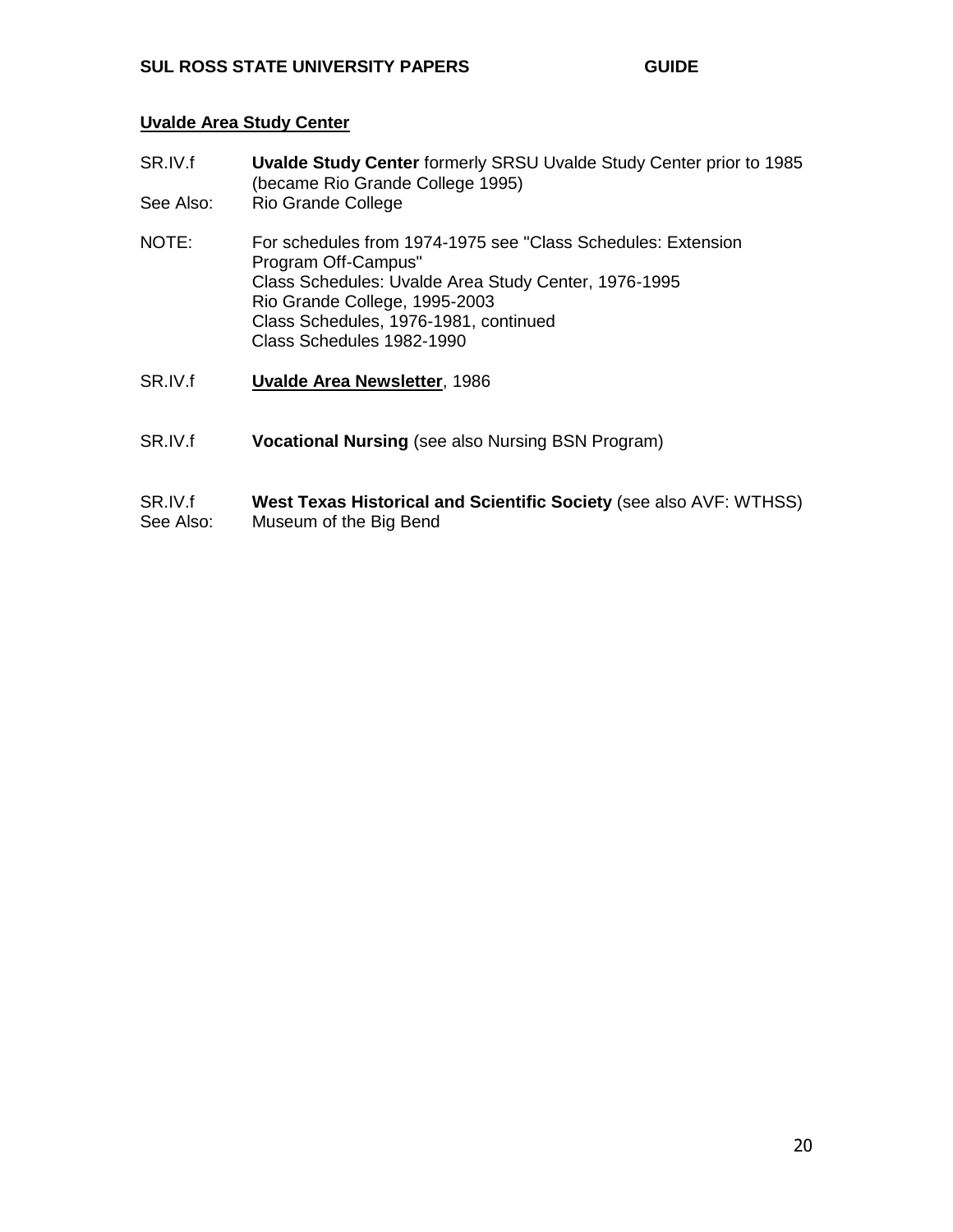## SERIES V: STUDENT ACTIVITIES & SERVICES

| SR.V.f                           | <b>Access &amp; Equity Committee</b>                                                                                                                                                                                        |
|----------------------------------|-----------------------------------------------------------------------------------------------------------------------------------------------------------------------------------------------------------------------------|
| SR.V.f                           | <b>Admissions &amp; Registration</b>                                                                                                                                                                                        |
| SR.V.f                           | <b>Advising</b><br>Introduction to Learning Alternatives, University Studies 1101-Center for<br>Student Development, Fall 1982                                                                                              |
| A 378<br>.19422<br>S949a         | Academic Advisor's Manual, 1987                                                                                                                                                                                             |
| SR.V.f                           | <b>American Association University Women</b>                                                                                                                                                                                |
| SR.V.f<br>See Also:              | <b>Baptist Student Union</b><br>Buildings and Grounds: Other Buildings Associated with SRSU                                                                                                                                 |
| SR.V.f<br>See Also:<br>See Also: | <b>Bar-SR-Bar</b><br>TH L366, same title, 1. 1929-1995, Lauchner, Richard A.<br>A Study of the Vegetational Changes that have occurred<br><b>TH M119W</b><br>on the Bar SR-Bar Hill from 1929-1957, McBryde, Wilbur Douglas |
| SR.V.f                           | <b>Big Bend Area Law Enforcement Memorial</b>                                                                                                                                                                               |
| SR.V.f                           | <b>Black Student Association</b>                                                                                                                                                                                            |
| A 305                            | <b>The Brand (Sul Ross yearbook) In 2011 The Brand began to be issued</b><br>on DVD                                                                                                                                         |
| S949b                            | 1921-1933; 1936-1992 (not published 1934 or 1935)<br>[copies also in Reference]                                                                                                                                             |
| SR.V.f                           | <b>The Brand</b> (Sul Ross Yearbook)                                                                                                                                                                                        |
| SR.V.f                           | Campus Activities, 1998-2002, Sully Productions                                                                                                                                                                             |
| A 378.764<br>S949 <sub>ca</sub>  | <b>Campus Datebook</b>                                                                                                                                                                                                      |
| APER-                            | (Campus) Lobo Datebook, 1992, 1994                                                                                                                                                                                          |
| SR.V.f                           | <b>Campus Organization Awards</b>                                                                                                                                                                                           |
| A 378<br>.1012                   | <b>Campus/Student Organization Handbooks</b>                                                                                                                                                                                |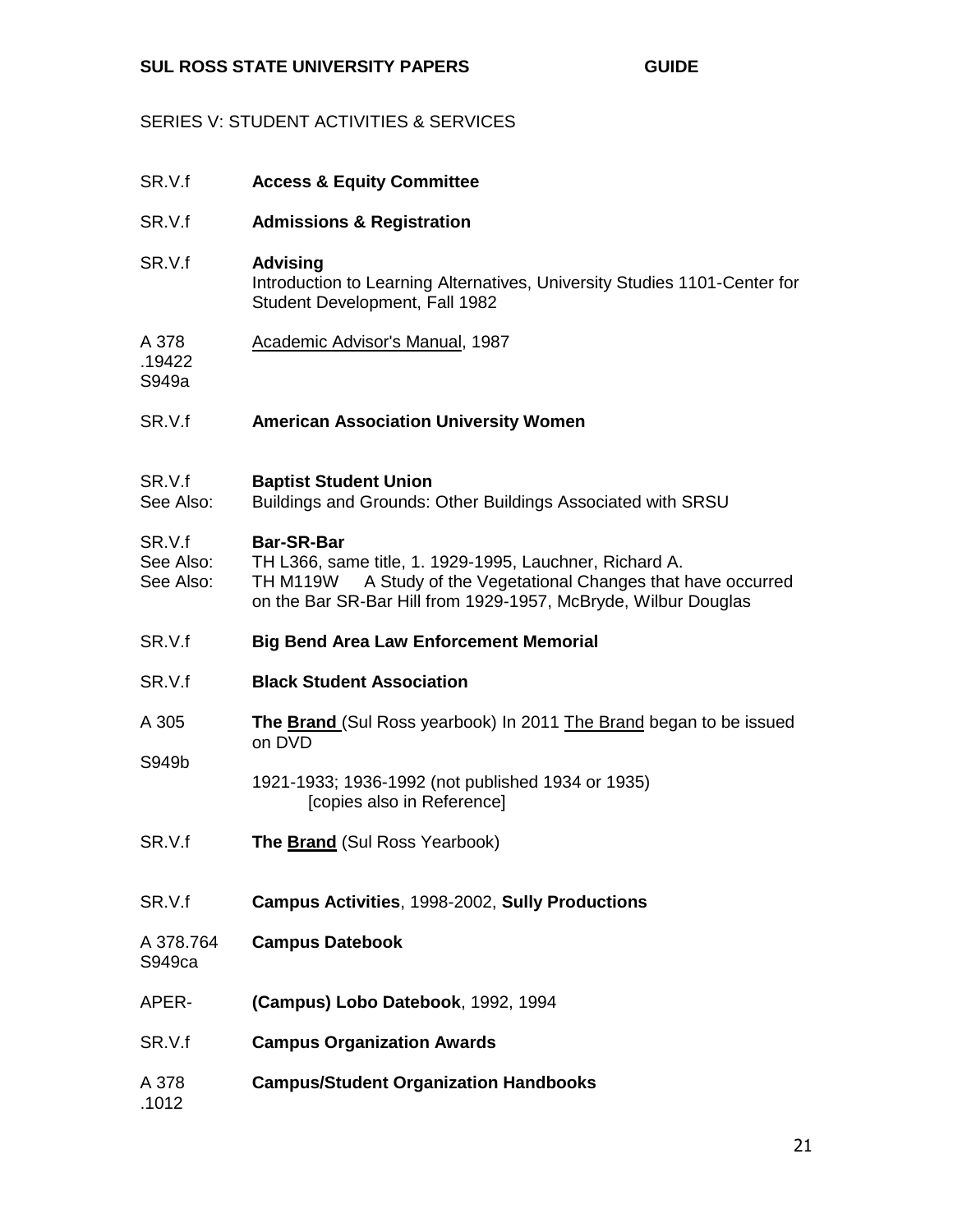| S929s<br>See Also:     | Alpha Kappa Lambda scrapbook (2007.082)                                                                                                            |
|------------------------|----------------------------------------------------------------------------------------------------------------------------------------------------|
| SR.V.f                 | <b>Career Services and Testing</b>                                                                                                                 |
| SR.V.f                 | <b>Casino Royale</b>                                                                                                                               |
| SR.V.f                 | <b>Center for Enrollment Services (One Stop Shop)</b>                                                                                              |
| <b>SR.V. O Posters</b> | <b>Class Ring</b>                                                                                                                                  |
| SR.V.f                 | College Kids Camp 2000                                                                                                                             |
| SR.V.f                 | <b>College Life</b>                                                                                                                                |
| SR.V.f                 | <b>Collegiate 4-H</b>                                                                                                                              |
| SR.V.f                 | <b>Commencement News (Morgan Admin), 1990-1999</b><br>Commencement News, 2000- summer 2009<br><b>Commencement News (Maestas Admin), Fall 2009-</b> |

**Commencement Programs** (separate box)

| SR.V.f | Commencement Programs 1921-1923 (Marquis Administration)    |
|--------|-------------------------------------------------------------|
| SR.V.f | Commencement Programs 1923-1929 (Morelock Administration)   |
| SR.V.f | Commencement Programs 1930-1935 (Morelock Administration)   |
| SR.V.f | Commencement Programs 1936-1940 (Morelock Administration)   |
| SR.V.f | Commencement Programs 1941-1945 (Morelock Administration)   |
| SR.V.f | Commencement Programs 1946-1949 (Hawkins Administration)    |
| SR.V.f | Commencement Programs 1950-1952 (Hawkins Administration)    |
| SR.V.f | Commencement Programs 1953-1956 (Wildenthal Administration) |
| SR.V.f | Commencement Programs 1957-1959 (Wildenthal Administration) |
| SR.V.f | Commencement Programs 1960-1965 (Wildenthal Administration) |
| SR.V.f | Commencement Programs 1966-1970 (McNeil Administration)     |
| SR.V.f | Commencement Programs 1971-1974 (McNeil Administration)     |
| SR.V.f | Commencement Programs 1976 (Meredith Administration)        |

22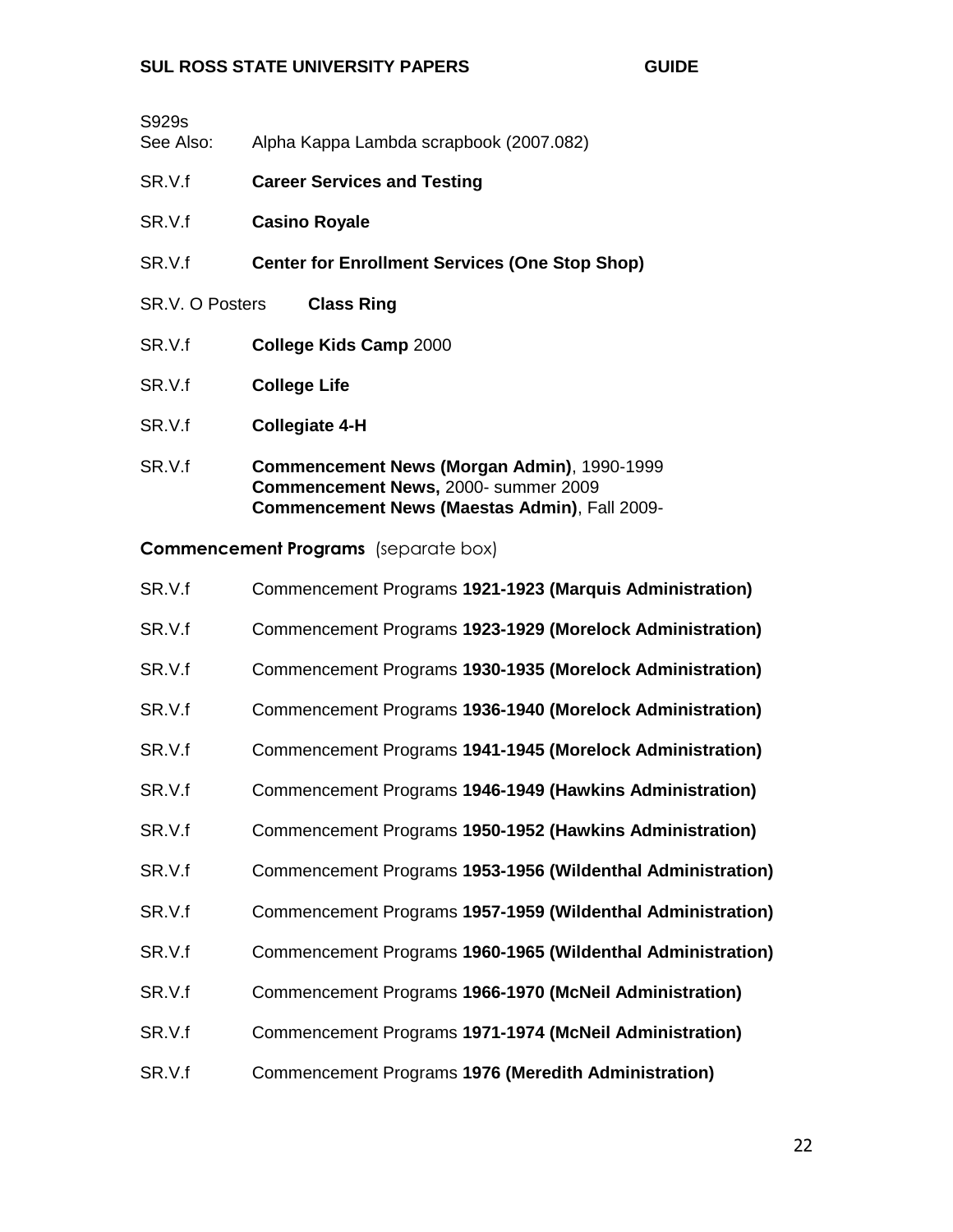| SR.V.f                        | Commencement Programs 1977-1983 (Richardson Administration)              |
|-------------------------------|--------------------------------------------------------------------------|
| SR.V.f                        | Commencement Programs 1984-1987 (Humphries Administration)               |
| SR.V.f<br>[AV]                | Commencement Programs 1988-1989 (Humphries Administration)               |
| SR.V.f                        | Commencement Programs 1990-1997 (Morgan Administration)<br>Includes [AV] |
| SR.V.f                        | Commencement Programs 1996-1994 (Morgan Administration)<br>Includes [AV] |
| SR.V.f                        | Commencement Programs 1995-1999 (Morgan Administration)<br>Includes [AV  |
| SR.V.f                        | Commencement Programs 2000 - 2009 (Morgan Administration)                |
| SR.V.f                        | Commencement Programs Fall 2009- (Maestas Administration)                |
| SR.V.f                        | Commencement - Rio Grand College 1996-                                   |
| SR.V.f                        | Commencement-Uvalde (Area) Study Center 1985-1995                        |
| SR.V.f                        | <b>Counseling and Prevention Services (CAPS)</b>                         |
| SR.V.f                        |                                                                          |
| See Also:                     | <b>The Desk</b><br>The Desk Box 1 & 2 (M2-6A & B)                        |
| SR.V.f                        | <b>Drug Education/Prevention Office (DEPO)</b>                           |
| SR.V.f                        | This One's For You, Radio KSRC series [1993]                             |
| SR.V.f                        | El Chaparral- Rio Grande College Student Newspaper                       |
| SR.V.f                        | El Paisano- Rio Grande College Yearbook                                  |
| <b>Ex-Student Association</b> |                                                                          |
| SR.V.f                        | Ex-Student: Alumni Hall of Honor                                         |
| SR.V.f                        | <b>Ex-Student Association</b>                                            |
| SR.V.f                        | <b>Ex-Student Branding Ceremony</b>                                      |

See Also: Football (Physical Education Department, Series IV)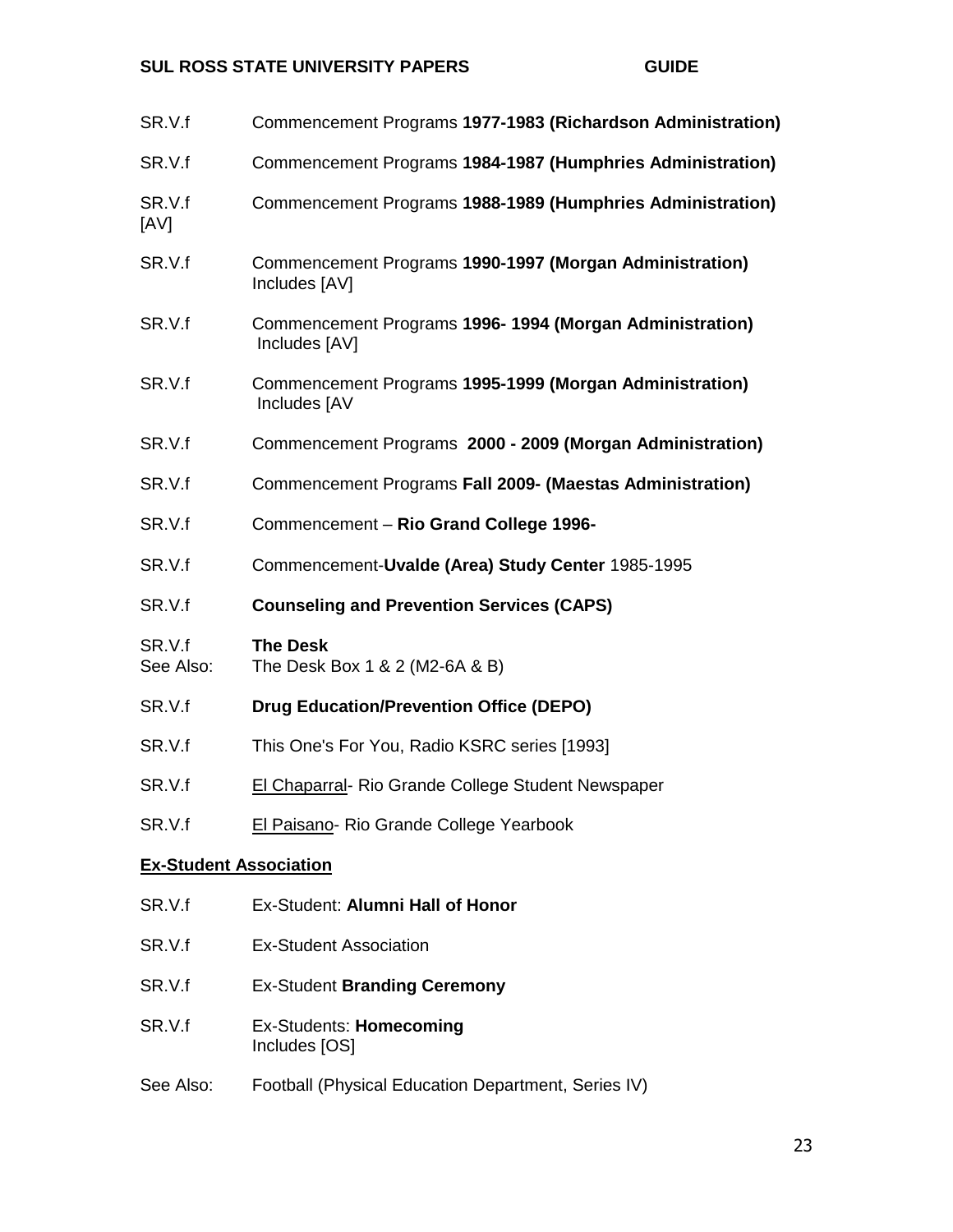- SR.V.f Ex-Student: **Newsletter**
- APER-E Ex-Student Newsletter
- SR.V.f **Family Day**
- SR.V.f **Financial Aid Literature**
- SR.V.f **Folklore of Campus**
- SR.V.f **Food Service**
- SR.V.f **Freshman Leadership Program**
- SR.V.f **Freshman/New Student Orientation/Week**
- See Also: 1993.54 "Orientation 86,87,88,89,90"
- SR.V.f **Freshman/New Student Packet**
- SR.V.f **Housing** (see also Series III Buildings and Grounds, Student Housing)
- A 371.871 **Housing Handbook** S949h
- 1982
- SR.V.f **International Relations Club**
- SR.V.f **Invitations to Churches**
- SR.V.f **Lambda Pi Eta, Communication Honor Society**
- SR.V.f **Latter Day Saints Student Association**
- SR.V.f **Lobo Days, Lobo Den**
- SR.V.f **Lobo Country** (Posters)
- SR.V.f **Lobo Legacy**
- APER- Lobo Legacy, 2001-2007
- SR.V.f **Lobo Logo**
- SR.V.f **Lobo Mascot**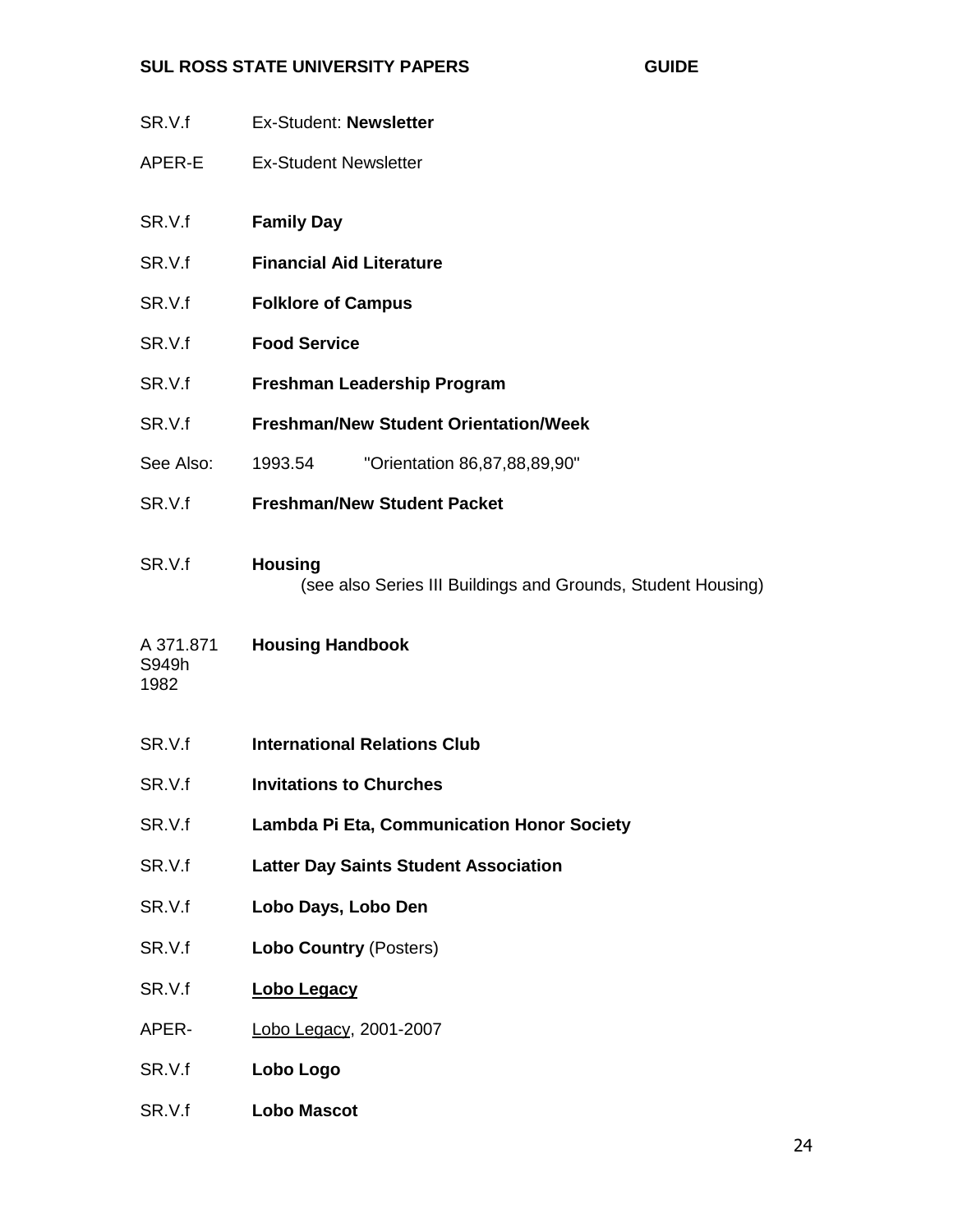- SR.V.f **Miss Sully**
- SR.V.f **New Student Convocation**
- SR.V.f **Newman Club** See Also: Anna D. Linn Collection
- SR.V.f **NOTS (Non-Traditional Students) 1991-1994**
- SR.V.f **NOTS (Non-Traditional Students) 1995-**
- SR.V.f **Parents Handbook**
- SR.V.f **Poetry about Sul Ross**

#### **Program Council**

- SR.V.f **Program Council 1962 - Su 1993** Includes [OS]
- SR.V.f **Program Council 1993-1994** See Also: Lobo/Campus Date Book
- 
- SR.V.f Program Council **2000-**
- SR.V.f **Radio Station KSRU** 1670 AM

### **Recruiting**

| SR.V.f                            | Recruiting: Announcements & Brochures, 1923-<br>Includes [OS] |
|-----------------------------------|---------------------------------------------------------------|
| SR.V.f                            | <b>Recruiting - Activities/Publicity</b>                      |
| SR.V.f                            | Recruiting: Invitation/View Books (Morelock Administration)   |
| SR.V.f                            | Recruiting: Invitation/View Books (Hawkins Administration)    |
| SR.V.f<br><b>Administration</b> ) | Recruiting: Invitation/Viewbooks 1952-1965 (Wildenthal        |
| SR.V.f                            | Recruiting: Viewbooks, 1965-1974 (McNeil Administration)      |
| SR.V.f                            | Recruiting: Viewbooks, 1976-1984 (Richardson Administration)  |
| SR.V.f                            | Recruiting: Viewbooks, 1985-1990 (Humphries Administration)   |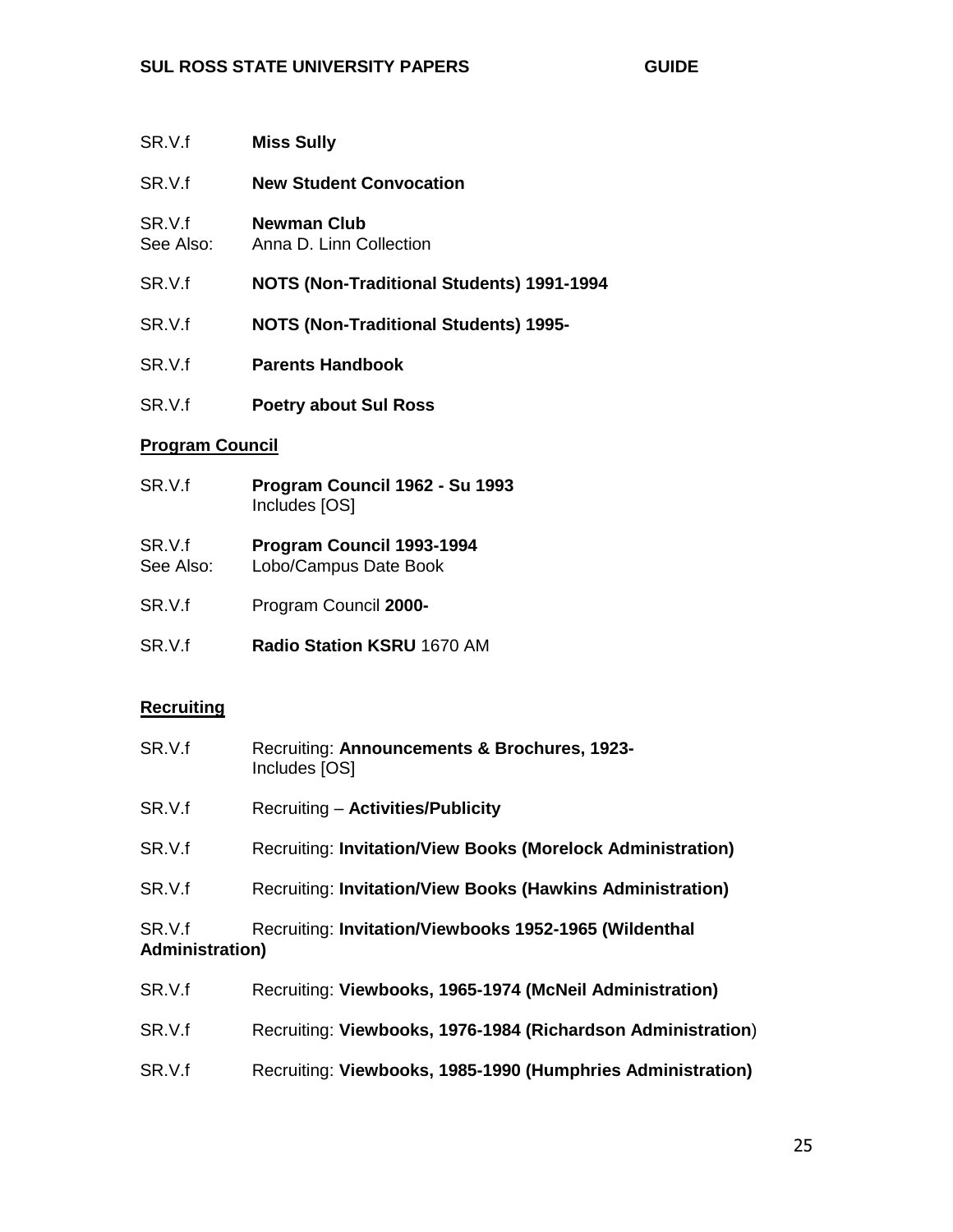- SR.V.f Recruiting: **Viewbooks, 1990- 2009 (Morgan Administration)**
- SR.V.f Recruiting: **Viewbooks, 2010- (Maestas Administration)**
- SR.V.f Recruiting: **(University of the Big Bend)** See Also: OSI-3
- SR.V.f **Religious Emphasis Week** (1955-1964)

## SR.V.f **Retention**

"Stay for Four," Retention Task Force, final report, December 1988

- SR.V.f **Rio Grande Institute** tourism M.O.U. 2005
- SR.V.f **Rio Grande Research Center**, 2005-
- SR.V.f The Rio Grande Times, a Student Publication from SRSU Rio Grande **College** These issues only: July 2002 V.9 N. 5 Jan 2003 V.10 N. 3 Fall 2003

## **The Rossonian**

| A 378.764<br>S949r        | The Rossonian 1924-1951 (not inclusive: begins v.1, n.4) |
|---------------------------|----------------------------------------------------------|
| SR.V.f                    | <b>Scholarships-</b> by Name/Donor/Department            |
| SR.V.f                    | <b>Scholarships-Lists/Brochures</b>                      |
| SR.V.f                    | <b>School Colors (Alma Mater)</b>                        |
| SR.V.f                    | School Songs, Lobo "L" Hand Sign, Fight Songs/Yells      |
| SR.V.f                    | <b>Seniors</b>                                           |
| SR.V.f                    | <b>Spanish Club</b> ("Los Tertulianos")                  |
| SR.V.f                    | <b>SRTV</b>                                              |
| <b>Student Government</b> |                                                          |

| A 378.764 | Constitution of the Students' Association, 1969 |  |
|-----------|-------------------------------------------------|--|
| S949c     |                                                 |  |
| oversize  |                                                 |  |

### SR.V.f **Student Association/Government**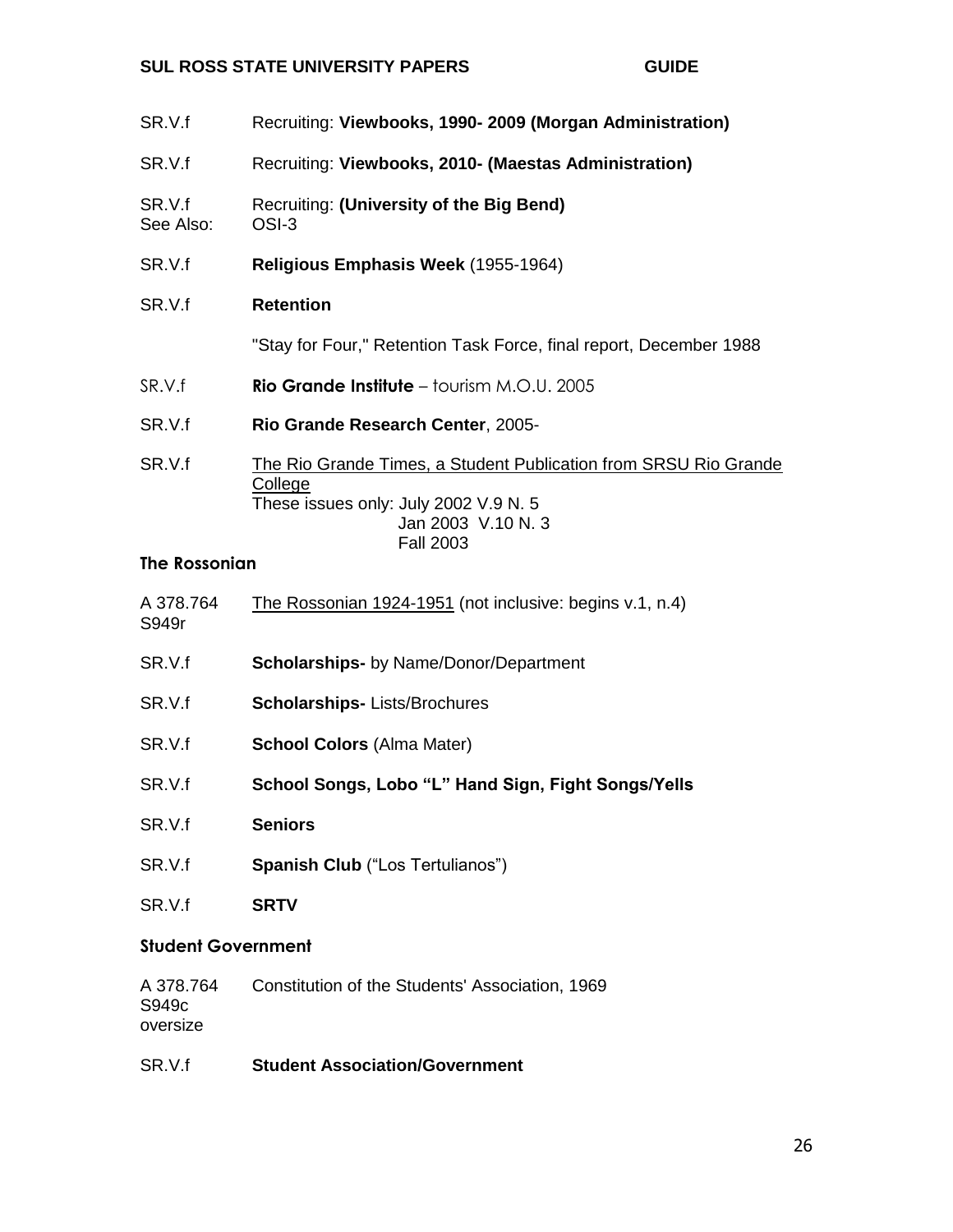| A371.51<br>S949s                 | Student Handbooks 1965-2009 (diskette 2003-2006)                                                                                                                                  |
|----------------------------------|-----------------------------------------------------------------------------------------------------------------------------------------------------------------------------------|
| APER-                            | Student Handbooks, 1965-2009                                                                                                                                                      |
| SR.V.f                           | <b>Student Health Insurance/Services</b>                                                                                                                                          |
| SR.V.f                           | <b>Student Organization Handbooks</b>                                                                                                                                             |
| SR.V.f                           | <b>Student Organizations</b>                                                                                                                                                      |
| SR.V.f                           | <b>Student Support Services (TRIO)</b>                                                                                                                                            |
| SR.V.f                           | <b>Sul Ross Skyline</b>                                                                                                                                                           |
| A 071<br>S949<br>[OS]            | v.1 (1923/24)--1993 (v.60 is incomplete)<br>[use microfilm for issues before 1951]                                                                                                |
| [OS]                             | v.32 (1955-56) - v. 34 (1956/57), v.36 (1958/59) & v.44 (1966/67)<br>v.51 - v.53 (1973/74 - 75/76) [also microfilm]                                                               |
| SR.V.f                           | Sul Ross Skyline - Calendar                                                                                                                                                       |
| SR.V.f                           | "The Sully Rag" newsletter, Oct. 4, 2007-2008                                                                                                                                     |
| SR.V.f                           | <b>Traditions</b>                                                                                                                                                                 |
| SR.V.f                           | <b>Tuition and Fees</b>                                                                                                                                                           |
| SR.V.f                           | <b>University Seal</b>                                                                                                                                                            |
| SR.V.f                           | Vanguard-Rio Grande College newsletter                                                                                                                                            |
| SR.V.f<br>See Also:<br>See Also: | <b>Wesley Student Center</b><br>Buildings and Grounds: Other Buildings Associated with SRSU<br>A History of the First Methodist Church of Alpine- Mrs. George Baines,<br>p. 74-81 |
| See Also:                        | Clifford B. Casey Papers Appendix I: Wesley Club f. 2292-2303                                                                                                                     |
| SR.V.f                           | <b>West Fest Video Festival</b>                                                                                                                                                   |
| SR.V.f                           | West Texas Wranglers (a student equine organization- playdays, pony<br>express), Advisor- Jack McDaniel                                                                           |
| SR.V.f                           | Who's Who                                                                                                                                                                         |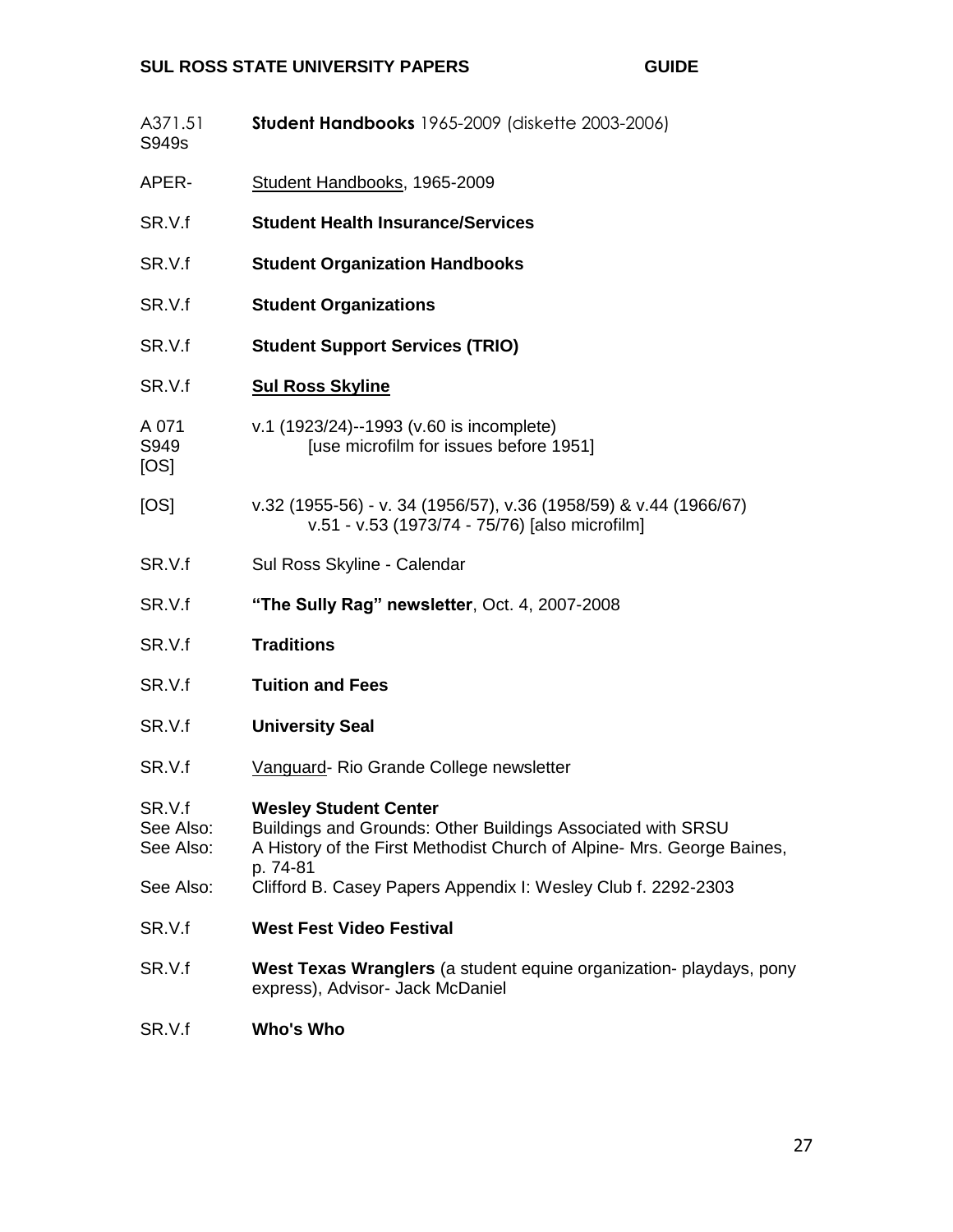#### **Sul Ross State University Collection Oversize Posters - Departments & Organizations, OS 1-4**

| SI    | Board of Regents, undated                                                                                                                                                                                                                                                                                                                                                                                                                                                                                                                                                                                                                                                                                                                                                                                                                                                                                                                                                                                                                                                          |
|-------|------------------------------------------------------------------------------------------------------------------------------------------------------------------------------------------------------------------------------------------------------------------------------------------------------------------------------------------------------------------------------------------------------------------------------------------------------------------------------------------------------------------------------------------------------------------------------------------------------------------------------------------------------------------------------------------------------------------------------------------------------------------------------------------------------------------------------------------------------------------------------------------------------------------------------------------------------------------------------------------------------------------------------------------------------------------------------------|
| S.IIP | Presidential Inauguration, Ricardo Maestas, 2010                                                                                                                                                                                                                                                                                                                                                                                                                                                                                                                                                                                                                                                                                                                                                                                                                                                                                                                                                                                                                                   |
| S.III | The Institution:<br>Diamond Jubilee Lecture, 2005, 2007, 2008<br>Print Shop (Publication Services), 2008<br>SACS, undated                                                                                                                                                                                                                                                                                                                                                                                                                                                                                                                                                                                                                                                                                                                                                                                                                                                                                                                                                          |
| S.IV  | Academics by department:<br>Archives of the Big Bend, 2004<br>Art Department & Exhibitions, 2001, 2005, 2006,<br>2010, 2012 and undated<br>Center for Big Bend Studies Annual Conference-<br>1990, 2000, 2003, 2004, 2005, 2006, 2008, 2010,<br>2013, and undated<br>Archaeological Field School, 2010, 2011, 2012<br>Groundwater War, 2010<br>Calendar, 2007<br>Dept of Fine Arts & Comm. Theater Program<br>1978, 1987, 1992, 1996, 2004, 2005, 2007, 2008,<br>2010, 2011, and undated<br>Theatre of the Big Bend-<br>1996, 1987, 1992, 1996, 2004, 2005, 2006,<br>2007, 2008, 2010, 2011, undated<br>Museum of the Big Bend<br>Music Program- 1997, 2002, 2011<br>Physical Education- 2004, 2005, 2006, 2007, 2010, 2011,<br>and undated<br>Range Animal Science-<br>Intercollegiate Rodeo, undated<br>Jess Evans Memorial Invitational Bull Riding and<br>Team Roping, undated<br>Cowboy Christmas Ball, 2010<br>Proghorn Restoration Benefit, 2011<br>Leaders in Agriculture- 2011, 2013<br>Rio Grande College- 2007<br>Texas Cowboy Poetry Gathering- 2005, 2010, 2012, 2013 |
| S.IV  | Academics by event: (if 2 or less items vs. Academics, by Dept.)<br>Criminal Justice- undated<br>Junior High Band Camp- 1990<br>Behavioral & Social Sciences- 2010 and undated<br>Ira Blanton Folklore Endowment and Excellence Fund- 2004, 2011<br>Borderlands Storytelling Festival- 1999<br>Center for Outdoor Learning and Faculty Development- 2010<br>Geology Club, Sigma Gamma Epsilon-2010<br>Help Desk Services- 2006 and undated<br>Henry David Thoreau at Kokernot Amphitheatre- 2010                                                                                                                                                                                                                                                                                                                                                                                                                                                                                                                                                                                   |

Lobo Den Student Success Seminars- 2011 Lobo Stars, Stars Over La Frontera- undated

Mary Thomas Marshall University Lecture- 2009 Mexican American Studies Coordinating Council- 2004

McNair- Tafoya Symposium- 2011

School of Arts & Sciences- 2007, 2012

Pompeii Film Festival- 1979 The Sage- 1992, 2010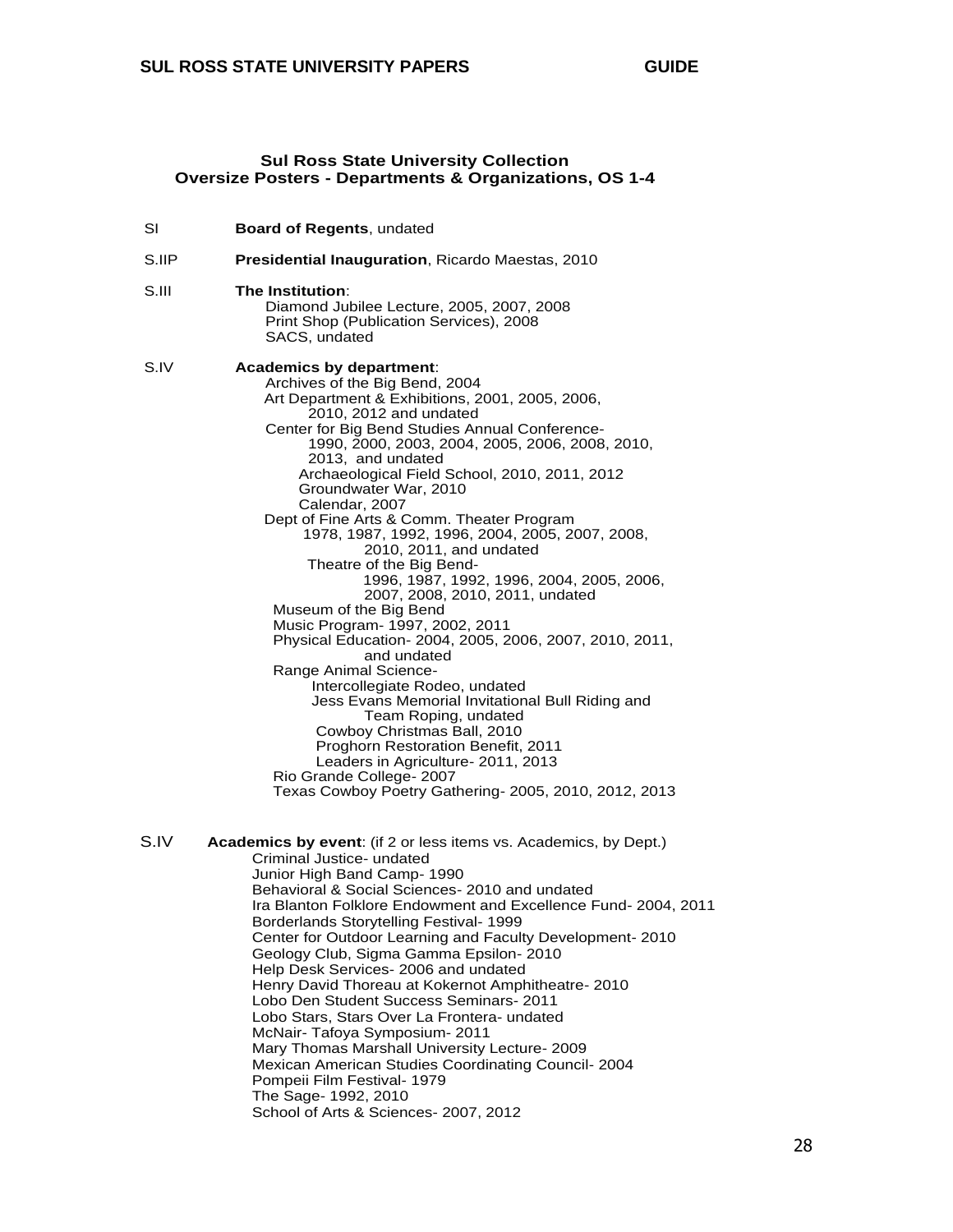School of Professional Studies, John B. Poindexter Speaker Series- 2012 Shooting West Texas Photographic Symposium - 2010, 2011 Sigma Tau Delta, International English Honor Society- undated Spanish Club- undated Trans Pecos Rock Art Symposium- 1995 Bear's Christmas List greeting card, undated School of Arts and Sciences, McNair-Tafoya Symposium- 2010 Sul Ross Wildlife Society Chapter calendar- 1989 Art Department- 1996.110, 1976-1980 and undated S.V **Student Life: Campus Activities**- 2004, 2005, 2010, 2011, and undated **Sully Productions**- 2010, 2011, 2012, and undated Mike Sullivan Band- undated Chris Cauley- 2005 PBM- 2005 Student Life Awards- 2005 Fall Carnival- 2010 Brian Brishwood Bizarre Magic- 2011 Super Bowl Party- 2011, and undated Nini Camps "So Long" CD- undated Spring Carnival- undated **Student Life, by event:** Earth Day- Chapter of the Society for Conservation Biology Fall Career Fair- 2004 Spring career Fair- 2006 AOD Coalition- undated Alumni and Friends Reunion- 2007 Show Your Pride on Your Ride- 2004 Homecoming- 1992, 2010, 2011 KSRU Radio- undated Department of Enrollment Management, Casino Royale- 2005 Office of Admissions- Come See Us… We Love to Visit- undated Robert Earl Keen concert- 2001 Enrollment is Happening- undated United Blood Services Blood Drives- 2011, and undated Late Night Breakfast- undated SR Video Club, the Dark Side of Oz- 2004 WestFest Video Festival- undated NOTS Celebrity Auction, 8th Annual- 1996 Trio Student Support Services- undated Title V Lobo Den- 2012 SGA Student Open Forum- 2011 Official Ring Unveiling- 2012 University of the Big Bend, Lobo Country

S.V Program Council- 1993-1999 and undated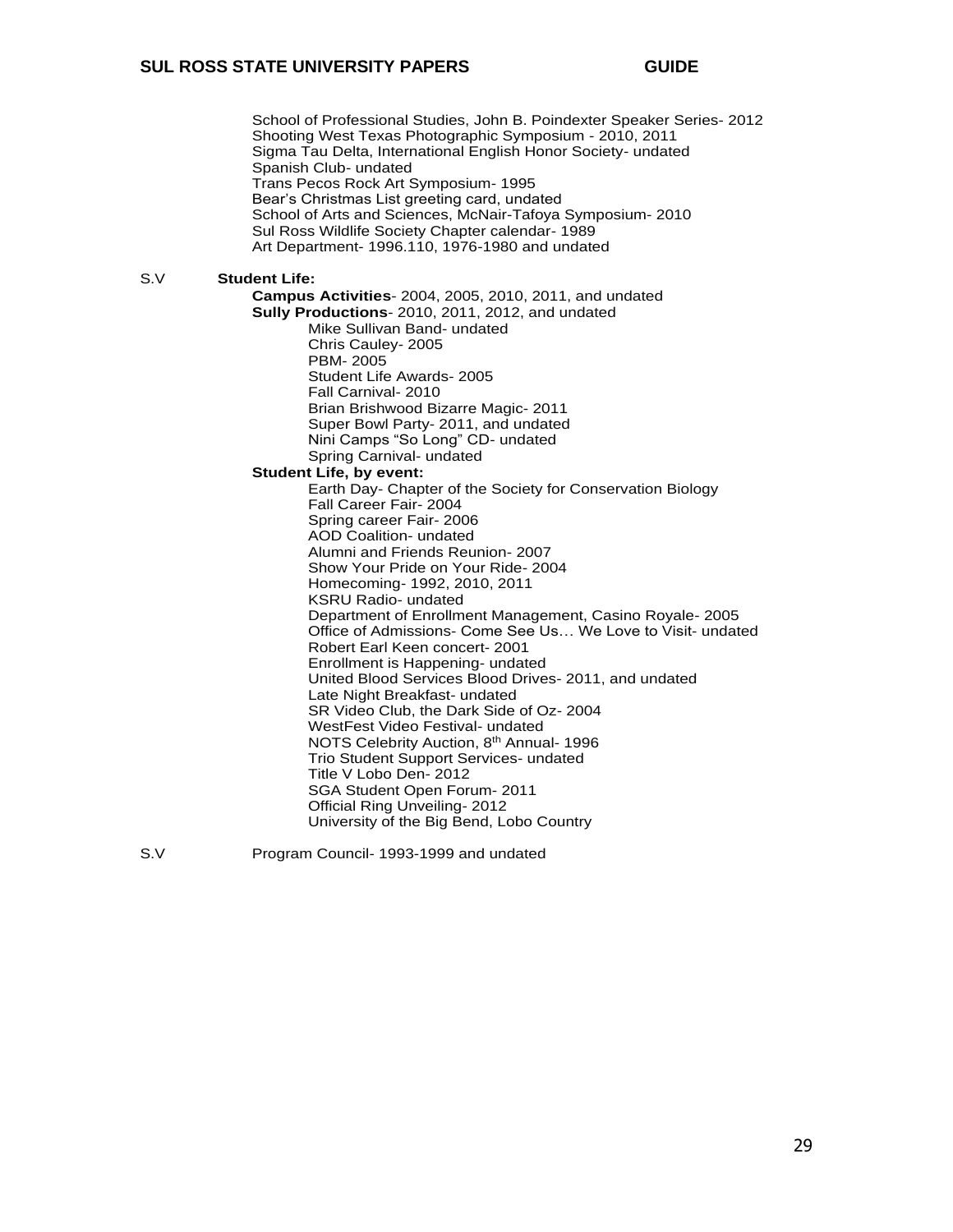# **Index**

| A & S News (Arts & Sciences)                             | Series IV     |        |
|----------------------------------------------------------|---------------|--------|
| [AAUP] Faculty Forum                                     | Series IV     |        |
| Abbott, Dr. Maxine                                       | Series II     |        |
| Academic & Computer Resource Center                      | Series III    |        |
| [see Buildings and Grounds]                              |               |        |
| Accessibility, handicapped, ADA                          | S.III         |        |
| [see Campus Environment]                                 |               |        |
| Administrations                                          | Series III    |        |
| Administrative Policy Manual, 1987-                      | A378.11       |        |
|                                                          |               | S949aa |
| Administrative Officers 1920-1975                        | Series III    |        |
| <b>Admissions &amp; Registration</b>                     | Series V      |        |
| <b>Adult and Continuing Education</b>                    | Series IV     |        |
| Advising                                                 | Series V      |        |
| Affirmative Action Program, 1982-1983                    | A331.133      |        |
|                                                          |               | S949a  |
| <b>African Americans</b>                                 | Series IV     |        |
| <b>AFROTC (Arnold Air Society)</b>                       | Series V      |        |
| Agriculture and Natural Resource Sciences (ANRS)         | Series IV     |        |
| [see Range Animal Science]                               |               |        |
|                                                          | Series III    |        |
| Alcohol & Drug Policy, 1988                              | Series II     |        |
| Aldridge, Mary Nan                                       |               |        |
| Allison, Dr. Jeff                                        | Series II     |        |
| Alma Mater                                               | Series V      |        |
| [see School Songs]                                       |               |        |
| Alpha Chi National College Honor Society                 | Series IV     |        |
| Alpha Kappa Lambda (2007.082)                            | Series V      |        |
| Alpha Psi Omega [see Theater: Alpha Psi Omega]           | Series IV     |        |
| Alumni Hall of Honor - see Ex-Student                    | Series V      |        |
| American Association of University Women                 | Series V      |        |
| American Revolution Bicentennial Week at SRSU            | Series III    |        |
| American Southwest Conference Championship,              | Series IV     |        |
| 2003-2004 (Physical Education)                           |               |        |
| Announcements and Brochures [see Recruiting]             | Series V      |        |
| Annual Security & Fire Safety Report                     | Series III    |        |
| [see UDPS]                                               |               |        |
| Anthony, Dr. Allen                                       | Series II     |        |
| Antrim, Dr. Nancy                                        | Series II     |        |
| Aplan, James O.                                          | Series II     |        |
| Aramark                                                  | Series III, V |        |
| [see Morgan University Center and Food Service]          |               |        |
| Arbuckle, Jeff                                           | Series II     |        |
| Archeology Field School [see Center of Big Bend Studies] | Series IV     |        |
| Archives of the Big Bend                                 | Series IV     |        |
| Armendariz, Jesus "Chuy"                                 | Series II     |        |
| Armstrong, Dr. Noble                                     | Series II     |        |
| Arnold Air Society (AFROTC)                              | Series V      |        |
| [see Student Organizations]                              |               |        |
| Art Club                                                 | Series IV     |        |
| Art Colony [Art Workshops]                               | Series IV     |        |
| Art Department [Fine Arts & Communications]              | Series IV     |        |
| <b>Art Exhibitions</b>                                   | Series IV     |        |
| Art Workshops                                            | Series IV     |        |
|                                                          |               |        |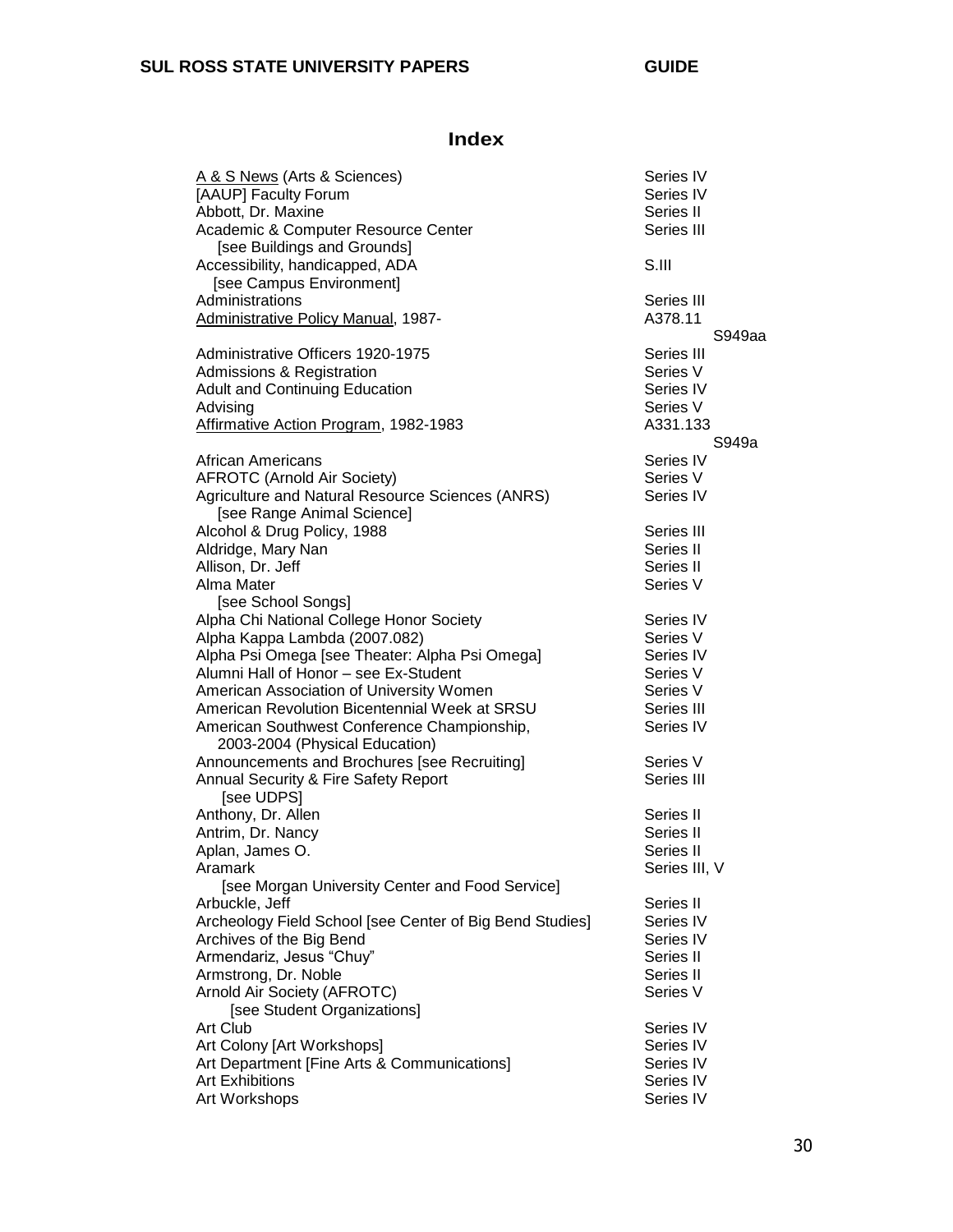| <b>Astronomy Club</b><br>Astronomy [see Mathematics/Physics/Astronomy]<br>Athletic Events [Physical Education Department]<br>Athletic Hall of Fame - see Physical Education<br>Atwood, Camille<br><b>Awards Ceremony</b>                                                                                                                                                                                                                                                                                                                                     | Series IV<br>Series IV<br>Series IV<br>Series IV<br>Series II                                                                                                                                                                                                                 |
|--------------------------------------------------------------------------------------------------------------------------------------------------------------------------------------------------------------------------------------------------------------------------------------------------------------------------------------------------------------------------------------------------------------------------------------------------------------------------------------------------------------------------------------------------------------|-------------------------------------------------------------------------------------------------------------------------------------------------------------------------------------------------------------------------------------------------------------------------------|
| [see Honors Convocation]<br>Azbell, Bill and Charles                                                                                                                                                                                                                                                                                                                                                                                                                                                                                                         | Series II                                                                                                                                                                                                                                                                     |
| Badgerow, Justin<br>Baeza, Abelardo<br>Bagley, Henry L.<br>Band Clinics & Choir Camps [Music]<br><b>Baptist Student Union</b><br>Bar-SR-Bar<br>Bar-SR-Bar Employee Excellence<br>[see Biographical, A-Z]                                                                                                                                                                                                                                                                                                                                                     | Series II<br>Series II<br>Series II<br>Series IV<br>Series V<br>Series V<br>Series II                                                                                                                                                                                         |
| Barnes, Barbara<br>Barrick, Rodney Rex<br>Bartuska, George & Willa<br>Baseball [see Physical Education: Baseball]<br><b>BASS Coloquium</b><br>Bassham, Elbert<br>Batey, Irma Lee<br>Battaile, Hugh<br>Baugh, Sammy<br>Baxley, Warren W.<br>Beaulieu, Dr. Raymond<br>Beck, Steve<br>Bedell, Grace<br>Behavioral and Social Sciences Department (BASS)<br>[see also BASS]                                                                                                                                                                                      | Series II<br>Series II<br>Series II<br>Series IV<br>Series IV<br>Series II<br>Series II<br>Series II<br>Series II<br>Series II<br>Series II<br>Series II<br>Series II<br>Series IV                                                                                            |
| Bell, Charles<br>Bellamah, Joe<br>Beretta, Sallie Ward<br>Bermudez, Esequiel M "Zeke"<br>Bertrand, Henry Jr.<br>Betancourt, Gregorio P.<br>Biederman, Herb<br>Bienvenue, Christine<br>Bierschwale, A.J.<br>Big Bend Area Law Enforcement Memorial<br>Big Bend Small Business Institute Economic Report<br><b>Big Bend Memorial [Museum]</b><br><b>Big Bend Business Report</b><br>Bigard, Barbara<br>Bingham, Donald Dean<br><b>Biology</b><br>Bitzer, Margaret<br>Blanton, Ira, Jr.<br>Blanton, Ira Yates<br>Blocker, Dan<br>Blue prints and Plans [see OS] | Series II<br>Series II<br>Series II<br>Series II<br>Series II<br>Series II<br>Series II<br>Series II<br>Series II<br>Series V<br>Series IV<br>Series IV<br>Series IV<br>Series II<br>Series II<br>Series IV<br>Series II<br>Series II<br>Series II<br>Series II<br>Series III |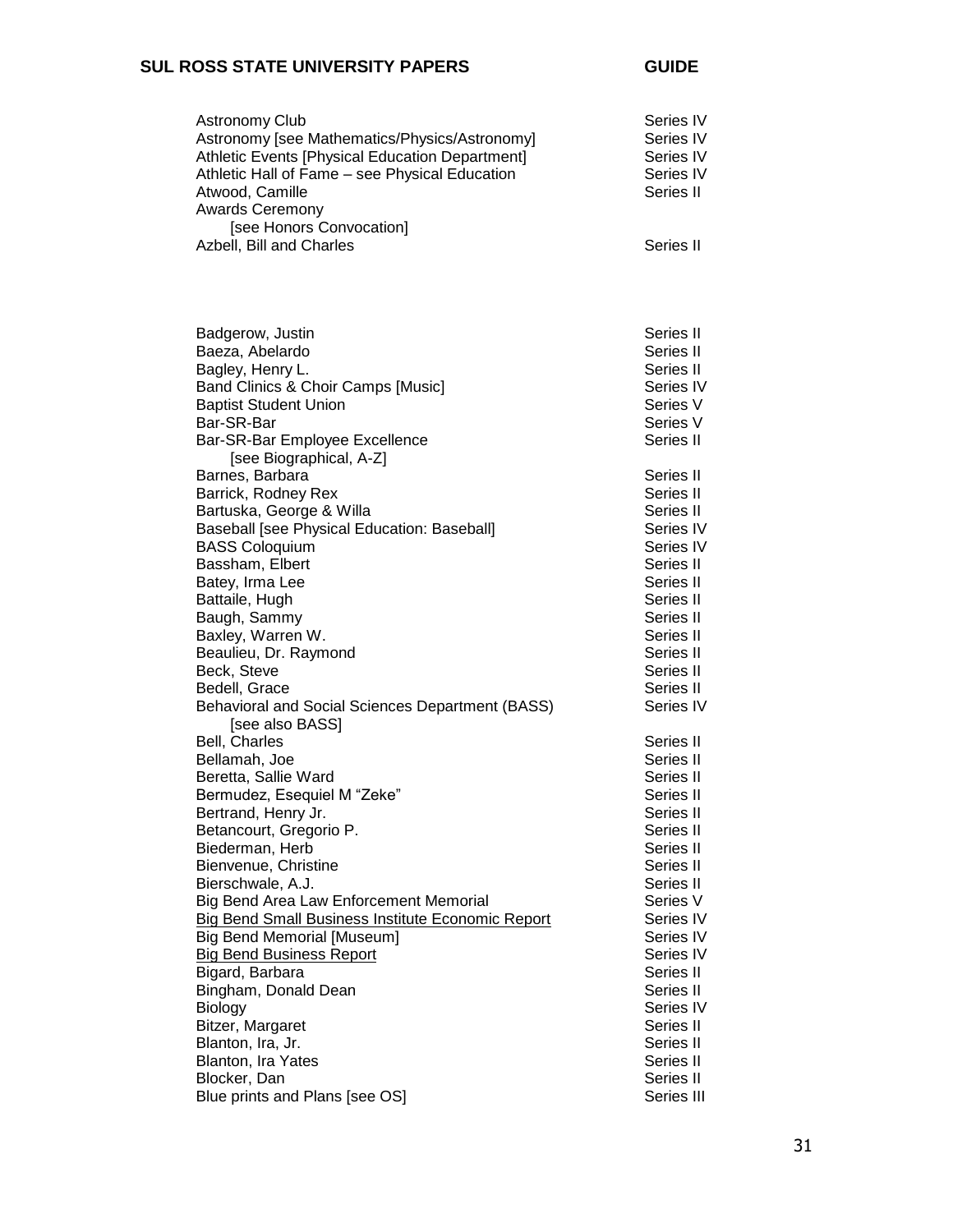#### SUL ROSS STATE UNIVERSITY PAPERS **SUL ROSS** GUIDE

| Board of Regents - Report by President                                  | Series I, III          |
|-------------------------------------------------------------------------|------------------------|
| Boatright, Elizabeth Keefer                                             | Series II              |
| <b>Borderlands Research Institute</b>                                   | Series IV ANRS         |
| Borne, Marco                                                            | Series II              |
| Bowen, Dick                                                             | Series II              |
| Bowles, Ira                                                             | Series II              |
| Boyd, Alice Katherine                                                   | Series II              |
| Boyd, Don                                                               | Series II              |
| Boyd, Ellen                                                             | Series II              |
| Boyd, Karen                                                             | Series II              |
| Boyles, Charles                                                         | Series II              |
| Bozarth, Curtis                                                         | Series II              |
| Bradley, George                                                         | Series II              |
| Bradley, Janie                                                          | Series II              |
| Brand, The                                                              | Series V               |
| Branding Ceremony [see Ex-Student Branding Ceremony]                    | Series V               |
| Briggs, Dr. F. Allen                                                    | Series II              |
| Briscoe, Dolph S. Jr.                                                   | Series II              |
| <b>Briscoe Administrative Building</b>                                  | Series III             |
| [see Buildings and Grounds]                                             |                        |
| Britt, Lutie                                                            | Series II              |
| Brogden, Sally                                                          | Series II              |
| Bryan, Mary L.                                                          | Series II              |
| Bryson, Robert                                                          | Series II              |
| BSA                                                                     | Series V               |
| Budgets (FY 1975-1993)                                                  | A 378.02 S949b         |
|                                                                         | S III SACS             |
| <b>Budget Reductions, Legislative</b><br><b>Buildings &amp; Grounds</b> | Series III             |
| <b>Bulletins/Catalogs</b>                                               | Series IV              |
| <b>Bumper Stickers (University)</b>                                     | Series III             |
|                                                                         |                        |
| <b>Business Administration Programs</b><br>Bustamante, Albert           | Series IV<br>Series II |
|                                                                         |                        |
| Bustamante, Dan                                                         | Series II              |
| Cactus Garden                                                           | Series III             |
| Cafeteria [see Buildings and Grounds]                                   | Series III             |
| Camp Lobo - Camping/Outdoor Education                                   | Series IV              |
| Campus                                                                  | Series III             |
| <b>Campus Activities</b>                                                | Series V               |
| Campus Datebook [see Lobo/Campus Datebook]                              | Series V               |
| Campus Dining [see Food Service]                                        | Series V               |
| Campus Landscape                                                        | Series III             |
| Campus Maps                                                             | Series III             |
| Campus Master Plan                                                      | A 378.107 S949m        |
| <b>Campus Organization Awards</b>                                       | Series V               |
| Campus Plan, 1987                                                       | A 378.107 S949c        |
| Campus Police [see University Dept. of Public Safety]                   | Series III             |
| Campus/Student Organization Handbooks                                   | Series V               |
| Cano, Eleazar                                                           | Series II              |
| Canon, Dr. Kem                                                          | Series II              |
| Carrillo, Virginia                                                      | Series II              |
| <b>Career Services &amp; Testing</b>                                    | Series V               |
| Carthel, Billy A.                                                       | Series II              |
| Case, Beverly S. [see Six, Beverly]                                     | Series II              |
| Case, Jimmy D.                                                          | Series II              |
| Casey, Clifford B.                                                      | Series II              |
|                                                                         |                        |

32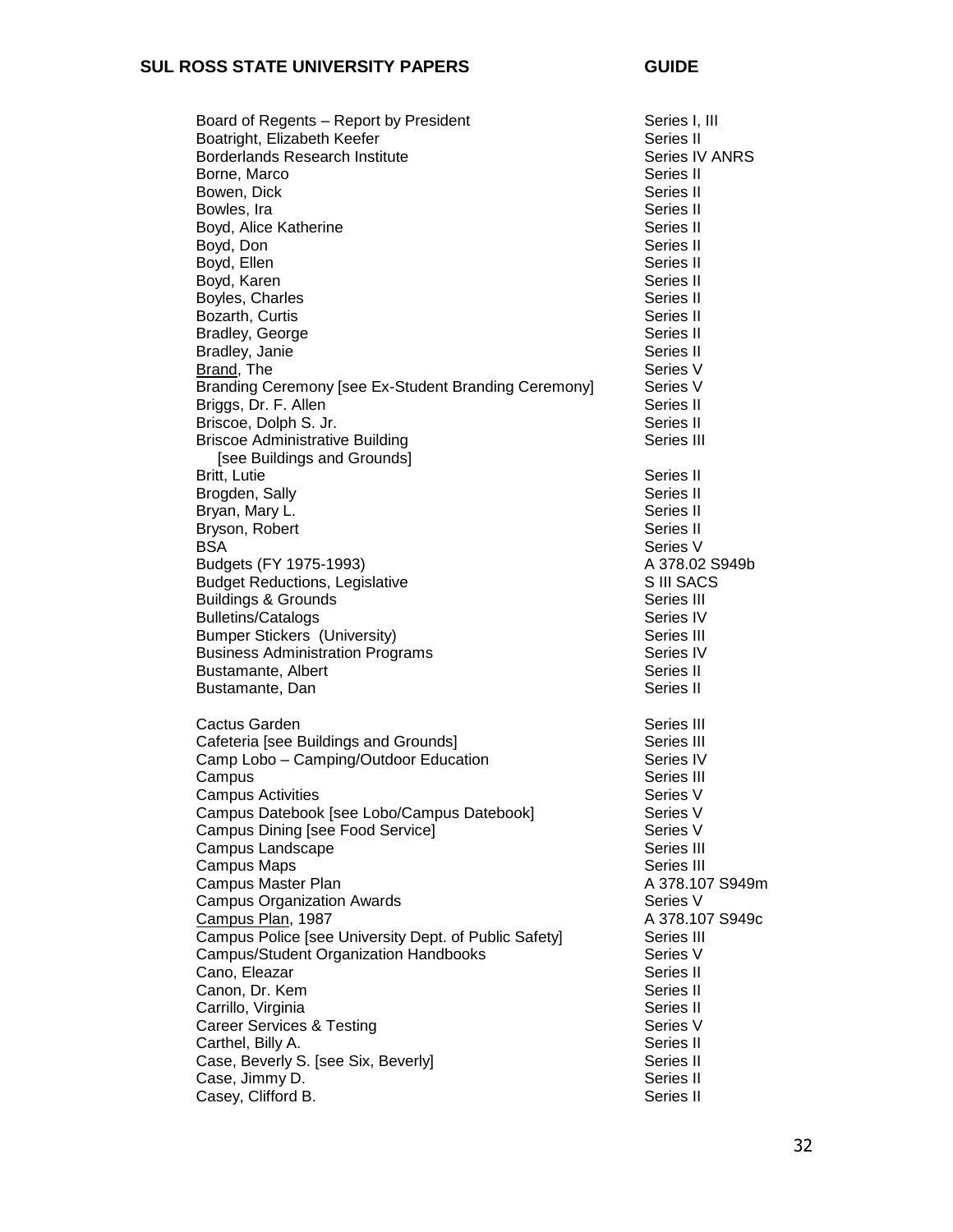| Cash, Norm<br>Casino Royale [see Program Council]<br>Castro, Eileen<br>Cave, Edna Ruth<br>Celaya, Gregorio<br>Centennial School [see buildings and Grounds] | Series II<br>Series V<br>Series II<br>Series II<br>Series II<br>Series III |
|-------------------------------------------------------------------------------------------------------------------------------------------------------------|----------------------------------------------------------------------------|
| Center for Big Bend Studies                                                                                                                                 | Series IV                                                                  |
| -Conference Flyers, Conference Programs, News                                                                                                               | Series IV                                                                  |
| <b>Center for Enrollment Services</b>                                                                                                                       | Series V                                                                   |
| Century Club (endowment) [see Funding]                                                                                                                      | Series III                                                                 |
| Champion, Dr. Laurie                                                                                                                                        | Series II                                                                  |
| Chandler, Don                                                                                                                                               | Series II                                                                  |
| Chandler, Tom                                                                                                                                               | Series II                                                                  |
| Chase, Peter                                                                                                                                                | Series II                                                                  |
| Chemistry                                                                                                                                                   | Series IV                                                                  |
| Chihuahua Educational Tour [Foreign Studies]                                                                                                                | Series IV                                                                  |
| Chihuahua Summer School [Foreign Studies]                                                                                                                   | Series IV                                                                  |
| <b>Chihuahuan Desert Discovery</b><br>Chihuahuan Desert News Briefs and Encounter                                                                           | Series IV<br>Series IV                                                     |
| Chihuahuan Desert Research Institute                                                                                                                        | Series IV                                                                  |
| <b>Child Care</b>                                                                                                                                           | Series IV                                                                  |
| Christophersen, Dale                                                                                                                                        | Series II                                                                  |
| Churches [see Invitations to Churches]                                                                                                                      | Series V                                                                   |
| Class of 1937                                                                                                                                               | Series II                                                                  |
| Class Schedules: Extension Program Off-Campus                                                                                                               | Series IV                                                                  |
| Class Schedules: Alpine Campus                                                                                                                              | Series IV                                                                  |
| Class Schedules: Uvalde Center [see Uvalde Center]                                                                                                          | Series IV                                                                  |
| Class Schedules: Adult & Continuing Education                                                                                                               | Series IV                                                                  |
| Clayton, Nancy A.                                                                                                                                           | Series II                                                                  |
| Clifton, Dr. James D.                                                                                                                                       | Series II                                                                  |
| <b>Closure/Merger Issue</b>                                                                                                                                 | Series III                                                                 |
| Cloud, William A. (Andy)                                                                                                                                    | Series III                                                                 |
| Cobb, June<br>Cockrum, Dr. David L.                                                                                                                         | Series II<br>Series II                                                     |
| Coers, Donald                                                                                                                                               | Series II                                                                  |
| Coldewey, Shelley                                                                                                                                           | Series II                                                                  |
| Cole, L. Helen                                                                                                                                              | Series II                                                                  |
| Coleman, Dr. E. C. (Claude)                                                                                                                                 | Series II                                                                  |
| Coleman, J.C.                                                                                                                                               | Series II                                                                  |
| College of Arts and Sciences                                                                                                                                | Series IV                                                                  |
| College Inn                                                                                                                                                 | Series V                                                                   |
| College Kids Camp 2000                                                                                                                                      | Series V                                                                   |
| College Life                                                                                                                                                | Series V                                                                   |
| Collegiate 4-H                                                                                                                                              | Series V                                                                   |
| Commencement- News, SR Alpine, USC, RGC, 1990-                                                                                                              | Series V                                                                   |
| <b>Commencement Programs</b><br><b>Communication &amp; Theater Department</b>                                                                               | Series V<br>Series IV                                                      |
| <b>Computer Resource Center</b>                                                                                                                             | Series IV                                                                  |
| <b>Computer Resource Center News Letter</b>                                                                                                                 | Series IV                                                                  |
| <b>Computer Science Club</b>                                                                                                                                | Series IV                                                                  |
| Computer Science Initiative Program                                                                                                                         | Series IV                                                                  |
| <b>Concert Programs [Music]</b>                                                                                                                             | Series IV                                                                  |
| Connor, Thomas M.                                                                                                                                           | Series II                                                                  |
| Contreras, J. Vitelio                                                                                                                                       | Series II                                                                  |
| Convocation, New Student                                                                                                                                    | Series V                                                                   |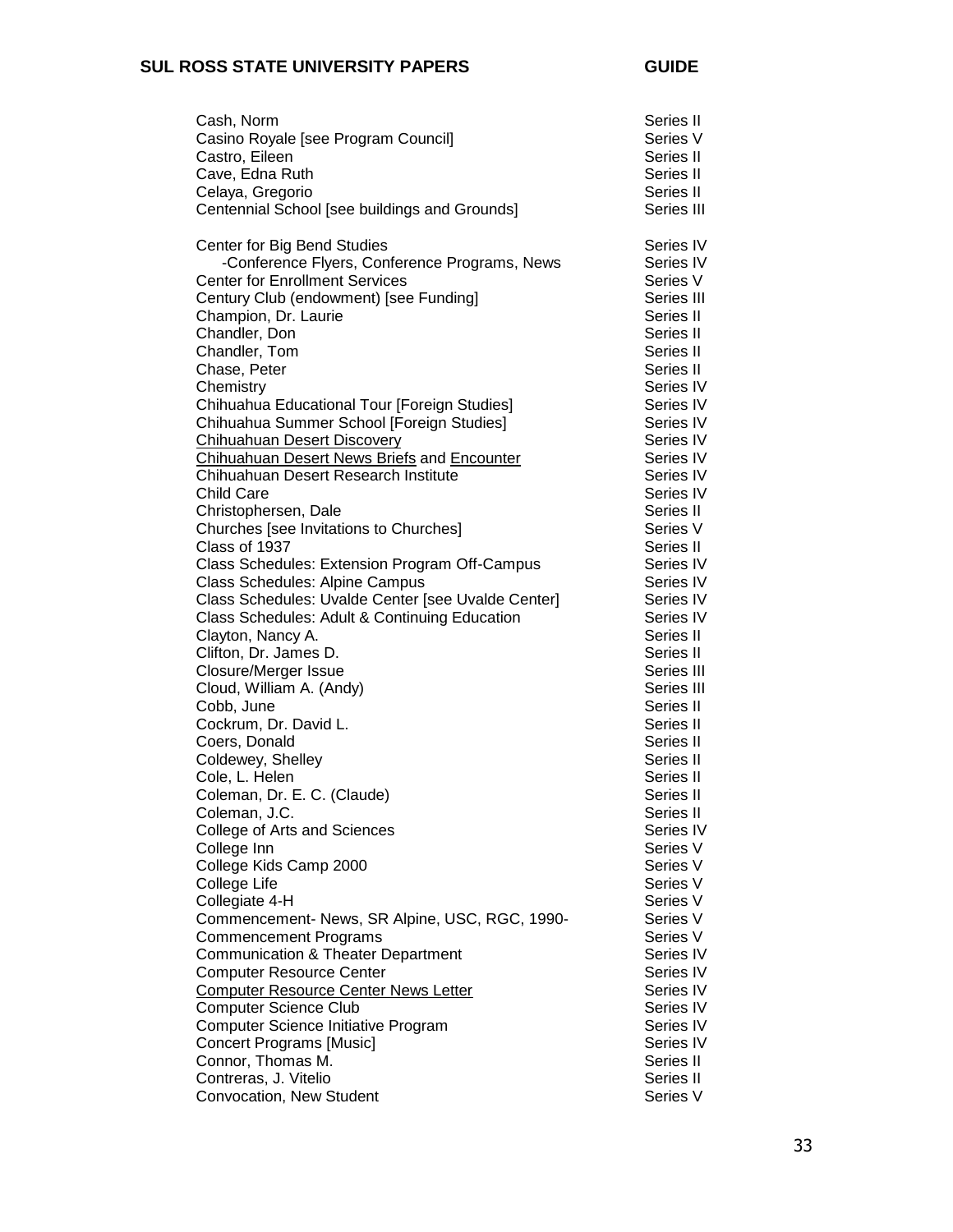| Cookbook, SR Brand<br>Corbin, Dr. David<br>Cordova, Marcelina G.<br>Core Curriculum<br>Corn, Christine<br>Correspondence/Extension Courses | A 641.5 S774<br>Series II<br>Series II<br>Series IV<br>Series II<br>Series IV |
|--------------------------------------------------------------------------------------------------------------------------------------------|-------------------------------------------------------------------------------|
| Cottages, Brick & Rock [see Buildings and Grounds]<br>Cottle, Dr. H. J.                                                                    | Series III<br>Series II                                                       |
| <b>Cottle Lecture Series</b><br>Counseling and Prevention Programs (CAPS)                                                                  | Series IV<br>Series V                                                         |
| Counts, Paul<br><b>Course Inventories</b>                                                                                                  | Series II<br>Series IV                                                        |
| Cowan, Alice                                                                                                                               | Series II                                                                     |
| Cowboy: a figure of fact and fantasy<br>[see Museum of Big Bend]                                                                           | Series IV                                                                     |
| Cowboy 101 [see Range Animal Science: Rodeo]                                                                                               | Series IV                                                                     |
| Cowboy Poetry [see Texas Cowboy Poetry Gathering]<br>Cox, C.W.                                                                             | Series IV<br>Series II                                                        |
| Crane, Helen                                                                                                                               | Series II                                                                     |
| Crawford, Jack                                                                                                                             | Series II                                                                     |
| <b>Criminal Justice</b>                                                                                                                    | Series IV                                                                     |
| Cross, Robert                                                                                                                              | Series II                                                                     |
| Cullen, Jim                                                                                                                                | Series II                                                                     |
| Cullins, Robert, Jr.                                                                                                                       | Series II                                                                     |
| Dacus, Carol                                                                                                                               | Series II                                                                     |
| Dart, Mickey                                                                                                                               | Series II                                                                     |
| Dasch, Julius                                                                                                                              | Series II                                                                     |
| Dasch, Pat                                                                                                                                 | Series II                                                                     |
| Datebooks [see Lobo/Campus Datebook]                                                                                                       | Series V                                                                      |
| Daugherty, Dr. Frank<br>Daugherty, William                                                                                                 | Series II<br>Series II                                                        |
| Davalos, Doug                                                                                                                              | Series II                                                                     |
| David, Charles                                                                                                                             | Series II                                                                     |
| Davis, Delmer                                                                                                                              | Series II                                                                     |
| Davis, Dr. Samuel D.                                                                                                                       | Series II                                                                     |
| Davis, Tiki                                                                                                                                | Series II                                                                     |
| Delta Kappa Gamma [Education: Delta Kappa Gamma]<br>The Desk                                                                               | Series IV<br>M2-6A, Series V                                                  |
| DeYoung, Harry Anthony                                                                                                                     | Series II                                                                     |
| Diamond Jubilee                                                                                                                            | Series III                                                                    |
| Dillard, Betty                                                                                                                             | Series II                                                                     |
| Directories of Student/Faculty/Staff, 1946 - present                                                                                       | Series III                                                                    |
| Dobie, Dudley R.                                                                                                                           | Series II                                                                     |
| Dodson, Dr. Roy                                                                                                                            | Series II                                                                     |
| <b>Dollars from Scholars</b>                                                                                                               | Series III                                                                    |
| Dominguez, Isidoro "Lolo"                                                                                                                  | Series II                                                                     |
| Dominguez, Leo<br>Dowdey, Don                                                                                                              | Series II<br>Series II                                                        |
| Downing, Jay                                                                                                                               | Series II                                                                     |
| Downing, Joyce                                                                                                                             | Series II                                                                     |
| Drama [see Theater]                                                                                                                        | Series IV                                                                     |
| Drug Education/Prevention Office (DEPO)                                                                                                    | Series V                                                                      |
| Drug Policy [see Alcohol & Drug Policy]                                                                                                    | Series III                                                                    |
| Dyke, Delbert                                                                                                                              | Series II                                                                     |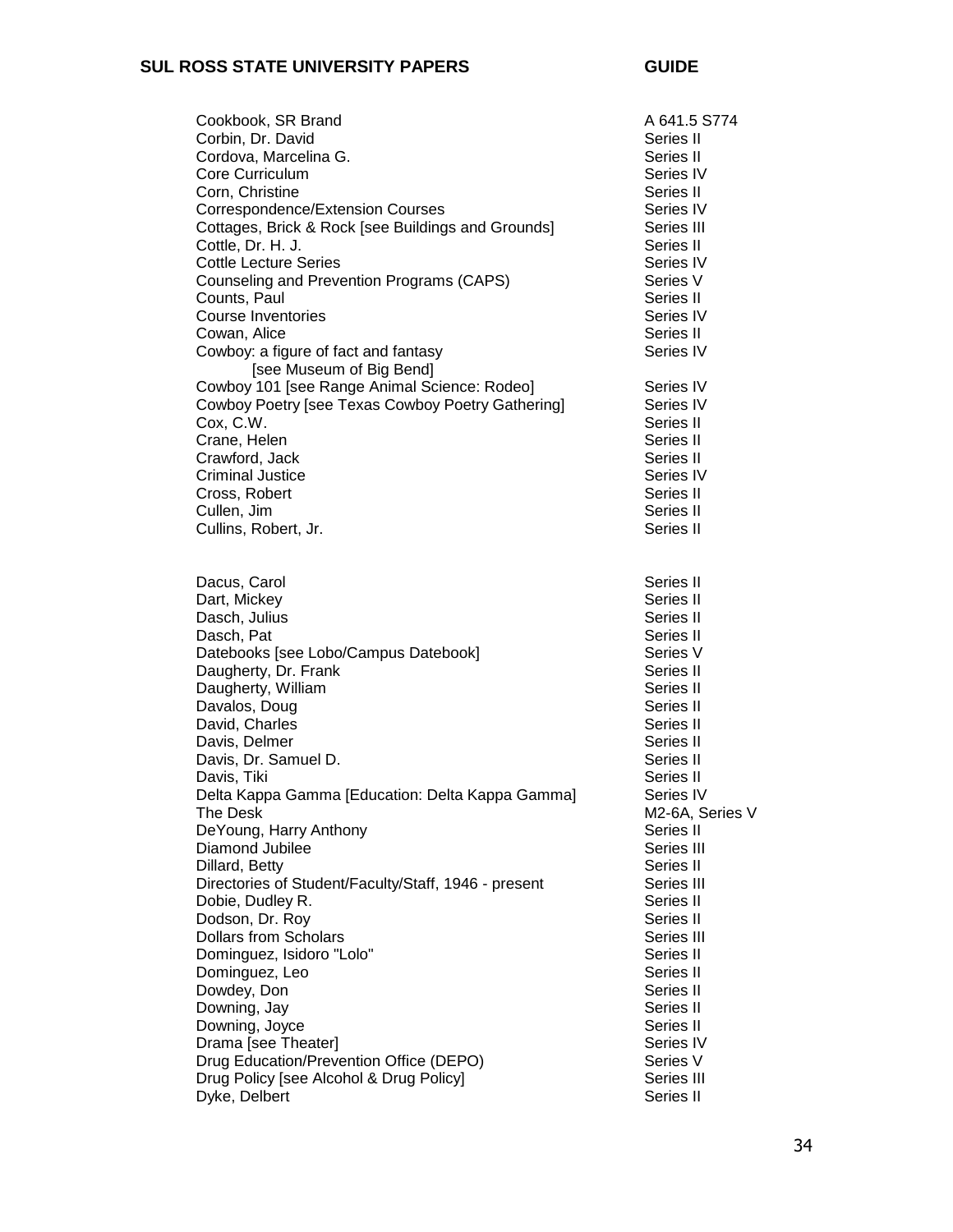| Ebensberger, Phil Wayne<br><b>Educating the Disadvantaged Child</b><br><b>Education Department</b>                                                                     | Series II<br>Series IV<br>Series IV                                |  |
|------------------------------------------------------------------------------------------------------------------------------------------------------------------------|--------------------------------------------------------------------|--|
| El Ganadero Yearbook [see Range Animal Science]<br>El Chaparral- Rio Grande College Student Newspaper<br>El Paisano- Rio Grande College Yearbook<br>Elam, Dr. Earl     | Series IV<br>Series V<br>Series V<br>Series II                     |  |
| Emergency Response Plan, see Univ. Dept. Public Safety<br><b>Employees Handbook on Safety</b><br><b>Endowments [see Funding]</b><br><b>Energy Conservation Efforts</b> | Series III<br>A 378.764932 S949e<br>Series III<br>Series III       |  |
| English<br>Enrollment Management (Center for Enrollment Services)<br>Entertainment [see Program Council]<br><b>Environmental Science</b>                               | Series IV<br>Series V<br>Series V<br>Series IV                     |  |
| Equine Science Program [see Range Animal Science]<br>Ericsson, Dr. Scott<br>Espino, Becky Ramos<br>Espinoza, C. P. Raul Chavez                                         | Series IV<br>Series II<br>Series II<br>Series II                   |  |
| Espinoza, Enrique<br>Estrada, Martin<br>Etheridge, Dean T. H.<br>Evans, Jess Memorial Invitations/Bull Riding and Team Roping                                          | Series II<br>Series II<br>Series II<br>Series IV                   |  |
| <b>Executive Committee</b><br>Ex-Student: Alumni Hall of Honor<br><b>Ex-Student Association</b><br><b>Ex-Student Branding Ceremony</b>                                 | Series III<br>Series V<br>Series V<br>Series V                     |  |
| Ex-Student: Homecoming<br><b>Ex-Student Newsletter</b><br><b>Extension Courses</b><br>[see Correspondence/Extension Courses]                                           | Series V<br>Series V<br>Series IV                                  |  |
| <b>Faculty Appointments/Announcements</b>                                                                                                                              | Series III                                                         |  |
| Faculty Assembly, Outstanding Teaching Award<br><b>Faculty Assembly Records</b><br><b>Faculty Assembly/Senate</b><br>Constitution                                      | Series III<br>Series III<br>Series III<br>A 346.064 S949c          |  |
| Faculty Forum [AAUP]<br><b>Faculty Handbook, 1980?</b> (also Series III)<br>Faculty Handbook, 1986 -<br><b>Faculty Lunch and Learn Series</b>                          | Series IV<br>A378.764932 S949f<br>A378.764932 S949fa<br>Series III |  |
| <b>Faculty Staff News</b><br><b>Faculty/Staff Rosters</b><br><b>Faculty/Staff Telephone Directory</b><br>Fairlie, Carol                                                | Series III<br>Series III<br>Series III<br>Series II                |  |
| <b>Family Day</b><br>Famous Ex-Students (by name)<br>Faskin Ranch [see RAS Dept.]<br>Faulk-Woodward, Avis                                                              | Series V<br>Series II<br>Series IV RAS<br>Series II                |  |
| Favilla, Dr. Candice<br>Fees [see Tuition and Fees]<br>Ferguson, Annie Kate<br>Ferguson Hall [see Buildings and Grounds]                                               | Series II<br>Series V<br>Series II<br>Series III                   |  |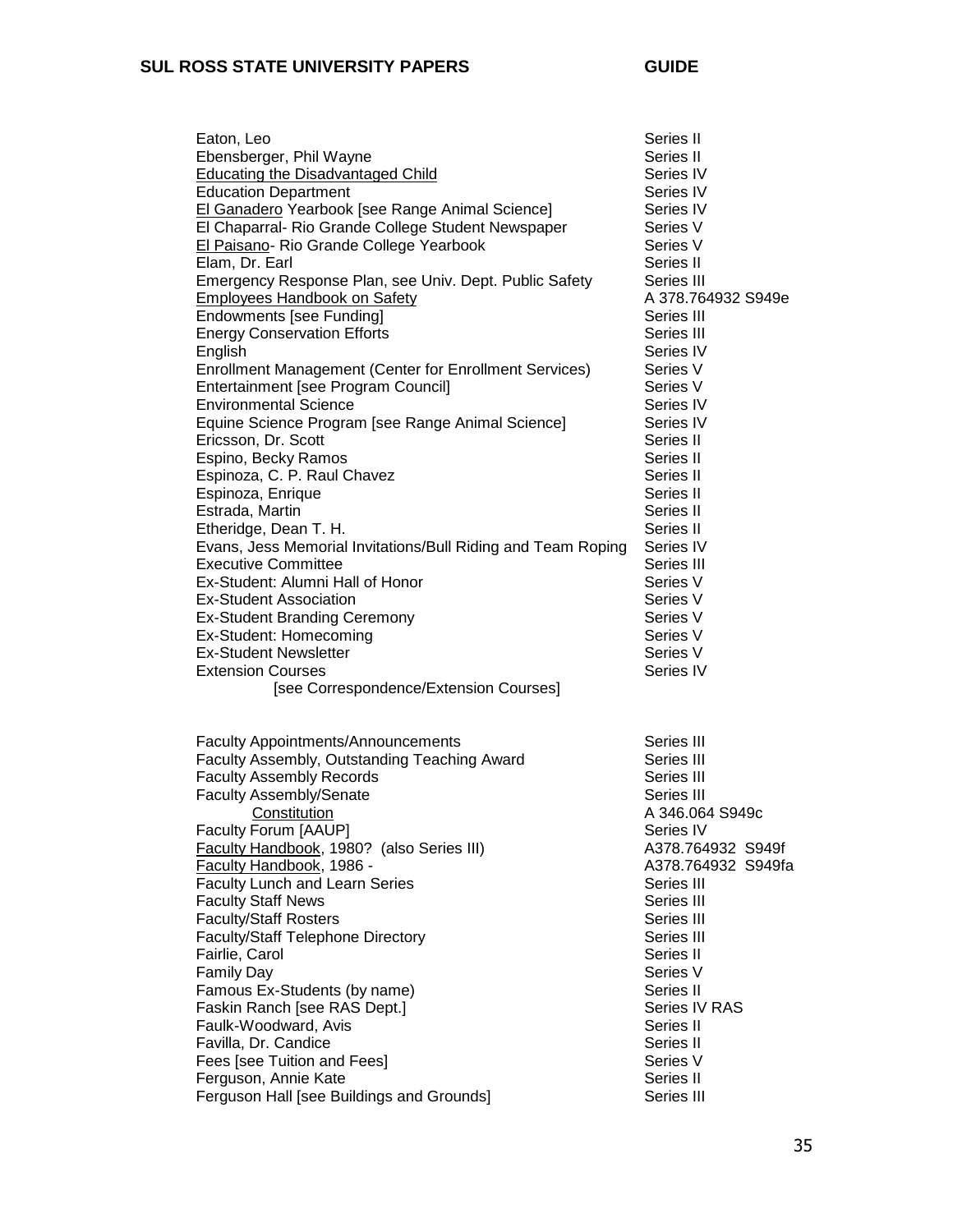| <b>Field Trips</b><br>Finance and Operations (Purchasing)<br><b>Financial Reports</b><br><b>Financial Aid Literature</b><br>Fine Arts & Communication, Department of<br>Fletcher Hall [see Buildings and Grounds]<br>Fletcher, Jack M.<br>Fletcher, Thomas [President 1919-1920]<br>Flores, Daniel<br>Flowers, Marylee<br>Floyd, J. M.<br>Flynt, Mike<br><b>Folklore of Campus</b><br><b>Food Service</b><br><b>Football [see Physical Education Department]</b><br>Forchheimer, Juliette<br>Ford, Dr. Harlan<br><b>Foreign Studies</b><br>Forsythe, Lance MacConnell<br>Francell, Larry<br>Franco, Lucy Rede<br>Francois Fine Arts Building [see Buildings and Grounds]<br>Francois, James and Margaret A.<br><b>Fraternities and Greek Letter Societies</b><br>[see Student Organizations]<br>Freed, Donald Callen<br>Freeman, Hazel<br>Freiberg, Charlotte<br>Freshman/New Student Orientation/Week<br>Freshman/New Student Packet<br>Freshman Leadership Program<br>Fuentes, Balvina<br>Funding<br>Galindo, Marcelo M. Sr.<br>Galindo, Marta<br>Gallego, Celso<br>Gallego, B.J.<br>Gallego, Pete<br>Pete P. Gallego Center [see Buildings and Grounds]<br>Gallego, Ruben<br>Gamma Sigma Epsilon<br>[see Business: Gamma Sigma Epsilon] | Series IV<br>Series III<br>A 378.764272 S949fr<br>Series V<br>Series IV<br>Series III<br>Series II<br>Series IIP<br>Series II<br>Series II<br>Series II<br>Series II<br>Series V<br>Series V<br>Series IV<br>Series II<br>Series II<br>Series IV<br>Series II<br>Series II<br>Series II<br>Series III<br>Series II<br>Series V<br>Series II<br>Series II<br>Series II<br>Series V<br>Series V<br>Series V<br>Series II<br>Series III<br>Series II<br>Series II<br>Series II<br>Series II<br>RF<br>Series III<br>Series II<br>Series IV |
|--------------------------------------------------------------------------------------------------------------------------------------------------------------------------------------------------------------------------------------------------------------------------------------------------------------------------------------------------------------------------------------------------------------------------------------------------------------------------------------------------------------------------------------------------------------------------------------------------------------------------------------------------------------------------------------------------------------------------------------------------------------------------------------------------------------------------------------------------------------------------------------------------------------------------------------------------------------------------------------------------------------------------------------------------------------------------------------------------------------------------------------------------------------------------------------------------------------------------------------------|----------------------------------------------------------------------------------------------------------------------------------------------------------------------------------------------------------------------------------------------------------------------------------------------------------------------------------------------------------------------------------------------------------------------------------------------------------------------------------------------------------------------------------------|
| Garcia, Ascension M.                                                                                                                                                                                                                                                                                                                                                                                                                                                                                                                                                                                                                                                                                                                                                                                                                                                                                                                                                                                                                                                                                                                                                                                                                       | Series II                                                                                                                                                                                                                                                                                                                                                                                                                                                                                                                              |
| Garcia, Camilo                                                                                                                                                                                                                                                                                                                                                                                                                                                                                                                                                                                                                                                                                                                                                                                                                                                                                                                                                                                                                                                                                                                                                                                                                             | Series II                                                                                                                                                                                                                                                                                                                                                                                                                                                                                                                              |
| Garcia, Kelly                                                                                                                                                                                                                                                                                                                                                                                                                                                                                                                                                                                                                                                                                                                                                                                                                                                                                                                                                                                                                                                                                                                                                                                                                              | Series II                                                                                                                                                                                                                                                                                                                                                                                                                                                                                                                              |
| Garcia, Loretta                                                                                                                                                                                                                                                                                                                                                                                                                                                                                                                                                                                                                                                                                                                                                                                                                                                                                                                                                                                                                                                                                                                                                                                                                            | Series II                                                                                                                                                                                                                                                                                                                                                                                                                                                                                                                              |
| Garcia, Vicente                                                                                                                                                                                                                                                                                                                                                                                                                                                                                                                                                                                                                                                                                                                                                                                                                                                                                                                                                                                                                                                                                                                                                                                                                            | Series II                                                                                                                                                                                                                                                                                                                                                                                                                                                                                                                              |
| Gear Up Grant - see Funding                                                                                                                                                                                                                                                                                                                                                                                                                                                                                                                                                                                                                                                                                                                                                                                                                                                                                                                                                                                                                                                                                                                                                                                                                | Series III                                                                                                                                                                                                                                                                                                                                                                                                                                                                                                                             |
| <b>Geological Society</b>                                                                                                                                                                                                                                                                                                                                                                                                                                                                                                                                                                                                                                                                                                                                                                                                                                                                                                                                                                                                                                                                                                                                                                                                                  | Series IV                                                                                                                                                                                                                                                                                                                                                                                                                                                                                                                              |
| Geology Alumni News                                                                                                                                                                                                                                                                                                                                                                                                                                                                                                                                                                                                                                                                                                                                                                                                                                                                                                                                                                                                                                                                                                                                                                                                                        | Series IV                                                                                                                                                                                                                                                                                                                                                                                                                                                                                                                              |

Geology Department **Series IV** Series IV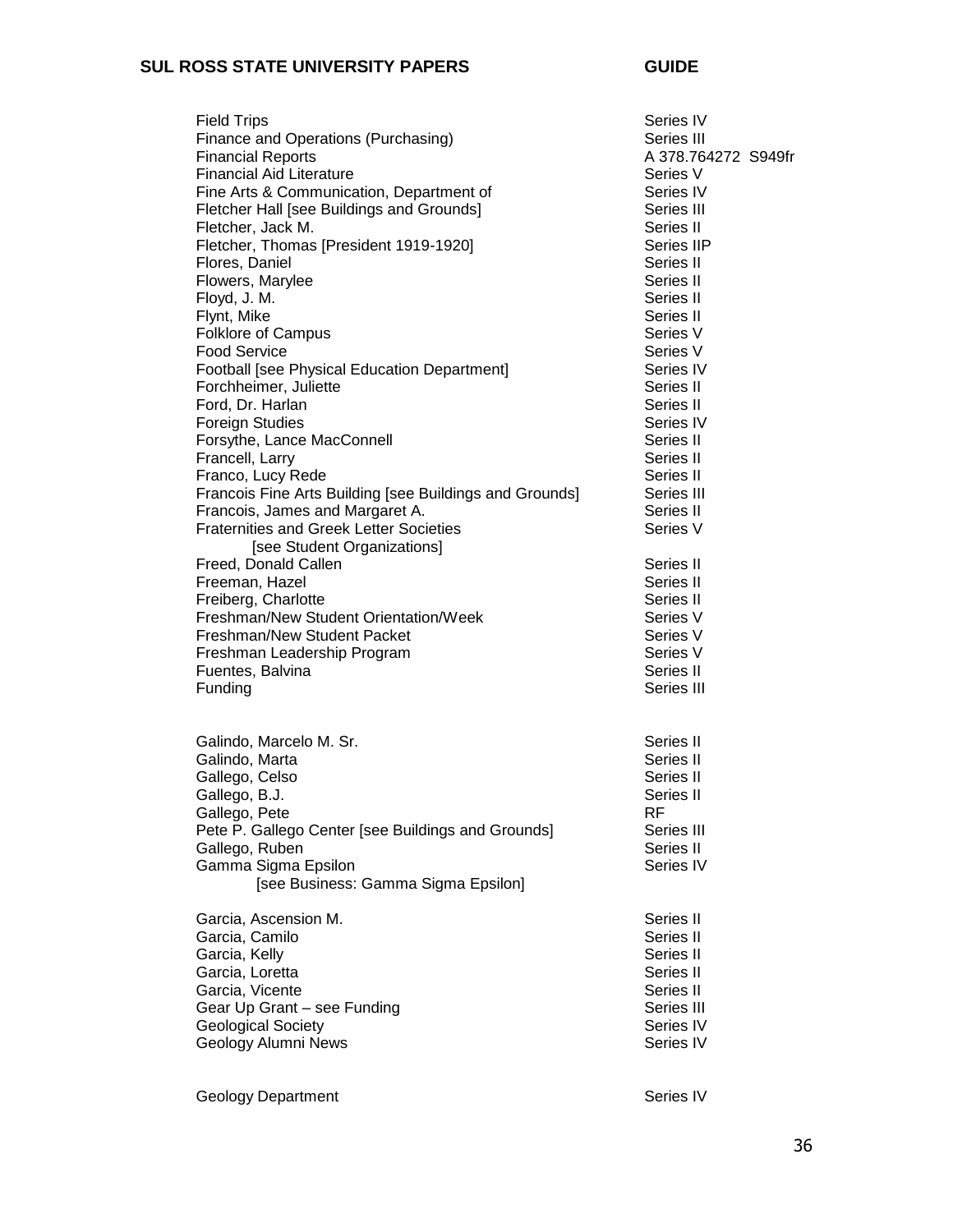| Geology Field Camp                                                 | Series IV         |
|--------------------------------------------------------------------|-------------------|
| <b>Geology Newsletter</b>                                          | Series IV         |
| <b>Geology Research Reports</b>                                    | Series IV         |
| George, Joe                                                        | Series II         |
| Geron, Nora Payne                                                  | Series II         |
| Glasrud, Bruce A.                                                  | Series II         |
| Godsey, George Eugene                                              | Series II         |
| Godsey, Joe                                                        | Series II         |
| Golf Course [see Campus Landscape]                                 | Series III        |
| Gonzalez, Ilda                                                     | Series II         |
| Gonzales, Leticia                                                  | Series II         |
| Gonzalez, Xavier                                                   | Series II, OS 1-3 |
| <b>Graduate Student Center</b>                                     | Series IV         |
| Graduating Student Survey Results FY1993-1997                      | Series III        |
| [see Institutional Research]                                       |                   |
| <b>Graduation [see Commencement]</b>                               | Series V          |
| Graham, Joe                                                        | Series II         |
| Granado, Manuel                                                    | Series II         |
| Granado, Maria Castillo                                            | Series II         |
| Grant, Roger                                                       | Series II         |
| Graphic Arts [see Industrial Arts/Technology: Graphic Arts]        | Series IV         |
| Graves, Dr. B. C.                                                  | Series II         |
| Graves-Pierce Complex [see Buildings and Grounds]                  | Series III        |
| Greathouse, Janet                                                  | Series II         |
| Green, Karen                                                       | Series II & IV    |
|                                                                    | (Museum)          |
| Green, W.C.                                                        | Series II         |
| Grubb, Lana                                                        | Series II         |
|                                                                    |                   |
|                                                                    |                   |
| Haley, Nita Stewart                                                | Series II         |
| Hall of Honor [Ex-Student Alumni]                                  | Series V          |
| Hall of Honor [Physical Education, Athletic]                       | Series IV         |
| Hancock Hall [see Buildings and Grounds]                           | Series III        |
| Handbooks [see Faculty Handbook]                                   | Series III        |
| Handbooks [see Housing, Student Handbooks, or<br>Parent Handbooks] | Series V          |
| Handicapped Accessibility [see Campus Environmental Safety]        | Series III        |
| Hanselka, C. Wayne                                                 | Series II         |
| Hardin, Julia                                                      | Series II         |
| Harman, Ernie                                                      | Series II         |
| Harris, John Dow                                                   | Series II         |
| Harris, Robert O. Jr.                                              | Series II         |
| Harveson, Louis                                                    | Series II         |
| Hassan, Sayed                                                      | Series II         |
| Havens, Mickey C.                                                  | Series II         |
| Hawkins, Richard Melvin [President 1945-1952]                      | Series IIP        |
| Hazlewood, Dr. Barbara                                             | Series II         |
| Hector, Dr. Jim                                                    | Series II         |
| Hedeman, Tuff                                                      | Series II         |
| Henderson, Jeff                                                    | Series II         |
| Hendryx, Ray                                                       | Series II         |
|                                                                    | Series II         |
| Herbarium, Dr. Michael A. Powell (Biology Dept.)                   | Series IV         |
| Hennessy, Ed                                                       |                   |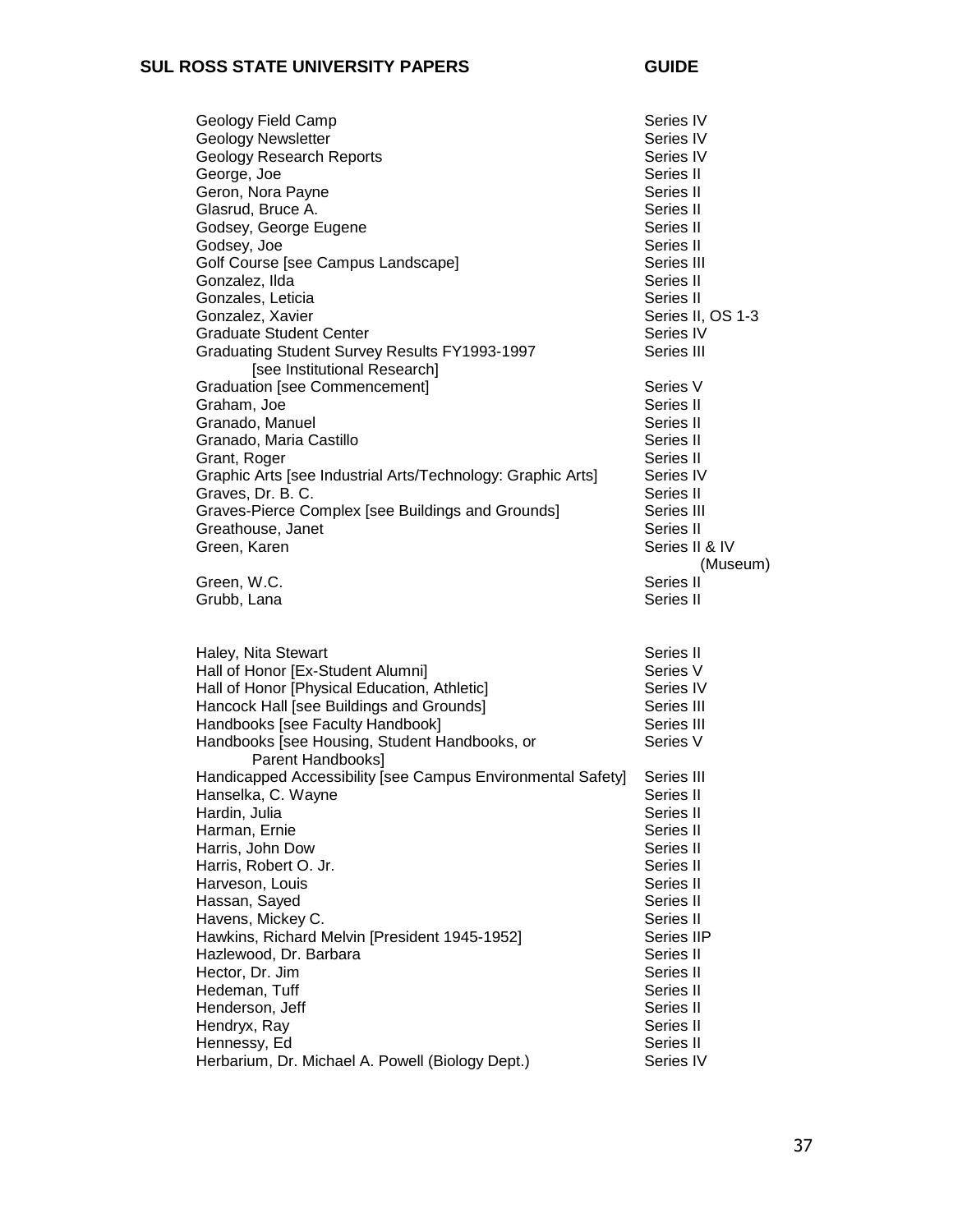| Hext, Bob<br><b>Hiking Trails</b><br>[see Buildings & Grounds-Campus Aerials/Maps]                                                                                                                                                                                                                                                                                                                                                                                                                                                                                                                                     | Series II<br>Series III                                                                                                                                                                                                                                                      |
|------------------------------------------------------------------------------------------------------------------------------------------------------------------------------------------------------------------------------------------------------------------------------------------------------------------------------------------------------------------------------------------------------------------------------------------------------------------------------------------------------------------------------------------------------------------------------------------------------------------------|------------------------------------------------------------------------------------------------------------------------------------------------------------------------------------------------------------------------------------------------------------------------------|
| Hileman, Dr. Sharon L.<br>Hill, Mary<br>Hill, Sarah Miltia<br>Hinckley, Dr. Leon C.<br>Hinojos, Hermelindo<br>Hinson, B.E.<br>Hirsch, Dr. Clifford<br>Hise, Ross<br>Hispanics<br>Histories of SRSU, including Fact Books<br><b>History &amp; Government Contest</b><br>History Department [see Behavioral and Social Science]<br>Hitzges, Norm<br>Hoefling, Adam F.<br>Hoffman, Vic<br>Hoheisel, Peter<br>Hollander, Dr. Robert<br>Homecoming [see Ex-Students: Homecoming]<br>Honors Convocation (Academic Awards) Programs<br>Hope, Cathie<br>Housing [see also Buildings & Grounds, Student<br>Housing, Series III] | Series II<br>Series II<br>Series II<br>Series II<br>Series II<br>Series II<br>Series II<br>Series II<br>Series IV<br>Series III<br>Series IV<br>Series IV<br>Series II<br>Series II<br>Series II<br>Series II<br>Series II<br>Series V<br>Series IV<br>Series II<br>Series V |
| Houston, Dr. Jim                                                                                                                                                                                                                                                                                                                                                                                                                                                                                                                                                                                                       | Series II                                                                                                                                                                                                                                                                    |
| Hudgins, Jerry                                                                                                                                                                                                                                                                                                                                                                                                                                                                                                                                                                                                         | Series II                                                                                                                                                                                                                                                                    |
| Hughes, John                                                                                                                                                                                                                                                                                                                                                                                                                                                                                                                                                                                                           | Series II                                                                                                                                                                                                                                                                    |
| <b>Human Resources</b>                                                                                                                                                                                                                                                                                                                                                                                                                                                                                                                                                                                                 | Series III                                                                                                                                                                                                                                                                   |
| Humphries, Dr. Jack Wood [President 1984-1990]                                                                                                                                                                                                                                                                                                                                                                                                                                                                                                                                                                         | Series IIP                                                                                                                                                                                                                                                                   |
| Industrial Arts/Technology Department                                                                                                                                                                                                                                                                                                                                                                                                                                                                                                                                                                                  | Series IV                                                                                                                                                                                                                                                                    |
| <b>Industrial Arts Open House Exhibitions</b>                                                                                                                                                                                                                                                                                                                                                                                                                                                                                                                                                                          | Series IV                                                                                                                                                                                                                                                                    |
| Institutional Planning                                                                                                                                                                                                                                                                                                                                                                                                                                                                                                                                                                                                 | Series III                                                                                                                                                                                                                                                                   |
| <b>Institutional Research</b>                                                                                                                                                                                                                                                                                                                                                                                                                                                                                                                                                                                          | Series III                                                                                                                                                                                                                                                                   |
| <b>Instructional Technology</b>                                                                                                                                                                                                                                                                                                                                                                                                                                                                                                                                                                                        | Series IV                                                                                                                                                                                                                                                                    |
| <b>International Relations Club</b>                                                                                                                                                                                                                                                                                                                                                                                                                                                                                                                                                                                    | Series V                                                                                                                                                                                                                                                                     |
| Interoffice Memoranda (received in the Archives), 1986-91                                                                                                                                                                                                                                                                                                                                                                                                                                                                                                                                                              | Series III                                                                                                                                                                                                                                                                   |
| Invitation/View Books [see Recruiting]                                                                                                                                                                                                                                                                                                                                                                                                                                                                                                                                                                                 | Series V                                                                                                                                                                                                                                                                     |
| Ireton, Elmer J.                                                                                                                                                                                                                                                                                                                                                                                                                                                                                                                                                                                                       | Series II                                                                                                                                                                                                                                                                    |
| Jackson, Everett Gee                                                                                                                                                                                                                                                                                                                                                                                                                                                                                                                                                                                                   | Series II                                                                                                                                                                                                                                                                    |
| Jackson, Larry                                                                                                                                                                                                                                                                                                                                                                                                                                                                                                                                                                                                         | Series II                                                                                                                                                                                                                                                                    |
| Jackson, Randy                                                                                                                                                                                                                                                                                                                                                                                                                                                                                                                                                                                                         | Series II                                                                                                                                                                                                                                                                    |
| Jackson Field [see Buildings and Grounds]                                                                                                                                                                                                                                                                                                                                                                                                                                                                                                                                                                              | Series III                                                                                                                                                                                                                                                                   |
| Jenkins, Nadine                                                                                                                                                                                                                                                                                                                                                                                                                                                                                                                                                                                                        | Series II                                                                                                                                                                                                                                                                    |
| Johnson, Dr. Vally                                                                                                                                                                                                                                                                                                                                                                                                                                                                                                                                                                                                     | Series II                                                                                                                                                                                                                                                                    |
| Johnston, Marshall C.                                                                                                                                                                                                                                                                                                                                                                                                                                                                                                                                                                                                  | Series II                                                                                                                                                                                                                                                                    |
| justUS [see Student Organizations]                                                                                                                                                                                                                                                                                                                                                                                                                                                                                                                                                                                     | Series V                                                                                                                                                                                                                                                                     |

| Kahl, Rev. John | Series II |
|-----------------|-----------|
| Keefer, Betty   | Series II |
| Keener, Anna E. | Series II |
| Keller, David   | Series II |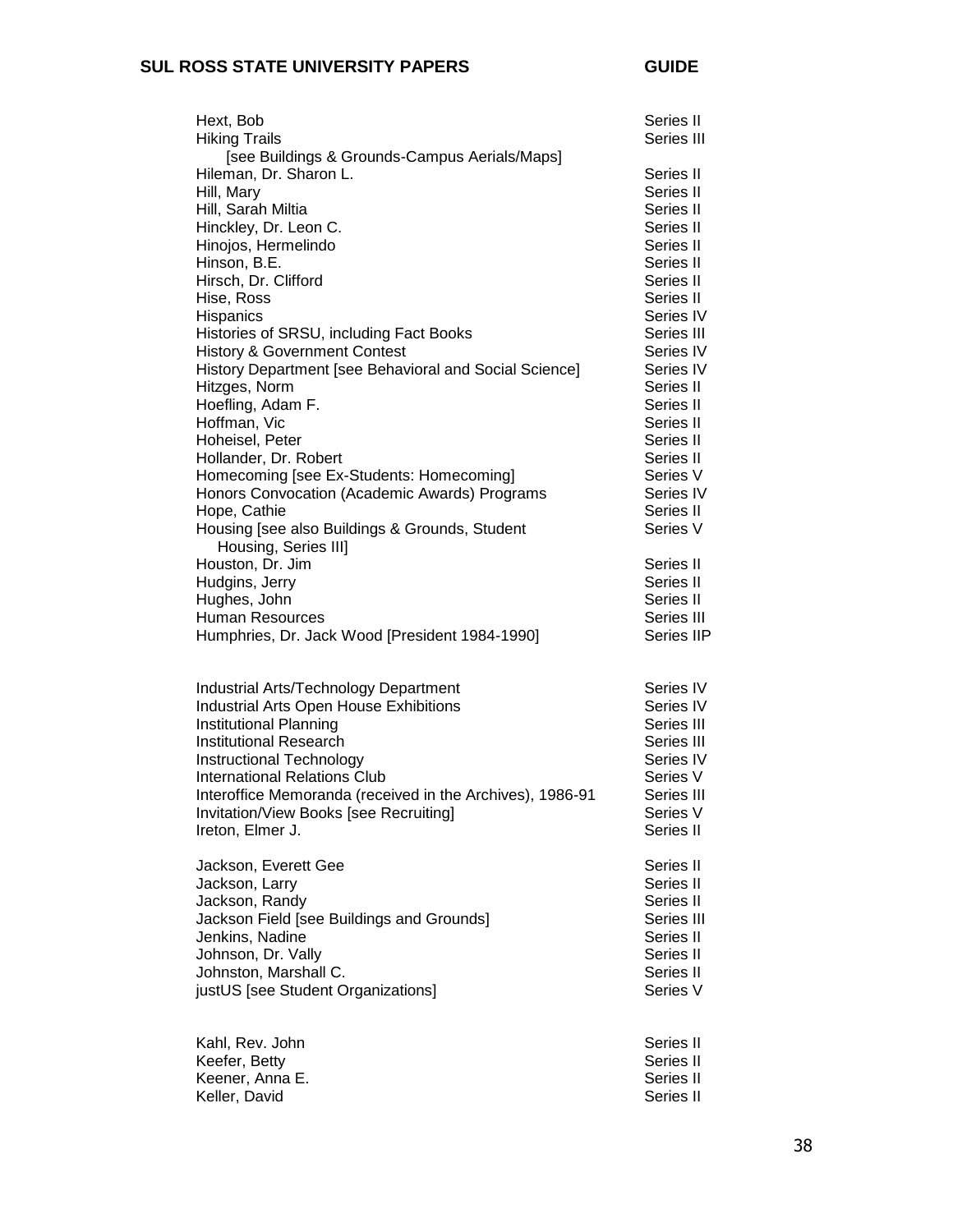| Keller, Joyce                                             | Series II            |
|-----------------------------------------------------------|----------------------|
| Kemp, James                                               | OH 44                |
| Kessler, Dr. Raymond G.                                   | Series II            |
| Kidson, Beulah Marcille                                   | Series II            |
| Kindrick, Sam                                             | Series II            |
| Kingsolver, Tony                                          | Series II            |
| Kinucan, Dr. Robert                                       | Series II            |
| Kittlitz, Rudolfo "Rudy"                                  | Series II            |
| Klein, Keith                                              | Series II            |
| Klingemann, John                                          | Series II            |
| Knox, Joe Gregory                                         | Series II            |
| Kohrman, David J.                                         | Series II            |
| Kokernot Field                                            | Series III           |
| Kokernot Lodge/Springs [see Buildings & Grounds]          | Series III           |
| Krhut, Frank                                              | Series II            |
| KSRU Radio Station AM 1670                                | Series V             |
| <b>KSRU RV</b>                                            | Series V             |
|                                                           |                      |
| Lady Lobos (Volleyball)                                   | Series IV            |
| [see Physical Education- Volleyball)                      |                      |
| La Baume, Jimmy T.                                        | Series II            |
| La Beff, Bryan                                            | Series II            |
| La Farelle, Gonzalo                                       | Series II            |
| La Farelle, Lorenzo                                       | Series II            |
| Lagleder, Kenneth                                         | Series II            |
| Lambda Pi Eta, Communication Honor Society                | Series V             |
| Lang, Steve                                               | Series II            |
| Languages and Literature Department                       | Series IV            |
| Larremore, Brian                                          | Series II            |
| Larson, Robert G. (and Mary)                              | Series II            |
| Latterday Saints-Student Associations                     | Series V             |
| La Vista de la Frontera [see Center for Big Bend Studies] | Series IV            |
| Lawrence Hall [see Buildings and Grounds]                 | Series III           |
| Lawrence, Kenneth                                         | Series II            |
| Leaders in Agriculture Lectures (SALE)                    | Series IV            |
| [see RAS]                                                 |                      |
| Leavitt, Dorothy M.                                       | Series II            |
| Leavitt, William C.                                       | Series II            |
| Lecture Series [Mary Thomas Marshall]                     | Series IV            |
| Legislative Budget Reductions                             | Series III           |
| Lerich, Scott                                             | Series II            |
| Levine, Mike                                              | Series II            |
| <b>Liberal Arts</b>                                       | Series IV            |
| <b>Liberal Arts Newsletter</b>                            | Series IV            |
| Library                                                   | Series IV            |
| <b>Library Newsletter</b>                                 | Series IV            |
| <b>License Plates</b>                                     | Series III           |
| Linn, Anna D. (also OH 56)                                | Series II            |
| Lister, Dr. Paul                                          | Series II            |
| Little, Dr. Samuel N.                                     | Series II            |
| Littles, Demond                                           | Series II A-2        |
| Lobo/Campus Datebook [see Program Council]                | Series V             |
| Lobo Country (Posters)                                    | Series V and OS S. V |
| Lobo Den, Lobo Days                                       | Series V             |
| Lobo "L" Hand Sign                                        | Series V             |
| [see School Songs]                                        |                      |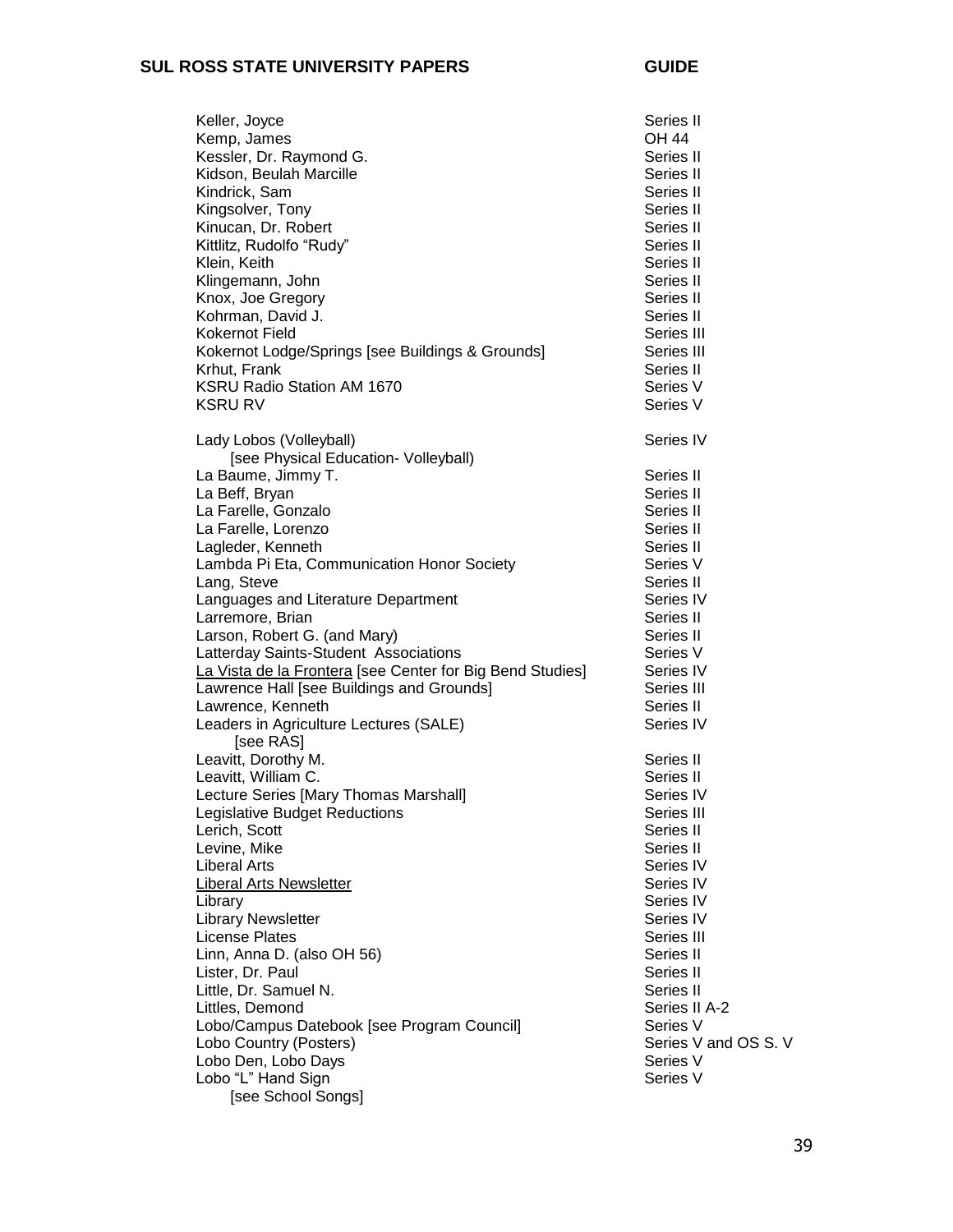| Lobo Legacy<br>Lobo Logo<br>Lobo Mascot<br>Lobo Stars [see Q.E.P.]<br>Lobo Village [see Buildings and Grounds]<br>Lomax, Mary Helen<br>Long, Laura<br>Long, Dr. Russell<br>Longbotham, Elizabeth Prude<br>Lowrance, Miriam<br>Lucksinger, Linda<br>Ludden, Allen<br>Lujan, Manuel A.<br>Luna, Jose Lujan<br>Lynn, Billie H.                                                                                                                                                                                                                                                                                                                                                             | Series V<br>Series V<br>Series V<br>Series IV<br>Series III<br>Series II<br>Series II<br>Series II<br>Series II<br>Series II<br>Series II<br>Series II<br>Series II<br>Series II<br>Series II                                                                                     |
|-----------------------------------------------------------------------------------------------------------------------------------------------------------------------------------------------------------------------------------------------------------------------------------------------------------------------------------------------------------------------------------------------------------------------------------------------------------------------------------------------------------------------------------------------------------------------------------------------------------------------------------------------------------------------------------------|-----------------------------------------------------------------------------------------------------------------------------------------------------------------------------------------------------------------------------------------------------------------------------------|
| Mc Bride, Roy<br>McCarty, E. Clayton<br>McCollum, Juda<br>Mc Coy, Emmett (and Miriam)<br>Mc Coy Museum of the Big Bend<br>[see Buildings and Grounds]<br>McDaniel, Bobbie<br>Mc Daniel, Jack L. [see West Texas Wranglers]<br>McGuire, Ann L.<br>McKay, John Wellborn<br>McNair Project/TRIO<br>Mc Neil, Kathleen Howard<br>McNeil, Norman L. [President 1965-1974]<br>McNeill, Ray<br>McWilliams, Ruth Roman                                                                                                                                                                                                                                                                           | Series II<br>Series II<br>Series II<br>Series II<br>Series III<br>Series II<br>Series V<br>Series II<br>Series II<br>Series IV<br>Series II<br>Series IIP<br>Series II<br>Series II                                                                                               |
| Maestas, Ricardo [President 2009-]<br>Mallouf, Robert<br>Mancill, Dr. James<br>Manning, Patty<br>Maps of campus [see Campus maps]<br>Marcin, Dr. Edward<br>Marquis Hall [see Buildings and Grounds]<br>Marquis, R. L. [President 1920-1923]<br>Marshall, Francis Mitchell<br>Marshall, Mary Thomas<br>Marshall, Mary Thomas University Lecture Series<br>Martin, Tex<br>Martinez, Teresa F.<br>Mary Thomas Marshall University Lecture Series<br>Mask & Slipper Players [see Theater: Mask & Slipper]<br>Mathematics [Mathematics/Physics/Astronomy]<br>Mathis, Del<br>Matthews, Robert C.<br>May, Harley<br>Measures, Dr. Liz<br>Meat Technology Program<br>[see Range Animal Science] | Series IIP<br>Series II<br>Series II<br>Series II<br>Series III<br>Series II<br>Series III<br>Series IIP<br>Series II<br>Series II<br>Series IV<br>Series II<br>Series II<br>Series IV<br>Series IV<br>Series IV<br>Series II<br>Series II<br>Series II<br>Series II<br>Series IV |
| Media Center, Library                                                                                                                                                                                                                                                                                                                                                                                                                                                                                                                                                                                                                                                                   | Series IV                                                                                                                                                                                                                                                                         |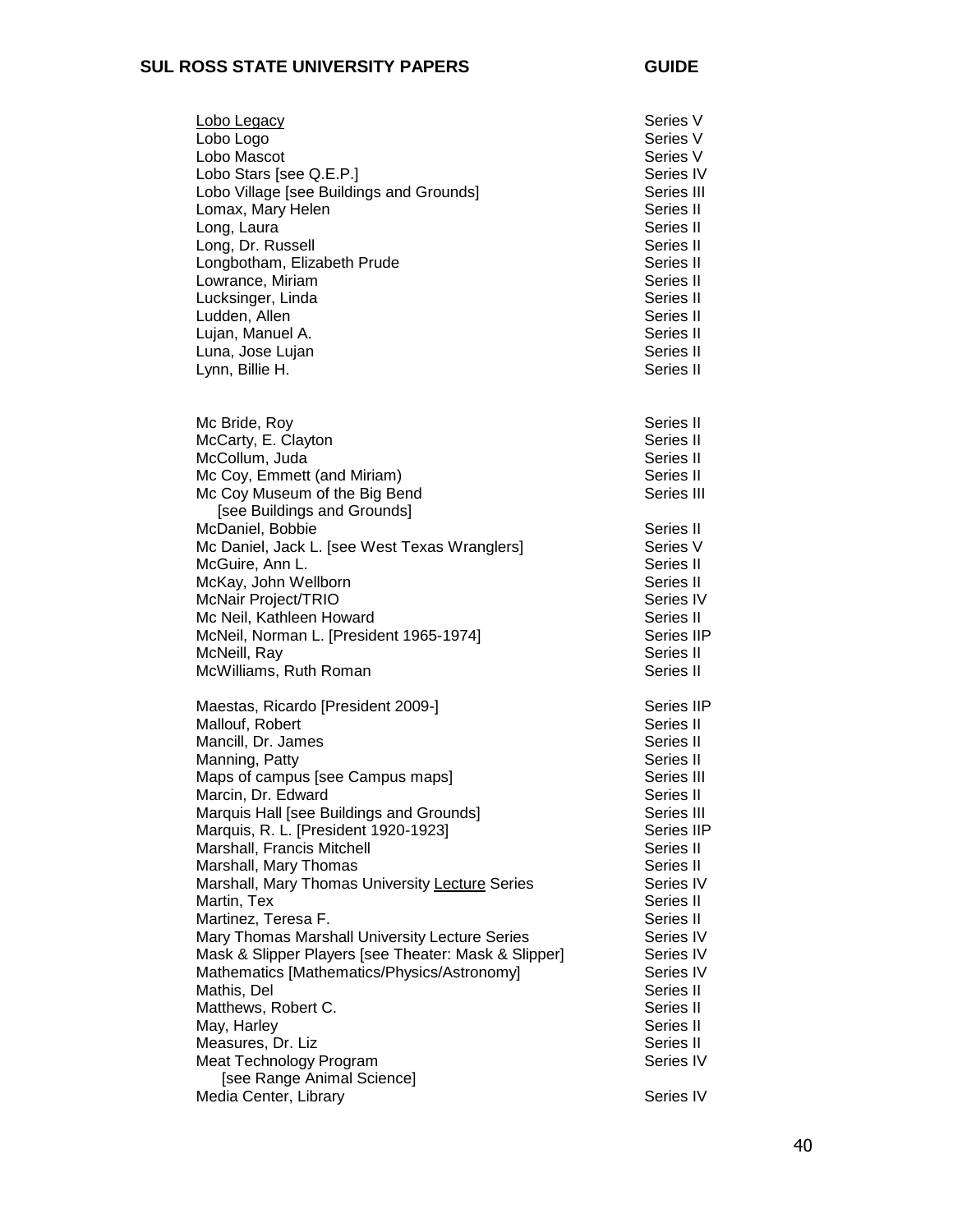| Media and Instructional Technology Services (MITS)<br>[see Office of Instructional Technology] | Series IV      |
|------------------------------------------------------------------------------------------------|----------------|
| Media Guides [see Physical Education]                                                          | Series IV      |
| Mellard, Evelyn                                                                                | Series II      |
| Mellard, Rudolph                                                                               | Series II      |
| Mendias, Lauren                                                                                | Series II      |
| Meredith, Dr. Hugh E. [President 1974-1976]                                                    | Series IIP     |
| Mexico, Educational Tour of                                                                    | Series IV      |
| Micheli, Dr. Ralph                                                                             | Series II      |
| Middleton, Les                                                                                 | Series II      |
| Miles, Elton Roger                                                                             | Series II      |
| Miles, Joyce                                                                                   | Series II      |
| Military Science [see World War II Years]                                                      | Series III     |
| Millennium Women [see Sul Ross Millennium Women]                                               | Series III     |
| Miller, Dennie                                                                                 | Series II      |
| Miller, Maggie                                                                                 | Series II      |
| Miller, Rebecca                                                                                | Series II      |
| <b>Miss Sully</b>                                                                              | Series V       |
| Modernaires [see Music Clubs]                                                                  | Series IV      |
| Moller, Gunther                                                                                | Series II      |
| Monclova, Julia                                                                                | Series II      |
| Montgomery, Dabney                                                                             | Series II      |
| Moore, Jean                                                                                    | Series II      |
| Morado, Fernando                                                                               | Series II      |
| Morelock Academic Buildings [see Buildings and Grounds]                                        | Series III     |
| Morelock, Dr. Horace [President 1923-1945]                                                     | Series IIP, FF |
|                                                                                                | Series II      |
| Morelock, Lt. Horace Jr.                                                                       | Series IIP     |
| Morgan, R. Victor [President 1990-                                                             | Series III     |
| Morgan, R. Victor, Memos- Office of the President                                              |                |
| Moss, Julia Nail                                                                               | Series II      |
| Mountainside Residence Hall [see Buildings and Grounds]                                        | Series III     |
| Mueller, Dr. Jim                                                                               | Series II      |
| Murray, Leo T.                                                                                 | Series II      |
| <b>Museum Connection Newsletter</b>                                                            | Series IV      |
| Museum Life Newsletter                                                                         | Series IV      |
| Museum - Promotion, Exhibits, News                                                             | Series IV      |
| Museum of the Big Bend                                                                         | Series III, IV |
| Museum Tracks newsletter, 2012-                                                                | Series IV      |
| "Museum Trails"                                                                                | Series IV      |
| Musgrove, Phyllis                                                                              | Series II      |
| Music [Fine Arts & Communication Department]                                                   | Series IV      |
| Music                                                                                          | Series IV      |
| Music Band and Choir Camps                                                                     | Series IV      |
| <b>Music Clubs</b>                                                                             | Series IV      |
| <b>Music Concerts</b>                                                                          | Series IV      |
| <b>Music Department</b>                                                                        | Series IV      |
| <b>Musical Majority</b>                                                                        | Series IV      |
| NCAA Division III Men's Basketball Championship,<br>2004                                       | Series IV      |
| Name (of University)                                                                           | Series III     |
| National Intercollegiate Rodeo Association (NIRA)<br>[see Range Animal Science]                | Series IV      |
| Native Indian Culture [Museum of the Big Bend]                                                 | Series IV      |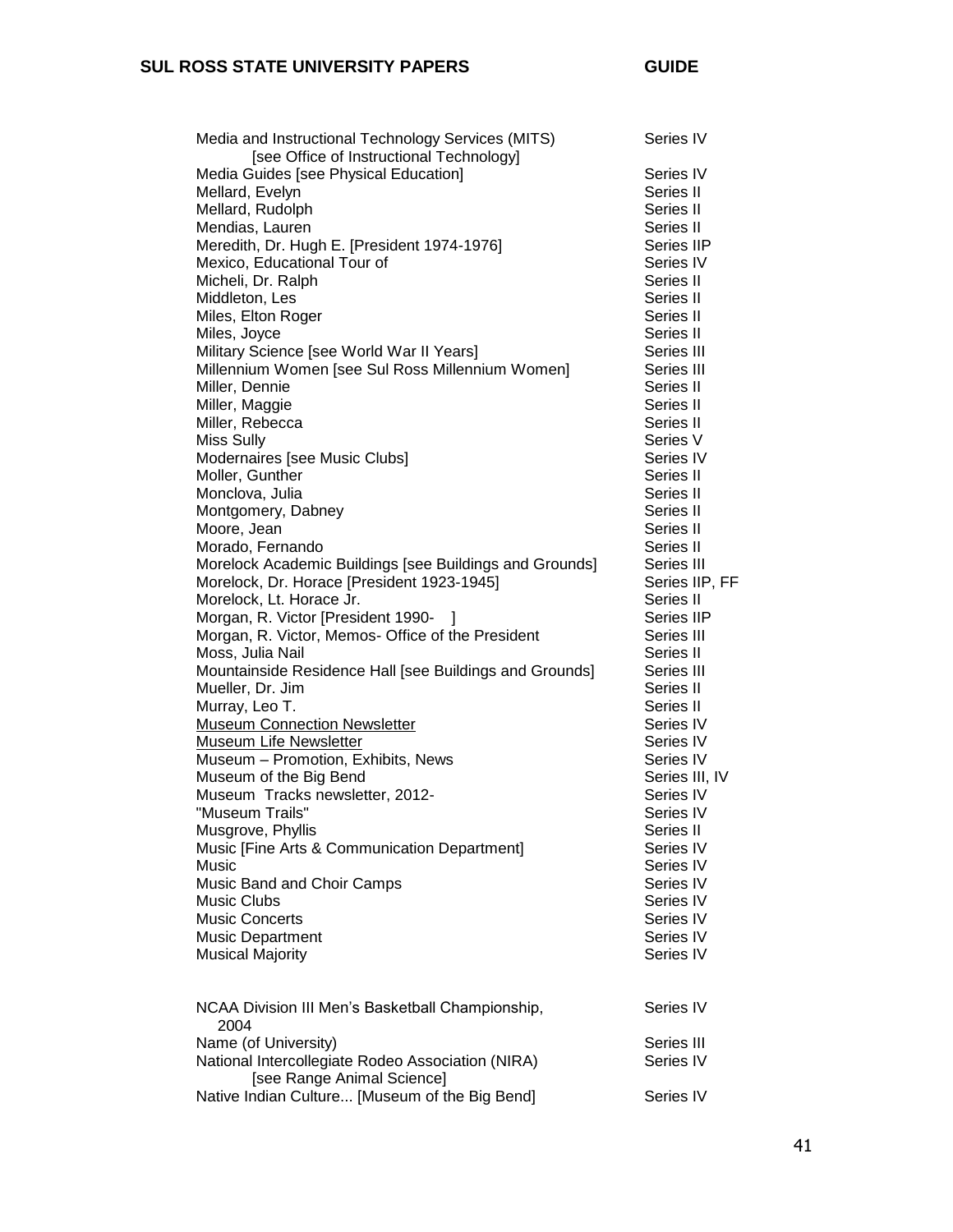| Nelson, Barney<br>Neville, Shirley<br><b>New Student Convocation</b><br>Newbury, Don<br>Newman Club<br>Nichols, Charlie<br>Nichols, Glenn<br>Nichols, Harold J.<br>Nolen, Marilyn McReavy<br>Northcutt, Bill<br><b>NOTS (Non-Traditional Students)</b><br>Novak, Betty Ann<br>Nursing Program                                                                                                                                                                                                                             | Series II<br>Series II<br>Series V<br>Series II<br>Series V<br>Series II<br>Series II<br>Series II<br>Series II<br>Series II<br>Series V<br>Series II<br>Series IV                                                                                                 |
|---------------------------------------------------------------------------------------------------------------------------------------------------------------------------------------------------------------------------------------------------------------------------------------------------------------------------------------------------------------------------------------------------------------------------------------------------------------------------------------------------------------------------|--------------------------------------------------------------------------------------------------------------------------------------------------------------------------------------------------------------------------------------------------------------------|
| O'Connor, John "Jack"<br>O'Donnell, Emmett<br>Office of Information Technology<br>Office of the President (Dr. Morgan's Memos)<br>Ogle, Gerald B.<br>Olive, Tamara<br>Olsen, Paul<br>One Stop Stop (Center for Enrollment Services)<br>Opening of Sul Ross<br><b>Organizational Chart</b><br>Ortego y Gasca, Felipe<br>Ortego, Gilda Baeza<br>Osorio, Dr. Ruben<br><b>Outdoor Education</b><br>[see Camp Lobo]<br>Orientation<br>[see Lobo Den, Lobo Days]                                                                | Series II<br>Series II<br>Series IV<br>Series III<br>Series II<br>Series II<br>Series II<br>Series V<br>Series III<br>Series III<br>Series II<br>Series II<br>Series II<br>Series IV<br>Series V                                                                   |
| Pannell, (Bob and Sue)<br>Parents Handbook<br>Parkhurst, Dean A. J.<br>Parking and Traffic Regulations<br>Parsons, Albert D. "Flop"<br>Parsons, Judith<br>Parsons, Opal Smith<br>Parsons, Tim<br>PASS Program<br>Pauley, Ralph Eldren<br>Pendergraft, Dr. Jeff<br>Pendregraft, Shannon<br>Peppler, Mary Jo<br>Perry, Gaylord<br>Perry, Judy<br>Perry, Ken<br>Perryman, Jack<br>Personnel [see Human Resources]<br>Peters, Elaine [see Bldg. & Grds., Student Housing]<br>Peters, Kenneth Memorial Team Roping<br>[See BP] | Series II<br>Series V<br>Series II<br>Series III<br>Series II<br>Series II<br>Series II<br>Series II<br>Series IV<br>Series II<br>Series II<br>Series II<br>Series II<br>Series II<br>Series II<br>Series II<br>Series II<br>Series III<br>Series III<br>Series IV |
| Phi Alpha Theta [see History: Phi Alpha Theta]<br>Phi Beta Lambda [see Business: Phi Beta Lambda]                                                                                                                                                                                                                                                                                                                                                                                                                         | Series IV<br>Series IV                                                                                                                                                                                                                                             |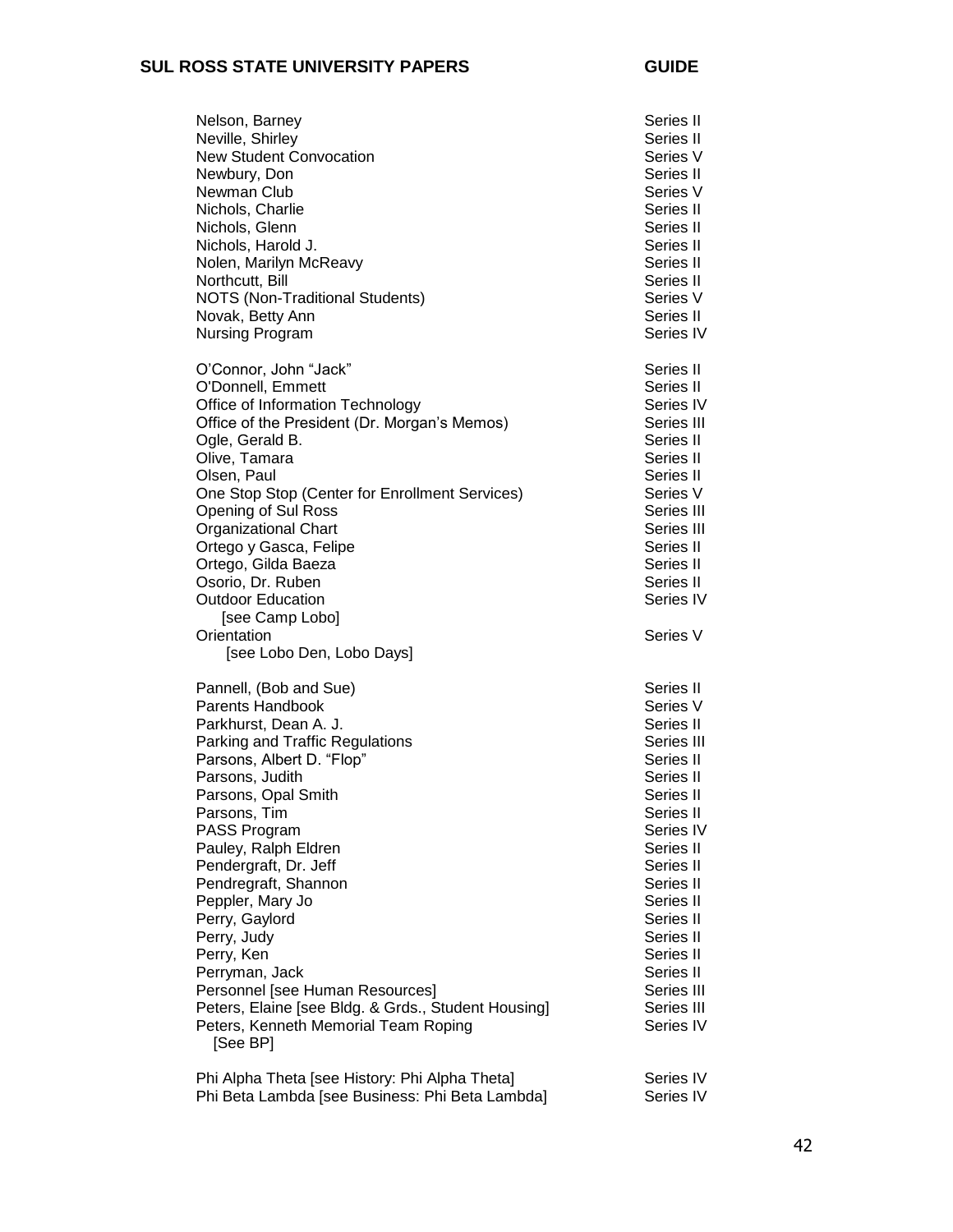| Phi Mu Fraternity-Sorority                                                     | Series V           |
|--------------------------------------------------------------------------------|--------------------|
| [See Student Organizations]<br>Photographs of campus [see Buildings & Grounds] | Series III         |
| Brisco Administration Building, 1 photo<br>Morelock Academic Building, 1 photo |                    |
| Presidents                                                                     | Series IIP         |
| <b>Board of Regents</b>                                                        | Series I           |
| <b>Physical Education: American Southwest</b><br>Conference, 2004              | Series IV          |
| Physical Education: Athletes Hall of Honor                                     | Series IV          |
| <b>Physical Education: Athletic Events</b>                                     | Series IV          |
| Physical Education: Baseball, 1984                                             | Series IV          |
| Physical Education, Department of                                              | Series IV          |
| Physical Education: Football 1924-1976 and n.d; 1977-.                         | Series IV          |
| Physical Education: NCAA Division III, 2004                                    | Series IV          |
| Physics [see Mathematics/Physics/Astronomy]                                    | Series IV          |
| <b>Physical Plant</b>                                                          | Series III         |
| Pierce, Paul                                                                   | Series II          |
| Pitts, Don                                                                     | Series II          |
| Platt, Steve                                                                   | Series II          |
| Poetry about SRSU                                                              | Series V           |
| Poindexter, John B. Speaker Series<br>[see School of Professional Studies]     | Series IV          |
| Police Administration [see Criminal Justice]                                   | Series IV          |
| Political Science [see Behavioral & Social Science Dept.]                      | Series IV          |
| Ponca, Carl                                                                    | Series II          |
| Portillo, Leocadio "Lucky"                                                     | Series II          |
| <b>Posters</b>                                                                 | Series I, Series V |
| [see Oversize]                                                                 |                    |
| Powell, Freda G.                                                               | Series II          |
| Powell, (John) Kent                                                            | Series II          |
| Powell, Kellie                                                                 | Series II          |
| Powell, Dr. Michael A.                                                         | Series II          |
| Pre-Engineering [see Pre-Professional Programs]                                | Series IV          |
| Pre-Law [see Pre-Professional Programs]                                        | Series IV          |
| Pre-Medicine [see Pre-Professional Programs]                                   | Series IV          |
| Pre-Professional Programs                                                      | Series IV          |
| Pre-Veterinary [see Pre-Professional Programs]                                 | Series IV          |
| Presidential Search Committee, 2009                                            | Series III         |
| Presidential Inauguration, 2010                                                | Series III         |
| President's Briefing Report                                                    | Series III         |
| President's Notebook                                                           | Series III         |
| President's Perspective                                                        | Series III         |
| President's Report to the Board of Regents                                     | Series III         |
| Print Shop [see Buildings and Grounds]                                         | Series III         |
| -Publication Services                                                          |                    |
| Procedures Manual: Property & Control                                          | A 351.713 S949p    |
| Program Council                                                                | Series V           |
| [folder not found 11-17-11]                                                    |                    |
| Property & Control [See Procedures Manual: Property]                           | A 351.713 S949p    |
| Prude, Evelyn                                                                  | Series II          |
| Prude, John G.                                                                 | Series II          |
| Psychology [Behavioral and Social Science Department]                          | Series IV          |
| Publicity                                                                      | Series III         |
| <b>Public Schools</b>                                                          | Series III         |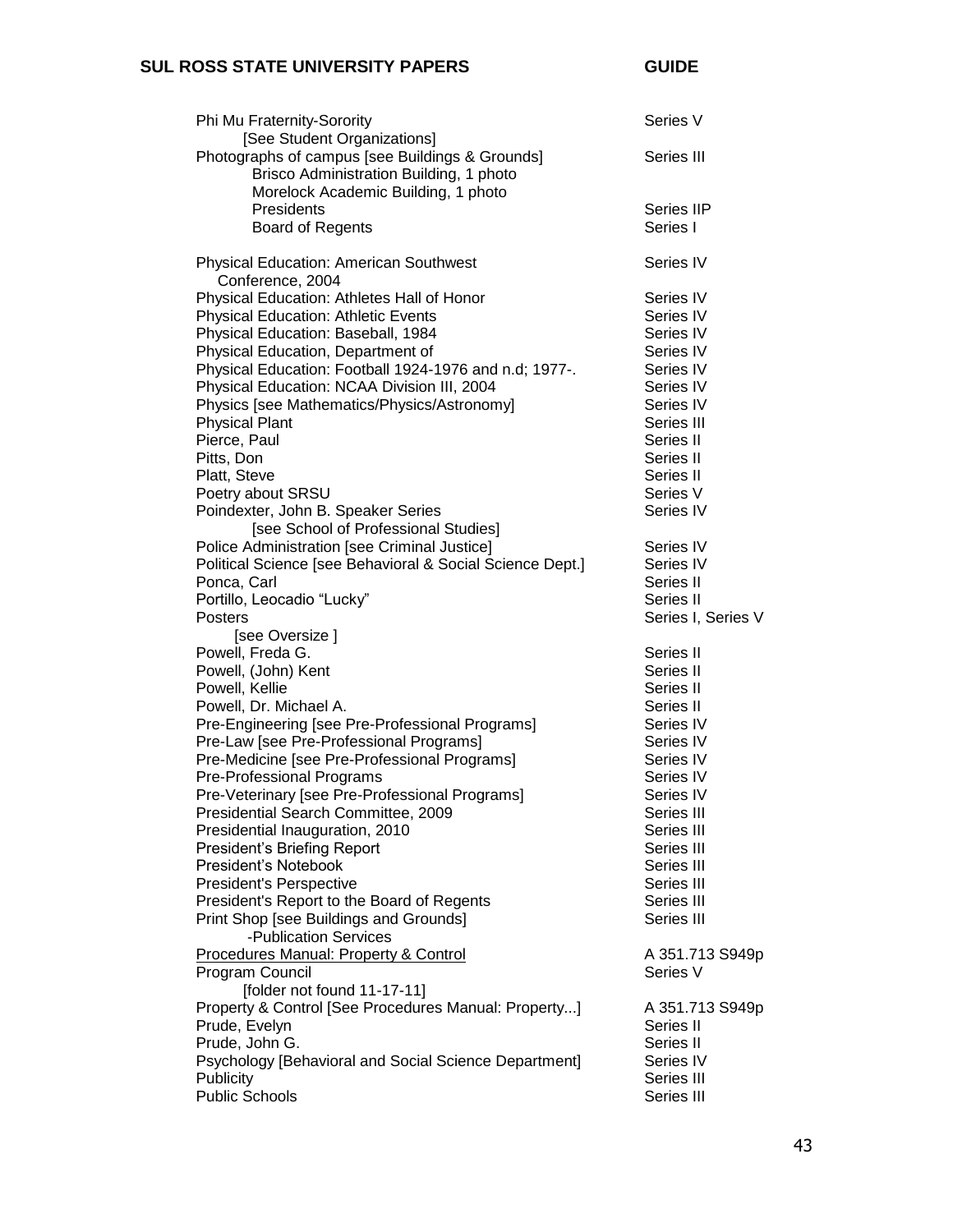| Quality Enhancement Plan (Q.E.P.) | Series IV |
|-----------------------------------|-----------|
| Quintanilla. Soli                 | Series II |
| Quintela. C. G.                   | Series II |

| Radio Station KSRU 1670 AM                       | Series V                                                                                                                                                                                                                                                                                                                                                                                                                                      |
|--------------------------------------------------|-----------------------------------------------------------------------------------------------------------------------------------------------------------------------------------------------------------------------------------------------------------------------------------------------------------------------------------------------------------------------------------------------------------------------------------------------|
| Ragsdale, Crystal Sasse                          | Series II                                                                                                                                                                                                                                                                                                                                                                                                                                     |
| Ramey, Ethelaura                                 | Series II                                                                                                                                                                                                                                                                                                                                                                                                                                     |
| Ramirez, Rosa                                    | Series II                                                                                                                                                                                                                                                                                                                                                                                                                                     |
| Ramos, Lionel                                    | Series II                                                                                                                                                                                                                                                                                                                                                                                                                                     |
| Ramos, Otilio                                    | Series II                                                                                                                                                                                                                                                                                                                                                                                                                                     |
| Ramos, Raul                                      | Series II                                                                                                                                                                                                                                                                                                                                                                                                                                     |
| Ramos, Toribio B.                                | Series II                                                                                                                                                                                                                                                                                                                                                                                                                                     |
| Range Animal Science Department [see also ANRS]  | Series IV                                                                                                                                                                                                                                                                                                                                                                                                                                     |
| Range Animal Science Research Reports            | Series IV                                                                                                                                                                                                                                                                                                                                                                                                                                     |
|                                                  | Series IV                                                                                                                                                                                                                                                                                                                                                                                                                                     |
| Range Animal Science: Rodeo Favorites            | Series IV                                                                                                                                                                                                                                                                                                                                                                                                                                     |
| Range Animal Science: Queens                     | Series IV                                                                                                                                                                                                                                                                                                                                                                                                                                     |
| Range Animal Science and Rodeo Exes Association  | Series IV                                                                                                                                                                                                                                                                                                                                                                                                                                     |
|                                                  |                                                                                                                                                                                                                                                                                                                                                                                                                                               |
| Rangra, Dr. Avinash                              | Series II                                                                                                                                                                                                                                                                                                                                                                                                                                     |
| Ratliff, R.J.                                    | Series II                                                                                                                                                                                                                                                                                                                                                                                                                                     |
|                                                  | Series II                                                                                                                                                                                                                                                                                                                                                                                                                                     |
| Recruiting                                       | Series V                                                                                                                                                                                                                                                                                                                                                                                                                                      |
| <b>Records Retention Schedule</b>                | Series III                                                                                                                                                                                                                                                                                                                                                                                                                                    |
| [see Human Resources]                            |                                                                                                                                                                                                                                                                                                                                                                                                                                               |
| Rede, Alberto                                    | Series II                                                                                                                                                                                                                                                                                                                                                                                                                                     |
| Reesing, Ernest O.                               | Series II                                                                                                                                                                                                                                                                                                                                                                                                                                     |
| Regents                                          | Series I                                                                                                                                                                                                                                                                                                                                                                                                                                      |
| Registration [see Admissions & Registration]     | Series V                                                                                                                                                                                                                                                                                                                                                                                                                                      |
| Religious Emphasis Week                          | Series V                                                                                                                                                                                                                                                                                                                                                                                                                                      |
| Religious Facilities [see Buildings and Grounds] | Series III                                                                                                                                                                                                                                                                                                                                                                                                                                    |
| <b>Request for Legislative Appropriations</b>    | A 351.72236 S949r                                                                                                                                                                                                                                                                                                                                                                                                                             |
| <b>Research Abstracts</b>                        | Series IV                                                                                                                                                                                                                                                                                                                                                                                                                                     |
| Residential Living [see Housing]                 | Series V                                                                                                                                                                                                                                                                                                                                                                                                                                      |
| Retention                                        | Series V                                                                                                                                                                                                                                                                                                                                                                                                                                      |
|                                                  | Series II                                                                                                                                                                                                                                                                                                                                                                                                                                     |
| Richardson, Edith                                | Series II                                                                                                                                                                                                                                                                                                                                                                                                                                     |
|                                                  | Series IIP                                                                                                                                                                                                                                                                                                                                                                                                                                    |
|                                                  | Series II                                                                                                                                                                                                                                                                                                                                                                                                                                     |
|                                                  | Series II                                                                                                                                                                                                                                                                                                                                                                                                                                     |
|                                                  | Series IV                                                                                                                                                                                                                                                                                                                                                                                                                                     |
|                                                  | Series IV                                                                                                                                                                                                                                                                                                                                                                                                                                     |
| Rio Grande Institute                             | Series V                                                                                                                                                                                                                                                                                                                                                                                                                                      |
|                                                  | Series V                                                                                                                                                                                                                                                                                                                                                                                                                                      |
| <b>Rio Grande Times</b>                          | Series IV                                                                                                                                                                                                                                                                                                                                                                                                                                     |
|                                                  |                                                                                                                                                                                                                                                                                                                                                                                                                                               |
|                                                  | Series II                                                                                                                                                                                                                                                                                                                                                                                                                                     |
| Robertson, Donald O.                             | Series II                                                                                                                                                                                                                                                                                                                                                                                                                                     |
| Robinson, Dr. Seldon C.                          | Series II                                                                                                                                                                                                                                                                                                                                                                                                                                     |
| Rodeo [see Range Animal Science]                 | Series IV                                                                                                                                                                                                                                                                                                                                                                                                                                     |
| Rodeo Favorites, 1948-1968                       | Series IV                                                                                                                                                                                                                                                                                                                                                                                                                                     |
| [see Range Animal Science: Rodeo]                |                                                                                                                                                                                                                                                                                                                                                                                                                                               |
|                                                  | Range Animal Science: Rodeo<br>[Range Animal Science and Rodeo Exes Newsletter]<br>Rayburn, John<br>Rhodes, Billie<br>Richardson, C. Robert [President 1976-1984]<br>Richerson, Barbara<br>Richerson, Dr. Jim<br>Riding Academy [see Physical Education Dept.]<br>Rio Grande College (formerly Uvalde Study Center)<br>Rio Grande Research Center<br>[in Class Schedules RGC- incorporated in student publications]<br>Ritzi, Dr. Christopher |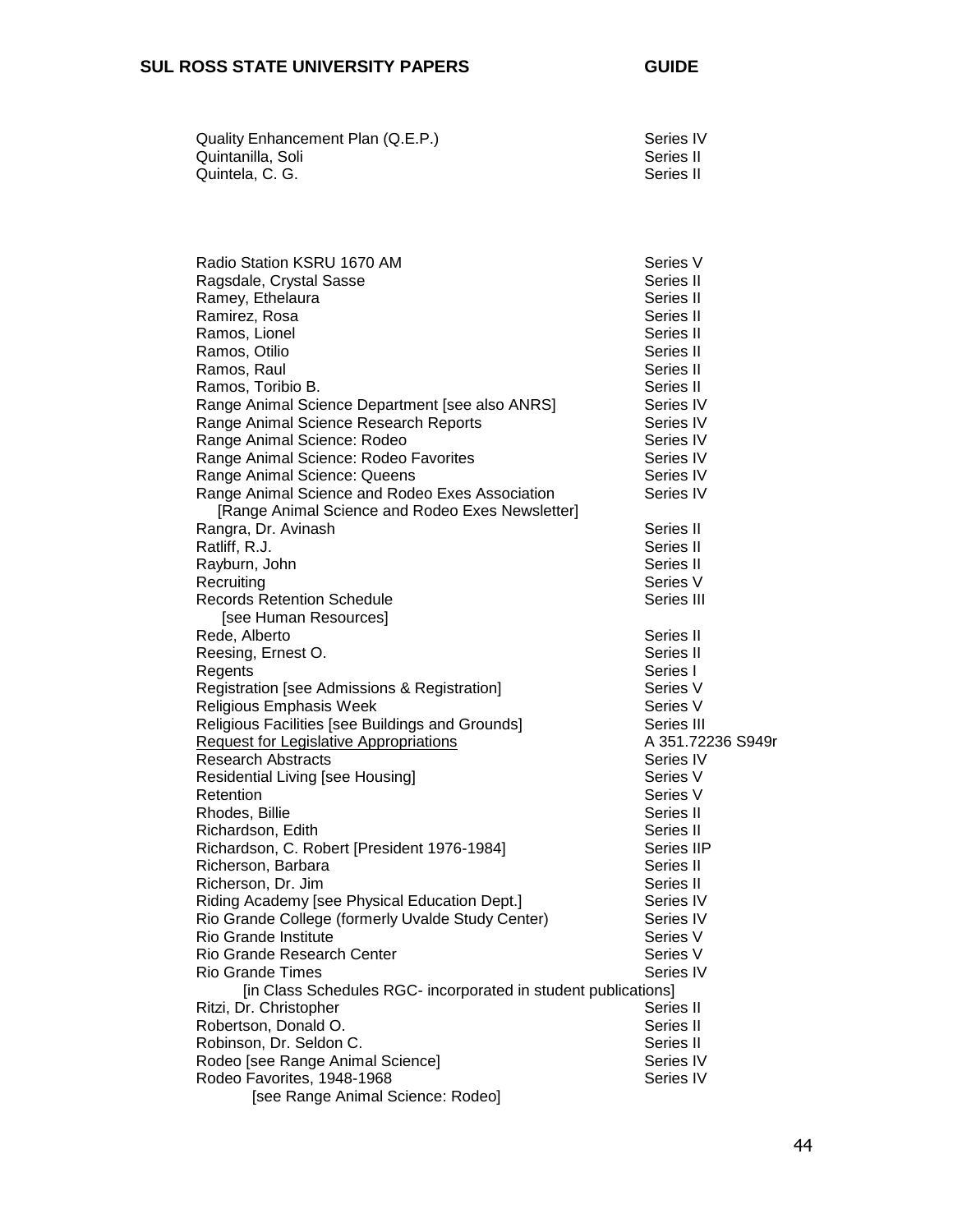| Rodeo Queens, 1969-current<br>[see Range Animal Science: Rodeo]             | Series IV              |
|-----------------------------------------------------------------------------|------------------------|
| Rodeo Newsletters [see Range Animal Science, "Rodeo"]<br>Rodriguez, Enrique | Series IV<br>Series II |
| Rodriguez, Frank<br>Rohr, Dr. David                                         | Series II<br>Series II |
| Rojo, Anita C.<br>Rojo, Antonio S.                                          | Series II<br>Series II |
| Roman, Dona                                                                 | Series II              |
| Roman, Ruth [see McWilliams, Ruth]                                          | Series II              |
| Romans, C.W.                                                                | Series II              |
| Romero, Tanya                                                               | Series II              |
| Rossonian, The                                                              | Series V               |
| Rubenser, Dr. Lorie<br>Ruiz, Dr. Sergio H.                                  | Series II<br>Series II |
| Rules and Regulations [see Student Handbooks]                               | Series V               |
| Rutherford, J.T.                                                            | Series II              |
| [see also Hall of Honor SR S.V]                                             |                        |
| Rumsey, Esther                                                              | Series II              |
| <b>Safety Awards</b>                                                        | Series III             |
| Sage, The                                                                   | Series IV              |
| Sager, Dr. Nelson C.                                                        | Series II              |
| Saka, Dr. Mark                                                              | Series II              |
| S.A.L.E. [see Range Animal Science]                                         | Series IV<br>Series II |
| Salgado, Olaya<br>Sample, Belinda                                           | Series II              |
| Sample, Dr. Chet                                                            | Series II              |
| Sampley, Dr. Arthur M.                                                      | Series II              |
| Sanchez, Joe                                                                | Series II              |
| Sandate, Alejandro G.                                                       | Series II              |
| Sandate, Antonio G.                                                         | Series II              |
| Sandate, Estefana G.                                                        | Series II              |
| Sandel, Milton "Corky"<br>Sanders, John                                     | Series II<br>Series II |
| Scholarships [2 folders]                                                    | Series V               |
| <b>School Colors</b>                                                        | Series V               |
| <b>School of Professional Studies</b>                                       | Series IV              |
| School Songs, Alma Mater                                                    | Series V               |
| Schultz, Dr. Robert                                                         | Series II              |
| Schwab, Gregory                                                             | Series II              |
| <b>Science Division</b><br>Scifres, Darlene                                 | Series IV<br>Series II |
| Scott, Nell                                                                 | Series II              |
| Scott, Dr. Odell                                                            | Series II              |
| Scown, Ted                                                                  | Series II              |
| Scudday, Dr. James S.                                                       | Series II              |
| Sechrest, Dr. Larry J.                                                      | Series II              |
| Select Committee on Higher Education Hearing, 1986                          | Series III             |
| Seniors                                                                     | Series V               |
| September 11, 2001                                                          | Series III             |
| Settle, Toya<br>Seymour, Dr. Raymond B.                                     | Series II<br>Series II |
| Sheehan, Dr. Wayne                                                          | Series II              |
|                                                                             |                        |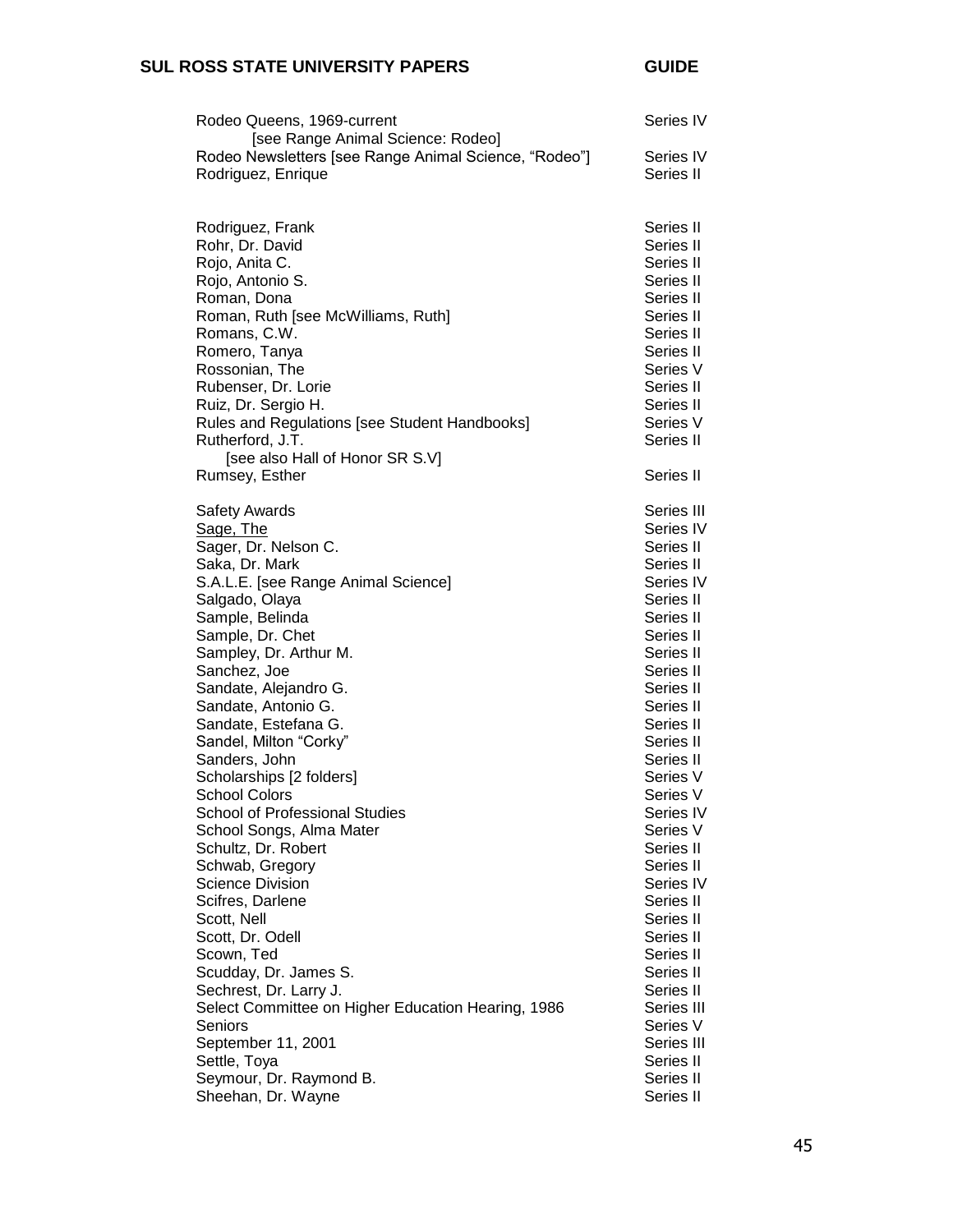| Shepherd, Myrtle Barnett Mac Donald<br>Shooting West Texas Photography Symposium<br>[see OSI-H] | Series II<br>Series IV |
|-------------------------------------------------------------------------------------------------|------------------------|
| Silver Jubilee                                                                                  | Series III             |
| Six, Beverly G. (formerly Case, Beverly S.)                                                     | Series II              |
| Skinner, Lannell S.                                                                             | Series II              |
| <b>Skyline Student Publication</b>                                                              | Series V               |
|                                                                                                 |                        |
| See [Sul Ross Skyline]                                                                          |                        |
| Slack, Tom Weldon                                                                               | Series II<br>Series II |
| Slight, Richard B.                                                                              | Series V               |
| Slingin' Sammy Baugh Celebrity Tournament                                                       |                        |
| [Ex-Student Association]<br>Small Business Development Center [see Business]                    |                        |
|                                                                                                 | Series IV              |
| Smith, Dr. Delores                                                                              | Series II              |
| Smith, Dr. Donald E.                                                                            | Series II              |
| Smith, George Preston                                                                           | Series II              |
| Smith, Rance                                                                                    | Series II              |
| Smith, Dr. Roy                                                                                  | Series II              |
| Smith, Victor J.                                                                                | Series II              |
| Social Sciences [see Behavioral and Social Sciences]                                            | Series IV              |
| Sodowsky, Dr. Roland                                                                            | Series II              |
| Sohl, William                                                                                   | Series II              |
| Sorrels, J. Paul                                                                                | Series II              |
| Southern Association of Colleges and Schools                                                    | Series III             |
| Southern Initiative Lawsuit [see Funding]                                                       | Series III             |
| Spanish Club (Los Tertulianos)                                                                  | Series V               |
| Spanish Department                                                                              | Series IV              |
| Speck, Dr. Ernest B.                                                                            | Series II              |
| Speech [see Dept. of Fine Arts & Communication]                                                 | Series IV              |
| Sperry, Omer E.                                                                                 | Series II              |
| Spooner, Pamela                                                                                 | Series II              |
| Sprinkle, Metha                                                                                 | Series II              |
| Sprinkle, W. A. "Bill"                                                                          | Series II              |
| <b>SR Brand Cookbook</b>                                                                        | A 641.5 S774           |
| <b>SRSU</b> letterhead                                                                          | Series III             |
| SRSU Faculty/Staff News, 1977-                                                                  | Series III             |
| <b>SRSU Media Guides</b>                                                                        | A 378.764932 S949m     |
| <b>SRSU Staff Council</b>                                                                       | Series III             |
| <b>SRSU Stationary</b>                                                                          | Series III             |
| SRSU Study Center [see Uvalde Study Center, and                                                 | Series IV              |
| Rio Grande College]                                                                             |                        |
| <b>SRTV</b>                                                                                     | Series V               |
| State Appropriations [see Funding]                                                              | Series III             |
| Stedman, Preston                                                                                | Series II              |
| Steiger, T.L.                                                                                   | Series II              |
| Steinmann, Ron                                                                                  | Series II              |
| Stephenson, Janith Vest                                                                         | Series II              |
| Sternes, Keith                                                                                  | Series II              |
| Stevens, John                                                                                   | Series II              |
| Stigler, William Alonzo                                                                         | Series II              |
| Stittsworth, Mike                                                                               | Series II              |
| Stovell, Jack                                                                                   | Series II              |
| Strandlund, Elwood, "Bud"                                                                       | Series II              |
| <b>Student Activities and Services</b>                                                          | Series V               |
| <b>Student Association/Government</b>                                                           | Series V               |
| <b>Student Health Insurance/ Services</b>                                                       | Series V               |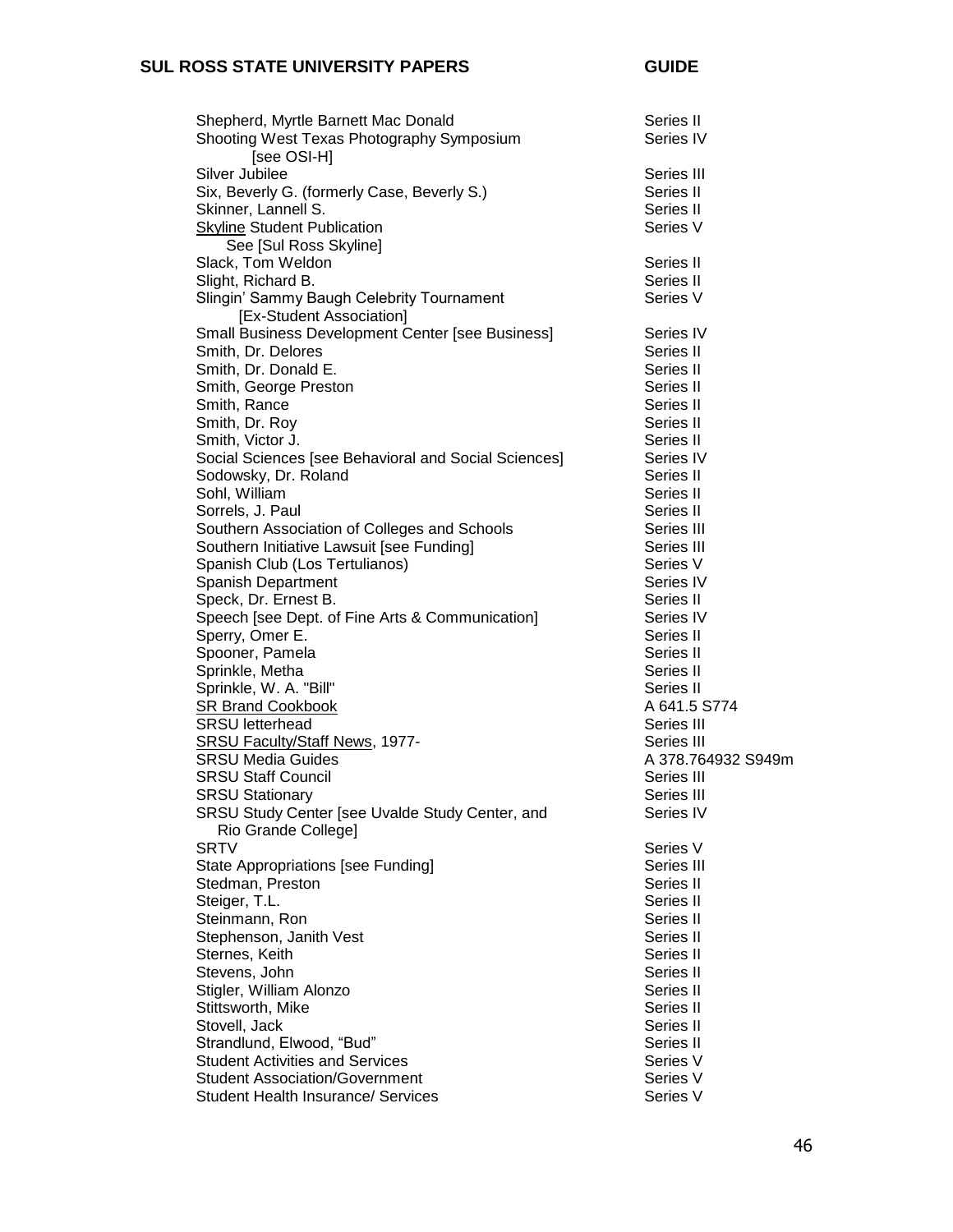| <b>Student Handbooks</b>                                     | Series V   |
|--------------------------------------------------------------|------------|
| Student Housing [see Buildings and Grounds]                  | Series III |
| <b>Student Organization Handbooks</b>                        |            |
| [see Campus/Student Organization]                            | Series V   |
|                                                              |            |
|                                                              |            |
|                                                              |            |
|                                                              |            |
| <b>Student Organizations</b>                                 | Series V   |
| <b>Student Support Services Grant</b>                        | Series V   |
| <b>Student Teachers</b>                                      | Series IV  |
| Student Union Center [see Buildings & Grounds,               | Series III |
| "Student Union Center"]                                      |            |
| Studhalter, Richard A.                                       | Series II  |
| Sul Ross Bumper Sticker                                      | Series III |
| Sul Ross Dog Tags                                            | Series V   |
| [see Student Organizations]                                  |            |
| Sul Ross Facts, W.A. Tindol [see Histories of SR]            | Series III |
| Sul Ross Millenium Women                                     | Series III |
| <b>Sul Ross Skyline</b>                                      | Series V   |
| Sul Ross Skyline Calendar                                    | Series V   |
| Sul Ross Women's Organization                                | Series III |
| Sullivan, Dr. Kip                                            | Series II  |
| Sully Awards [see Communication and                          | Series IV  |
|                                                              |            |
| Theatre, "Sully Awards"]                                     |            |
| Sully Productions [see Campus Activities]                    | Series V   |
|                                                              |            |
| "The Sully Rag" newsletter                                   | Series V   |
| Sully Super Saturday [see Recruiting - Activities/Publicity] | Series V   |
| Summer Art Colony [Art Workshops]                            | Series IV  |
| Support for TSU System                                       | Series I   |
| Swann, James                                                 | Series II  |
|                                                              |            |
|                                                              |            |
| Tafoya, Dr. Jesus                                            | Series II  |
| Tan, Adrian                                                  | Series II  |
| Tangerine Bowl [see Physical Education, Football]            | Series IV  |
| Tanksley, Ben                                                | Series II  |
| <b>Teacher Education Evaluation/TEA</b>                      | Series IV  |
| <b>Teacher Retirement System</b>                             | Series III |
| Teacher[s] of the Year                                       | Series II  |
| Tennis Courts [see Buildings and Grounds]                    | Series III |
| Texas Association for the Improvement of Reading (TAIR)      | Series IV  |
| <b>Texas College English</b>                                 | Series IV  |
| <b>Texas Cowboy Poetry Gathering</b>                         | Series IV  |
| <b>Texas State University System</b>                         | Series I   |
| <b>The Rossonian</b>                                         | Series V   |
| <b>The Brand</b>                                             | Series V   |
| <b>The Sage</b>                                              | Series IV  |
| Theater Productions [see Fine Arts & Communication]          | Series IV  |
| Theatre of the Big Bend                                      | Series IV  |
| Theatre [see Fine Arts & Communication Department]           | Series IV  |
| Theriot, Leon                                                | Series II  |
| Thomas, Stather Elliott                                      | Series II  |
| Thornsburg, Kim                                              | Series II  |
| Thurman, Quint (interim president)                           | Series II  |
|                                                              |            |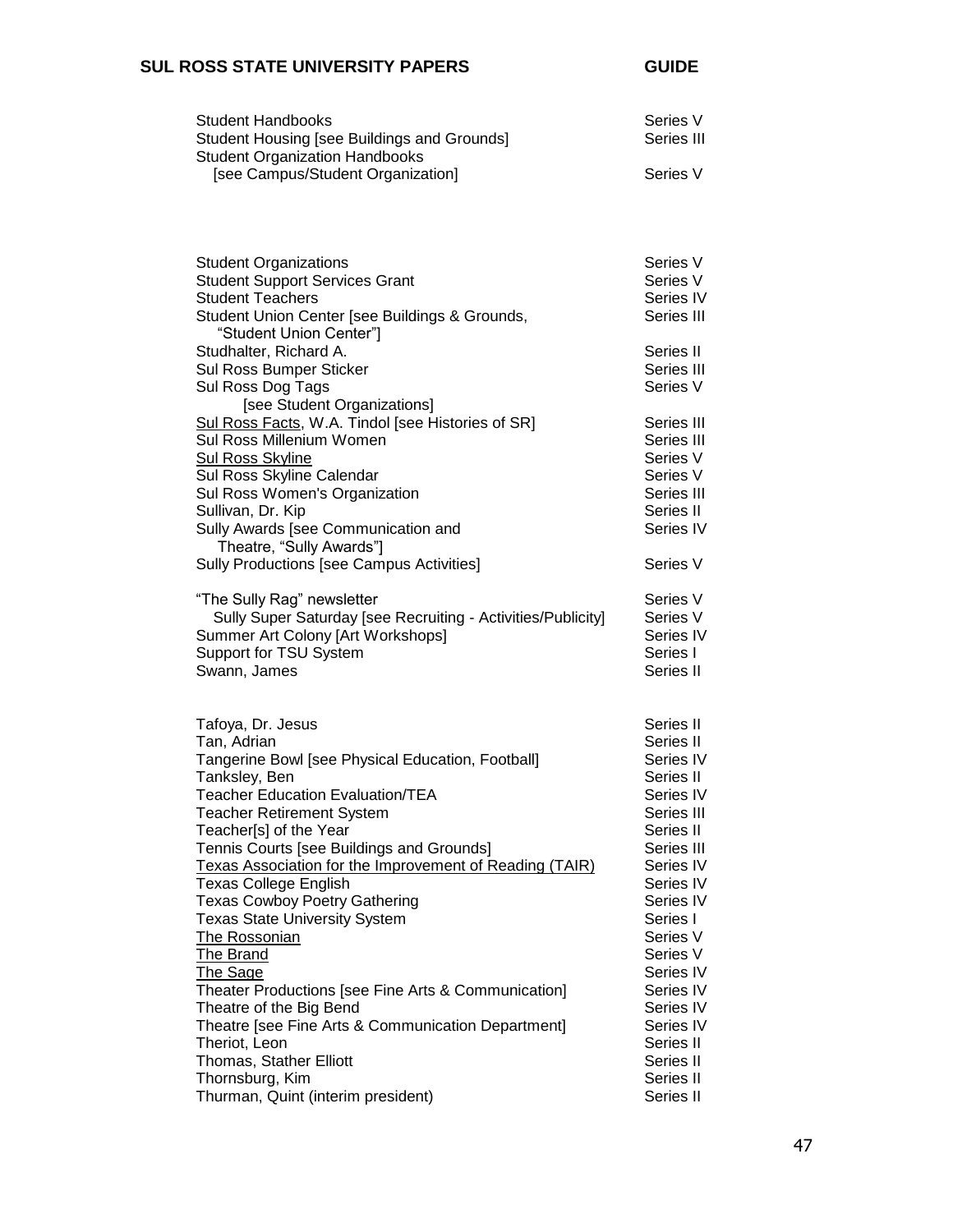| Tindol, William A.<br>Title III Program<br>Title V Program<br>Tobola, Sally<br>Torres, Carmen<br>Tovar, Francisca Q.<br><b>Town-Gown Relationship</b>                                                                                                                                                                                                                                                                                | Series II<br>Series IV<br>Series IV<br>Series II<br>Series II<br>Series II<br>Series III                                                                                          |
|--------------------------------------------------------------------------------------------------------------------------------------------------------------------------------------------------------------------------------------------------------------------------------------------------------------------------------------------------------------------------------------------------------------------------------------|-----------------------------------------------------------------------------------------------------------------------------------------------------------------------------------|
| Towns, Roger F.<br>Traditions<br>Trammel, James Neil<br>Trans-Pecos Teacher's Association [see Education]<br>Trappings of Texas [see Museum of the Big Bend]<br>Trietsch, Dr. Patti<br>Trook, Dawn<br>Trook-White, Eve<br>Tucker, Dr. Al<br>Tucker, Petra<br><b>Tuition and Fees</b><br>Turner, Dr. Everett E.<br>Turner Range Animal Science Center<br>[see Buildings and Grounds]<br>Tyree, John                                   | Series II<br>Series V<br>Series II<br>Series IV<br>Series IV<br>Series II<br>Series II<br>Series II<br>Series II<br>Series II<br>Series V<br>Series II<br>Series III<br>Series II |
| University of the Big Bend<br>[see also Recruiting]<br>University Department of Public Safety<br>University Center [see Buildings and Grounds]<br>University Committees and Councils (list)<br><b>University Seal</b><br>Upward Bound Program/TRIO<br>Uranga, Armando<br>Urbanczyk, Kevin<br>Urquidez, Becky<br>Uvalde Study Center [see Rio Grande College]<br>- became Rio Grande College in 1995<br><b>Uvalde Area Newsletter</b> | Series V, OSI-3<br>Series III<br>Series III<br>Series III<br>Series V<br>Series IV<br>Series II<br>Series II<br>Series II<br>Series IV<br>Series IV                               |
| Vanguard (Rio Grande College Newsletter)<br>Vannoy, Alan<br>Vega, Tomas Jr.<br>Vela, Dr. Joel<br>Veterinary Technician Program [see Range<br>Animal Science]<br>Viewbooks [see Recruiting]<br>Villarreal, Liliana<br><b>Vocational Nursing</b><br>Vrudny, Dan                                                                                                                                                                        | Series V<br>Series II<br>Series II<br>Series II<br>Series IV<br>Series V<br>Series II<br>Series IV<br>Series II                                                                   |
| Walker, Fred G.<br>Way Out West Texas Book Festival<br>Warnock, Dr. Barton H.<br>Warnock, Bonnie<br>Warnock, Tony                                                                                                                                                                                                                                                                                                                    | Series II<br>Series V<br>Series II<br>Series II<br>Series II                                                                                                                      |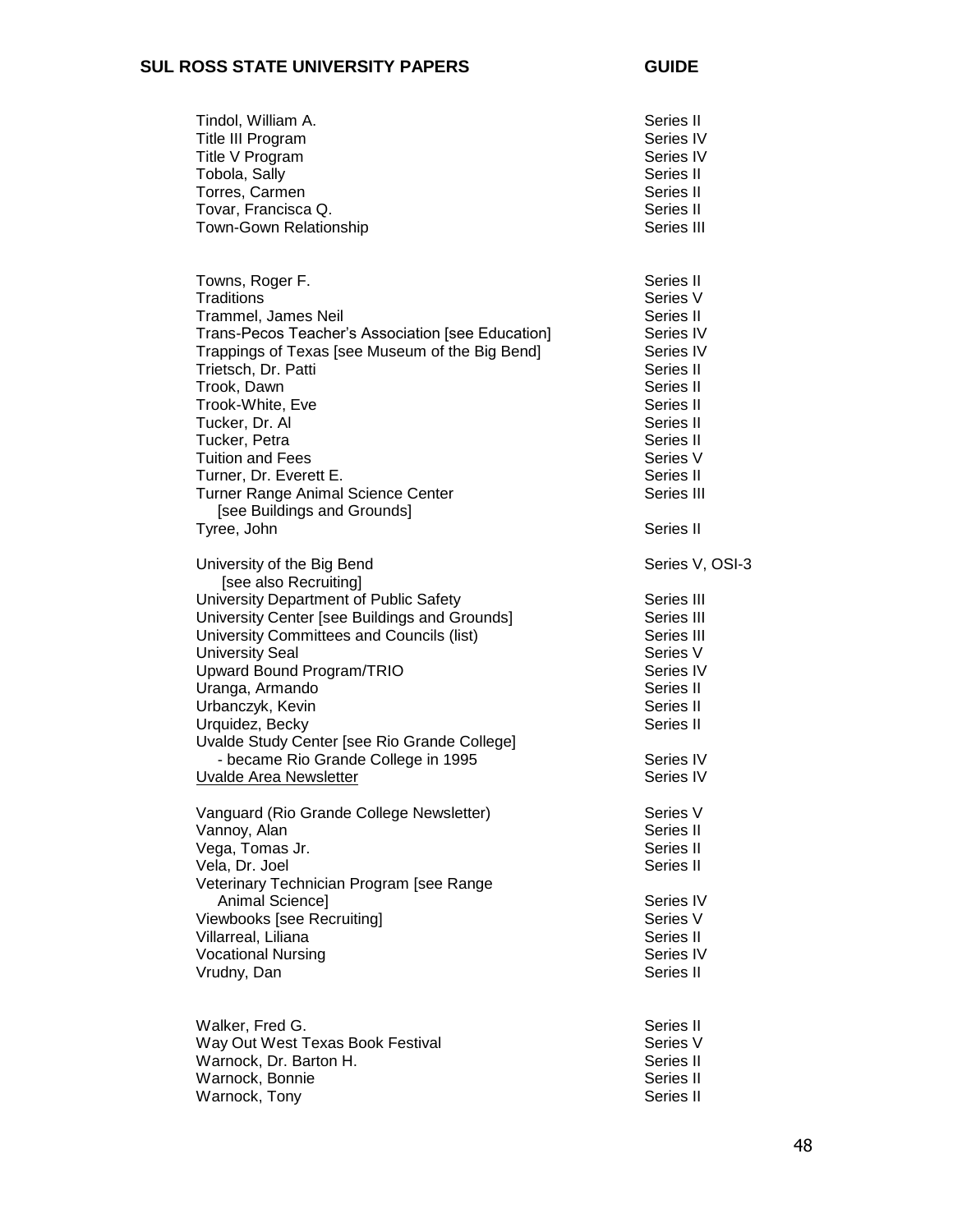| Warnock Science Building [see Buildings and Grounds]                                                                                                                                                                                                                                                                                | Series III                                                                                                                                                                         |
|-------------------------------------------------------------------------------------------------------------------------------------------------------------------------------------------------------------------------------------------------------------------------------------------------------------------------------------|------------------------------------------------------------------------------------------------------------------------------------------------------------------------------------|
| Washington, Willa B. Morelock                                                                                                                                                                                                                                                                                                       | Series II                                                                                                                                                                          |
| Water supply [see Buildings and Grounds]                                                                                                                                                                                                                                                                                            | Series III                                                                                                                                                                         |
| Watson, Stacy                                                                                                                                                                                                                                                                                                                       | Series II                                                                                                                                                                          |
| Weinacht, Dr. Mary Ann                                                                                                                                                                                                                                                                                                              | Series II                                                                                                                                                                          |
| <b>Wesley Student Center</b>                                                                                                                                                                                                                                                                                                        | Series V                                                                                                                                                                           |
| West, Keith                                                                                                                                                                                                                                                                                                                         | Series II                                                                                                                                                                          |
| West, Mary Nan                                                                                                                                                                                                                                                                                                                      | Series II                                                                                                                                                                          |
| West Fest Video Festival                                                                                                                                                                                                                                                                                                            | Series V                                                                                                                                                                           |
| West Texas Historical and Scientific Society                                                                                                                                                                                                                                                                                        | Series IV                                                                                                                                                                          |
| West Texas Wranglers/Jack L. Mc Daniel                                                                                                                                                                                                                                                                                              | Series V                                                                                                                                                                           |
| Western History Symposium [see Museum]                                                                                                                                                                                                                                                                                              | Series IV                                                                                                                                                                          |
| Weyerts, Dr. Paul                                                                                                                                                                                                                                                                                                                   | Series II                                                                                                                                                                          |
| Wheat, Joe Ben                                                                                                                                                                                                                                                                                                                      | Series II                                                                                                                                                                          |
| Wheat, Raymond                                                                                                                                                                                                                                                                                                                      | Series II                                                                                                                                                                          |
| Whitford-Stark, James L.                                                                                                                                                                                                                                                                                                            | Series II                                                                                                                                                                          |
| White, Connie<br>Whitley, Kay<br>Whitley, Steve<br>Whitt, James<br>Who's Who<br>Wildenthal, Dr. Bryan [President 1952-1965]<br>Bryan Wildenthal Memorial Library<br>[see Buildings and Grounds]<br>Wildenthal, Hobson & Kern<br>Wildlife Management Program [see Range Animal                                                       | Series II<br>Series II<br>Series II<br>Series II<br>Series V<br>Series IIP<br>Series III<br>Series II<br>Series IV                                                                 |
| Science Center]<br>Wilkinson, David M.<br>Will, Mazie<br>Will, Dr. Paul A.<br>William Jewell vs. SRSU [see Physical Ed., Football]<br>Williams, W. E.<br>Wilson, Ben Jr.<br>Wilson, Eleanor<br>Wilson, Opal<br>Wilson, Dr. T. Rex<br>Wilson, Winston<br>Woeltz, Julius<br>Wolfshohl, Clarence<br>Wolleben, James<br>Woodburn, Livia | Series II<br>Series II<br>Series II<br>Series IV<br>Series II<br>Series II<br>Series II<br>Series II<br>Series II<br>Series II<br>Series II<br>Series II<br>Series II<br>Series II |
| Woodward Bill, 1926 (Closure/Merger Issue)<br>World War II Years at SRSU<br>Wright, Betsey [see AVF "Betsey Wright"<br>Wright, Jacob<br>Wright, Dr. Paul<br>Wright, Steve                                                                                                                                                           | Series III<br>Series III<br>Series II<br>Series II<br>Series II                                                                                                                    |
| Yadon, Ted                                                                                                                                                                                                                                                                                                                          | Series II                                                                                                                                                                          |
| York, Darrell D.                                                                                                                                                                                                                                                                                                                    | Series II                                                                                                                                                                          |
| Young, Norma                                                                                                                                                                                                                                                                                                                        | Series II                                                                                                                                                                          |
| Zabala, Juan                                                                                                                                                                                                                                                                                                                        | Series II                                                                                                                                                                          |
| Zech, James                                                                                                                                                                                                                                                                                                                         | Series II                                                                                                                                                                          |